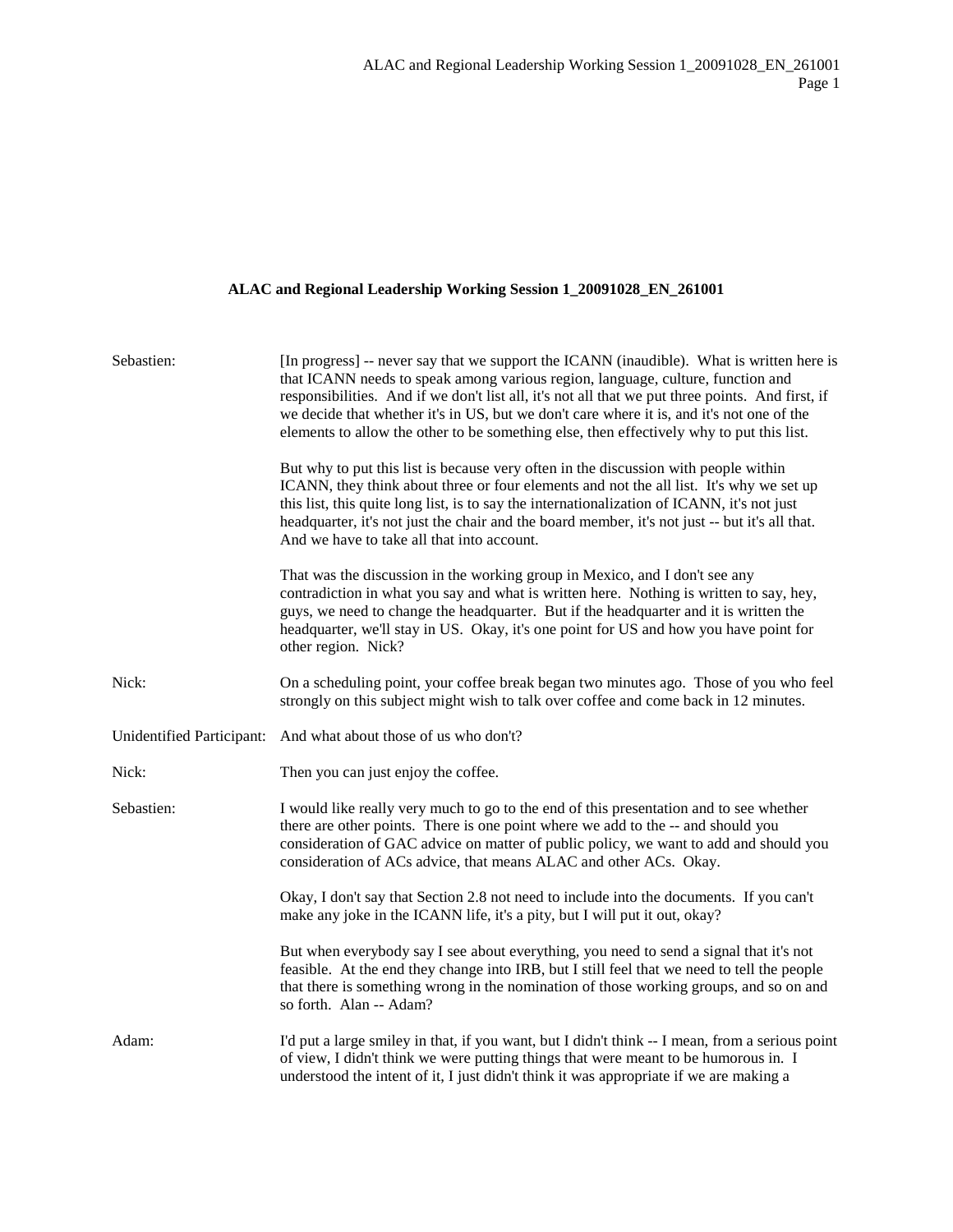recommendation to the Board that we put something that is either lighthearted or satirical, or whatever.

I do agree with you that it is confusing to have multiple names of abbreviations, especially people working in second languages, or people who are losing their memory, like me, that it's almost impossible to know what we're talking about sometimes when we've got IRT meaning three different things. But if we're going to make that point, then let's just make it.

Sebastien: Okay. It's well taken. It was supposed to be withdrawn in the documents sent to you, but I didn't do it. That was my mistake. Okay. Section 3.4. It's about the travel and the meetings. There is a document saying to improve participation by extending outreach. Project should be given to some regions. The board -- then the staff size of the board should consider recommending ICANN staff to continue (inaudible) Belgium and Switzerland and report back with a detailed (inaudible) and discuss benefits to the board and committee.

> We say that we disagree with this position. We don't want to have one meeting per year in Belgium or in Switzerland. We don't think that because their government there, they could be for each year the place. It was the same thing we say a few years ago about (inaudible). It's not because (inaudible) that we need to have one meeting per year (inaudible). That's the same thing, and we don't think that the governments who are in Belgium and in European Commission in the parliament or in Switzerland (inaudible) international organization. (Inaudible) in charge of the discussion within ICANN and it's not solved a lot of problem.

And then the question is about meetings. We know that there are two regional meetings going on for all the constituency, and what we say that we need to have the three yearly meetings and we would like to have two regional meeting for the region in the region where the three meeting are not held. And Adam say that it's too much meeting.

Adam: I do think, if we're asking for two more meetings would be, as it is written, asking for two more meetings would be an overload for both ALAC and everybody else.

> On other related discussions, we've been saying when there are regional meetings being held and there are often regional meetings being held specifically for the contracted parties, the registries and registrars, then we should be informed of them and, as appropriate, invited to participate in them.

So, I think we've got sort of ALAC positions that are ongoing at the moment. When we're discussing that particular aspect of the regional meetings, it's not exactly jelling with this recommendation.

So, I wouldn't like to see a recommendation of any additional meetings coming from ALAC. However, I do think whenever any regional meetings are held, there should be transparency about those meetings being held and, if appropriate, all members of the community should be invited to participate in them, i.e., they should not be closed to any particular party.

Sebastien: Really, I thought that our goal was to have general assembly in each region each year, but maybe I am wrong, and if you want to change this document, make a proposal. But each region -- when the yearly meeting is not held in Europe, we're trying by any means to have one regional meeting, and I don't see the point here. Evan?

Evan: We've already had discussions regarding some of the other meetings that ICANN has had outside of its regular meetings. I was hoping that there might be a little bit more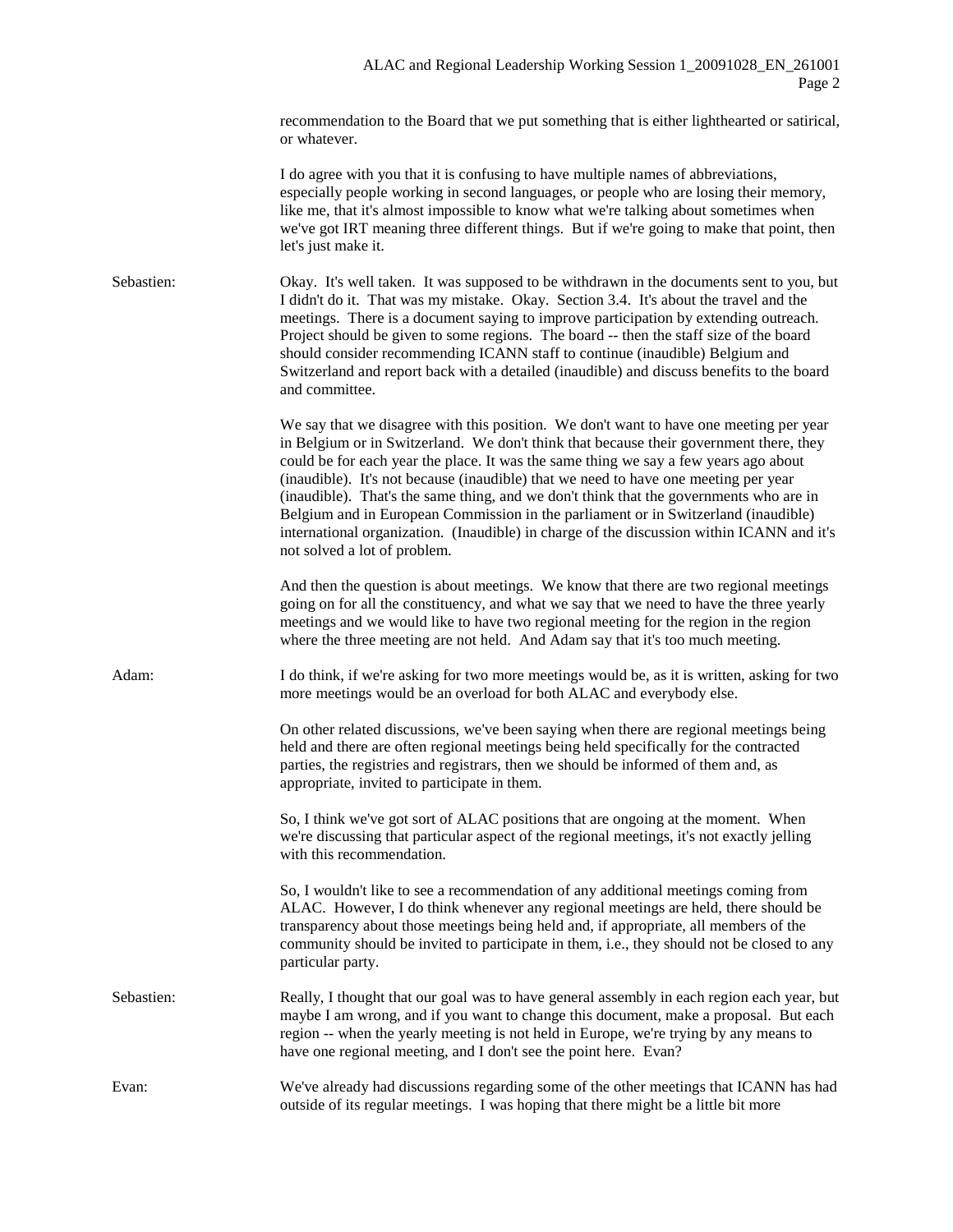|            | coordination and maybe some conversations held this week that might help resolve some<br>of these issues and take advantage of the fact that ICANN is already doing this. And<br>maybe we can save some -- you know, make some efficiencies by trying to pool some of<br>these things together.                                                                                                                                                                                              |
|------------|----------------------------------------------------------------------------------------------------------------------------------------------------------------------------------------------------------------------------------------------------------------------------------------------------------------------------------------------------------------------------------------------------------------------------------------------------------------------------------------------|
| Sebastien: | In the second sentence, all the original meeting must be open to all constituency and<br>support must be provided to those additional regional meeting. It says, too, but if it's<br>already organized, it doesn't matter, it's okay, let's go to those meetings.                                                                                                                                                                                                                            |
| Evan:      | If I could suggest, then, I would break that into two different points, because they're<br>talking about two different things. I wouldn't lump them together into one paragraph.                                                                                                                                                                                                                                                                                                             |
| Sebastien: | Patrick?                                                                                                                                                                                                                                                                                                                                                                                                                                                                                     |
| Patrick:   | Yes. Just one remark. Based on the prior conversation I had with Rod earlier, after the<br>problem Evan had and others had to run the original meeting, Rod told me that the<br>meeting format was being reviewed and that in the future, indeed, all other parties would<br>be welcome to attend these meetings.                                                                                                                                                                            |
|            | So, I think that, indeed, we should leave the door open for other parties to participate in<br>these regional meetings even, as Adam suggested, might be overload for us. But that<br>doesn't mean that we should have full meetings with all the ALAC members at every<br>regional meeting.                                                                                                                                                                                                 |
| Sebastien: | Carlton?                                                                                                                                                                                                                                                                                                                                                                                                                                                                                     |
| Carlton:   | Thank you, Chair. Just an observation. When we say regional meetings, we might be<br>careful to have the right definition. That goes for everybody. Because, for example,<br>there are meetings that are probably supported by ICANN but not sponsored by ICANN<br>that are held.                                                                                                                                                                                                            |
|            | For example, there was a meeting in Washington DC to deal with the IRT proposal. I<br>don't believe it was an ICANN meeting itself, but it was certainly supported by ICANN.<br>And I've seen in other places where there were comments about a regional meeting<br>supported by ICANN in which ICANN interests were blocked from attending. So, it<br>might be useful for us to have the same definition of the regional meeting.                                                           |
| Sebastien: | Wolfe?                                                                                                                                                                                                                                                                                                                                                                                                                                                                                       |
| Wolfe:     | Yes. To me, according to the formulation we have here, it's not yet clear enough what<br>kind of meeting do you mean by this, whether you mean the series of ICANN meetings,<br>like as there was a consumer meeting in Brussels, I think, earlier this year, which was<br>also in coordination with ICANN. Or, I'm not even sure if it was organized by ICANN in<br>Brussels.                                                                                                               |
|            | So, this would be an example of a relevant meeting for your EURALO. But I don't know<br>whether you think what we discussed on another level that general assemblies of large<br>organization should be covered in this part as well. This is still unclear to me.                                                                                                                                                                                                                           |
| Sebastien: | The goal here was for the second sentence and on the paper it's (inaudible). It just my<br>cut-and-paste in this document for putting these two sentences in one single paragraph.<br>It's to say that when there is a registry/registrar meeting in Rome or in Toronto, it must be<br>open to everybody and to us [if practical]. That was the goal of this sentence. No other -<br>- other meeting for other part of -- other outreach, we may be thinking that we need to be<br>involved. |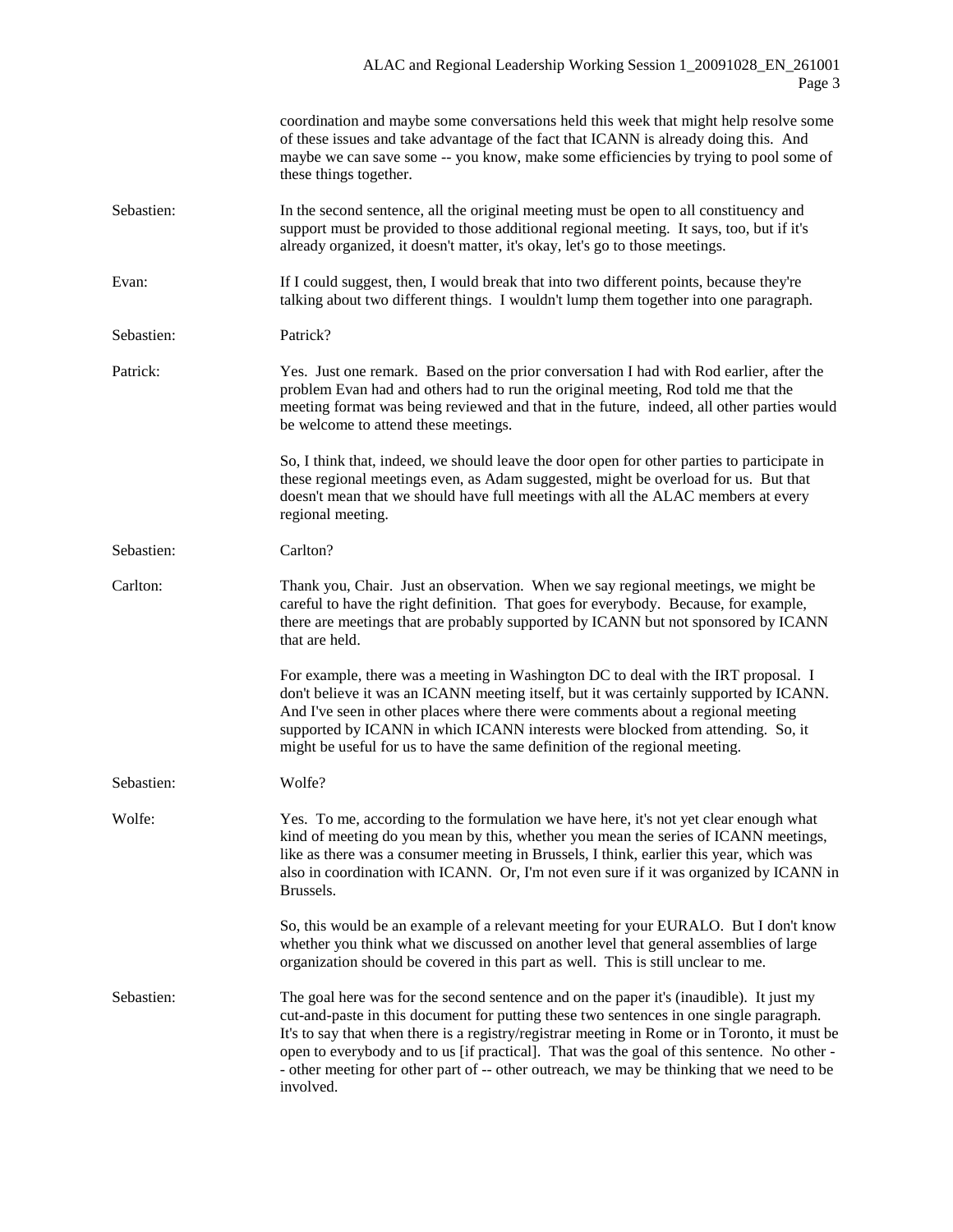But it seems to be original one year meeting for those constituencies, why that for the others and specifically for (inaudible). Can you go to the next slide? This one, the next one, okay.

Okay. In this I tried to (inaudible) about 3.6, and we already discussed this. I don't think we say somewhere that we want -- quite a move from (inaudible).

Okay, let's go to three more slides, where it's red. Here. And here it is a question of the proposal to establish a special ICANN committee vote requesting a board reexamination of the board decision.

We put into the table the question on how it will be done for the moment. In the document in front of us, we don't know how it could be called, how this reexamination. It means that anybody in the community, even though I can say, "Hey, guys, I want to," and then we in AC would have to spend time on that to decide that it must be a reexamination, and then go to the board. And we think that we need to have an explicit way to push that to motion. Because if not, it could be -- it could take a lot of time and effort from other people and for us specifically. Yes?

And then you can go, keep going and asking for reexamination. We need some rules for that. It's not yet done and that's in the proposal.

And the second point, it's even, I think, more important today than before the end of the GP8, we need to have a full picture of the bylaw change, and the consideration in project and the possible following of evolution. Because we are doing change in one little piece, one page, one little piece, and nobody has the full picture of this evolution than what is requested here.

And the last point refers to the bylaw change proposal and we read to it in the first red lines what I already say. And the second, if ICANN implements the previous proposal and further -- other activities may be an IRB is not [at the moment mandatory].

But in any case, if ICANN decides to have an IRB, it's really necessary to be sure what IRB is doing and saying for. Because you have an IRB, you have an IRB panel, you have an IRB provider, and ICANN tell you readings that commence in detail. Sometimes you don't know which one have to do something. And if it's not clear what the provider must do and to whom may (inaudible), it's a major risk for the organization as the committee is set up today.

That's why we insist on this point. Thank you. I guess that's the end of the transition, yes.

Okay, we are supposed to go for the coffee. Can we agree on something here? On the point that was raised by (inaudible), the IRT piece will be erased from the document. What do you want to do with the list of proposals for the more internationalization? So, points, you want to delete them or leave them? That's one point. I need to be sure that I kept all of them. And, Adam, did you find a place where we can add your suggestion of publication of policy briefing material?

Adam: In the original document it would, I think, be under Section 2, which is -- excuse me -sufficient accountability to the multi-stakeholder community. So, somewhere in the sections that are referring to Section 2 of that document.

> I don't find anywhere specifically that it's referring to board meetings, because it goes on that section and talks about frameworks as a principal and accountability, independent review.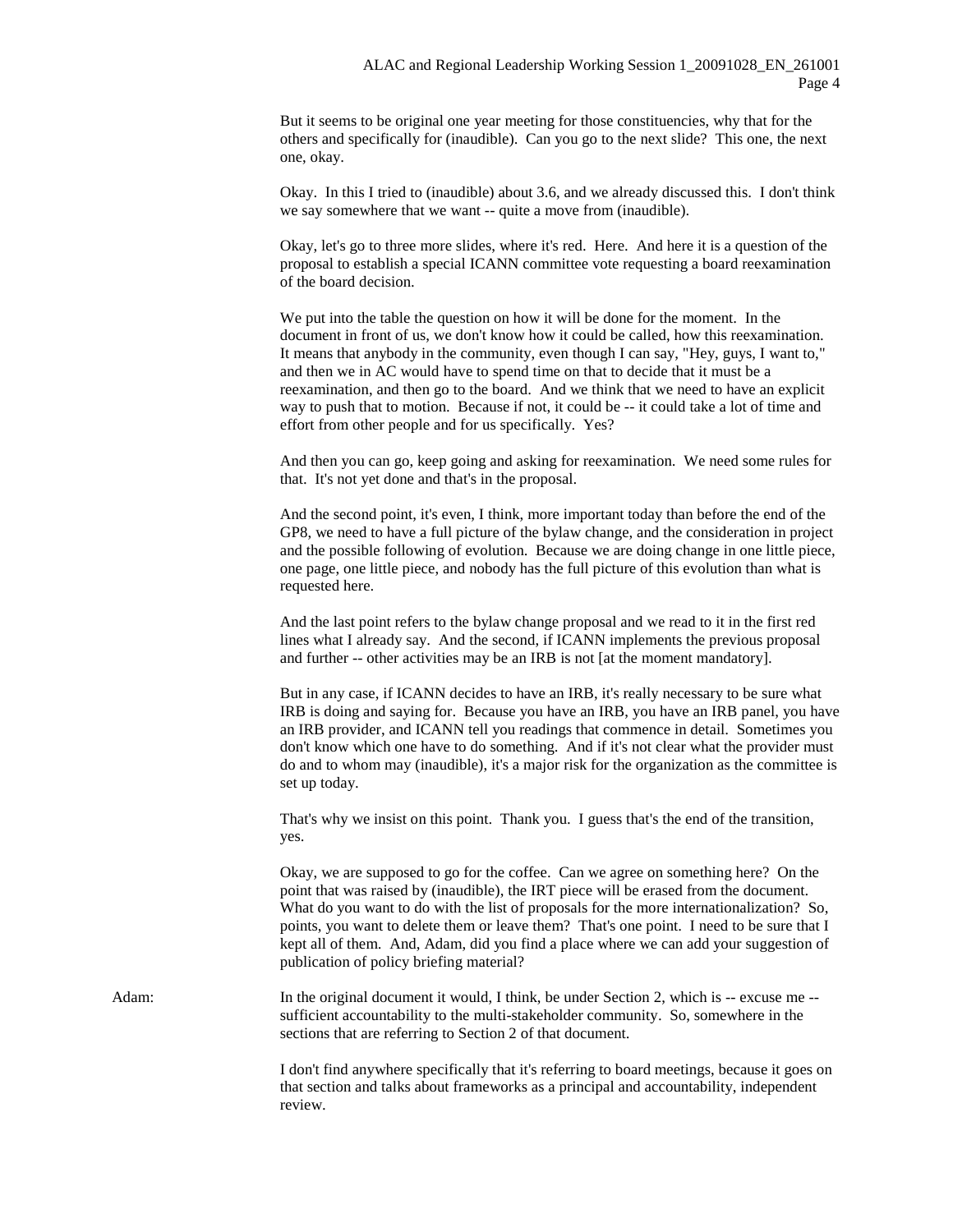|                           | So, I think it would just be a general response in this Section 2, sufficient accountability<br>to the multi-stakeholder community, and then saying the briefing materials for the board<br>should be made available.                                                                                                                                                                                                                                                             |
|---------------------------|-----------------------------------------------------------------------------------------------------------------------------------------------------------------------------------------------------------------------------------------------------------------------------------------------------------------------------------------------------------------------------------------------------------------------------------------------------------------------------------|
| Sebastien:                | I guess we have two solutions. We could put that just in front of 2, Accountability, and<br>that is it?                                                                                                                                                                                                                                                                                                                                                                           |
| Adam:                     | Yeah.                                                                                                                                                                                                                                                                                                                                                                                                                                                                             |
| Sebastien:                | That's a good way to do. Or we introduce it within the 2.5, make (inaudible) document is<br>[accessible and stable], and we say that even more we need the document, not just to be<br>(inaudible), but we need those documents existing. But let's put it in front of 2. I will<br>add that into -- then it's 2, Accountability. I will add the sentence.                                                                                                                        |
|                           | Okay, then that's one point. Two points. Adam, the one about the least-- what is your<br>feeling, members? My personal point of view is to leave it. The position of some of the<br>speakers was to scratch this list and -- do you have any point or may I call for a vote?<br>Adam?                                                                                                                                                                                             |
| Adam:                     | Two things. One, is it possible to add -- this would be a sort of friendly amendment, the<br>word "gender," where we're talking about diversity, so that we actually say gender in<br>there as another principle. It's already -- oh, no, it's not. Put gender in there as another<br>principle of diversity.                                                                                                                                                                     |
|                           | And then I would personally prefer to have the bullets removed. However, if they are to<br>be retained, then say something like, "For example, from among the following," or "of<br>the following may be considered," or something like that. Rather than give the<br>impression that we're suggesting these are definite things that might happen, but some<br>examples of the types of things that might happen to encourage diversity.                                         |
| Sebastien:                | I have no problem with gender and the list was with a lot of three points, and it was<br>(inaudible). Okay, I accept your gender. For me it was -- okay, I don't know why it's not<br>up right here, but, okay, let's put --                                                                                                                                                                                                                                                      |
| Adam:                     | Could we have, for example, but not limited to, so as to show that we're not basically just<br>(inaudible) at those points?                                                                                                                                                                                                                                                                                                                                                       |
| Sebastien:                | I think, really, we spend too much time on that and I will suggest that we delete the<br>points, we add gender, and we leave the last point, the splitting of function and<br>responsibility (inaudible) should not be done in a way. But we deleted .1 to .9 in the<br>presentation. And we add gender.                                                                                                                                                                          |
|                           | Okay. I guess we take all the points raised by Adam and hopefully by other. I hope that<br>it's acceptable for you. I will try to do with the (inaudible) staff before tomorrow, final<br>document, and I hope that we could reopen the vote. And if the three who already vote<br>want to cast another vote, just come to the staff and discuss with them, to see how it is<br>possible to do that. And I would like to thank you very much, and now we are late, late,<br>late. |
| Unidentified Participant: | [Speaking in foreign language.]                                                                                                                                                                                                                                                                                                                                                                                                                                                   |
| Sebastien:                | [Speaking in foreign language.] Okay, we will finish this document. Let's go to the next<br>point. If you want coffee, you go for coffee. Yeah, go ahead.                                                                                                                                                                                                                                                                                                                         |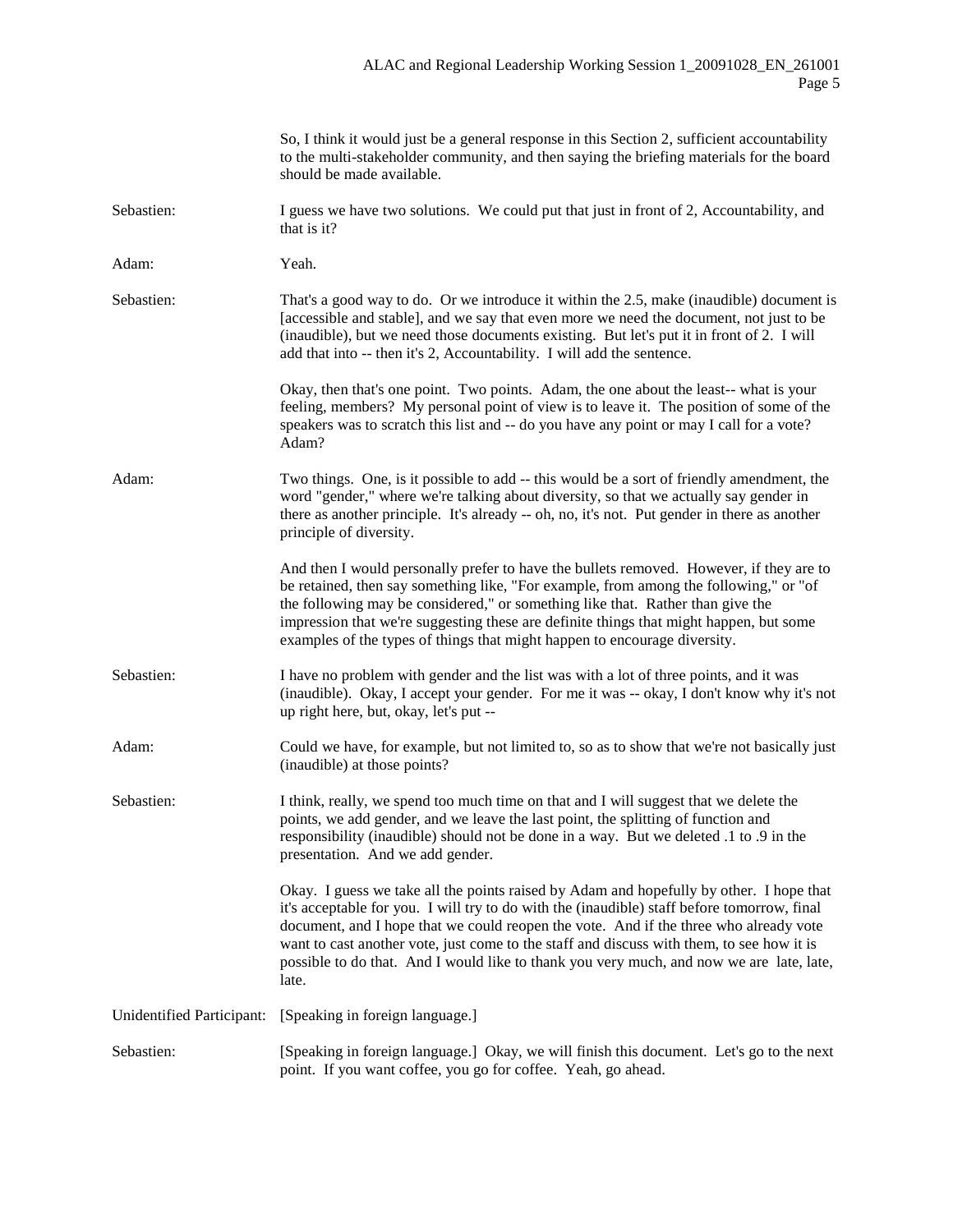| Unidentified Participant: | Yes, good morning. I wanted to update you on some flight schedule rescheduling. It is<br>actually the current -- the newest schedule is up on the left screen. For those of you,<br>while you are getting your coffee, we are going to be showing the new revised At-Large<br>website, and then at 10:20, we will be having our first two staff presentations.                                                                                                                                                   |
|---------------------------|------------------------------------------------------------------------------------------------------------------------------------------------------------------------------------------------------------------------------------------------------------------------------------------------------------------------------------------------------------------------------------------------------------------------------------------------------------------------------------------------------------------|
|                           | So, at 10:20 we are going to have a presentation on new gTLDs overarching issues. In<br>particular, the prevention of malicious abuse. That will be given by Patrick Jones and<br>Carla Valente for 10 minutes, and then there will be a discussion for a further 10 minutes.                                                                                                                                                                                                                                    |
|                           | At 11:00, we will have Kurt Pritz giving a presentation on IDN fast tracks, in particular,<br>three character limit and variant tables. That presentation will be 10 minutes with a<br>further discussion between 11:10 and 11:20.                                                                                                                                                                                                                                                                               |
|                           | Following that, we will have Patrick facilitating a discussion on education issues for TLD<br>managers. So, I'm going to have Matias show us the new At-Large website.                                                                                                                                                                                                                                                                                                                                           |
| Matias:                   | Good morning, everybody. The At-Large website is a project that actually started a long<br>time ago and I've already showed you a navigation scheme that we came up about a year<br>ago. Actually, it was at the Paris meeting. And what I'm going to show you today is the<br>implementation of that navigation format, which took a long time, but it is now ready.<br>And you can see it on the left-hand screen.                                                                                             |
|                           | So, while the horizontal bar remains the same, which you are all probably familiar with<br>by now. The vertical navigation bar that you see on the left-hand side now has a different<br>layout, and the basic idea is that people --                                                                                                                                                                                                                                                                            |
| Unidentified Participant: | (Inaudible)                                                                                                                                                                                                                                                                                                                                                                                                                                                                                                      |
| Matias:                   | Is that okay? All right. And you will see that there are new sections on the left-hand side<br>of the screen, which will make it easier for people to get to the section they're most<br>interested in.                                                                                                                                                                                                                                                                                                          |
|                           | So, for example, if you are a member of the At-Large Advisory Committee, you could<br>click on the "Resources for Community Members" on the At-Large Advisory Committee,<br>and you would then get to a subsite for the members of ALAC, which has its different<br>and new navigation scheme on the left-hand side, where you can see the meetings, the<br>statements, the current members. And this is information that we think is particularly<br>useful for the members of the At-Large Advisory Committee. |
|                           | However, if you are a member of ARALO, you might chose another point of entrance,<br>and you would click on the "Region At-Large Organization," which will given give you<br>options that are specifically tailored for the interest of the different regions.                                                                                                                                                                                                                                                   |
|                           | So, you will -- when this version is final, you will get news that are specific to that<br>region, and you will get navigation items that are key for community members from the<br>RALO <sub>s</sub> .                                                                                                                                                                                                                                                                                                          |
|                           | While this is a test version, the version will go live shortly after the Seoul meeting,<br>probably the week after the Seoul meeting. And we invite you to play with it and to<br>discover it yourself. I think it's probably the best way for you to do it.                                                                                                                                                                                                                                                     |
| Nick:                     | The old menu will be available underneath the new one, so if at any point you aren't quite<br>sure how to get where you want to go, you can always get there the old way.                                                                                                                                                                                                                                                                                                                                        |
|                           | You will also find in many cases that when you choose a menu option, it takes you to a<br>Wiki page. So, finally you have one site where you can go and it will take you to all of                                                                                                                                                                                                                                                                                                                               |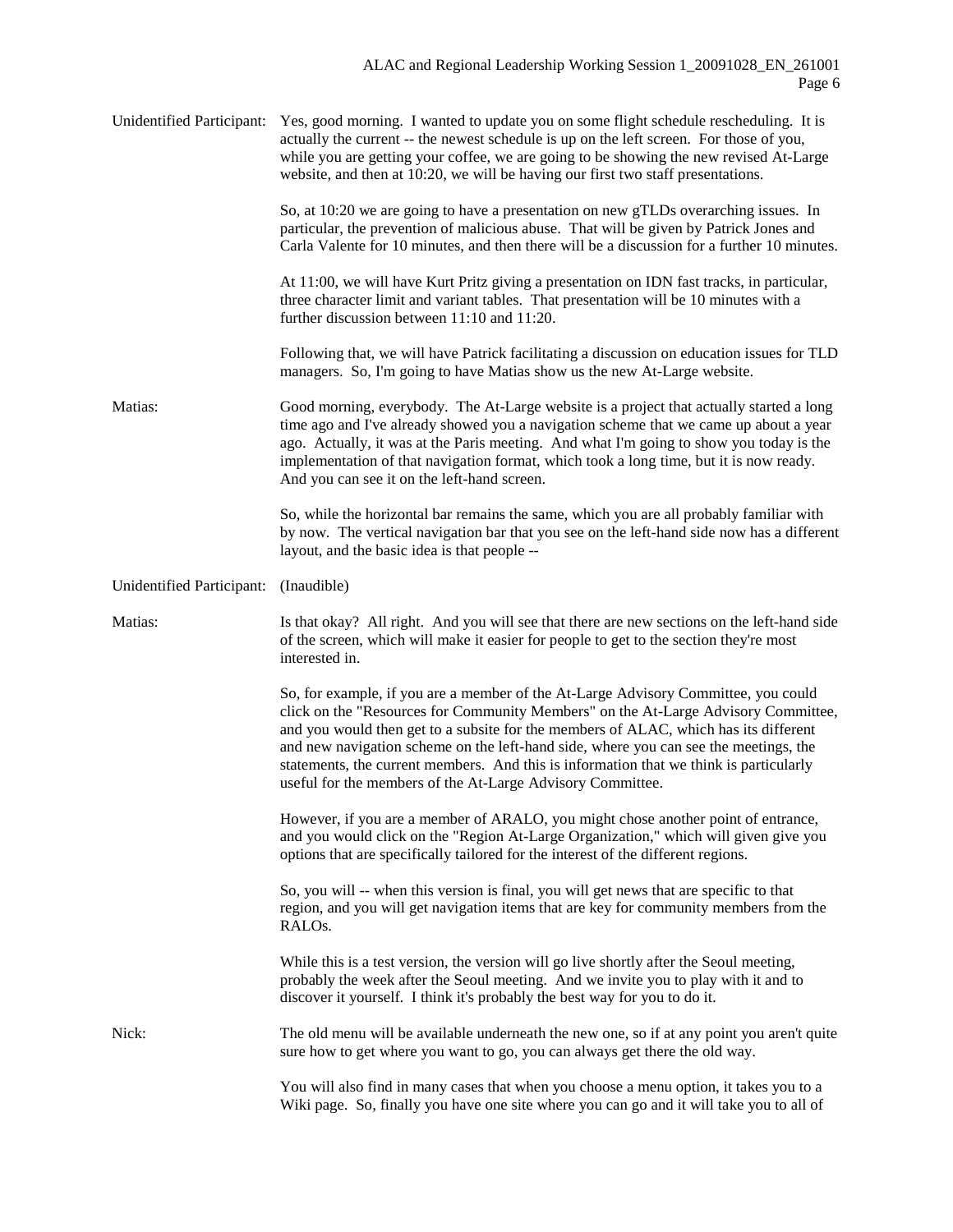|                           | the places that you would want to go to, instead of having to search or founder around.<br>Though over the course of the next few months, increasingly you will find that you don't<br>go to a Wiki page anymore; you end up going to a page that has been migrated from a<br>Wiki into the site.                                                                                                                                                                 |
|---------------------------|-------------------------------------------------------------------------------------------------------------------------------------------------------------------------------------------------------------------------------------------------------------------------------------------------------------------------------------------------------------------------------------------------------------------------------------------------------------------|
|                           | So, the Wikis won't vanish, but they'll be used for collaborating. What are Wikis actually<br>designed for? So, once a meeting is over, the agenda won't be in a Wiki anymore; it will<br>get moved into the site, because you don't edit the agenda after the meeting is over, and<br>that sort of thing.                                                                                                                                                        |
| Unidentified Participant: | One thing that a lot of people normal ask is, which are the members of the RALOs? And<br>there is an easy way to find out this?                                                                                                                                                                                                                                                                                                                                   |
| Matias:                   | Yes. Will non-staff people continue to have the ability to do some editing once it's<br>migrated away from the Wiki? I've actually found it quite a bit of value to do things, like<br>edit agendas, and things like that, to be able to do them myself, rather than having to<br>bother staff to go through. There has been a number of times where having editing<br>abilities on the Wiki has been useful. Is that going to be maintained with the transition? |
| Nick:                     | It will be maintained. For example, up until a meeting closes, you would be able to edit<br>the agenda. And then it would move because it's been static, right, because it's happened,<br>onto the main site. The idea is that at some point it would actually be possible for some<br>volunteers, at least, to be able to post your own news items, for example, news related to<br>your region's activities.                                                    |

You can imagine that there is a fair amount of security that has to be built in under the cover in order to allow a fairly large group of people to edit a live site. So, that will just take a little bit longer, but in the meantime we can use Wikis as a way to migrate things. And, of course, you could always send an announcement to us and we would get it posted if you needed.

- Evan: Right. I was just thinking, first of all, have there been any security issues with the status quo with using the Wikis? Have you run into any security problems with social text so far? Anyway, I'm just saying, it has been very valuable to be able to edit pages, things like the process for appointing the director or, as you know, I've been able to do things since we've done the voting process, and being able to explain the voting process. I think it benefited from having the ability to have some volunteers go in and be able to do that. And I'd really like not to lose that ability.
- Nick: Yeah, we're not intending on reducing your ability to do anything during this period. So, yeah, we wouldn't post anything until it really is static, because it's over.
- Matias: No, I think if somebody is interested in this issue and wants to see more of the new website, they can come and see me over the lunch break --
- Nick: Or wait a week.
- Matias: Or wait a week. I think we will now give the floor to -- is Carla already here? I see Margie. Patrick is here. Oh, okay. So, I think we can now start the presentation on the new TTLE program.
- Margie Milam: Hello, everyone. I'm Margie Milam, ICANN staff, and Patrick Jones is here as well. And we're going to talk to you about new gTLD program, specifically, the malicious conduct issues. So, I'll turn it over to Patrick, and we'll have questions as we go or at the end. What do you prefer?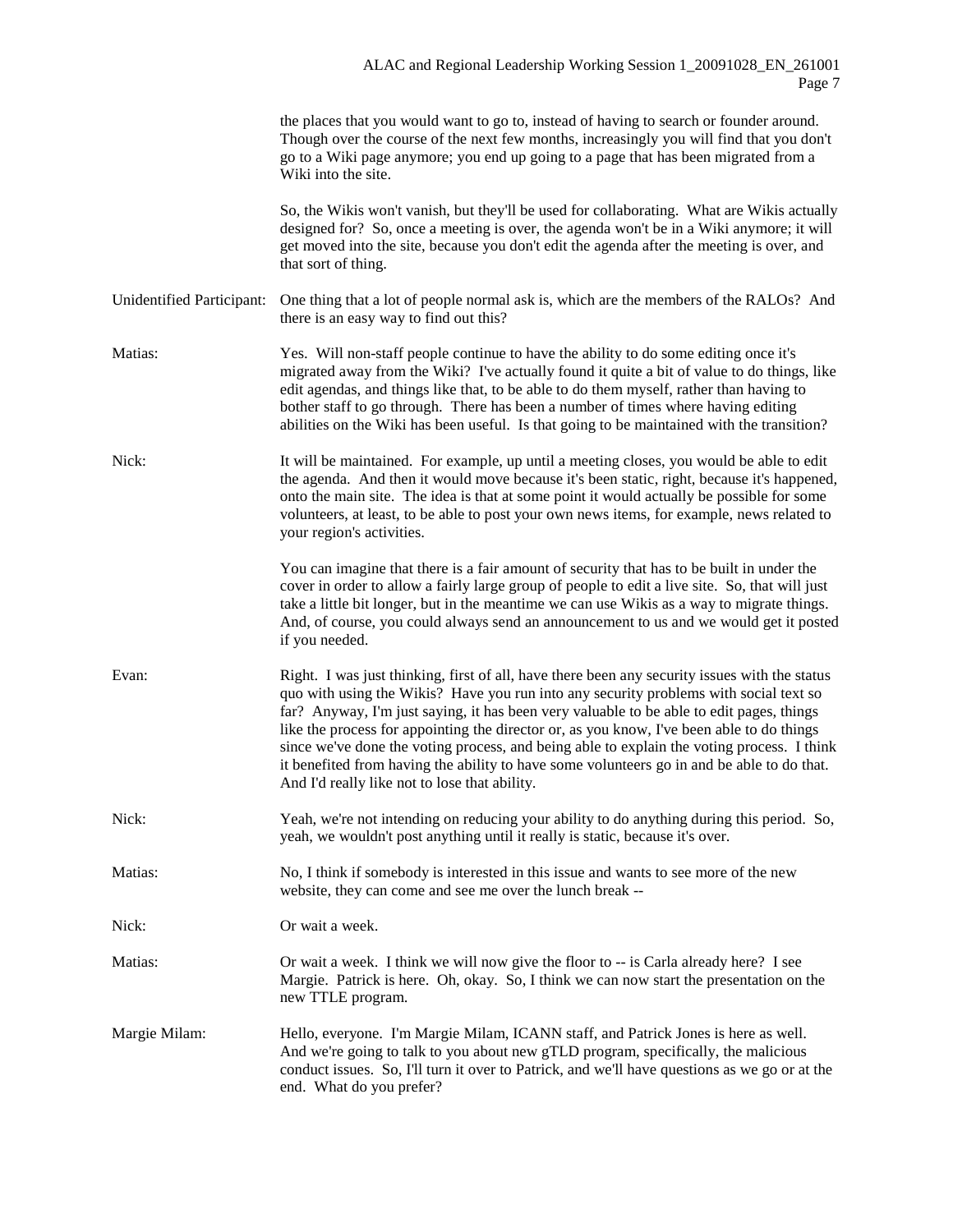Patrick Jones: Well, my preference would be to take questions -- to hear more from this group rather than have us speak. So, I think I'm going to be really brief with the slides and really leave it up to you to ask questions for us.

Margie Milam: That's good.

Patrick Jones: All right. Okay. Then I'm going to get started. Malicious conduct work has been proceeding along with the development of the applicant guidebook. We've been throughout this whole process identifying issues through experts, receiving public comment through either the comment forum on the versions of the guidebook, along with the consultations that have been conducted in New York, London, Abu Dhabi, and the consultations to occur later in the year.

> And then summarizing the comment and providing an opportunity for feedback on that, and then incorporating it into the explanatory memoranda and applicant guidebook.

So, at this point we're -- with the slide on -- where the sources of information has come from as it relates to malicious conduct. This is a lot of work that has been going on for quite some time that dates back to version 1 and version 2, which are now well over a year old, to the consultations that occurred in the middle part of the year. And then comments received from experts from the anti-phishing working group, the CIRT communities, the Computer Incident Response groups, and banking/finance associations worldwide, along with participants from the Registry Internet Safety Group.

From this we have identified several key issues. First, how to ensure that bad actors do not operate in any registries or new gTLDs; how to ensure that integrity and utility of registry information is maintained; how to ensure that more focused efforts are used to combat malicious abuse; and then how to establish some kind of enhanced framework for dealing with abuse in this new process.

So, we've identified some steps, including denying applications based on a history of financial fraud or misconduct. This is one of the comments that was received in version 1 and version 2 of the guidebook that ICANN should include. Some strength in vetting of applicants based on the background and look specifically for histories of bad behavior related to cybersquatting, disclosure of previous involvement in EDRP cases, and then look at approaches to establish criteria based on prior criminal conduct.

This has occurred probably in the registrar space with registrar operators that have been engaged in criminal activity resulting in de-accreditation in a couple of examples. So, it's using examples like that and bringing it up to the gTLD space.

- Unidentified Participant: Just in this point, are you going to check the company? But what I'm seeing is people change and move names, but when you see is the same group of the people. So, there will be an idea how to check those people, because the idea to move is something. People go and change groups. I don't know if you have conditions to check persons of this kind, profiles on that.
- Margie Milam: Yes. My understanding is that we're looking on doing due diligence on the entity and also people behind the entity, to make sure that they don't have involvement in some of the bad activities.
- Unidentified Participant: Yeah, we have seen a lot of movement on this kind of thing, haven't we?

Evan: Sorry. One of the things that's been brought up within the North American region is the difficulty of ICANN of enforcing problems that are already occurring. When you find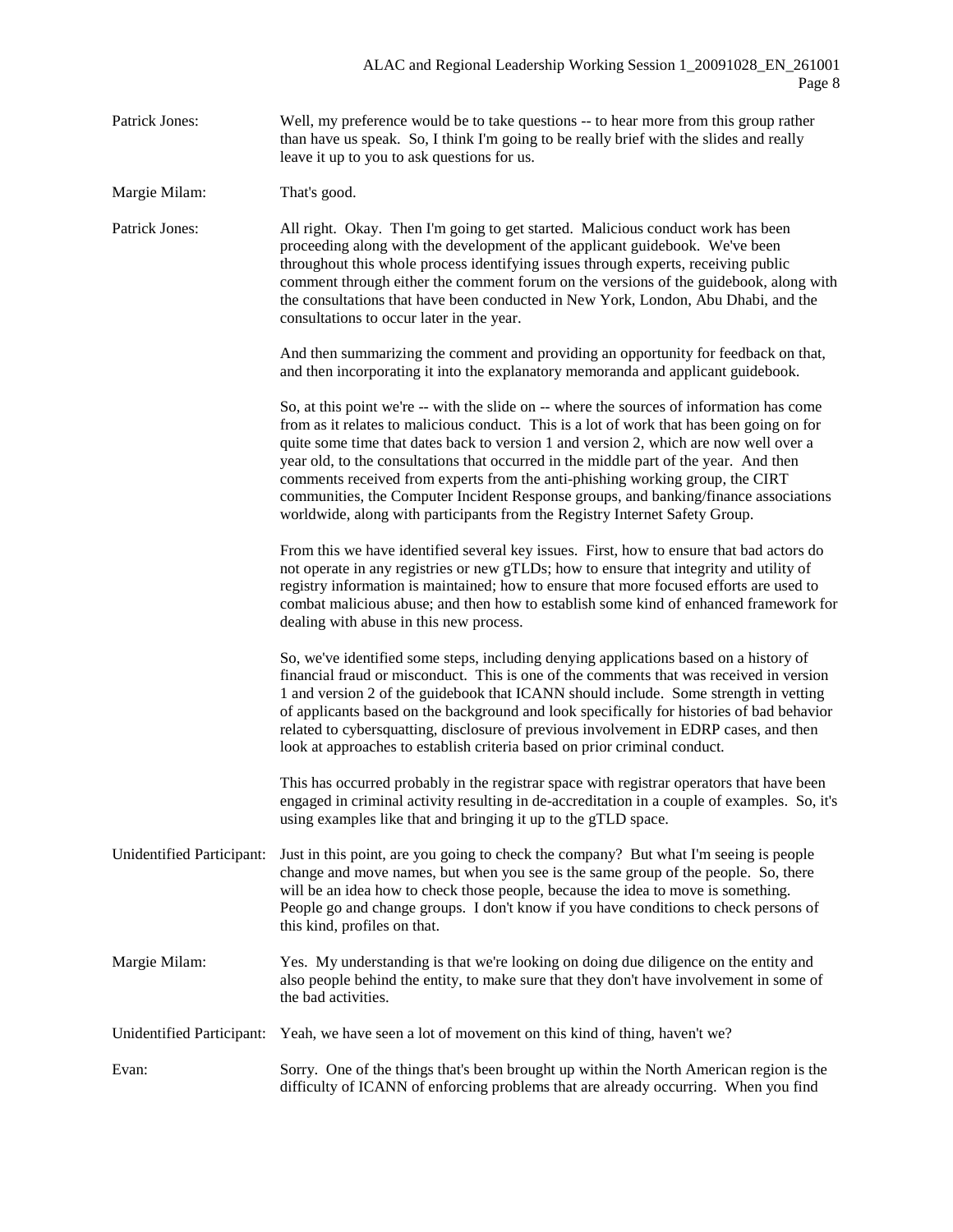people who are bad actors, who either lied or withheld information that has subsequently been discovered, ICANN is really, really slow and sometimes still doesn't act on them.

I mean, we've had Stacy at our meetings multiple times and it just becomes a real big problem in running after people. Is there anything that you're doing in the current process to strengthen the ability to turf people who lie when they come to you in the first place?

And the other thing to do with the verification or whatever, it's one thing for people to verify their information at the beginning, but one of the things that has always been one of the big problems that we've identified is simply the accuracy of things, like Whois data, and what measures are you enforcing on the part of registry operators and registrants to enforce as we go forward with the new gTLDs? The people are not putting Wrigley Field as their address, that we've got -- whether or not you're dealing with escrows or forget the confidentiality issues. I'm talking about the accuracy of what's there in the first place.

What are you doing to ensure that this is going to be done better for the new gTLDs than is done for the current ones? And, also, are you going to make it easier on your own enforcement people to be able to deal with things after the fact?

Margie Milam: Sure, Patrick, I can address that. Evan, some of the issues that you're talking about relate to more of the registrar side as opposed to the registry side. And I believe you may be aware that there is an ongoing effort to amend the RAA and At-Large is involved in that.

> As part of that work, ICANN staff has developed some recommendations to enhance its enforcement abilities with respect to exactly some of these issues. So, we're looking at this as a two-pronged process: One, dealing with the registry side, and that's what Patrick is talking about; and then the other, looking on the registrar side to see where the gaps are, to try to come up with better contract provisions. But that will take some time.

Evan: Is the onus on the registrar or the registry regarding accuracy of ownership data?

Margie Milam: The onus is on the registrar. It's in the registrar accreditation agreement, the language that relates to Whois and any accuracy or verification requirements. And there aren't that many in the RAA right now and it's difficult to change those, but ICANN is looking into what amendments would be appropriate to enhance that.

Unidentified Participant: I have a question. So, you actually denied application if they violate certain -- I mean, make financial fraud, in cases where they had some bad behavior. But what of the ongoing monitoring of those changes?

Patrick Jones: That's definitely going to be part of the ongoing compliance process, and the compliance team is going to be enhanced, and it will be an effort for more staff so they can address either issues like the one that Evan raised about the ability for ICANN staff to quickly address issues that are raised.

> I think there is also some perception issues around how quickly ICANN staff is reacting to issues that are addressed, and I'd rather leave that to David [Giza] and Stacy Burnett from the compliance team. But I think in some cases ICANN staff is acting, it's just being able to communicate that in a better way with the rest of the community on where they are in the progress.

Evan: My only concern was whether or not there were loopholes in the current way things were being done that constrains the compliance people that you can then fix and make their lives easier going forward.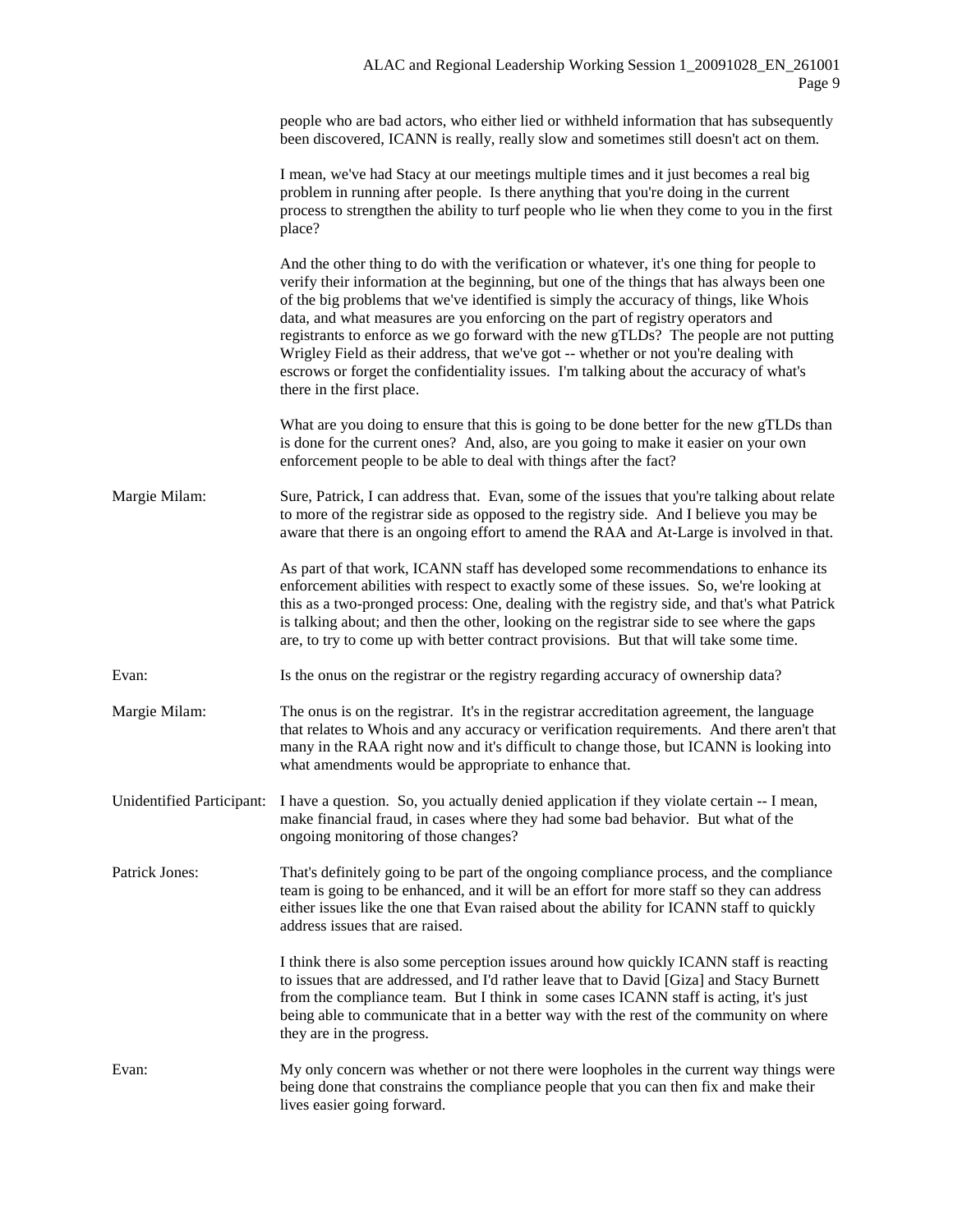Margie Milam: That's the RAA process we're going through to try to help them have the right tools to deal with these problems. Nick: For what it's worth, Compliance is coming in to see you all on Tuesday, and that is intended to be part of what they talk about, is not only compliance now, but new tools to facilitate compliance under the new gTLD program. So, you may wish to keep your questions on that subject until David is able to answer them directly. Patrick Jones: So, if there aren't any further questions at this point, I'm going to move ahead, and then I really want to leave it open. Is there another question over here? Adam: Yes. I wondered if you've found any international standards for behavior of directors and officers of companies? Because we looked around for some. How either reasons for disbarment or accreditation as a director of a listed company. There don't seem to be any international standards. The international chamber didn't seem to have any. So, I wondered if -- not only for reasons why somebody should not be a director of a company, but for how long, what period, those sort of penalty declines. Margie Milam: I'm not aware of any international standards or any analysis on that. Certainly, if you have any information submitted during the public comment period, we'd be happy to explore it. Adam: I'm just saying that it's always nice to refer to -- I know ICANN likes to refer to other people's standards of work, because that means that you don't have to set international standards yourself. But I'm sure some business school somewhere might have it. I know that ours doesn't, because I did ask our business professors if there were such standards. Nick: The Institute of Directors in the United Kingdom has quite detailed provisions on director conduct and misconduct, training programs both in person and electronic for directors and the like. So, it may well be that those -- the requirements to remain a member in good standing of the IOD may be useful to draw from. Patrick Jones: I just want to highlight that provisions related to director conduct and misconduct aren't new and in fact, were -- that language did appear in some of the original ICANN gTLD registry agreements. I think, for example, the .aero, .coop, .museum era agreements had that language in there. And for one reason or another that I'm not privy to, the reasons why that language wasn't carried forward in the more recent agreements, it's an idea that is being brought back in the latest version of the base agreement. So, just to keep moving forward on the different mitigation steps that are in the latest version of the applicant guidebook in the malicious conduct memorandum. We've included language for requiring DNSSEC appointment, requiring applicants to include in their implementation plan how DNSSEC would be introduced and offered upon startup operations. There is a prohibition on wildcarding, so synthesize zone records. And it is my understanding there will be a more detailed paper issued on this topic either after this meeting or shortly -- there's another paper that's in the works on wildcards and nonexistent domain records. So, look for that. There is also language on removal of orphan "glue" records. The requirement for the Whois data, centralized zone file access has also been recommended as an option and requiring registry level abuse contacts and documented abuse policies, and offering the availability of an expedited security process when a registry learns of abuse that is occurring within the TLD.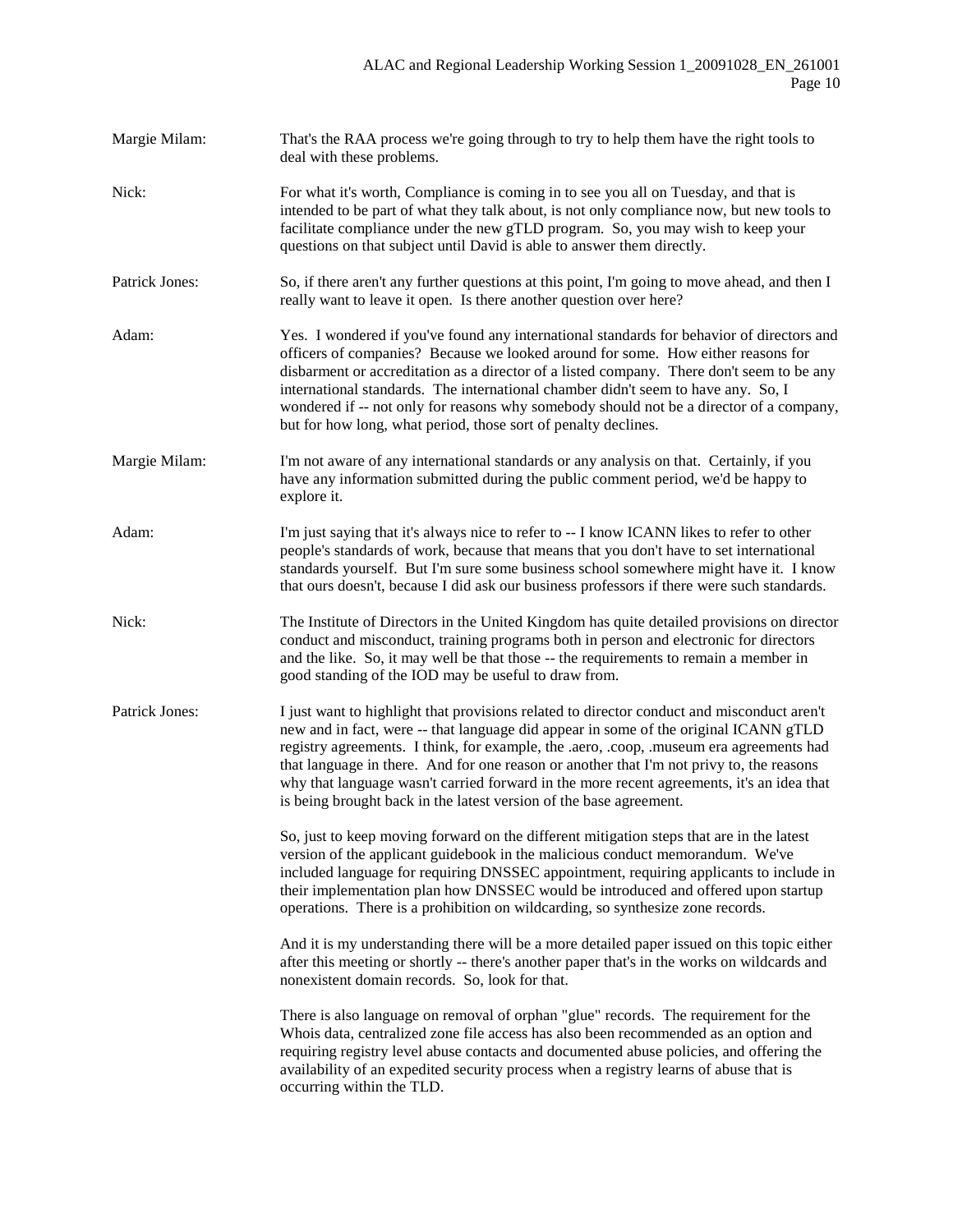So, I think one of the final areas of malicious conduct paper is a new concept on high security zones designation. Do you want to explain that a little bit?

Margie Milam: Yeah, this is a voluntary program that is being suggested where a registry may want to designate themselves as high security, and then they go through additional checks to be able to earn this designation.

> David Giza and Greg Rattray conducted a webinar about a month ago explaining it, trying to get input from the community on what they think about this program. And essentially the goal is to establish a common set of standards, and it's designed for TLDs that want to deal with malicious abuse. Think about banking or financial TLDs. Those are the kinds that might be interested in this.

It's not a requirement for the new gTLDs. It's simply a voluntary program for registries that would like to participate in them. And it allows them to require specific security measures that also apply to registrars.

There will be separate scoring relating to the applications, and it will be focused on the registry operators, the registries actually providing the back end information. And essentially they're trying to demonstrate that they have an effective security program that complies with a certain set of standards that are being developed.

Unidentified Participant: Well, I would like to come back to the previous slide, where you talk about the requirements for DNSSEC deployment for new gTLDs. I have noticed that the incumbent gTLDs, notably .org, that .org was the first to launch a DNSSEC [test bed], and they are moving forward well, but slowly, because they still do not have all the elements to go for a wide deployment.

> So, in view of the fact that established registries still move forward slowly, is there not a security risk of messing the whole thing up with requiring brand-new TLDs that have no experience yet on the market to start deploying DNSSEC from the start?

There are some processes that are still not clear. For example, [ARCAN] domain name registrant proceed with signing his domain with the TLD key, etc. What's the role of a registrar in this?

So, in a sense, requiring a new gTLDs to deploy DNSSEC right from the start, to me, at this stage seems a bit early.

Patrick Jones: So, you're going to start to see some of the existing registry operators come forward with their DNSSEC implementation plans. We've already posted on ICANN website requests from New Start to implement DNSSEC.biz. And just at the beginning of -- or late last week VeriSign submitted their request for introducing DNSSEC in common .net. I understand there is a third gTLD registry that is going to be sending in a request implementing DNSSEC in their TLD later in the week. So, potentially by tomorrow or the next day we'll have three existing gTLD registry operators coming forward with their plans.

> And you're going to hear more about this, so I think there is already an effort to address it within the existing space, and to take some of the lessons learned from current operators in the ccTLD space and apply that forward in DNSSEC introduction.

A lot of this also relates to signing of the Root Zone and that schedule is supposed to be on track for next year. So, the timing, while this is included as a recommendation for new gTLDs, it's already underway to address it in the existing space.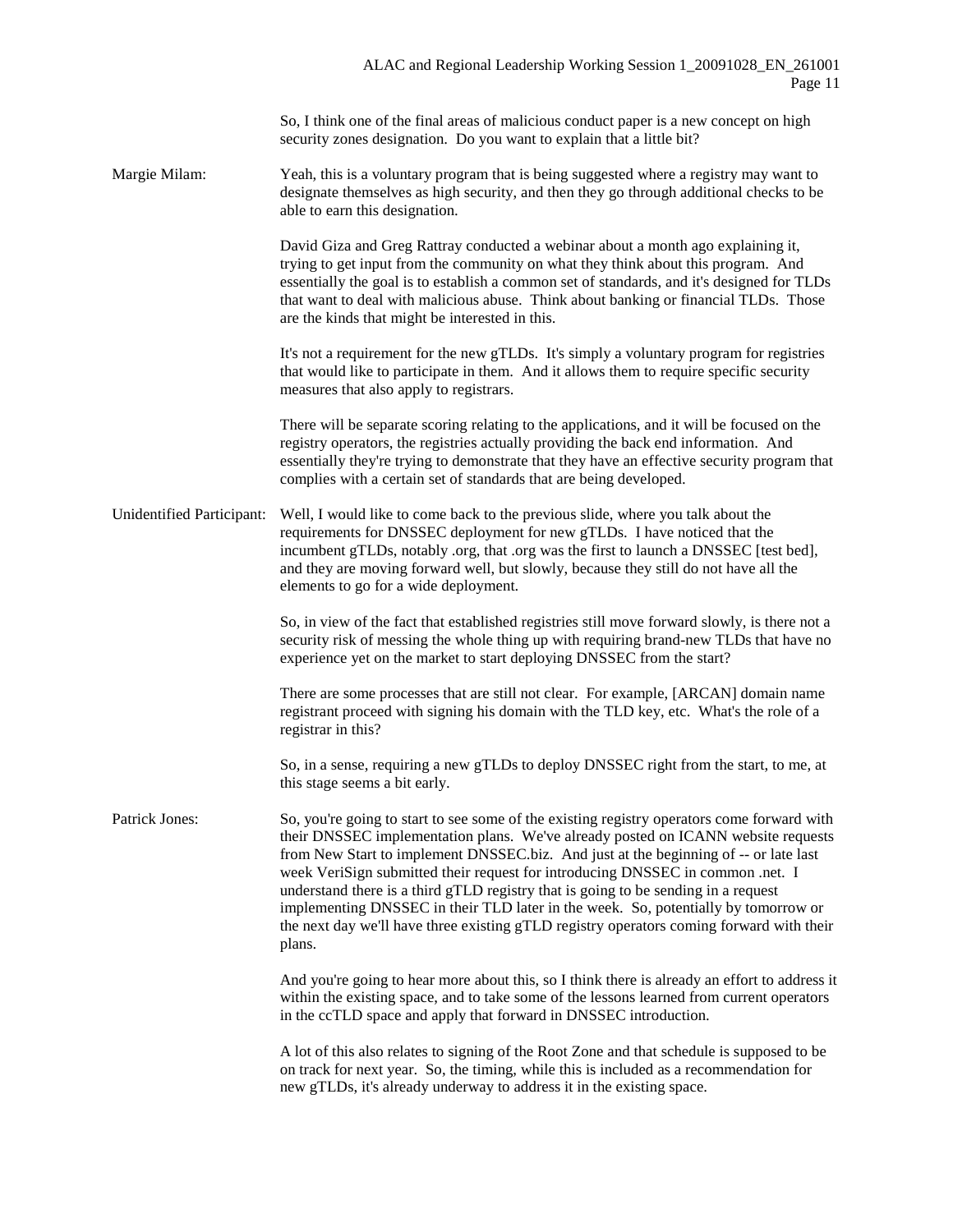| Unidentified Participant: I understood it's a plan, the plan how in doing some time. It's not required (inaudible) |
|--------------------------------------------------------------------------------------------------------------------|
| when they started. I understood it is something people need to apply with a plan, and                              |
| how long they will implement that.                                                                                 |

Patrick Jones: So, think about the timing of where we are, and while we're not talking about dates right now, it's not likely that we're going to have new gTLDs entered into the Root Zone two months from now. So, there is --

Unidentified Participant: (Inaudible)

Patrick Jones: Yes. So, I think we were near the end of discussion. Maybe just want to point out some of the recent documents that have been released in advance of this meeting. In particular, the explanatory memo on malicious conduct, and the explanatory memo on the voluntary high security zones designation program.

> I think what you're going to see next is we're continuing to listen, receive comment. Version 3 of the guidebook is open now for comment. So, if you have concerns or think that the recommendations on malicious conduct are good, or see additional efforts that could be done, please send them in.

> Please also note that later in the week there is going to be more opportunity to discuss this area, particularly tomorrow, and there will be a long dedicated session on malicious conduct with Greg Rattray from the security team. And there will also be upcoming sessions in Latin America in November. There is one set up for November 24 in Sao Palo, and on November 27th in Buenos Aires. So, at this point, questions?

Margie Milam: Evan?

Evan: I know this is going to be debated later in the week, but we've got your ears right now, so just allow me to offer this up. I had the pleasure of spending my [time] here reading the deck from cover to cover and saw the -- no, that's not to be applauded, that's to be pitied.

Unidentified Participant: (Inaudible)

Evan: Thank you, I'll need it. And I was very happy to see the voluntary high security provisions that have been added to it. But the preamble to that was an issue of instilling public confidence. And for that it sort of saddened me that the one thing that we've been talking about here in terms of public confidence, such as Whois accuracy? I don't mean to be beating a dead horse here, but it sort of makes me wonder why that wasn't built in.

> If you're trying to say we're going to give a brand to a registry that says they're taking extra efforts to instill public confidence, accurate Whois data should be front and center in this.

In the Canadian ccTLD, CIRA, makes extra effort as a registry to verify the accuracy of the ownership data on behalf of the people who own those domains. They don't leave it to the registrars. And it really sort of astounds me that you want to have this voluntary designation that is designed to instill a little extra public confidence, and those that go for that extra effort. And it sort of astounded me that this really, really critical piece of the puzzle was left out of that. And I really would like you to address that, since you're aware of it, you understand the issues, and why you would have this branding and not make such a central part of this, part of that designation. If your goal is public confidence, to me, this is one of the first things you've got to put in.

Margie Milam: Yeah, but the Whois issue, I mentioned earlier, is complicated, because it's registry and registrar. I mean, if we're starting with a clean slate with no existing contracts, it may be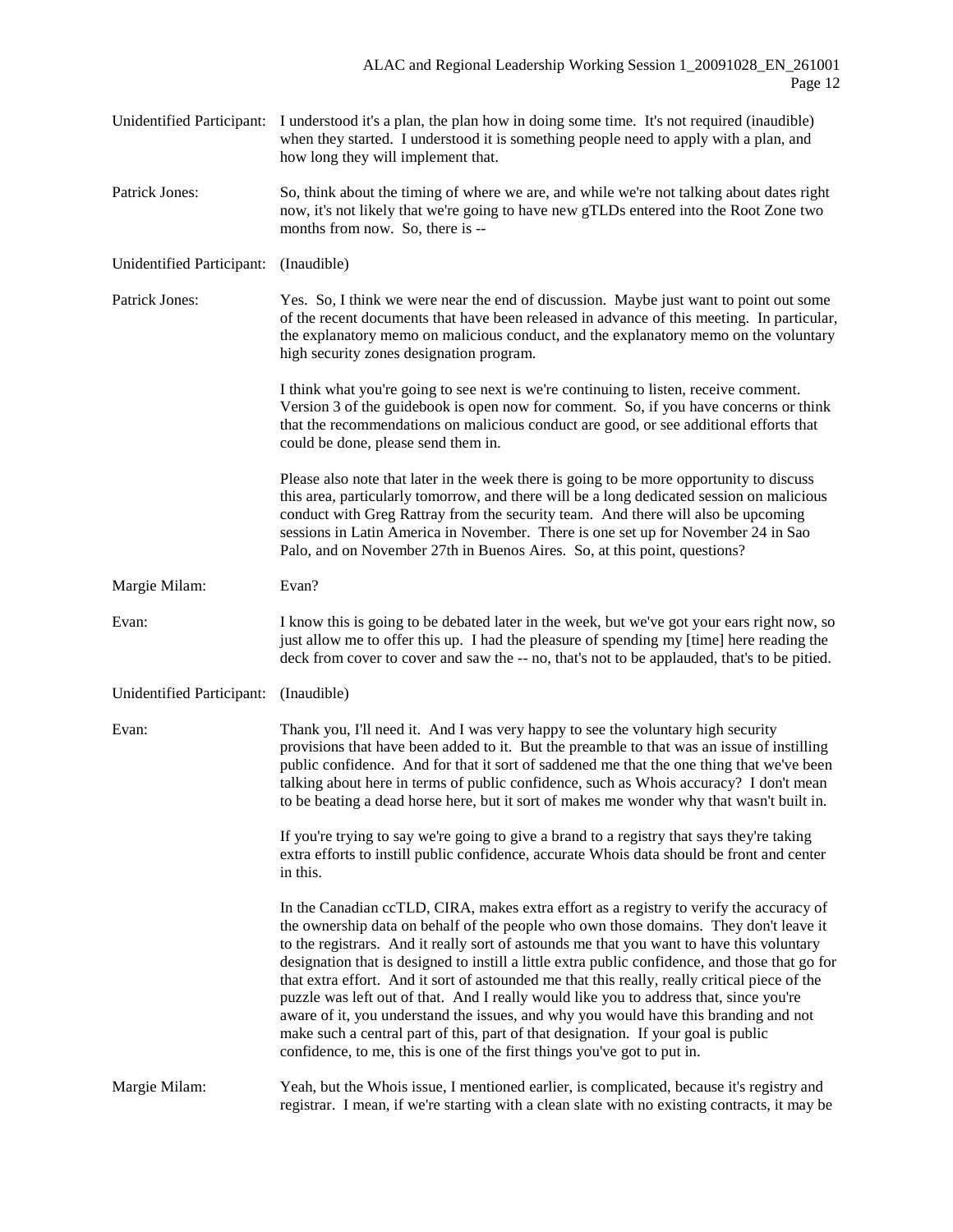easier to get to kind of the model that you're suggesting. But a lot of the things that relate to accuracy are in the RAA, not in the registry agreement. And so I understand your frustration, but it's difficult, because --

| Evan:                     | No, I get this. I'm talking about things you can ask the registry to do. If you're talking<br>about verification -- and we're not talking about old; we're talking about new, with the<br>new application. So, I don't want to muddy that water. We're talking about the new<br>gTLD registrations coming onboard. This is part of the new deck. This is not the legacy<br>stuff. I understand.                                                                                                                                                                                                        |
|---------------------------|--------------------------------------------------------------------------------------------------------------------------------------------------------------------------------------------------------------------------------------------------------------------------------------------------------------------------------------------------------------------------------------------------------------------------------------------------------------------------------------------------------------------------------------------------------------------------------------------------------|
|                           | But moving forward, what I'm saying is, don't push this off as saying it's a registrar issue.<br>There are things that registries can do to ensure that the Whois data and that the<br>ownership data on behalf of the stuff within their registry is accurate and complete. And<br>there is real life examples right now of registries that are taking that extra effort.                                                                                                                                                                                                                             |
|                           | So, I don't accept what I consider to be a passing the buck to the registrars of this. And if<br>you really want to have something where something is designated as a high confidence,<br>high security registry, I really think, if you don't build this in, you're basically not<br>fulfilling the mandate of this high security thing. Because you're preamble of saying<br>you're trying to build public confidence. If there is no public confidence of an accurate<br>Whois, then a lot of the other things are not going to be as important.                                                    |
|                           | And I'm saying from the body here that is dealing -- that is supposedly on the grass roots,<br>the number one issue here that I found to do with security is accurate Whois. You leave<br>that out and your intention of having higher public confidence in this voluntary<br>designation will really not accomplish what you intend.                                                                                                                                                                                                                                                                  |
| Patrick Jones:            | Before I take another question, because maybe there is one down at the other end, I<br>would question that we -- it is built in. There is language related to the public -- the<br>display of thick data, and I'm not sure we're passing any buck on accuracy. Compliance<br>is going to be built into this. And part of the ability of an applicant to succeed with what<br>the string that they are proposing is their ability to follow along with the policies in the<br>application. So, I think it's going to be built in and that we're not passing any kind of<br>buck on accurate Whois data. |
| Margie Milam:             | I don't think we're requiring verification in the manner that Evan is suggesting, though,<br>and I'm not suggesting that it's incorrect to ask for that. I think it's something that I<br>would encourage you to submit comments specifically on the security, the high security<br>zone, because I imagine that's -- you're not the only person that has that concern. And<br>because this is the first time that the program has been suggested, now is the time to make<br>those clarifications.                                                                                                    |
|                           | Part of the problem is we have a Whois policy, and some of the things that you're<br>suggesting may change existing policy. And so there is always this tension between does<br>the new gTLD program completely revamp the policy, or is that something that goes to<br>the GNSO? It's very complicated.                                                                                                                                                                                                                                                                                               |
| Nick:                     | Nothing can stop you from recommending whatever you think you should like to see.                                                                                                                                                                                                                                                                                                                                                                                                                                                                                                                      |
| Evan:                     | I know, but I'm not the only one in the room that feels this way, am I? Is this something<br>that other people share?                                                                                                                                                                                                                                                                                                                                                                                                                                                                                  |
| Unidentified Participant: | I totally agree with Evan. I think without an accurate Whois program, this whole high<br>security verification program is an empty shell. It's meaningless. Why would an<br>organization put themselves through trouble to have to go through additional verification<br>checks and so on, if at the end of the day it cannot actually provide any commercial                                                                                                                                                                                                                                          |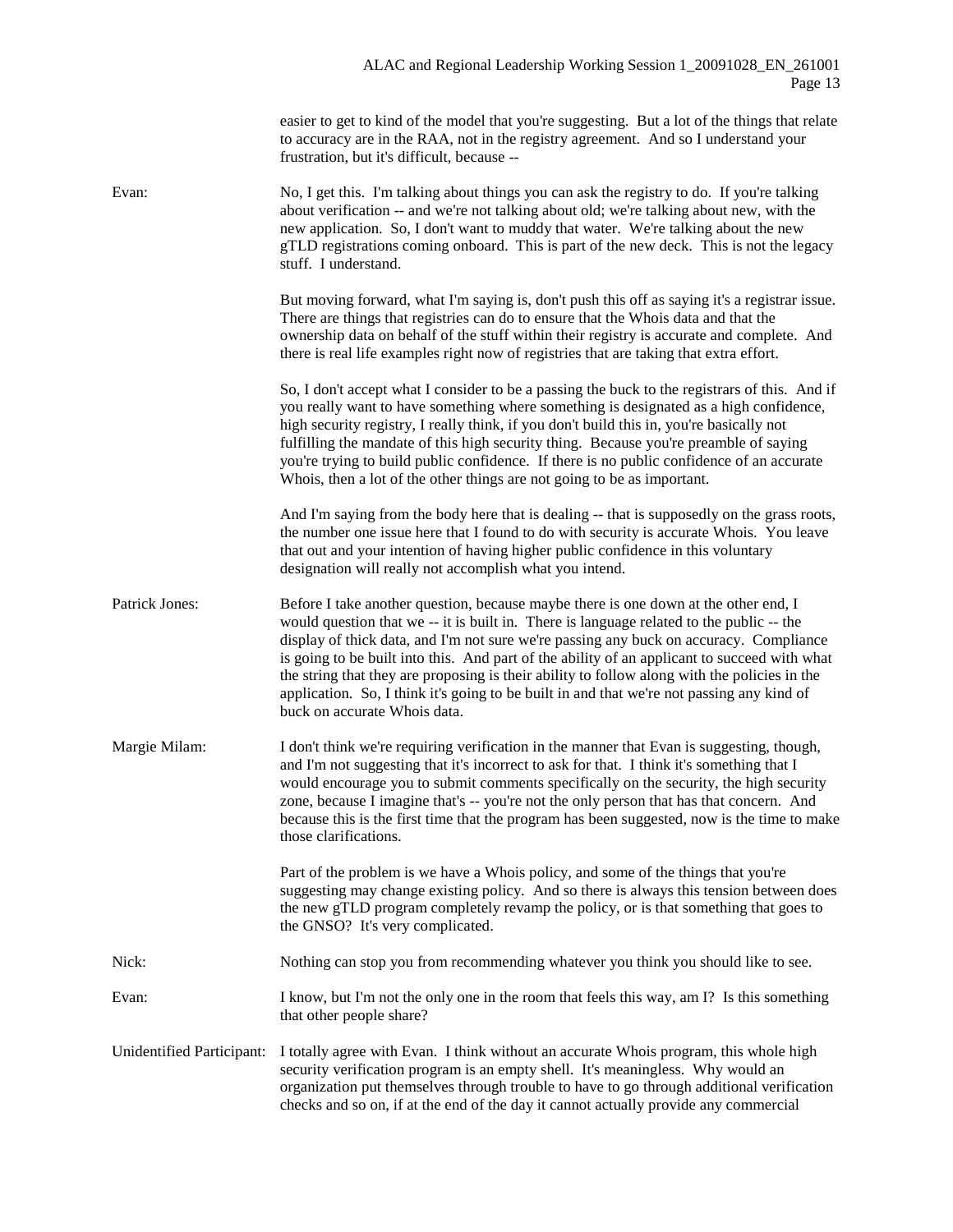|               | incentive to users to register with them rather than with someone else? This is internal<br>security stuff. Well, you would have to expect every registrar and registry to have a<br>minimum amount of security anyway within their systems.                                                                                                                                                                                                                                                                                                                                                                                                                                                                                                                             |
|---------------|--------------------------------------------------------------------------------------------------------------------------------------------------------------------------------------------------------------------------------------------------------------------------------------------------------------------------------------------------------------------------------------------------------------------------------------------------------------------------------------------------------------------------------------------------------------------------------------------------------------------------------------------------------------------------------------------------------------------------------------------------------------------------|
|               | Going for the high security zone, well, let's hope that all of the registrars and registries<br>are in the high security zone.                                                                                                                                                                                                                                                                                                                                                                                                                                                                                                                                                                                                                                           |
|               | Unidentified Participant: If the cc has all those facilities, why not the others, please?                                                                                                                                                                                                                                                                                                                                                                                                                                                                                                                                                                                                                                                                                |
| Nick:         | I was just going to say that I think the Whois debate is a bit more complicated, isn't it,<br>which is why it's been going on a while. I don't entirely agree, because I think we're<br>ignoring privacy issues and all the other side of the Whois debate that has been going on<br>for the last 12 years. And so it's not just that we want the public confidence that would<br>come from having Whois data available, it's also from having Whois data protected,<br>which is part and parcel of that whole debate.                                                                                                                                                                                                                                                   |
| Evan:         | Sorry, I said nothing about availability. I'm not talking thick versus thin; I'm talking the<br>data that somebody has on the ownership, whether it's in escrow, whether it's protected,<br>whether it's available, whether it's private. I'm only speaking accuracy here. I'm<br>deliberately staying out of the thick versus thin. All I care about is that the information<br>that is on record to somebody available to law enforcement or however you want to play<br>this out, that that is accurate. I'm deliberately avoiding the thick versus thin here. I'm not<br>talking about public accessibility to the information; I'm just saying that the information<br>that does exist must be accurate, and I can't understand why there is even a debate on this. |
| Vanda:        | More questions? Okay, thank you. Let's at least applaud our --                                                                                                                                                                                                                                                                                                                                                                                                                                                                                                                                                                                                                                                                                                           |
| Margie Milam: | Thank you very much.                                                                                                                                                                                                                                                                                                                                                                                                                                                                                                                                                                                                                                                                                                                                                     |
| Sebastien:    | May I suggest that, Patrick, if you are available to start now is a discussion you were<br>supposed to start later on? Because we are waiting -- we are 10 minutes ahead of<br>schedule. That was not my dream when we finished the first point, and thank you very<br>much for having done that, and Kurt will come at 11:00. And if you can start, maybe you<br>will have some more time after Kurt. Maybe we will have to split your presentation into<br>parts. Sorry about that, but the floor is yours, and I am sure you will manage well.<br>Thank you, Patrick.                                                                                                                                                                                                 |
| Patrick:      | Thank you, Sebastien. Well, the goal of this point of the agenda was to talk about what is<br>titled "Education Issues for TLD Managers." I am referring to a previous e-mail of mine<br>some two months ago. It was an issue that happened with .pr, TLD. .pr has been one of<br>the pioneers in DNSSEC. I wouldn't say deployment, but at least production test that, if<br>we can call it like that. The key is available for everyone.                                                                                                                                                                                                                                                                                                                               |
|               | But right now, because there are -- because the root is not signed, currently only a few<br>people manually import the .pr signing key in DNS resolvers.                                                                                                                                                                                                                                                                                                                                                                                                                                                                                                                                                                                                                 |
|               | So, what happened, actually, going through the history of the case is that .pr changed<br>their signing key on a very short notice. And because currently all the '80s processes of<br>importing new keys into DNS resolvers is essentially manual.                                                                                                                                                                                                                                                                                                                                                                                                                                                                                                                      |
|               | Obviously, when this happens during a period where people are not available because the<br>information was not sent out to the right people at the right time, in some cases you<br>would get a narrow one trying to resolve the .pr domain name and it would fail to be<br>resolved by the DNS resolver of an ISP, for example.                                                                                                                                                                                                                                                                                                                                                                                                                                         |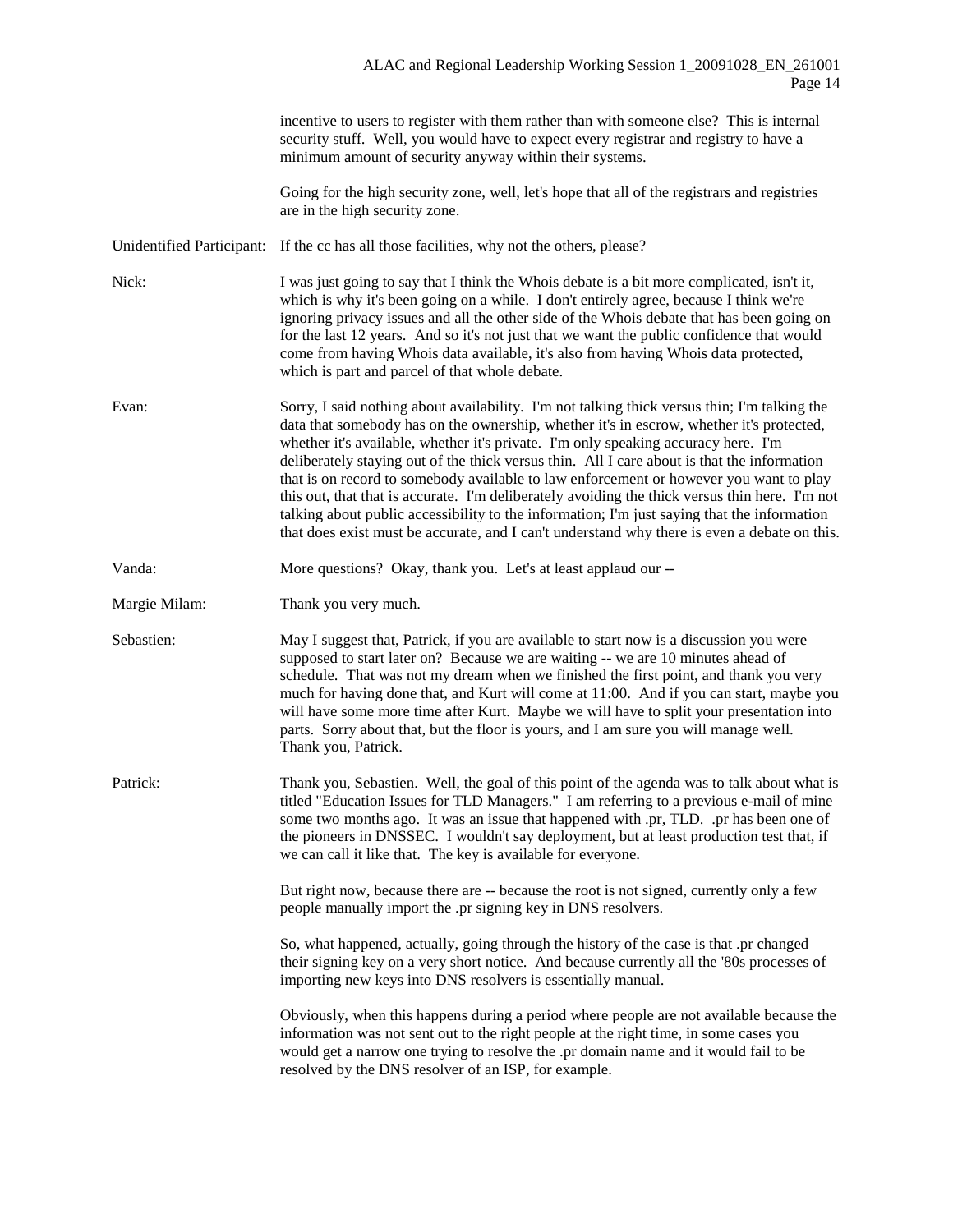Well, at this stage it was not a big issue in the sense that it is (inaudible), so people do not expect it to work 100%, and at this stage, because not many people are already using DNSSEC, there was no great harm done.

|                           | Where it could become problematic is at a later stage, once the root gets signed, TLDs<br>will get signed, and then after that the main names will get signed. I do expect big TLDs<br>both generic and country code, to do the right thing, and to have a robust implementation.                                                                                                                                                                                                                                                                                                                                                                                                                                                              |
|---------------------------|------------------------------------------------------------------------------------------------------------------------------------------------------------------------------------------------------------------------------------------------------------------------------------------------------------------------------------------------------------------------------------------------------------------------------------------------------------------------------------------------------------------------------------------------------------------------------------------------------------------------------------------------------------------------------------------------------------------------------------------------|
|                           | What I'm more concerned about is all these smaller TLDs, mainly ccTLDs, which are<br>still being run as, I would say, in a nonindustrial way, I would say, by people who<br>volunteer to do that. Sometimes they volunteer full time and they get paid for that. But<br>they are basically small operations running with, for example, if I take a ccTLD, I know<br>very well the .lu, for example, there are currently five people working there. They<br>manage about 50,000 domain names. I don't expect them to goof that DNSSEC<br>deployment, because I know those people and I know that they have all the information<br>they need and all the expertise needed. And if they don't have the expertise, they can hire<br>the expertise. |
|                           | What I'm more concerned on these ccTLDs, that we never see in ICANN meetings,<br>because they cannot justify the cost of traveling for one week to Seoul or somewhere<br>else. And I'm wondering what ICANN is going to do to talk and to educate these small<br>TLDs in helping them deploy DNSSEC in a manner that won't be a threat to the stability<br>of the Internet.                                                                                                                                                                                                                                                                                                                                                                    |
|                           | DNSSEC is something which requires some expertise. Obviously, a lot of things can be<br>automated. There are issues for TLD operators. There are even more bigger issues for<br>domain name users. Are they going to do that, etc.?                                                                                                                                                                                                                                                                                                                                                                                                                                                                                                            |
|                           | So, my question was more of we are talking about something that is quite -- that requires<br>quite a lot of expertise. We are talking --                                                                                                                                                                                                                                                                                                                                                                                                                                                                                                                                                                                                       |
| Unidentified Participant: | (Inaudible)                                                                                                                                                                                                                                                                                                                                                                                                                                                                                                                                                                                                                                                                                                                                    |
| Patrick Jones:            | Okay. Okay. I'm fine. Thank you.                                                                                                                                                                                                                                                                                                                                                                                                                                                                                                                                                                                                                                                                                                               |
| Sebastien:                | Sorry, Patrick, to interrupt you like that. It's not fair, but as we have Kurt for 10 minutes.<br>You will restart. It's like, I guess one vote we started two days ago and we're restarting<br>(inaudible) now, I hope. Thank you very much, Patrick. Carlton, you wanted to say<br>something before we go?                                                                                                                                                                                                                                                                                                                                                                                                                                   |
| Carlton:                  | Just to Chair. I don't know if it's just me being very hot, but I'm sweating over here. I<br>mean, it's really very -- oh, you have one, bless you. It's really very hot, and I'm afraid<br>I'm going to get sick if this continues.                                                                                                                                                                                                                                                                                                                                                                                                                                                                                                           |
|                           | Unidentified Participant: You should try it in front of fan for the projector.                                                                                                                                                                                                                                                                                                                                                                                                                                                                                                                                                                                                                                                                 |
| Carlton:                  | Where is that? Where is that?                                                                                                                                                                                                                                                                                                                                                                                                                                                                                                                                                                                                                                                                                                                  |
| Sebastien:                | Okay. We will take care of that. Thank you. Kurt, thank you very much for coming to<br>our ALAC meeting and regional leadership here today. We are a lot. Very few are<br>missing, and we are very happy to have your presentation today. Thank you.                                                                                                                                                                                                                                                                                                                                                                                                                                                                                           |
| Kurt Pritz:               | Thank you. Good morning, everybody, and thanks for having me, and thanks for bending                                                                                                                                                                                                                                                                                                                                                                                                                                                                                                                                                                                                                                                           |

Kurt Pritz: Thank you. Good morning, everybody, and thanks for having me, and thanks for bending your schedule a little bit to accommodate mine. I know you requested Tina [Dehm] to speak and I'm a poor replacement.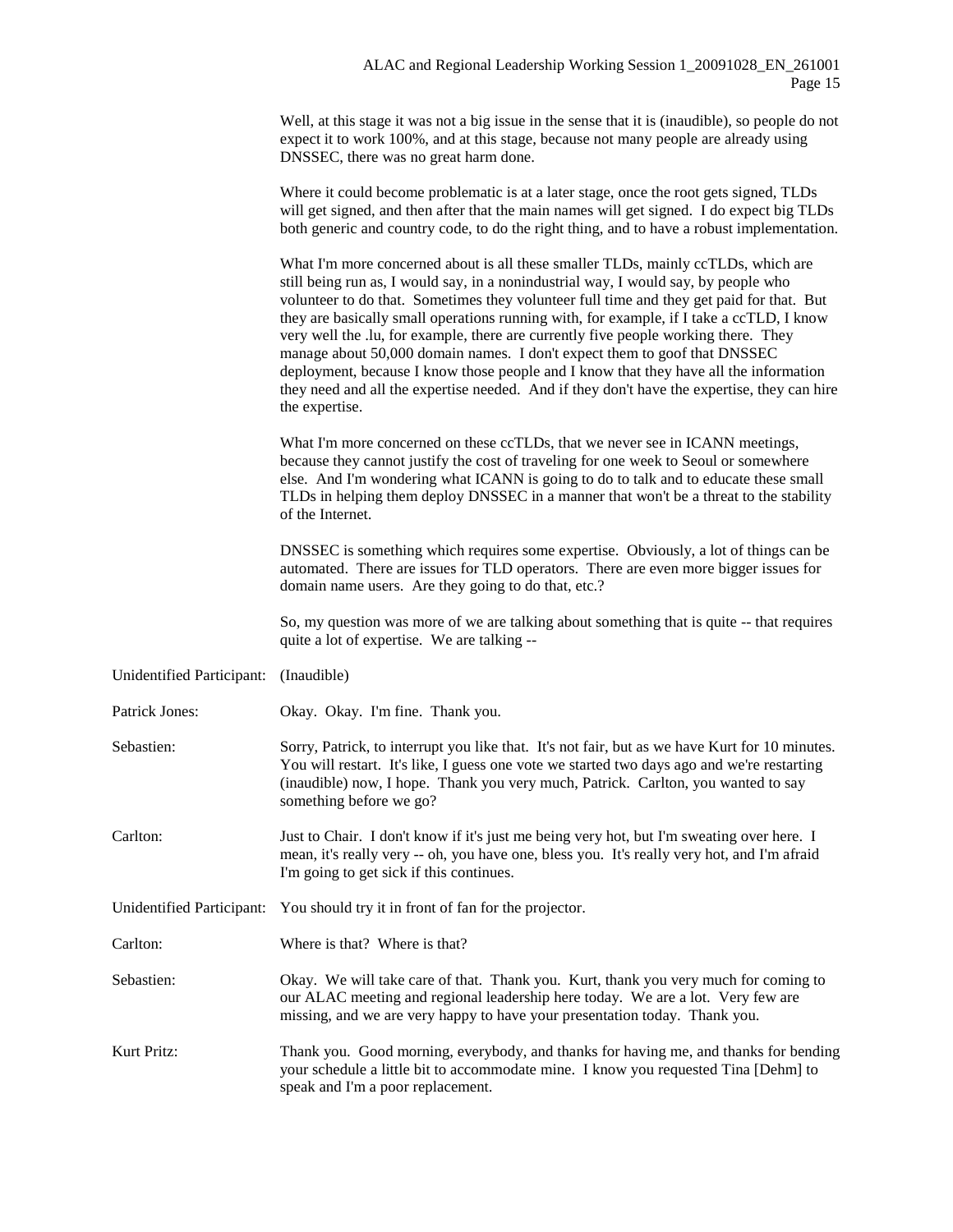## ALAC and Regional Leadership Working Session 1\_20091028\_EN\_261001 Page 16

So, this is a very brief presentation and it's a very deep issue, so I wondered if we want to take a second first to understand what anybody at the table specifically wanted to get out of the presentation. Not that I change the slides at this point, but everybody has varying levels of understanding of the three character issue and the variant issue as it pertains to IDNs, including me. And so if anybody has a point or a question they want answered by this presentation, you can bring it up now or we can have the questions later, whatever you want.

Cheryl: Let's just go with the presentation.

Kurt Pritz: Okay, thanks. Do I need to be within -- talking between me and the -- yeah, go ahead. Let's see what these slides say. So, we're coming to fruition on a couple of big processes. One is the IDN fast track process. It's very exciting for, I think, all of us sitting at this table and in the ICANN community, that the board is going to consider launching the Fast Track Process at this meeting.

> And, additionally, a lot of work has been done with the new gTLD implementation, the publication of another guide book, and the establishment of a working group, in particular, to consider the issues of variant management and the three character issue. So, that's what we're talking about here.

So, I'm just going to talk for one minute about the three character issue, and that's that current practice currently requires that all two character codes be interpreted as ISO 3166-1 country codes, and they are reserved for ccTLD use.

And in gTLDs, there is a three-character requirement. However, with the introduction of IDNs, there is a situation that many meaningful words can be expressed in some languages in less than three characters, as I'm sure everybody sitting around this table knows. And that would sort of hobble the use of IDNs in those scripts.

So, the objective here is to determine a set of rules so that gTLD strings of less than three characters can be registered in some cases without interfering with the rules in the two character codes, or as specified in the RFC. So, I'm just going to verbally summarize the results of this in a second.

And then the other problem we're trying to resolve is for variant characters. So, I don't' know if the people sitting around this table, how many know what a variant TLD is? Most people do. Well, that's excellent, because I'm not sure I understand it.

But an IDN table is a table that will display alternate character sets in a single language. And so that a variant character is a character where a single character has two or more representations. And in many languages, these characters can look very, very similar. They have different Unicode code points, but to the eye you wouldn't be able to discern the differences. So, a variant TLD is one of those which has one or more of these variant characters in it.

So, the result is, if variant TLDs were delegated, this may result in user confusion, but - because you would have two different delegations that look exactly the same that resolve to different places. But excluding them may disenfranchise cultures where one area uses one character set and one region uses another character set.

So, ICANN has recently formed a working team to develop recommendations for the three-character requirement and variant management. So, this group has been at work in the time period since the Sydney meeting, which is a relatively short period of time.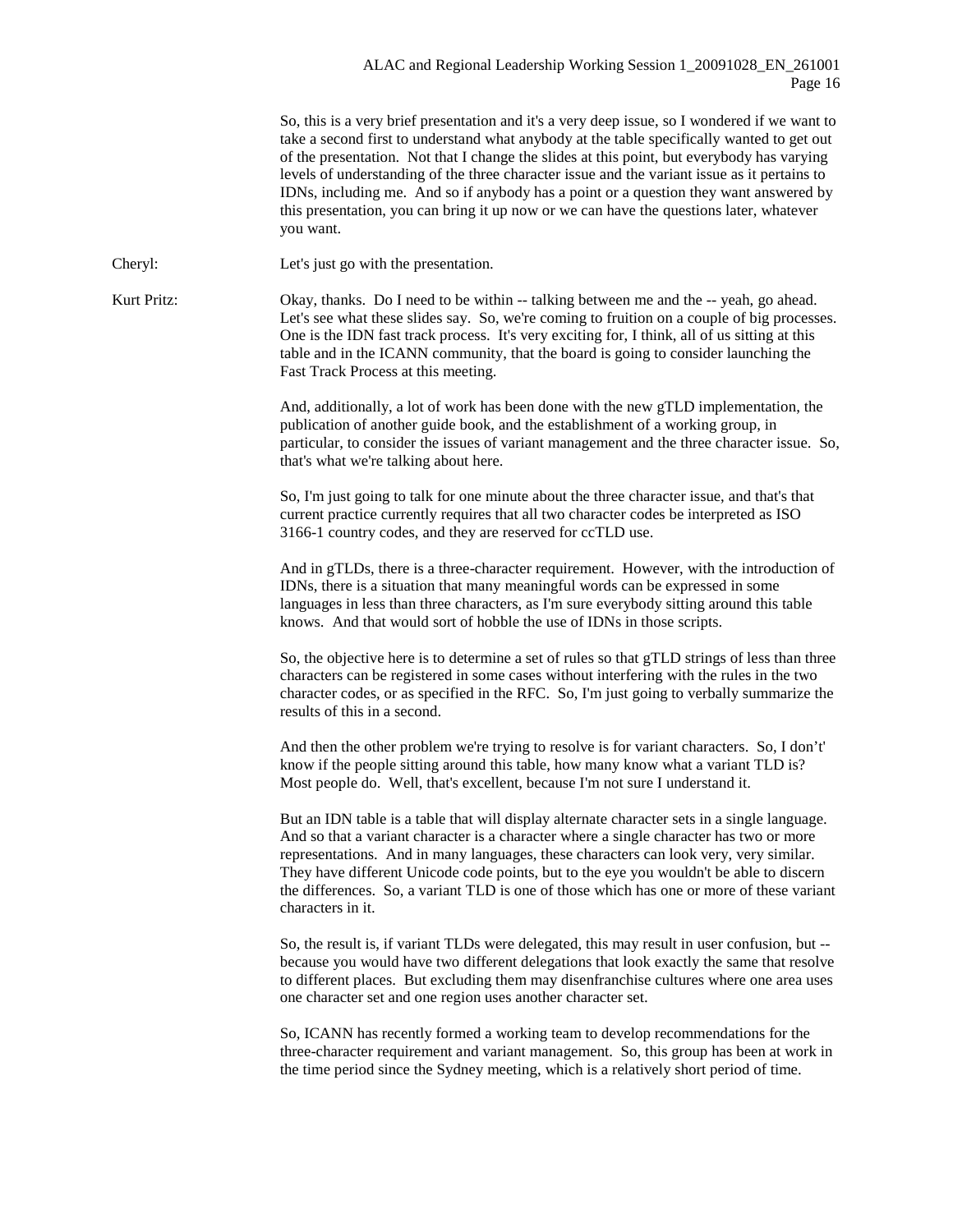|             | I'll tell you that -- there is no slide about this -- but I will tell you that the team has arrived<br>at a recommendation for the three-character requirement and cases where that can be<br>relieved. So, they are recommending -- and the next step is to have the broader<br>community discuss this -- they are recommending that two-character names be allowed in<br>new gTLDs in areas where those characters are clearly not confusable with country<br>codes. That means they're not confusable with two letter ASCII names. |
|-------------|---------------------------------------------------------------------------------------------------------------------------------------------------------------------------------------------------------------------------------------------------------------------------------------------------------------------------------------------------------------------------------------------------------------------------------------------------------------------------------------------------------------------------------------|
|             | They also decided that the release of one character names, there was not necessarily a<br>technical impediment releasing one character names, but there were policy issues<br>associated with that. And so we're recommending additional policy work be undertaken<br>before releasing one character name.                                                                                                                                                                                                                            |
|             | So, when you see the report, you're going to see that there is a recommendation to have<br>two character registrations in gTLDs, just so long as they're not confusable with the<br>ASCII names.                                                                                                                                                                                                                                                                                                                                      |
|             | So, that's sort of the report of that, and three character names, and I'm just going to talk<br>about variants from now to the end, unless James or somebody has a question.                                                                                                                                                                                                                                                                                                                                                          |
| James:      | So, when you talk about one that's policy consideration, or concerns about one character,<br>what are those specific concerns? Could you elaborate?                                                                                                                                                                                                                                                                                                                                                                                   |
| Kurt Pritz: | Yeah, one concern would be that how to allocate single character names, even in -- so,<br>how to allocate single character names where single character names might be very, very<br>valuable.                                                                                                                                                                                                                                                                                                                                        |
|             | So, in certain languages there are many words that are single characters, but in other<br>languages there are not. And so to take the step without some consideration of allocation<br>methods for what might be, say, valuable beachfront real estate should be considered by a<br>policy team before they are released.                                                                                                                                                                                                             |
|             | So, that was one of the discussions, and I don't know, to tell you the truth, if that makes it<br>into the notes of that team. But that was one of the policy questions. And that's just one<br>that came to mind.                                                                                                                                                                                                                                                                                                                    |
|             | So, this working group discussed the definition of variant, and so in certain scripts it<br>clear, variants are nearly identical or identical characters, so that's clear in other scripts.<br>Whether you identify -- simplify Chinese and traditional Chinese as variants, or different<br>languages is a question.                                                                                                                                                                                                                 |
| Evan:       | Kurt, in the discussion of variants, is this also dealing with the fact that, say, somebody<br>could say the word McDonald's with an umlaut over the "o" and try to use that for<br>phishing? I mean, is this a separate issue, or is this part of what you're dealing with?                                                                                                                                                                                                                                                          |
| Kurt Pritz: | Well, there are two issues, really. One is -- and they both have to do with user confusion.<br>But a variant occurs when it shows up in an IDN table. So, TLD will furnish an IDN<br>table that identifies more than one character set. If you scan down those character sets,<br>you can identify the variants that are different characters representing the same.                                                                                                                                                                  |
| Evan:       | Or you could say there is a lot of words in the Latin alphabet that you could say totally<br>using Greek characters.                                                                                                                                                                                                                                                                                                                                                                                                                  |
| Kurt Pritz: | Yeah.                                                                                                                                                                                                                                                                                                                                                                                                                                                                                                                                 |
| Evan:       | So, I'm just saying, is that within the work you're doing here?                                                                                                                                                                                                                                                                                                                                                                                                                                                                       |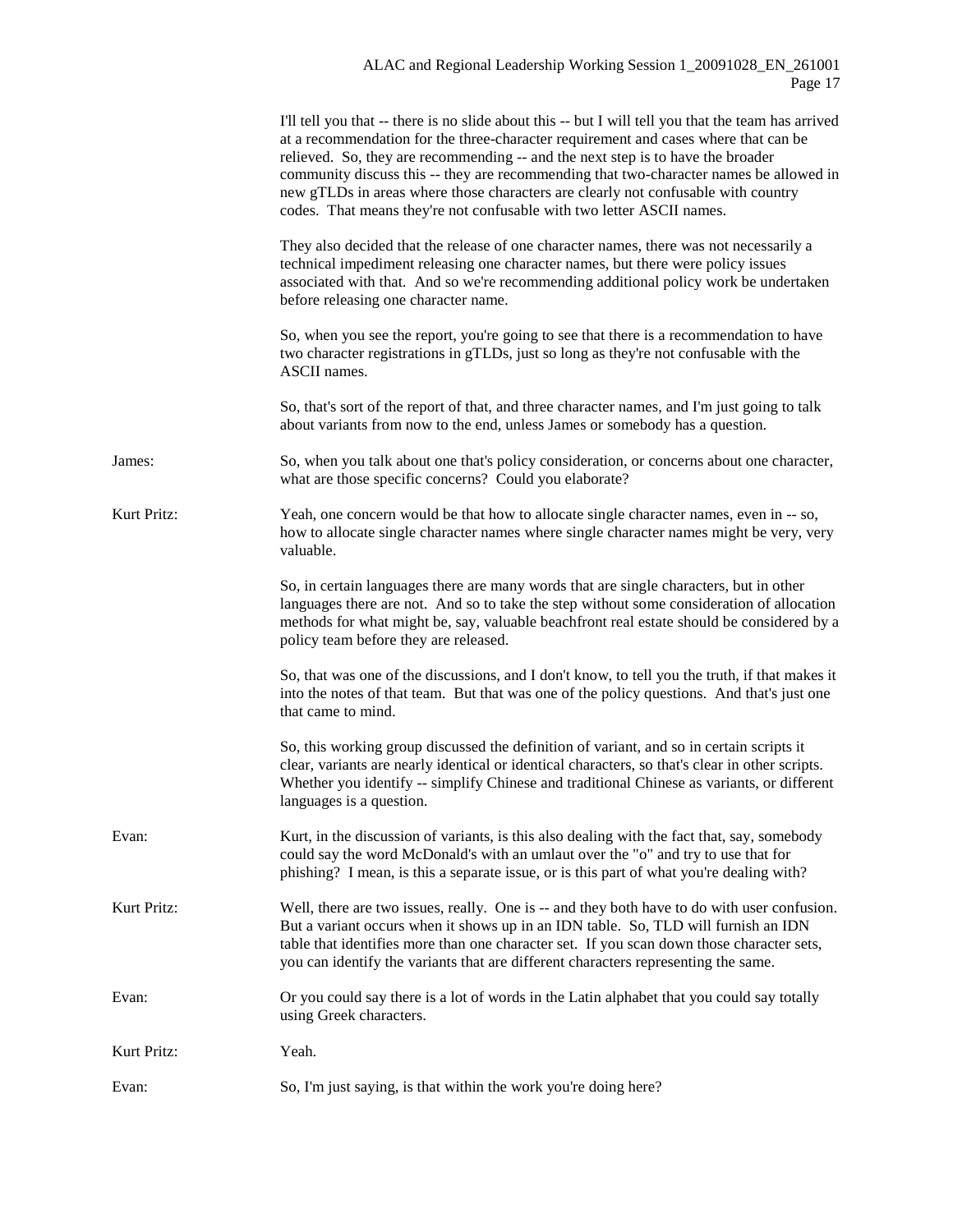Kurt Pritz: Yeah, and I think that's slightly different. I think that comes under how to address the issue of user confusion, say, in new gTLDs. And that's why, and in the new gTLD process there is a task to determine if two applications are visually confusing with one another, or visually confusing with additional TLDs. So, that's sort of separate from and broader than variants, because variants are defined within an IDN table and user confusion is identified across all TLDs. Vanda: Alan and James. Alan: In talking about variants, it doesn't meet the definition that we're using for it, but it's often useful to recognize that in a Roman script we have variants, they're called upper and lower case. And they are two different characters that have the same meaning and we treat them the same. And we have similar things in these other scripts, and the problem is it's not such a simple correspondence, and how do you react? James: This is not a question to Kurt, but just a point of information for the rest of the member. There is a lot of confusion between what is considered visually confusing versus what is considered variant. In this case, when it comes to IDN, IDN variant has a specific (inaudible) to says the two characters are equivalent within certain culture or linguistic context, and that does not deal with the visually confusing characters. So, it's not talking about McDonald's with an O with a dash, but rather specific linguistic equivalents within the same character. Kurt Pritz: So, yeah, I'm back. So, we just discussed the definition of variants, and then as a preliminary step, considered whether blocking or reservation of variant TLDs is necessary to prevent user confusion. That's the sort of threshold question. But then when delegated, an important aspect is to ensure that the user experience using TLDs should be good so that a process for delegating TLDs has in place methodology to shield users from user confusion. So, what users see are the single -- to them, the single interoperable Internet. So, determine under what circumstances TLD variants might be delegated, and the responsibilities, then, of the TLD operator to whom the variants might be delegated. So, that's their work. There you go. So, this is sort of repetitive, but -- so, what problems are we trying to solve? Well, if we delegate variant TLDs, this will allow broader participation. So, if there is one region that uses one character set, another region that uses another character set, and there are variants within those character sets. Then blocking or reserving one of those character sets will sort of disenfranchise part of the community that uses that alphabet, because the users can only type in one set of variant characters. Then the other balancing, though, is if they are both delegated, then the user experience may degrade because there might be user confusion, so I kind of already said that. So, where is this group right now? Well, there is a short-term solution and we want to get a longer term solution. And so, if you think about it, there is desired variants and undesired variants. So, when a proposed top level domain requests a delegation, it might also request that the variants be delegated to it, that that TLD wants both those delegations. Absent a technical solution right now, the interest of that TLD operator are best protected by at least reserving that name so that no one else will get it, and that when a long-term solution is in place for how to manage this, then that TLD will get the delegation.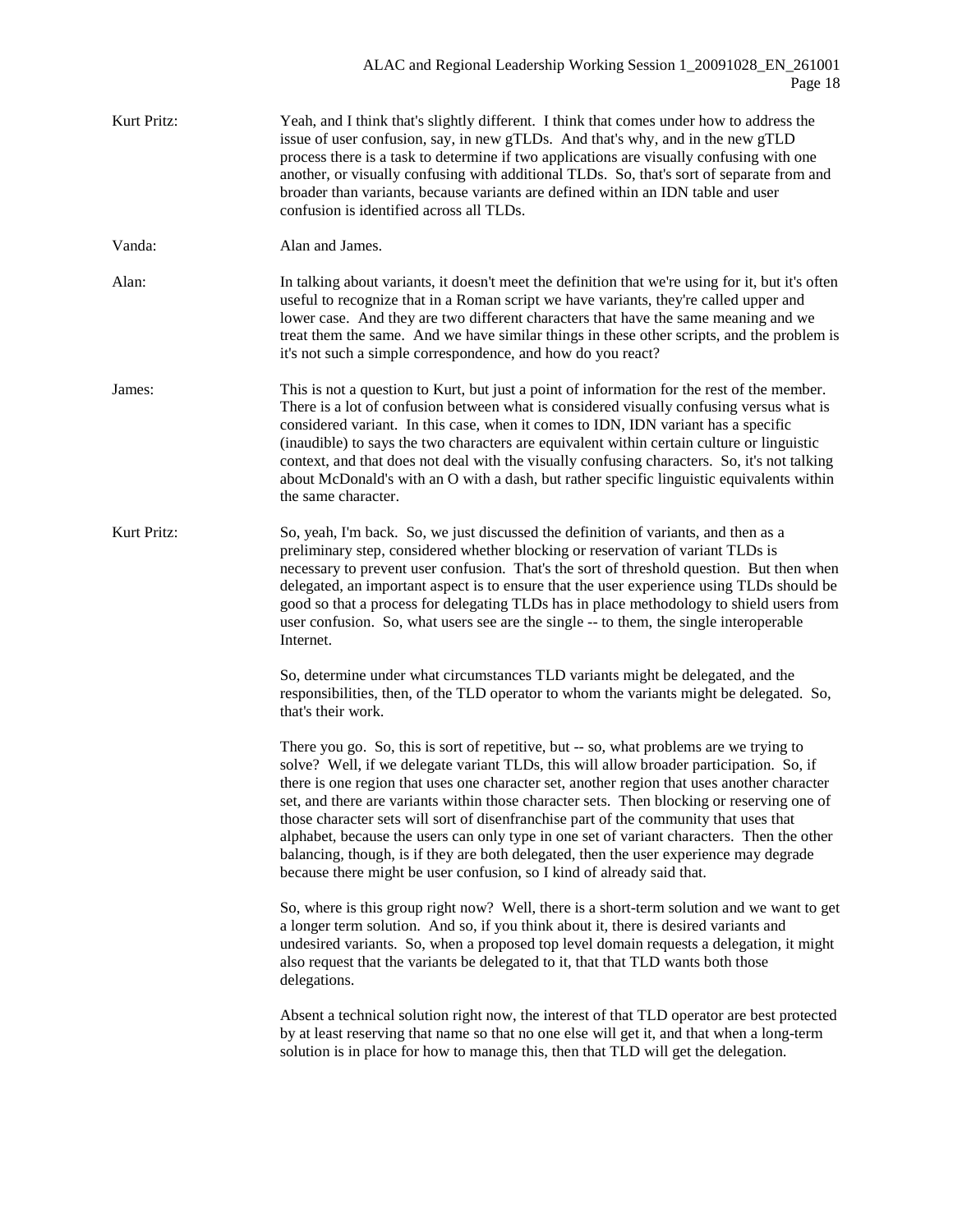|                           | The other solution is if the TLD applicant does not require or does not request the variant<br>TLD, and that could be so for many, many reasons. And so in that case the TLD, that<br>variant TLD would be blocked in order to prevent user confusion. Yes?                                                                                                                                                                                                                                                                      |
|---------------------------|----------------------------------------------------------------------------------------------------------------------------------------------------------------------------------------------------------------------------------------------------------------------------------------------------------------------------------------------------------------------------------------------------------------------------------------------------------------------------------------------------------------------------------|
| James:                    | Okay. So, there is actually a user perspective or rather end-user concern on (inaudible)<br>variants that (inaudible) which I thought that -- I know that ALAC did not have a large<br>discussion on it, so I'd like to point out specifically, it is possible for end-user to register<br>an IDN, and that from that variant table generate anything between 2 to 30 or even more<br>possible domain names that is considered equivalents under the variants.                                                                   |
|                           | So, the fact that if there is no proper mechanism that is being done at ICANN on how to<br>handle variants, and that will take it down [within IDN specific] or IDN gTLD. That<br>implication would take it down to registry, would take it down to registrar and to the end<br>user.                                                                                                                                                                                                                                            |
|                           | So, when end user comes to register domain name, one may discover that they may have<br>to end up paying one time, two times, potentially 10 times for a name, and that depends<br>on the names that are registered if you are to take variants separately, consider separate<br>application. And that's a danger if you do not handle it properly at ICANN at this<br>moment in time.                                                                                                                                           |
|                           | And I think that it is something that a large committee should really be concerned in<br>looking about what is the implication. Personally, the ideal scenario is that a registrar<br>going to register a name should pay a fixed fee, whether it's \$10, \$15, whatever, being set<br>by the market, and regardless of numbers of variants he gets or whether -- in the TLD and<br>the variants of the TLD should be a fixed fee, rather than the potential multiple times<br>piece that we are looking at this moment in time. |
| Unidentified Participant: | And that is a bigger issue for gTLDs.                                                                                                                                                                                                                                                                                                                                                                                                                                                                                            |
| James:                    | I understand that the ccTLD, at least from -- if they are having a little bit of trouble to<br>relocation of variants at this moment.                                                                                                                                                                                                                                                                                                                                                                                            |
| Kurt Pritz:               | Say that again, James?                                                                                                                                                                                                                                                                                                                                                                                                                                                                                                           |
| James:                    | I understand that the ccTLD fast track, the issue of variants is not resolved at this<br>moment.                                                                                                                                                                                                                                                                                                                                                                                                                                 |
| Kurt Pritz:               | Right. That's exactly right. We have a short-term solution, and then in the longer term, if<br>you can go to the next slide and last one, I think, is to enable a delegation of variants that<br>avoid user confusion. So, for the cognoscenti, you know, DNAME is a solution that is<br>discussed that may or may not work, or there are solutions that the TLD level perhaps,<br>where TLDs agree to abide by certain rules if they get the TLDs in order to generate a<br>good user experience.                               |
|                           | So, these discussions are -- solutions are being discussed with the idea that the interests of<br>the local top level domain operators are protected while we work together to get to that<br>final solution. So, I don't have a thank you slide at the end. So, I should have a thank<br>you slide at the end and --                                                                                                                                                                                                            |
| Unidentified Participant: | (Inaudible)                                                                                                                                                                                                                                                                                                                                                                                                                                                                                                                      |
| James:                    | Speaking as a Chinese, is kind of excited about that we cannot get both our traditional<br>and simplified Chinese let's say in the fast track (inaudible), both the traditional and<br>simplified version variant of that, because that is equivalent to saying that we are not able<br>to get .cn in upper case and lower case.                                                                                                                                                                                                 |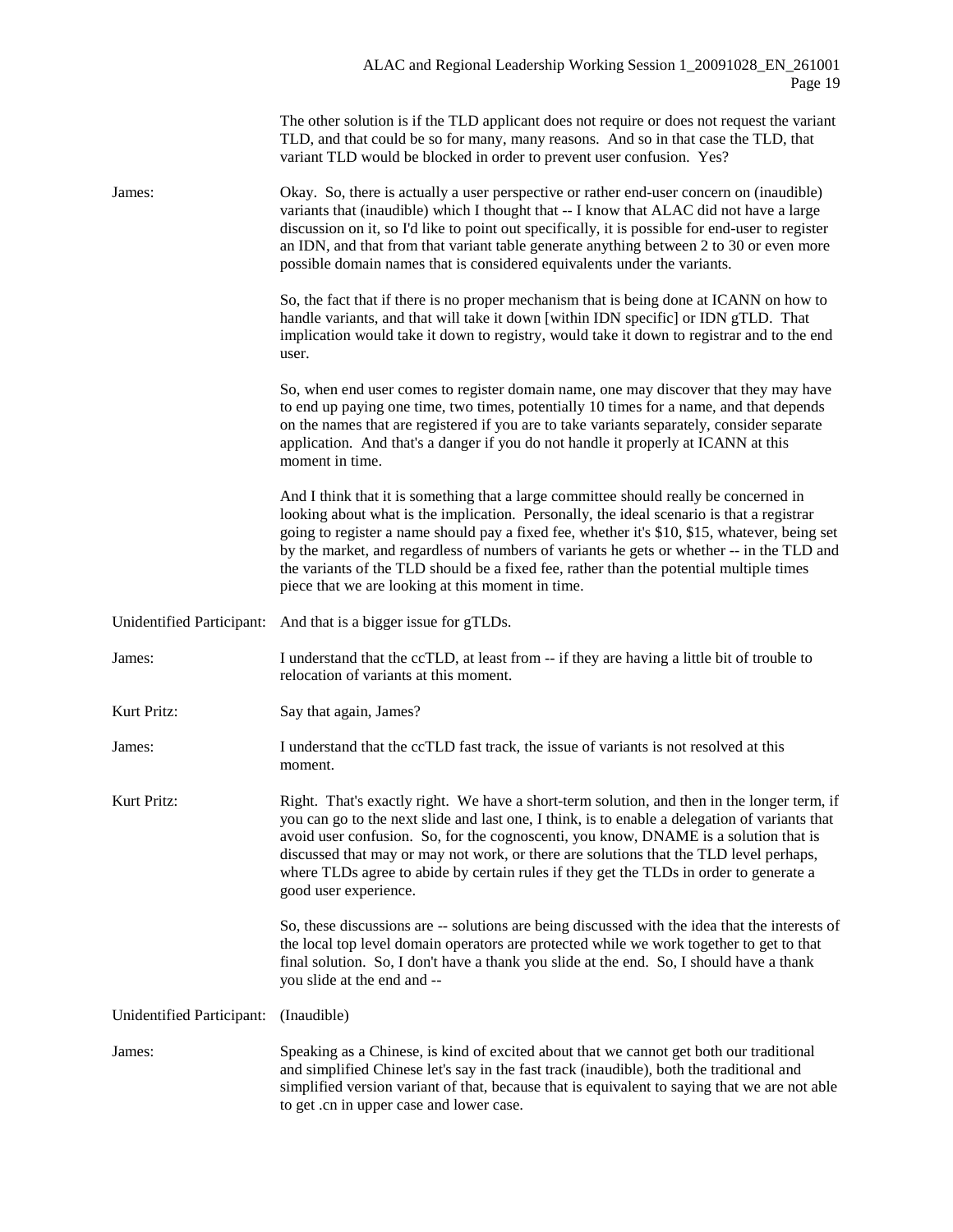| Kurt Pritz: | So, I'm not sure in the fast track process that you can't get simplified and traditional<br>Chinese delegations. They are not visually confusing. They can be classified as different<br>languages, not necessarily as variants of the same. So, I think that there is a means for<br>delegating both of those in the Fast Track process while we work out what to do in the<br>new gTLD process.                                                                                                              |
|-------------|----------------------------------------------------------------------------------------------------------------------------------------------------------------------------------------------------------------------------------------------------------------------------------------------------------------------------------------------------------------------------------------------------------------------------------------------------------------------------------------------------------------|
| Vanda:      | Anymore questions? Any other questions? (Inaudible)                                                                                                                                                                                                                                                                                                                                                                                                                                                            |
| Kurt Pritz: | I know Tina Dehm is disappointed that she is not able to be here for this, and she is<br>certainly the staff expert on this. But the working group that is working on this also is<br>quite knowledgeable. James is quite knowledgeable. But if you have any questions, feel<br>free to contact me or Tina at ICANN. And, again, I appreciate you changing your<br>schedule around for me, and I'm really happy to be here and to present to you guys, and<br>am willing to come back any time on any subject. |
| Vanda:      | Okay, thank you.                                                                                                                                                                                                                                                                                                                                                                                                                                                                                               |
| Sebastien:  | Patrick may we -- can you resume your presentation?                                                                                                                                                                                                                                                                                                                                                                                                                                                            |
| Patrick:    | I will press rewind and start again. Okay. So, I was trying to explain that with the<br>upcoming DNSSEC and IDNs, to lesser extent, there will be issues regarding our smaller<br>TLDs, especially those who are not attending ICANN meetings and similar will be able<br>to actively deploy this technology.                                                                                                                                                                                                  |
|             | Right now, there is some effort done among others by the Internet Society, the Internet<br>Society has an education pillar under which they run ccTLD workshops. These<br>workshops seek to address and train ccTLD managers about issues like how to deploy<br>DNSSEC, although it remains at quite eye level from the presentations available on their<br>website.                                                                                                                                           |
|             | Or there are similar workshops -- for example, in November 2006, it was a joint<br>workshop organized by ICANN and the Internet Society in Dubai, mainly targeted at the<br>Middle East ccTLD managers, where they talked about things like DNSSEC, but it<br>remains at quite eye level or updates about the IDN program. That was in 2006, and as<br>you have noticed from the presentation we had, right now things are evolving very fast.                                                                 |
|             | So, the question is always that how can these people get up-to-date information? Right<br>now, I was mentioning the ccTLD workshops organized by ISOC, but right now ISOC<br>organizes one workshop a year per continent. And obviously if the root gets signed as<br>promised, I would say, by the end of this year, starting from next year people will expect<br>the ccTLDs to start deploying DNSSEC.                                                                                                      |
|             | Okay, I have no issue with VeriSign or NeuStar deploying DNSSEC. They will do it<br>right. I have no issue with DENIC deploying DNSSEC. I know they will do it right,<br>because they have staffing, they have the resources. But the question remains a ccTLD<br>having maybe 10,000, 20,000 registrations being run partly based on volunteer efforts<br>will be able to actually implement DNSSEC.                                                                                                          |
|             | So, my question and maybe it's a question that ALAC could mention to the board is, what<br>does ICANN plan to do regarding educating smaller TLDs, and especially those who are<br>not part of the ICANN community?                                                                                                                                                                                                                                                                                            |
|             | With that, these were few remarks to open the discussion, so I'm willing to and wishing<br>to hear from the room how they feel about that, and which issues, if any, they see. Or, if<br>they do not see any issue with that.                                                                                                                                                                                                                                                                                  |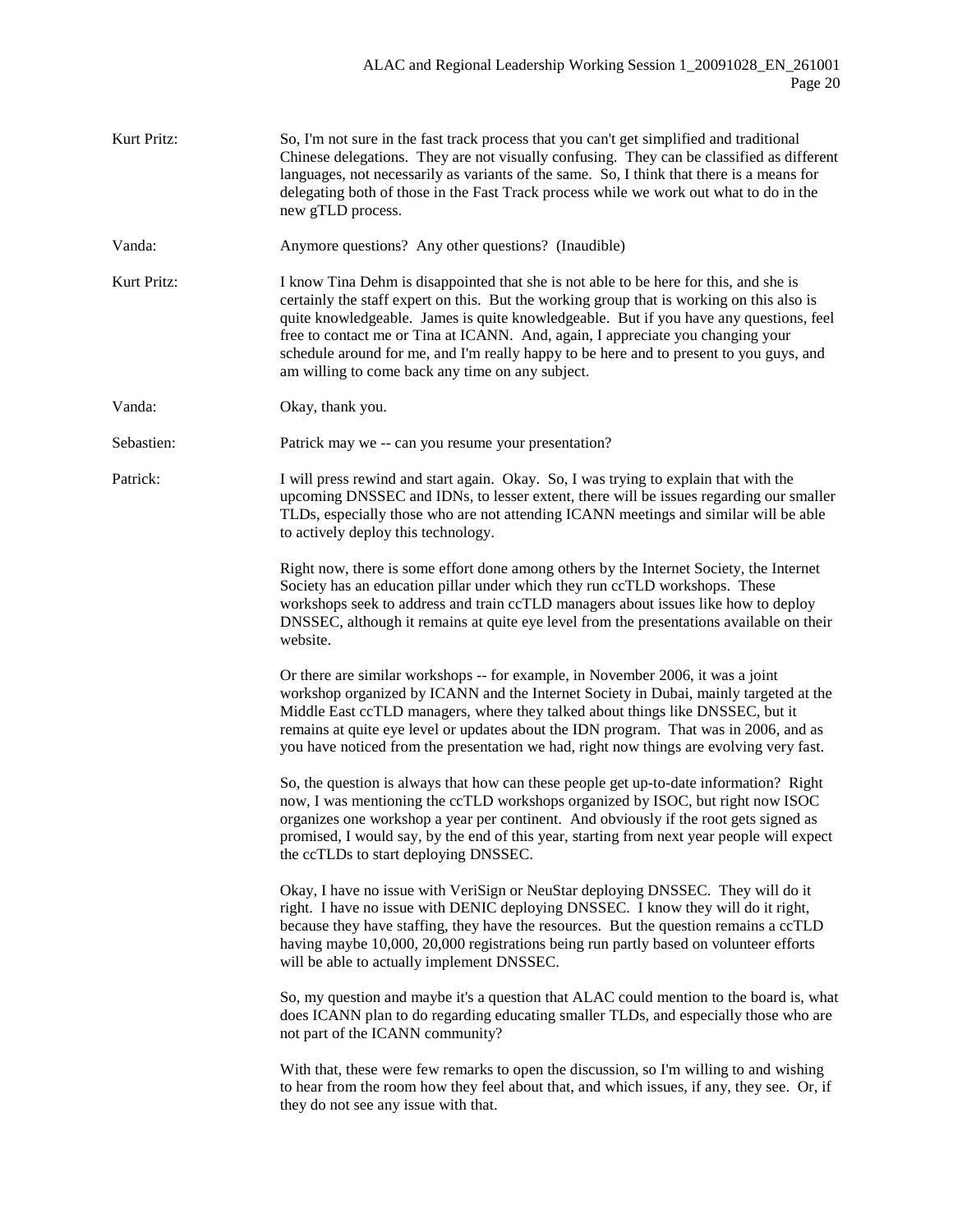| Vanda:                    | Okay. Thank you, Patrick. Just a comment. When in the beginning for the ccTLDs,<br>there was a lot of issues that has not come among all the small ccTLDs. And what we<br>had in that time was some regional, more strong cc's to support them, as we did with<br>Africa, so with some Latin Americans, because Brazil starts first.                                                                             |
|---------------------------|------------------------------------------------------------------------------------------------------------------------------------------------------------------------------------------------------------------------------------------------------------------------------------------------------------------------------------------------------------------------------------------------------------------|
|                           | And I believe that most (inaudible) solution to do that, because someone in the region has<br>more understanding about the problems and maybe language and something. And that<br>will be more easily to deal with than wait for a long line for some staff on ICANN to<br>support that. Maybe, I don't know, but it's something that must be addressed. In the<br>beginning, that was the way that worked well. |
| Adam:                     | Thank you, Vanda. My hand was up in the (inaudible) Room when you were presenting<br>before Kurt's part. So, yeah, I think it's very important issue you're talking about and<br>ICANN should try to do more. I suppose it's a problem of sovereignty comes in a little<br>bit, that how much does ICANN or how much is ICANN able to feel it stepping into what<br>can be a sovereign realm?                    |
|                           | But strengthening ccTLDs is something I think we should probably propose as one of the<br>kind of -- you know, we have these workshop afternoons, often on a Wednesday<br>afternoon. And I know that there is some discussion about this particular issue being<br>raised as perhaps a topic in Nairobi, and that would be particularly relevant. It's a<br>meeting that would be held in the developing region. |
|                           | So, if that comes out of the Kenyan delegation's proposal, the I would suggest that ALAC<br>could support that as being, let's have a serious of workshops on the Wednesday, or<br>whatever particular day it might be. And saying, yes, strengthening ccTLDs would be a<br>very good topic for an ICANN meeting and going forward.                                                                              |
|                           | The sort of specific question is what would be the cost involved? I mean, what are we<br>talking about to strengthen ccTLDs? There is sort of evaluation of general costing would<br>be quite interesting study for someone to do at some point, and I don't know whether that<br>would be a ccNSO study or an IANA study under Ken Davis, or whoever.                                                           |
|                           | But looking at -- you know, you talked about Luxemburg, how much would it cost you to<br>strengthen the ccTLD in the way you think appropriate? And then it would be different<br>for other ccTLDs generally. But trying to understand costs involved and resources<br>needed would be interesting.                                                                                                              |
| Vanda:                    | Thank you, Adam. Rudy?                                                                                                                                                                                                                                                                                                                                                                                           |
| Sebastien:                | Yeah, go ahead, Rudy, and I will make after my comments.                                                                                                                                                                                                                                                                                                                                                         |
| Rudy:                     | I think this is a good question for the ccNSO, and actually we'll have our meetings with<br>ccNSO, we would ask them if they would join us in trying to set up this kind of<br>workshop, and have a workshop organized from both sides. As we know that the<br>ccTLDs are not always looking at the problems as we are looking at. Maybe my<br>colleague from ccNSO can highlight a bit what he thinks about it. |
| Unidentified Participant: | This colleague from ccNSO is the operations manager for probably the smallest and<br>weakest and least wealthy cc in the world. I don't have a comment to make right at the<br>moment, but I'm happy to see it brought up before the ccNSO, yes.                                                                                                                                                                 |
| Adam:                     | One of my question is, do we have or can we have the plan of the ccNSO strengthening<br>themselves, DNSSEC and whatever other subject? Because I think it could be very                                                                                                                                                                                                                                          |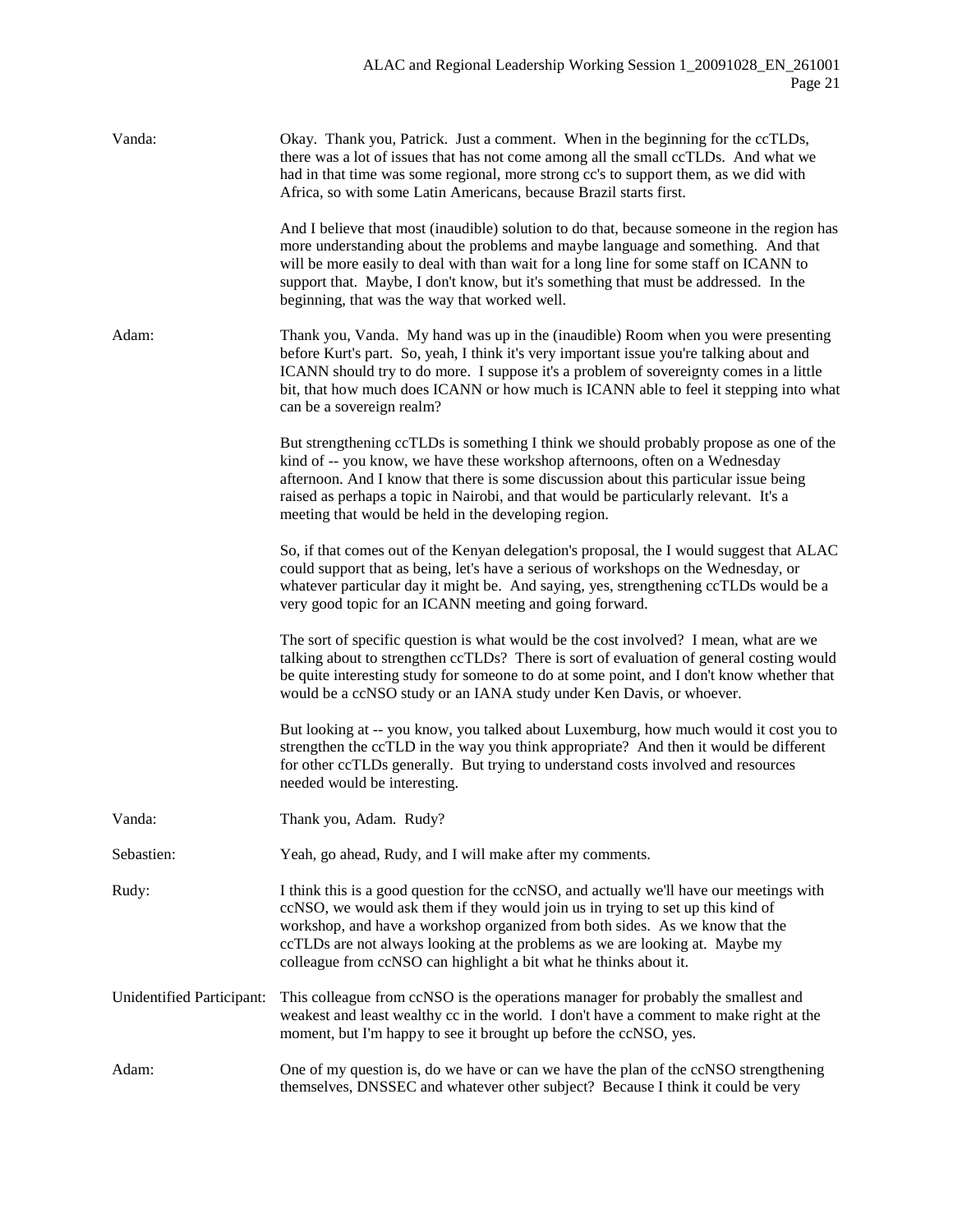useful. I know maybe if we put together the plan we know, we can have information. But it would be interesting to try to have this information from all around the world.

Because, not to be too pessimistic and maybe I am totally wrong, but I read somewhere that we need to have all the TLDs going to DNSSEC before any new TLD. And if we wait for the last cc to go, maybe it's better if some action, specific actions are taken there and not just waiting for them to decide to go. Because I can tell, for example, that even in the not so unwealthy TLD and with usually good planning, they are planning to go to, and it's .fr, I guess it's for end of next year. So if it takes one and a half year, then how much it could take for others? Thank you.

Unidentified Participant: Please note that I am responding as the liaison from ccNSO and not in my position with ccTLD. I have made a note to report back from this meeting the suggestions just made to the ccNSO and I will do that. Personally, I think it's something that does need to be followed up, and there are certainly ways of dealing it, some of which we have looked into.

> So, yes, I will report back to ccNSO, and I'm sure that after our meeting your liaison, Rudy, beside me, will let you know what the ccNSO response is. Thank you.

Rudy: Maybe just a last comment that this question has been raised in Sydney already, what is the attitude of ccNSO and ccTLDs in regards to DNSSEC, and there is no response back for the moment. They didn't answer the question, as they said that there is no global decision from ccNSO at all about the implementation of DNSSEC.

Unidentified Participant: (Spoken foreign language)

Patrick: Thank you, Carlos. So, any other opinions, comment. James?

James: So, let me give a little bit perspective on China. I had the pleasure of meeting (inaudible) several weeks ago and one of the concerns about DNS implementation, they are the second largest TLD in the world right now. Other than the cost and implementation (inaudible) to national security laws (inaudible), and China has very strict (inaudible) laws, there is a little (inaudible) of misunderstanding of how that DNSSEC implementation would upset or indirectly (inaudible) the security laws within China. I think those concerns come from misguided understanding of DNSSEC, but it is a real concern within China, and I believe that it may have concerns to some other countries that I may not be aware of.

Patrick: Thank you, James. Well, I think that the issue we try to address here is one of offering an education opportunity rather than trying to decide what on issues like sovereignty or national security. I understand that in some countries these are sensible issue, but on the other hand, I think that what we should focus on is how can we positively help people get it done? Now, if they don't want to do it, it's their business, but at least we should offer them an opportunity. And if they can, for example, it's just an example.

> If ICANN could organize three workshops in the regions that need it most, I would say Africa, Latin America and Asia, for example, if ICANN could offer regional workshops with some tutorials, how do you sign your zone and how do you sign -- and how do you get the ICANN root key in to sign your zone? That would be very helpful, and from that stage on, then the ccTLDs can build their own experience or exchange experience. Maybe it would be good, indeed, as Vanda mentioned, to have regional leaders who understand better the local context.

> But still I think that regional leaders are helpful, but it's still a very new technical domain for which we need input from experts in the field. And I'm pretty sure that you will find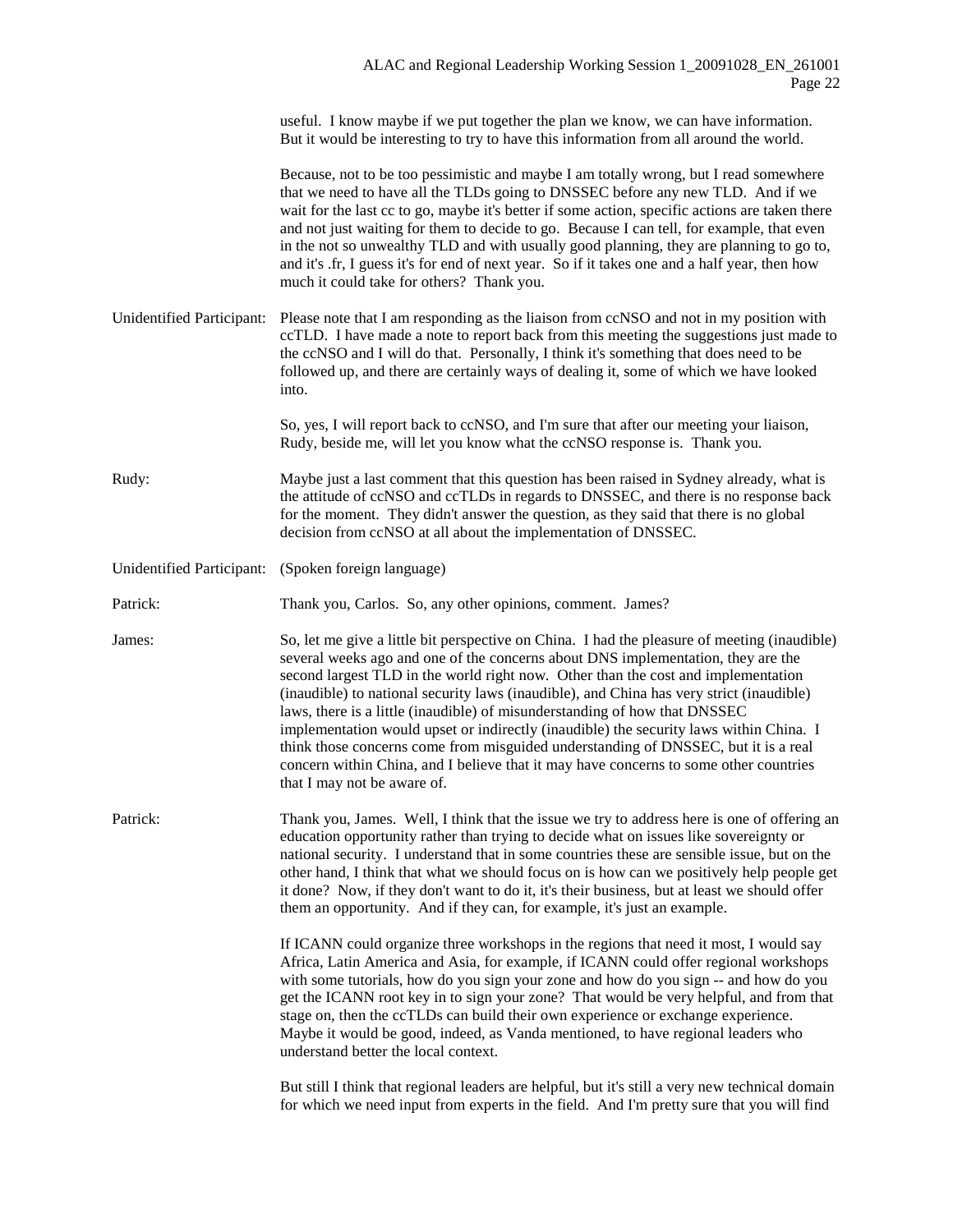in organizations which are not-for-profit. I'm thinking about NLnet labs or Internet Software Consortium. I think these people would be willing to help if they were given an opportunity to help. And obviously for them it would be more rational to teach at the regional workshop rather than teaching each ccTLD manager separately.

It's also for them a question of resources. So, what we need is an optimal way to use resources, ICANN resources, expert resources and so that we can minimize the cost, as Adam said. Obviously, the costs are not the same for all ccTLDs. They have different models, but they still need the same basic information.

Unidentified Participant: [Spoken in foreign language]

- Adam: Thank you. I understand the question that James -- the point that James was pushing through with regards to some countries having misconceptions of DNSSEC. I wanted to turn the table around and actually ask James whether he thinks that if ICANN implemented the ideas that Patrick put forward, do you think that would answer -- that would provide an answer to those countries that are concerned about DNSSEC?
- James: Actually, I'm not trying to do the debate of what -- whether we should have DNSSEC or not, or whether we're trying to do the right thing or not. But I'm saying that this is the problem that China is having an issue, not just about -- it's not just about where to get the root zone (inaudible) and now to get it signed (inaudible). But there are policies, policy considerations that interact with local laws and that intertwine a little bit with technology. And I see that -- I hate to use the word, but I do see it as an ICANN role, doing the application process, to help them to understand the issue and how to get them to explain to the local authorities in order to achieve DNSSEC. That could be part of the application process, it could be a private discussion, or it could be through various means including ALAC participation. But I do see that as a concerted effort within the ICANN community to help everyone within the community to implement DNSSEC.
- Unidentified Participant: Do you think that it would help to also have workshops for the GAC?
- James: (Inaudible) The GAC representative from China is not the person in charge of the security. It's a different division.
- Vanda: Most of the countries, there is no technical people out there. So, to take the message to the ones that will decide the political issues, it's something different. I believe in many case it's a matter of high level presidency or CEO, to talk with the people from policy issues. It's not related to technical issues of how to implement them.
- Unidentified Participant: But I think what James was saying was that not only is there a misconception on the technical side of things, and Patrick was specifically speaking about technical workshops. James was mentioning the idea of having political workshops, policy workshops. Now, if that could also be implemented with GAC members, then I think everyone would benefit from it.
- Vanda: Yeah. Could be. Could be.
- Cheryl: And just a thought along those lines, it's probably something that we could approach ICANN with, its international relations and its regional work, which it is doing with various governments, to sort of integrate part of the proposed packaging.

The other thing is, those of us who are going to leave this table and join the ISOC table later, perhaps its something that we can switch hats and see if there is not some mutualism and some co-working opportunities that we might be able to explore.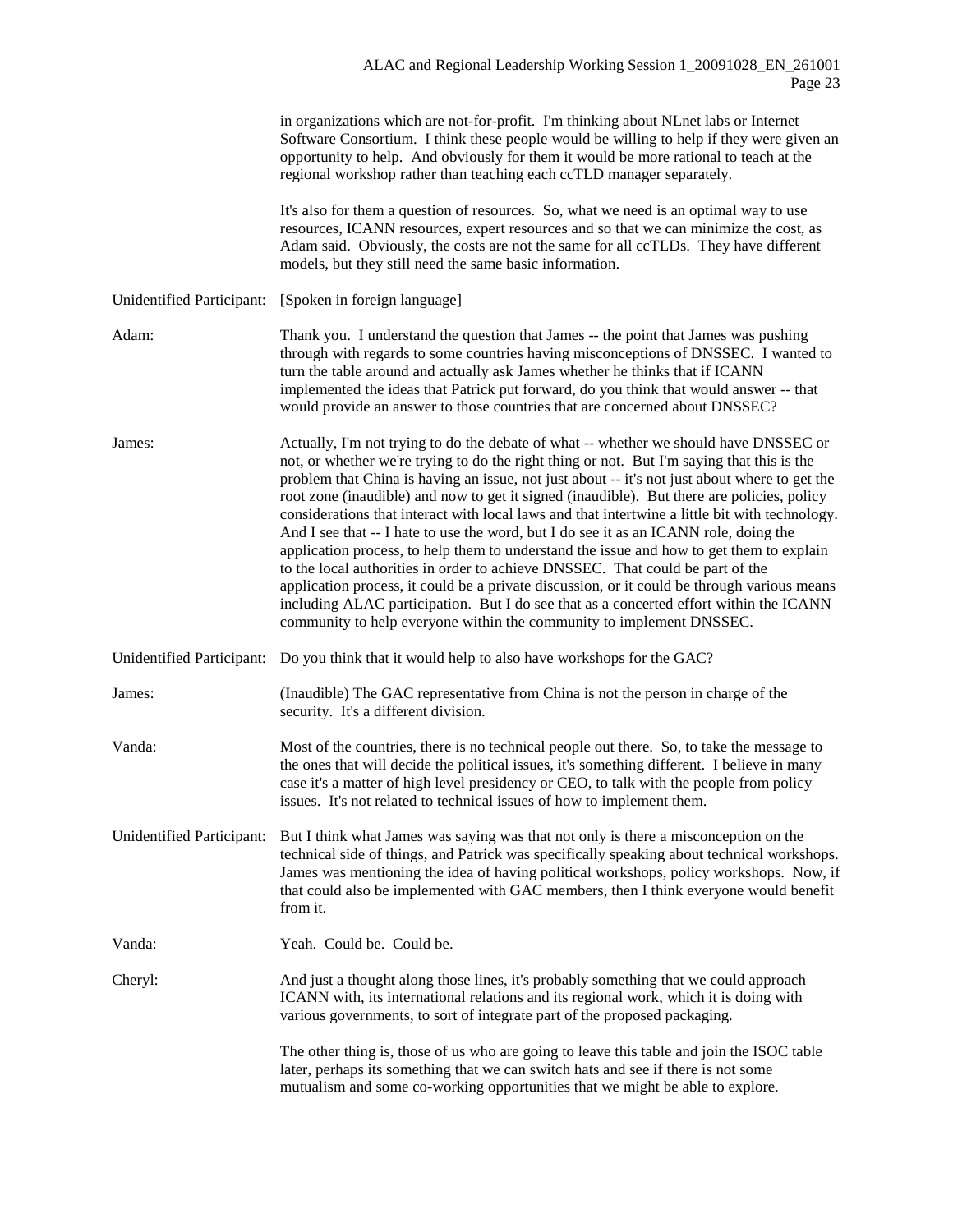|                           | Certainly that would make some of the budget and resource issues a lot easier to manage.<br>But we probably have the technical expertise coming from where it's best from, which I<br>would propose is not just in ICANN, but should be in an ICANN/ISOC hybrid model.<br>And your political approach more predominantly from the ICANN part with ISOC<br>support.                                                                                                                                                                                                                                             |
|---------------------------|----------------------------------------------------------------------------------------------------------------------------------------------------------------------------------------------------------------------------------------------------------------------------------------------------------------------------------------------------------------------------------------------------------------------------------------------------------------------------------------------------------------------------------------------------------------------------------------------------------------|
|                           | I just think we need to have conversations at a couple of levels. And while we've been<br>doing this, I've been certainly seeing what I consider between chairman of the ccNSO,<br>the international relations director, Nick Thorpe, here, and Pat [Graham], and talk at this<br>level, just to test the waters while we continue on with your proposals. I think it's<br>important that we do do so, though.                                                                                                                                                                                                 |
| Sebastien:                | Yes. I think we need to extend beyond the technical part. Because when I read the<br>presentation made by (inaudible) at the user committee level last month about DNSSEC,<br>it's written in two sentences. It's a request by the public authorities. The second line, it's<br>we have to define the business model. That means that beyond the political issue, beyond<br>the technical issue, there is also a question of business model. And if we don't want to be<br>where we are with IPv6, we really need to handle that today. Because I think it's less<br>difficult than the IPv6-1 business model. |
|                           | But it's still a problem, and when the large ccTLD like this one asks this question, it says<br>the merit to try to answer, to help the other answering this question, too. Maybe the<br>answer will not be the same, but at least we need to figure out that it's an important<br>question. Thank you.                                                                                                                                                                                                                                                                                                        |
| Patrick:                  | Other question, remarks? Sorry about that.                                                                                                                                                                                                                                                                                                                                                                                                                                                                                                                                                                     |
| Unidentified Participant: | My only question is, what's the next step? What do we do with what we have discussed<br>about today? How do we translate that into a message we want to forward to the board?                                                                                                                                                                                                                                                                                                                                                                                                                                  |
| Unidentified Participant: | My suggestion will be to have a formal position of little text from our group saying that<br>we are thinking that it's a very important issue and we would like very much that ICANN<br>move to technical, political business issue on DNSSEC, and that we are ready to help to<br>any means the organization may think.                                                                                                                                                                                                                                                                                       |
|                           | It's not a text I suggest to you, it's not at all. It's my bad English, but to say we need a<br>motion from this group. We don't need it straightened. We can decide that on another<br>meeting along the week, but if we can ask Patrick and someone else to help him to write<br>a short motion on that, this is my proposal. Madam chair?                                                                                                                                                                                                                                                                   |
| Cheryl:                   | Can I suggest that we ensure that particular action -- that that item is on our wrap-up<br>meeting for the Thursday? So, any text that we approve at that meeting can be enshrined<br>in the report of the At Large advisory committee to the board of directors of ICANN the<br>following morning?                                                                                                                                                                                                                                                                                                            |
| Patrick:                  | Okay, we'll try to do that. Anyone who is willing to help with the drafting is most<br>welcome.                                                                                                                                                                                                                                                                                                                                                                                                                                                                                                                |
| Cheryl:                   | And I assume those of us who also wear the ISOC hats are going to take that approach as<br>well. And obviously there are nicks, and there is a multi-disciplinary approach here.<br>And I think the voice of the ALAC should say let's work smart here on this, and to the<br>benefit of all the end users. Thank you, Patrick. That was excellent.                                                                                                                                                                                                                                                            |
| Sebastien:                | Next up was supposed to be the break for lunch. I was with -- it's too early, and we have<br>10 minutes left. And with my vice chair colleague at the end of this week, we suggest<br>that we will start the point, what about the entity does obviously provide for individual                                                                                                                                                                                                                                                                                                                                |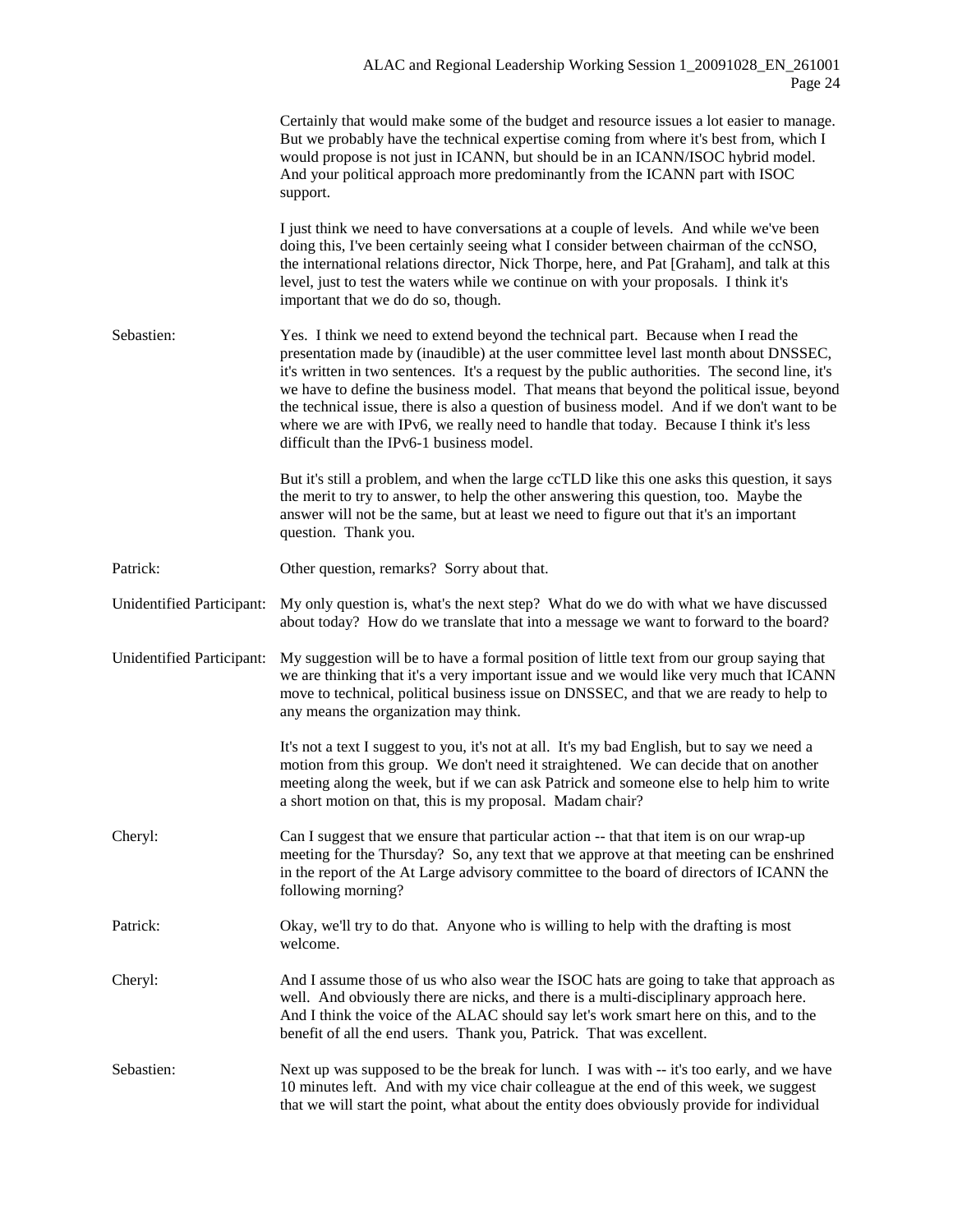|                           | Internet users, is to give you the presentation we have. It's a lot of -- it is some questions<br>and I think that you will be able to think about and not to answer straight on. It's to help<br>reflection, and you will be able to discuss among yourself and with your colleagues<br>during your lunch, if you wish, on the topics. But I hope that you will discuss other<br>topics, too. |
|---------------------------|------------------------------------------------------------------------------------------------------------------------------------------------------------------------------------------------------------------------------------------------------------------------------------------------------------------------------------------------------------------------------------------------|
|                           | And we will put the presentation, if mister driver of the laptop can make the presentation<br>on the ICANN from GPA to AOC from the joint project agreement, who is -- what is the<br>$AOC$ , it's $-$                                                                                                                                                                                         |
| Cheryl:                   | (Inaudible)                                                                                                                                                                                                                                                                                                                                                                                    |
| Sebastien:                | Because it's French it's [foreign language], that means if you want a good wine, you need<br>to have an AOC wine. And I hope that ICANN will be an AOC one like it's (inaudible) -                                                                                                                                                                                                             |
| Unidentified Participant: | (Inaudible)                                                                                                                                                                                                                                                                                                                                                                                    |
| Sebastien:                | (Inaudible)                                                                                                                                                                                                                                                                                                                                                                                    |
|                           | Unidentified Participant: Right now it's [GRAPA].                                                                                                                                                                                                                                                                                                                                              |
| Cheryl:                   | Okay, ready?                                                                                                                                                                                                                                                                                                                                                                                   |
| Vanda:                    | No, not yet.                                                                                                                                                                                                                                                                                                                                                                                   |
| Cheryl:                   | It was there a minute ago.                                                                                                                                                                                                                                                                                                                                                                     |
| Sebastien:                | No, it was the other one. Yes, here is the one. Okay.                                                                                                                                                                                                                                                                                                                                          |
| Cheryl:                   | I can read it really clearly.                                                                                                                                                                                                                                                                                                                                                                  |
| Vanda:                    | I have no problem with that.                                                                                                                                                                                                                                                                                                                                                                   |
| Cheryl:                   | The first ones I've been able to read from the screen all day.                                                                                                                                                                                                                                                                                                                                 |
| Sebastien:                | Okay. Then we prepare that and I will make the introduction and she will give you the<br>list of questions. We tried to embed it, what are the question we would like us as At<br>Large and ALAC, and then RALO leaders to answer today, to help what is the future?                                                                                                                           |
|                           | And it will also help, I am sure, in the discussion we will have to about the future of the<br>evolution of the ALAC and At Large organization itself, because there are some relation<br>between both issues.                                                                                                                                                                                 |
|                           | Then we really would like to encourage you to expose your idea on the following<br>questions, and let's go to the questions.                                                                                                                                                                                                                                                                   |
| Vanda:                    | Okay, go ahead. So, there is some questions that raising many forums related to these<br>new AOC, and what it means and what are we going to see in the future. So, the first<br>one, how will GAC deal with the new role if there is any new -- I believe there is -- they<br>have in this new environment?                                                                                   |
|                           | The second one is how to improve ALAC/GAC relationship in order to assure users voice<br>to be stronger. To be more considered, but to be strong. If GAC will have a better and a<br>stronger hold in this, we need to get together and at least have empowered voice with<br>that.                                                                                                            |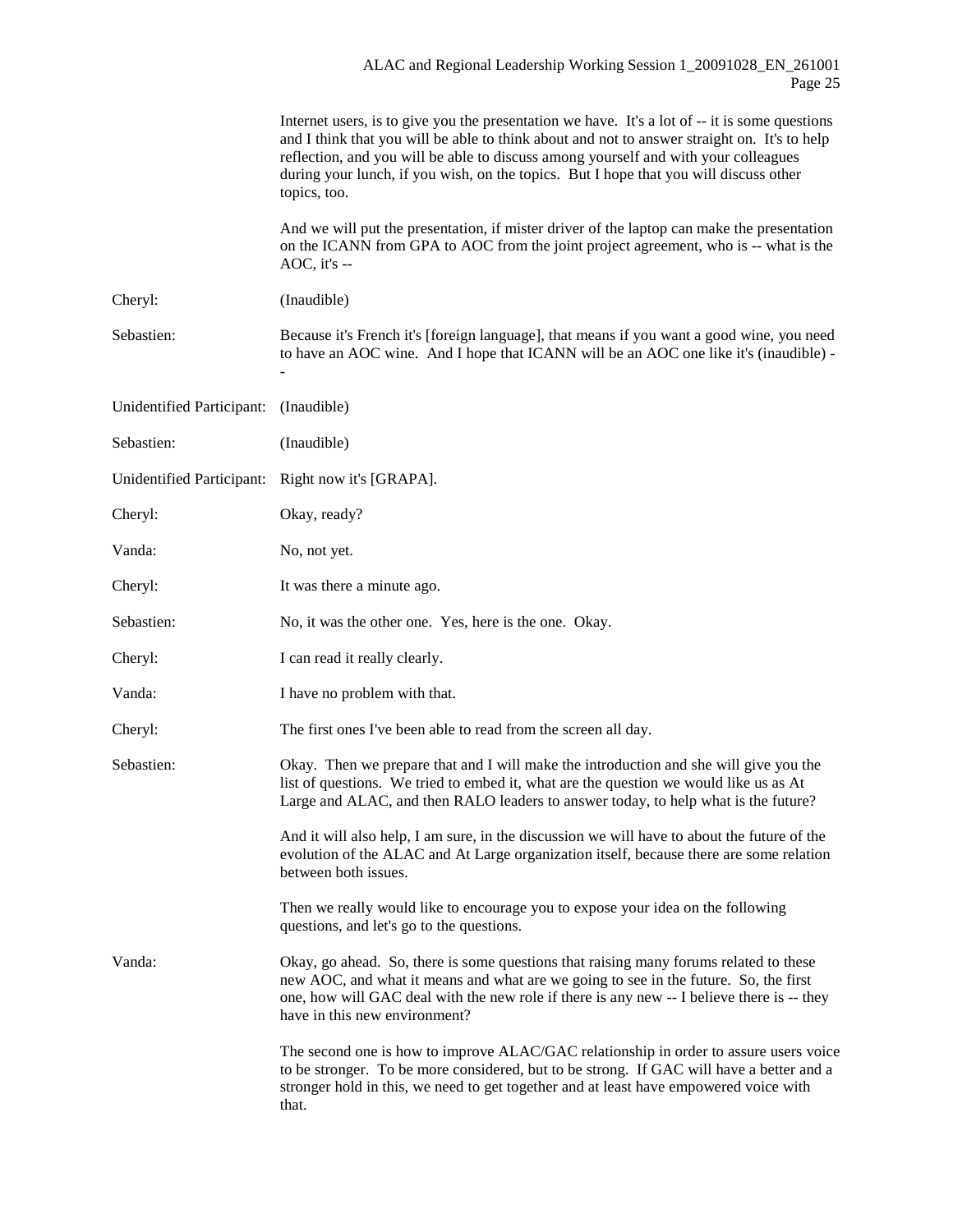|        | So, the third one is if this new environment ICANN to be real international in a short<br>period of time, it's -- I believe just a step forward. But there is a lot of things that we<br>need to talk about, that to understand that what means to be international. And<br>(inaudible) in a more practical way for us to relate this process.                                                                                                                                                                                                                                    |
|--------|-----------------------------------------------------------------------------------------------------------------------------------------------------------------------------------------------------------------------------------------------------------------------------------------------------------------------------------------------------------------------------------------------------------------------------------------------------------------------------------------------------------------------------------------------------------------------------------|
|        | Well, I believe ALAC should push in that direction, but I believe it's more from the GAC<br>side that will be some real step forward, new process. Because most of the international<br>issues right now in the world we live is under United Nations. There is no -- like just<br>give you an example of how it works. To get .inc, icann.inc, yeah. To get .inc, you need<br>to pass through a process inside the United Nations.                                                                                                                                               |
|        | So, this role of GAC in this new AoC, for my point of view, it's important step to put all<br>governance together and from this point to take to the United Nations to approve the idea<br>to have ICANN as international organization. So, that is the reality we are living in this<br>process right now, to really have an international organization.                                                                                                                                                                                                                         |
| Wolfe: | Thank you very much, Vanda. I just have to press report from Germany in front of me<br>saying that there will be kind of a modification following change from (inaudible) to<br>AOC, that GAC will now in Seoul also be modified, becoming "now government<br>oversight committee." Whatever this means (inaudible) --                                                                                                                                                                                                                                                            |
| Vanda: | Yeah, yeah. Well, from the beginning we started to discuss this, and one suggestion that<br>I have made some months ago was to have an open letter for all governance that want to,<br>to sign up in order to have a hand on that. What is the complaint from the governance on<br>the Internet issues in the Internet governance is not have this feel of control in some way<br>the Internet. This Internet becomes more and more important and the governance are<br>dependent on that. So, there is a weakness feeling from the governance to not have your<br>hands on this. |
|        | So, this AOC, in my point of view, is given this first movement in that direction, to give<br>the governance the sensation, the feeling that they have power on that. And not only<br>United States is learning that. That's the idea that ICANN reads behind this AOC.                                                                                                                                                                                                                                                                                                           |
|        | It's for most of the governance, maybe it will not work, because they don't believe they<br>really will have power on that. But, anyway, kill, in my opinion. Kill the IANA, become<br>independent if they're going to have this sometime. It's most of the governance will not<br>get this feeling so well.                                                                                                                                                                                                                                                                      |
|        | So, but anyway, it's something that most of the governance will address that and probably<br>in our meeting with GAC, we should express this idea about what's going on and what<br>they are think about that and how they plan to change their role to really represent, let's<br>see, the governance point of view.                                                                                                                                                                                                                                                             |
|        | What we see now is in the last -- in this last week we had the ITU meetings in Geneva,<br>and while we saw that a complete different approach and much more tough -- no, much<br>more aggressive approach from ITU to get back from the beginning of (inaudible).                                                                                                                                                                                                                                                                                                                 |
|        | So, once it's kind of -- for me, this means that the AOC really reach the point because of<br>the reaction of ITU. When you see the reaction of ITU against again the ICANN because<br>they believe they will lose power on the Internet issues. And then the governor will lose<br>power. That's why they could rid in the AOC that the governance is receiving much<br>more power on that than they have before. So, that's some points of view.                                                                                                                                |
|        | And the last one was what is the big picture of the change ICANN needs to go to? And I<br>believe I said what I understand, they have some discussion with (inaudible), but I said                                                                                                                                                                                                                                                                                                                                                                                                |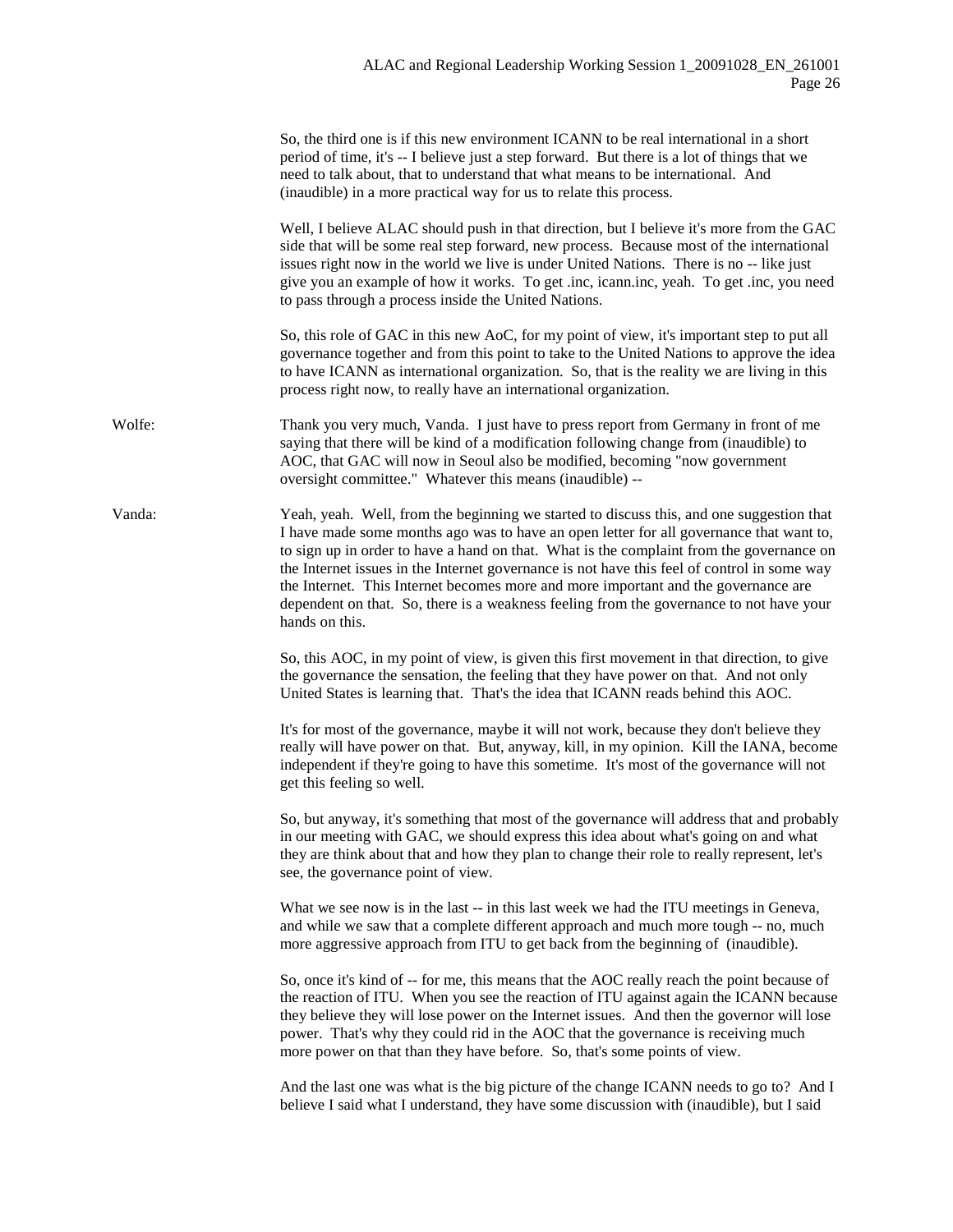|               | what was I learned during this process. I talked with many people around in the United<br>Nations and the governance as well, and I really understand we need to pass through this<br>process under the United Nations, to really go to be an international organization as such.                                                                                                                                                                                                                                                                                                                                     |
|---------------|-----------------------------------------------------------------------------------------------------------------------------------------------------------------------------------------------------------------------------------------------------------------------------------------------------------------------------------------------------------------------------------------------------------------------------------------------------------------------------------------------------------------------------------------------------------------------------------------------------------------------|
|               | That's -- well, let me stop the talk and give the floor to anyone.                                                                                                                                                                                                                                                                                                                                                                                                                                                                                                                                                    |
| Sebastien:    | No, we'll not give the floor to anyone. We will get the floor for the lunch and we will<br>allow you for lunch. You have one and a half hour. You are supposed to be back at half-<br>past one. We are just on time and I will give back the floor to our (inaudible) chair.<br>Thank you.                                                                                                                                                                                                                                                                                                                            |
| Cheryl:       | Thank you both, Vanda and Sebastien, for the amount of work you have done this<br>morning. I see a couple of hands coming up, so we'll have a quick roundtable, because I<br>think it is important. But you do have homework over lunchtime. There is homework<br>notes behind handed out now by staff. Not only should you be discussing the (inaudible)<br>and exciting rules of AOC and the internationalization of ICANN in a post JPA<br>environment, but you also need to come back from lunch all ready to decide which<br>stations you will be representing us in, and we will try to do that in short order. |
|               | I think I saw Jose's hand first, then I saw Darlene. Is there anyone else on the speaker's<br>list? Okay, in that order. Thank you, Jose.                                                                                                                                                                                                                                                                                                                                                                                                                                                                             |
| Jose:         | Just one quick thing. Can we leave our computers here?                                                                                                                                                                                                                                                                                                                                                                                                                                                                                                                                                                |
| Cheryl:       | I have absolutely no idea. Is that what you were going to ask, was it, too? Could I ask, is<br>the room secure over lunch or what? We'll get back to you on that. It doesn't look like it<br>is, so -- Well, my suggestion will be nobody is moving forward saying, yes, it will be, so<br>I would pack up your goods and chattels and put them somewhere secure. Thank you all.<br>I think it's been a very productive morning, and please --                                                                                                                                                                        |
| [Lunch break] |                                                                                                                                                                                                                                                                                                                                                                                                                                                                                                                                                                                                                       |
| Cheryl:       | We might just start a process at this point in time, and those who are in the (inaudible)<br>room and for the sake of the transcripts will understand that there has been an<br>unavoidable delay for some of our members returning to the room, which means that<br>those of us that are in the room will actually get to speak first. I'm assuming that we can<br>also just allocate. So, all the things that we don't want to do we'll leave to those people<br>who aren't here. I think that's a fair and democratic thing to do. In fact, it's very<br>undemocratic, but I'm enjoying it.                        |
|               | First cab off the rank tomorrow will be the IRTT Part B Work Group, which is an open<br>meeting. Evan will be going to that. Who else will be going to that? Rudy? Carlton, did<br>I see you wave your hand there? Thank you. Carlton, and, of course, staff are taking<br>this, and Wolfe. Fantastic. I will undoubtedly drop in if at all possible.                                                                                                                                                                                                                                                                 |
|               | ISOC open meeting, gee, I think Patrick just might be there. Now, if you could just share<br>with us, Patrick, you're going to be discussing more of the works in progress and the<br>reviews at that open meeting?                                                                                                                                                                                                                                                                                                                                                                                                   |
| Patrick:      | (Inaudible)                                                                                                                                                                                                                                                                                                                                                                                                                                                                                                                                                                                                           |
| Cheryl:       | Okay, thank you. I would like to think that because there is some internationalization<br>involved on that, Patrick, that we should also put James into that mix.                                                                                                                                                                                                                                                                                                                                                                                                                                                     |
| Patrick:      | (Inaudible)                                                                                                                                                                                                                                                                                                                                                                                                                                                                                                                                                                                                           |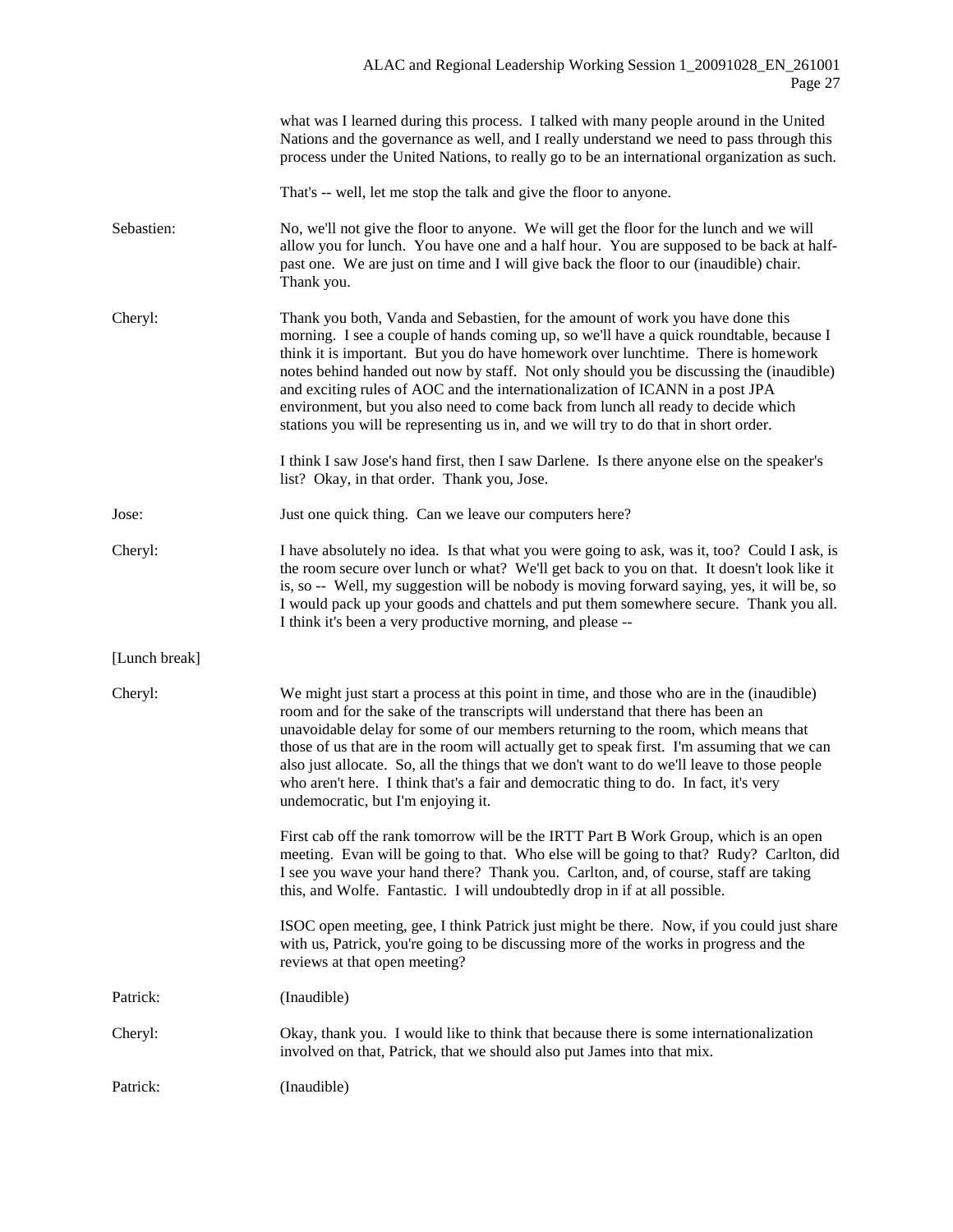| Cheryl:                          | Okay. So, in James' absence, James is put into that.                                                                                                                                                                                                                                                                                                                                                                                                                                                                                                                                                               |
|----------------------------------|--------------------------------------------------------------------------------------------------------------------------------------------------------------------------------------------------------------------------------------------------------------------------------------------------------------------------------------------------------------------------------------------------------------------------------------------------------------------------------------------------------------------------------------------------------------------------------------------------------------------|
| <b>Unidentified Participant:</b> | Cheryl, could I just go back. Who is going to be on the first one?                                                                                                                                                                                                                                                                                                                                                                                                                                                                                                                                                 |
| Cheryl:                          | Wolfe, Carlton, Evan, Rudy. Okay. So, running parallel at the same time is the ISOC<br>open meeting. At the moment we've got James, Patrick, thank you, Dave. No one else<br>wanting to put their hand up for security, or perhaps it's the early hour of the day. Thank<br>you very much, Gareth, and I think that's now solved.                                                                                                                                                                                                                                                                                  |
|                                  | That brings us, then, through to the -- obviously, you'll all be there for the opening<br>ceremony. That goes without saying.                                                                                                                                                                                                                                                                                                                                                                                                                                                                                      |
| <b>Unidentified Participant:</b> | (Inaudible)                                                                                                                                                                                                                                                                                                                                                                                                                                                                                                                                                                                                        |
| Cheryl:                          | Okay. Okay. New gTLD program. There is a rush. There is a rush. Okay. So, I see --<br>sorry, yes, I could see Pavan. Are you getting names of people as you're putting up their<br>hands? Can you see --                                                                                                                                                                                                                                                                                                                                                                                                           |
| <b>Unidentified Participant:</b> | Yeah.                                                                                                                                                                                                                                                                                                                                                                                                                                                                                                                                                                                                              |
| Cheryl:                          | Okay, that's fine.                                                                                                                                                                                                                                                                                                                                                                                                                                                                                                                                                                                                 |
| Unidentified Participant:        | (Inaudible)                                                                                                                                                                                                                                                                                                                                                                                                                                                                                                                                                                                                        |
| Cheryl:                          | Yes, it is Pavan and Dave. Fantastic. I also assume Evan will be in that one, and<br>Sebastien. Thank you. And we'll have Patrick as well. Okay, fine. Carlton and Dave.<br>Excellent. These are the minimum required. The orientation session for new and<br>returning ccTLDs. I don't think any of us need to be there other than Rudy. Okay, Rudy,<br>go ahead.                                                                                                                                                                                                                                                 |
|                                  | The Post Expiry Domain Name Recovery meeting is a compulsory meeting for everyone.<br>All ALAC and regional leads will be at that meeting. I will accept their certificates and<br>I'll expect doctor certificates, and the doctor certificates I will probably use my<br>professional judgment on whether or not I believe them.                                                                                                                                                                                                                                                                                  |
|                                  | Now, because all of you will be at the other one, the IDN ccT Fast Track workshop,<br>James will be attending. Is anyone passionate about joining him and we'll give you leave<br>from one to go to the other? Nobody is passionate about it? Fine.                                                                                                                                                                                                                                                                                                                                                                |
|                                  | I will actually be at the IDN ccTLD Fast Track workshop, because I've been in those<br>work groups since Paris. So, that's another reason why in the Post Expiry Domain Name<br>Recovery, which is a work group that both Alan and I are currently involved in, it's<br>essential. Because this is, as Alan will tell you, one of the few times where we've got<br>such a consumer focus interest, that we've got the opportunity to have a review and a<br>PDP being done. And we've just not got the people, and I'm hoping you'll all be inspired<br>to join the work group and continue on after that meeting. |
|                                  | So, we've captured everyone, then? Okay. Registry/Registrar Separation discussion.<br>Main room that overlaps with Trademark Protection and New gTLDs, so we will need to<br>-- Dave, which one are you after? Okay. So, Dave into the Separation, Adam, I saw<br>Pavan, I see Sebastien, and -- sorry? (Inaudible) Okay, so, we've got everyone for that.                                                                                                                                                                                                                                                         |
|                                  | Those who will be going to Trademark Protection, New GTLDs? Okay, so, Sylvia,<br>you're going to join us in the Fast Track, okay. Excellent. Trademark Protection and<br>New GTLDs? Gee, what a surprise, Patrick. We will say Patrick, we will say Evan, we<br>will say James, we will say Olivier by definition, we'll say Carlton.                                                                                                                                                                                                                                                                              |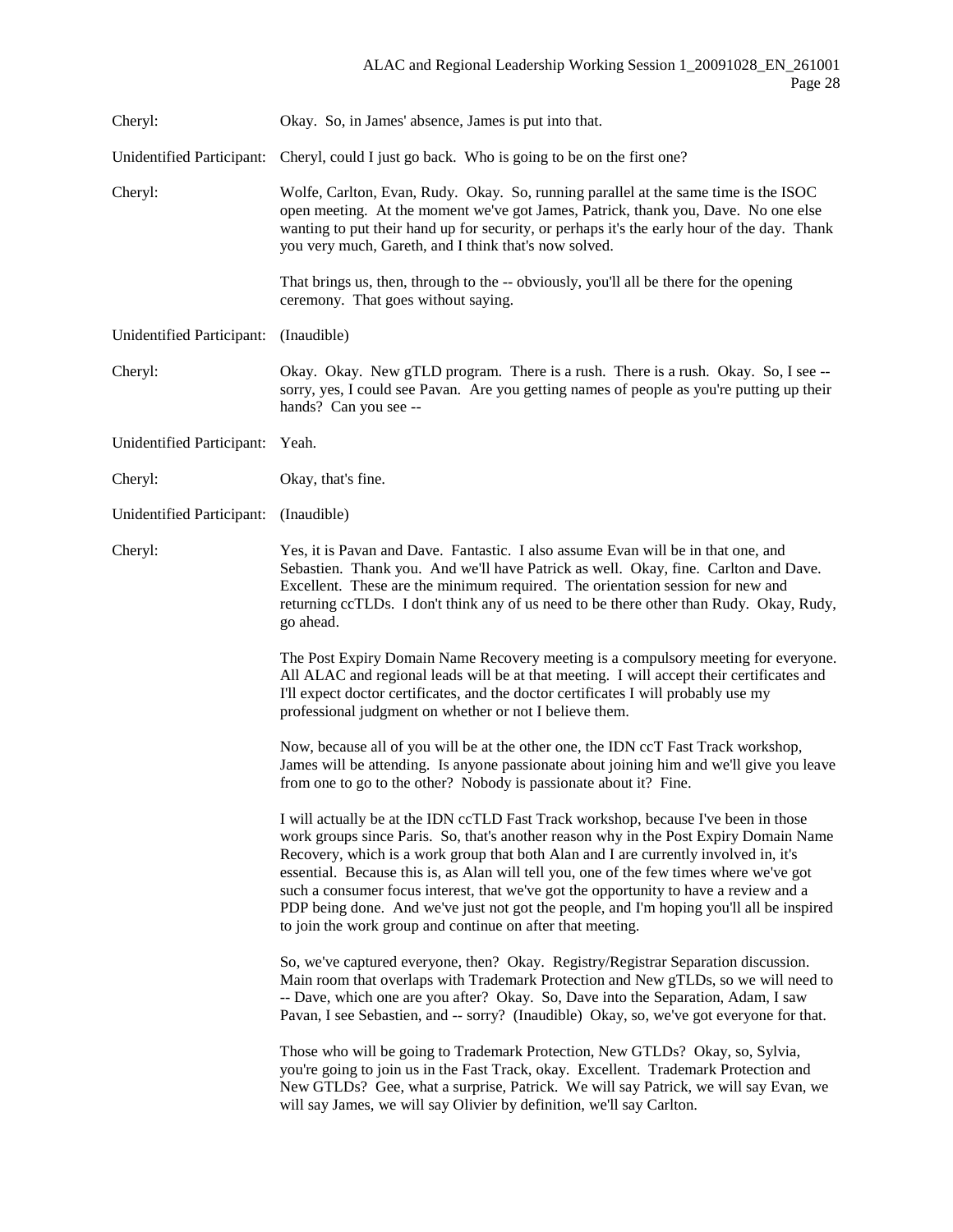| Unidentified Participant: (Inaudible) |                                                                                                                                                                                                                                                                                                                                                                                                                                                                                                                                    |
|---------------------------------------|------------------------------------------------------------------------------------------------------------------------------------------------------------------------------------------------------------------------------------------------------------------------------------------------------------------------------------------------------------------------------------------------------------------------------------------------------------------------------------------------------------------------------------|
| Cheryl:                               | Carlos isn't here, so Carlos will be put into that, as well, in fact, Jose. So, there we go.<br>They're expected to be in those ones.                                                                                                                                                                                                                                                                                                                                                                                              |
|                                       | There is no competition for the Malicious Abuse and New GTLDs, so thank you, Rudy.<br>That's another one where I would think, because we will be needing to have the briefing<br>and information from that, that will be -- all are expected to attend. So, if we can put<br>down everyone, everyone humanly possible and still breathing at the time. Yes, go<br>ahead.                                                                                                                                                           |
| <b>Unidentified Participant:</b>      | Just a quick question. I notice that that one is in Crystal A, and the one right after that<br>that is an overlap is in Crystal A. Total overlaps, yeah.                                                                                                                                                                                                                                                                                                                                                                           |
| Cheryl:                               | Please use your mike.                                                                                                                                                                                                                                                                                                                                                                                                                                                                                                              |
| <b>Unidentified Participant:</b>      | There are overlaps between Malicious Abuse and new GTLDs, and Malicious Conduct<br>and Consumer Protection. And Trademark as well, of course.                                                                                                                                                                                                                                                                                                                                                                                      |
| Unidentified Participant:             | On the official schedule, I don't see this Trademark Protection meeting. It doesn't appear<br>$in -- no.$                                                                                                                                                                                                                                                                                                                                                                                                                          |
| Cheryl:                               | That is the additional one. The others are in the same room, though, aren't they? Yes?                                                                                                                                                                                                                                                                                                                                                                                                                                             |
| Unidentified Participant:             | (Inaudible)                                                                                                                                                                                                                                                                                                                                                                                                                                                                                                                        |
| <b>Unidentified Participant:</b>      | And there is also the issue that this schedule doesn't seem to be up-to-date, so it would be<br>great if once you've allocated everybody we could have a printout of how you have<br>allocated, because that may be more accurate than the prints we're getting from ICANN.<br>Then you're taking down -- you're listing up who goes where right? So, if you can print<br>that for us, that is probably a better record than this schedule that is coming from ICANN,<br>which isn't as up-to-date as whatever you are working on. |
| Cheryl:                               | For the ones that are scheduled to be in the same room, they are following on each other,<br>so I don't think that's a conflict. It's the one that you were pointing out, Patrick, that isn't<br>there, which is the Trademark Protection and New GTLDs.                                                                                                                                                                                                                                                                           |
| Unidentified Participant:             | All work that is happening in Room A, Crystal A, it's one after each other, but even if<br>you look in more detail there are mistakes and just if the people are in the room, stay in<br>the room.                                                                                                                                                                                                                                                                                                                                 |
| Cheryl:                               | Yeah. In fact, if I was running it, I would be locking the doors, but they won't let me do<br>that sort of thing for some reason. Moving to the Tuesday session.                                                                                                                                                                                                                                                                                                                                                                   |
| Unidentified Participant:             | Cheryl?                                                                                                                                                                                                                                                                                                                                                                                                                                                                                                                            |
| Cheryl:                               | Yes, go ahead.                                                                                                                                                                                                                                                                                                                                                                                                                                                                                                                     |
| Unidentified Participant:             | Starting at what time for that one that is one after the other? Is there one missing from --<br>the Trademark Protection is missing, or it starts at 1630?                                                                                                                                                                                                                                                                                                                                                                         |
| Cheryl:                               | It looks like on the paperwork that I have in front of me that Trademark is supposed to<br>start at 1530.                                                                                                                                                                                                                                                                                                                                                                                                                          |
|                                       | Unidentified Participant: But somebody just said that wasn't even on the schedule.                                                                                                                                                                                                                                                                                                                                                                                                                                                 |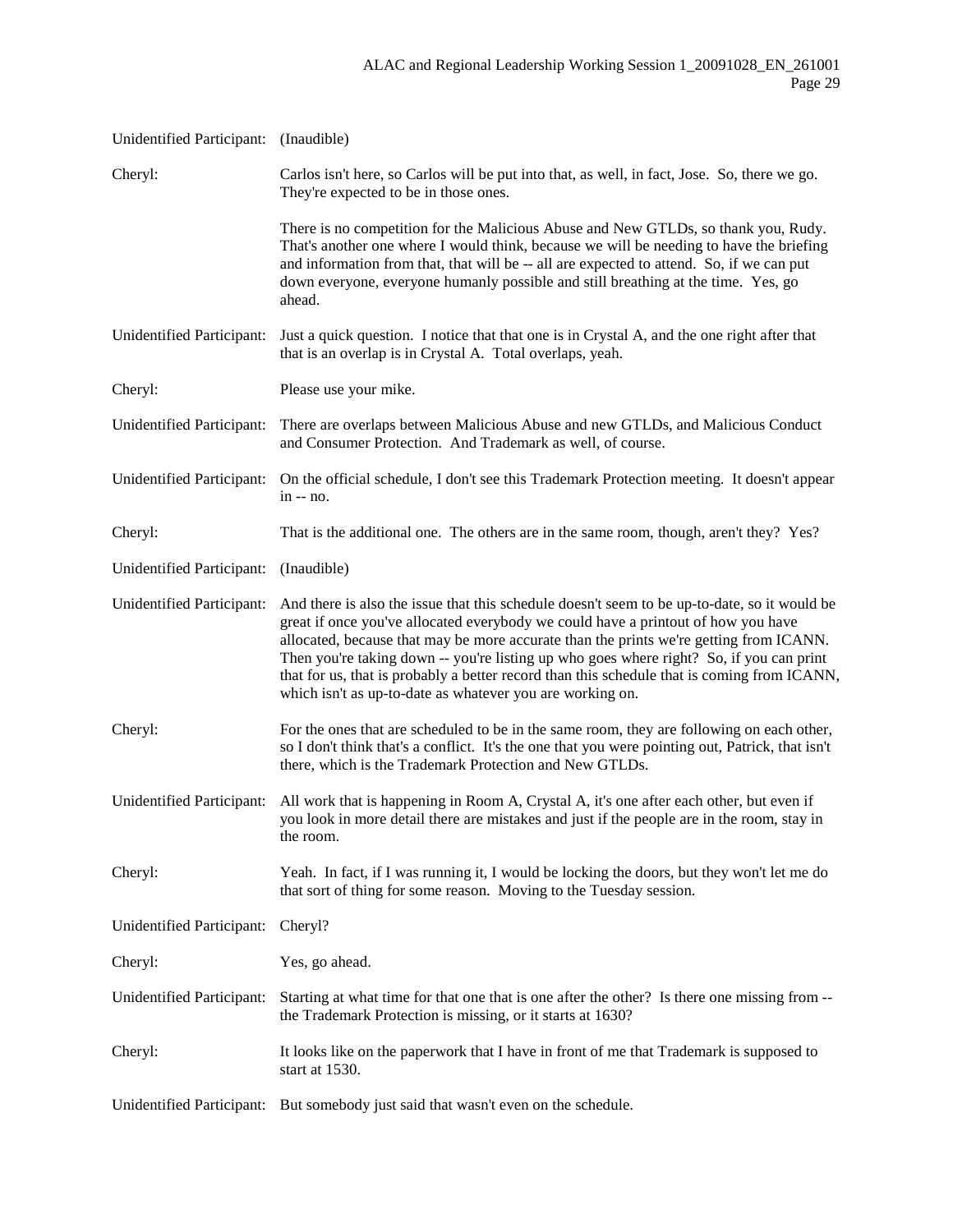| Cheryl:                                    | It's not. It's not on the official schedule.                                                                                                                                                                                                                                                                                                                                                                                                                                                                                                                                 |
|--------------------------------------------|------------------------------------------------------------------------------------------------------------------------------------------------------------------------------------------------------------------------------------------------------------------------------------------------------------------------------------------------------------------------------------------------------------------------------------------------------------------------------------------------------------------------------------------------------------------------------|
| Unidentified Participant: Right.           |                                                                                                                                                                                                                                                                                                                                                                                                                                                                                                                                                                              |
| Cheryl:                                    | And it may simply be that it's in Room B rather than Room A. Yeah.                                                                                                                                                                                                                                                                                                                                                                                                                                                                                                           |
| Unidentified Participant: Okay, thank you. |                                                                                                                                                                                                                                                                                                                                                                                                                                                                                                                                                                              |
| Cheryl:                                    | What we will, however, do is, because we'll all be gathered together, we can use the<br>Skype check to just cross-check and confirm if there are any changes. Staff will probably<br>be made aware of in the morning. Go ahead, Rudy.                                                                                                                                                                                                                                                                                                                                        |
| Rudy:                                      | Yeah, I think that maybe just the error is that for the Malicious Abuse and New GTLDs,<br>that the room is Crystal B instead of Crystal A, as the meeting stops at 1630 in Crystal B.                                                                                                                                                                                                                                                                                                                                                                                        |
| Unidentified Participant:                  | No, but if you look at your official schedule, there is absolutely nothing scheduled for<br>Crystal B after lunch, except for the IDN reception.                                                                                                                                                                                                                                                                                                                                                                                                                             |
| Cheryl:                                    | So, we'll basically all hang around the ballroom for the whole afternoon and people will<br>eventually work out where they're supposed to be, but we will have everybody covered.                                                                                                                                                                                                                                                                                                                                                                                            |
|                                            | Tuesday, we've got a whole lot of our own compulsory meetings, and that's a very long<br>day for us all. But there are in fact the ccNSO members meeting, which obviously Rudy<br>will be attending. And the NCUC meeting, which does anyone wish to attend? Adam,<br>you're going to attend that. Adam and Dave, okay. Sorry? Both of you, okay. Okey-<br>dokey.                                                                                                                                                                                                            |
|                                            | Remembering that, of course, this is the cross-constituency day, so there is a long agenda,<br>so you may be in a position to pop in and pop out. But your expectations are to be in our<br>meetings when we're having them. And we've got a full Tuesday schedule, so your<br>priorities are, with our Tuesday schedule, when there is nothing scheduled, then over to<br>the NCUC, if you -- yeah, okay. It's just that sometimes it's not clear that our Tuesday is<br>a major meeting with a lot of briefings and a lot of discussions that we have to go ahead<br>with. |
|                                            | That brings us to Wednesday, and what do we have clashing on our schedule here?<br>We've got very little on our Wednesday schedule, is that correct? There are one or two<br>things.                                                                                                                                                                                                                                                                                                                                                                                         |
|                                            | Unidentified Participant: (Inaudible) review, isn't it?                                                                                                                                                                                                                                                                                                                                                                                                                                                                                                                      |
| Cheryl:                                    | Yeah. What time is that one?                                                                                                                                                                                                                                                                                                                                                                                                                                                                                                                                                 |
| Unidentified Participant:                  | Eleven thirty -- eleven. Reading glasses first.                                                                                                                                                                                                                                                                                                                                                                                                                                                                                                                              |
| Cheryl:                                    | Okay.                                                                                                                                                                                                                                                                                                                                                                                                                                                                                                                                                                        |
| Unidentified Participant:                  | Just one thing. If you click on the agenda item on the agenda, you will see this<br>spreadsheet and you will be able to see (inaudible). I can't show it on this screen because<br>it's too small.                                                                                                                                                                                                                                                                                                                                                                           |
| Cheryl:                                    | Just to follow-up, as I said, we've got a packed day Tuesday, but those couple of people<br>who won't be -- when you've got a moment (inaudible) -- you've got your LACRALO<br>meeting in the morning. We then have from 2:00 to 3:30 the At-Large Names Issues                                                                                                                                                                                                                                                                                                              |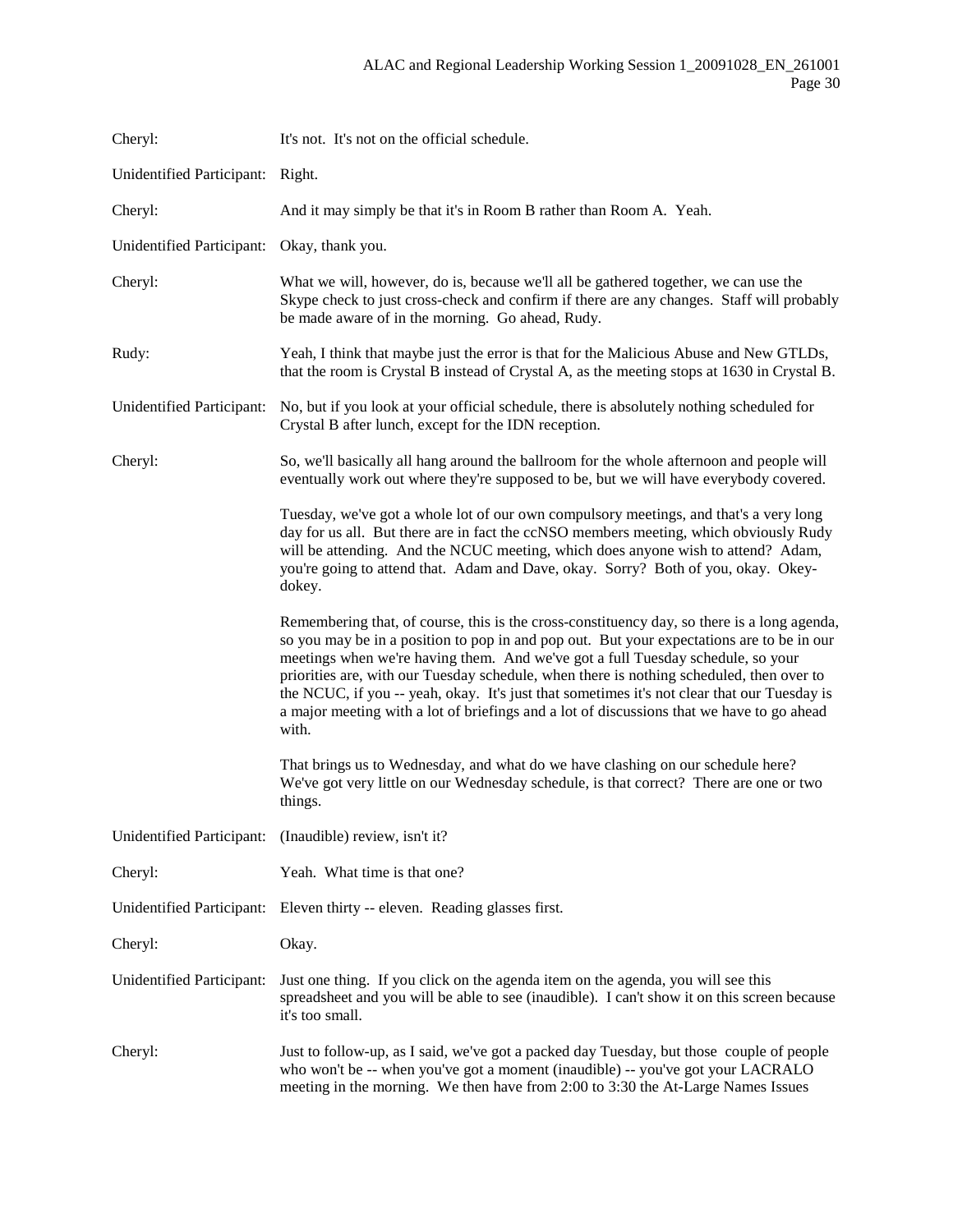Task Force, and I would suggest anybody who is involved in the new gTLD group should probably make themselves available for that activity. That is in the Astor room.

|                                  | So, anyone who has given themselves an interest, that is obviously Evan, Sebastien,<br>Patrick. Who else is mentioned? No, the At-Large Names Issues Task Force. Who else<br>will be attending that? Sylvia, will you be attending that? I'm sure I heard the fact that<br>you'll be attending that between 2:00 -- on Wednesday, 2:00 to 3:30. It's on our ordinary<br>ALAC schedule. The At-Large Names Issues Task Force. |
|----------------------------------|------------------------------------------------------------------------------------------------------------------------------------------------------------------------------------------------------------------------------------------------------------------------------------------------------------------------------------------------------------------------------------------------------------------------------|
|                                  | Dave, I'm thinking perhaps it might be very useful for you to be there as well. So -- no,<br>no, it's in our ALAC agenda, in our ordinary ALAC agenda. So, now, knowing that you<br>all will be occupied between 2:00 and 3:30 there, let's look at what else is happening on<br>the Wednesday. Sorry?                                                                                                                       |
|                                  | You've got your regional At-Large Secretariat's Meeting running from 4:00, and you've<br>got the EURALO meeting. It's the only thing on our schedule for the Wednesday.                                                                                                                                                                                                                                                      |
|                                  | So, going back, then, to the main schedule, GNSO Council meeting, always fun. Drop in<br>and out, that's fine. But what we do need to look at is the Strategic Planning<br>Consultation. Thank you, Adam, Gareth, Dave. As many of the ExCom who can be<br>there will be there.                                                                                                                                              |
|                                  | DNSSEC, I'm suspecting that Patrick will be putting his hand up for that. Important last<br>time I checked, Patrick. Darlene, thank you. Carlos, thank you.                                                                                                                                                                                                                                                                  |
| <b>Unidentified Participant:</b> | (Inaudible)                                                                                                                                                                                                                                                                                                                                                                                                                  |
| Cheryl:                          | Okay. So, Carlos is interested in the Strategic Planning, not the DNSSEC, okay. Thank<br>you. Okay, okay, Hawa into DNSSEC. Thank you. And obviously those who are<br>involved in CcNSO have issues, that they'll be going there.                                                                                                                                                                                            |
|                                  | The reviewers of NomCom which starts at 11:00, which, of course, means that anyone<br>who is in the DNSSEC will be still in the DNSSEC. So, review of the NomCom?<br>Adam? You'll have just half an hour for a cup of tea. Dave, you're going to have to<br>escape from nothing, or you're not doing anything else before that. Okay, so Adam and<br>Dave.                                                                   |
| <b>Unidentified Participant:</b> | Is it okay -- like, I put my hand up for the workshop or DNSSEC, but I was thinking of<br>breaking and then coming over to the Review of NomCom, is that okay?                                                                                                                                                                                                                                                               |
| Cheryl:                          | Yes, yes. No, that's fine. Yes, go ahead, Adam.                                                                                                                                                                                                                                                                                                                                                                              |
| Adam:                            | Do we have the NomCom review people coming to speak to us? Is it on our agenda as a<br>specific issue? Okay, because I think we do have issues we want to raise with them. So,<br>okay.                                                                                                                                                                                                                                      |
| Cheryl:                          | Well, of course, this particular workshop is an opportunity for doing that, which -- yeah,<br>yeah. Okay, anyone else for the Nominating Committee? Okay, Sebastien and Wolfe.<br>Fantastic.                                                                                                                                                                                                                                 |
| Unidentified Participant:        | Just one of the issues I think we do have to raise, which is not in the NomCom Review<br>paper is recall of NomCom appointees. I know that Evan is quite passionate about that,<br>so stick him down --                                                                                                                                                                                                                      |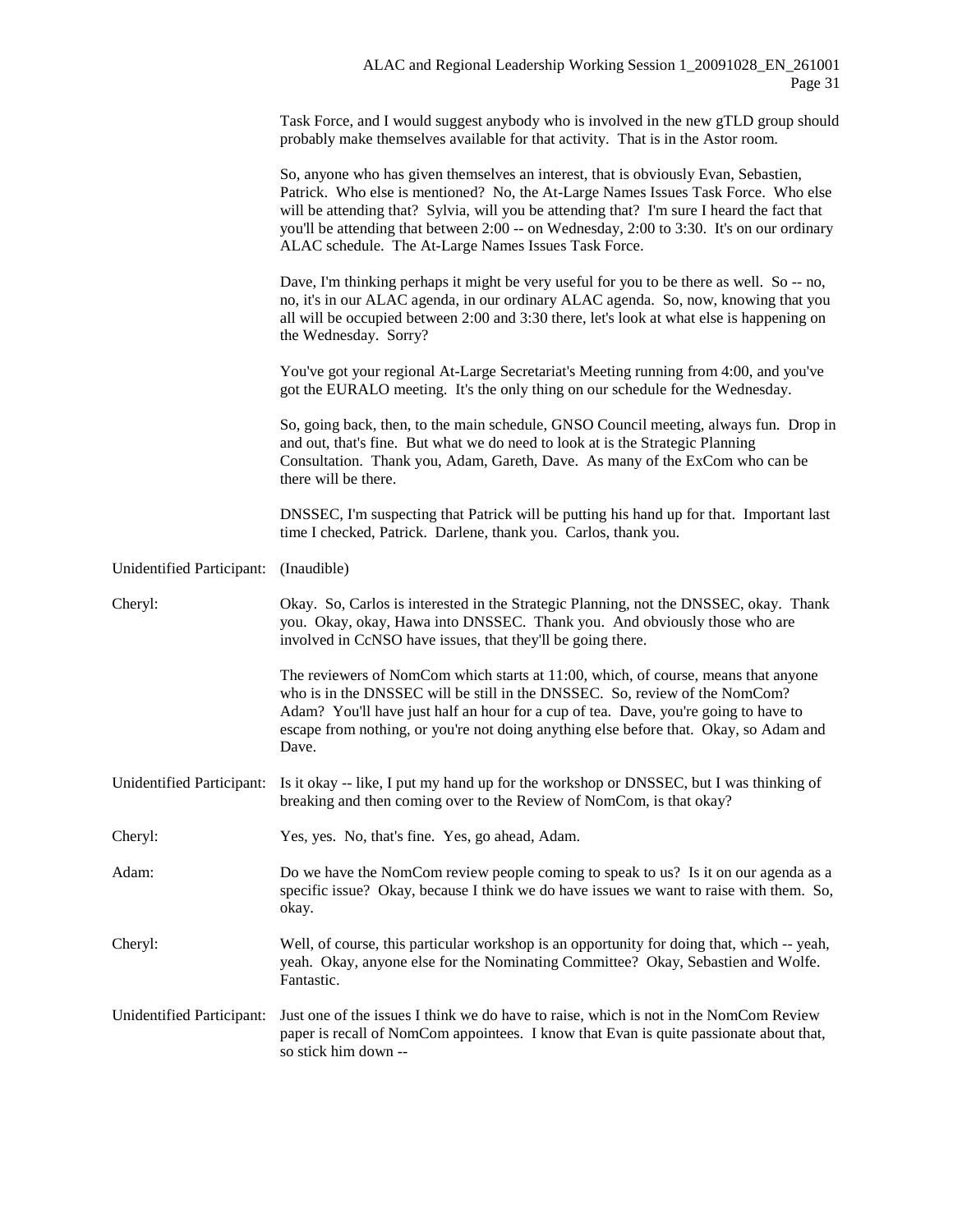| Cheryl:  | We'll stick Evan down there and the other thing is, of course, that is something that we've<br>discussed with the NomCom for the last two years running and it's still not in it. So, they<br>shouldn't be surprised to have that brought up again.                                                                                                                       |
|----------|---------------------------------------------------------------------------------------------------------------------------------------------------------------------------------------------------------------------------------------------------------------------------------------------------------------------------------------------------------------------------|
|          | Okay. That brings us to a tutorial on the RAA. Anyone who is planning on joining RAA<br>Group A or B will obviously want to be there. So, obviously, I'm assuming Beau will be<br>there, but we do need more people in both the RAA Group B and RAA Group A work<br>groups.                                                                                               |
|          | So, I'd like to consider that anyone who is available -- in other words, anyone who is not<br>involved in the review of the nominating committee or already committed to the<br>DNSSEC should be coming along to the tutorial on the RAA agreement, if at all possible.                                                                                                   |
|          | The board review, presentation of the final draft report. We will need to make some form<br>of comment on that, so it would be a good idea if several of us could come along to that.<br>Thank you, Adam. Thank you, Sebastien. However, I think that's probably one that<br>would be useful for you, because you can work directly with Sebastien in terms of<br>import. |
|          | Jose, as a parting gesture from us, you'll be operational in that particular piece of work, so<br>you can go to the board review. We put you down for a couple of other things, too. We<br>worked on the principle if you weren't sitting at the table to defend yourself, we'd give<br>you jobs.                                                                         |
| Jose:    | Sorry, but the thing is, I went to registration and it took me three times, because they --<br>Evan couldn't spell Venezuela right.                                                                                                                                                                                                                                       |
| Cheryl:  | That's very sad. Very sad if it was a difficulty with registration, but there were a few<br>people who phoned in names to put against things, but we've made best guesses, and I<br>think we've only given you one other job, so that's not too bad. Yes, go ahead, Gareth.                                                                                               |
| Gareth:  | I just want to volunteer for Root Scaling, because I was in that one in Sidney as well.                                                                                                                                                                                                                                                                                   |
| Cheryl:  | Terrific. In terms of board presentation, Carlton, do you want to go in there or Root<br>Scaling? Okay, Carlton is into this, mainly because it's pieces, policy development that<br>you're going to have to nurture, and that's a very soon piece of work. So, it's probably<br>important that you're there.                                                             |
| Carlton: | Yes, can you have me to the Root Scaling with study results, please?                                                                                                                                                                                                                                                                                                      |
| Cheryl:  | Shall do. Root Scaling. James, great, and Hawa. Thank you. Registration Abuse Policy<br>Working Group. It's not a how-to guide, I'll hasten to add.                                                                                                                                                                                                                       |
| Carlton: | Just one question, Root Scaling Study is from 1:30 to 3:00, and we have the Name Issues<br>Task Force starting at 2:00; is that correct? Yeah, so I won't make it to the Root Scaling<br>Study.                                                                                                                                                                           |
| Cheryl:  | Well, you could start. But it's probably best if you don't -- half an hour, they would<br>probably delight at starting that long anyway. Okay, so we take your name off Root<br>Scaling Study. Can we have someone else going to the Root Scaling Study? Carlos?<br>Root Scaling Study Results. No? What are you going to, then?                                          |
| Carlos:  | (Inaudible)                                                                                                                                                                                                                                                                                                                                                               |
| Cheryl:  | Get back to me, then, Carlos. Go ahead, Adam?                                                                                                                                                                                                                                                                                                                             |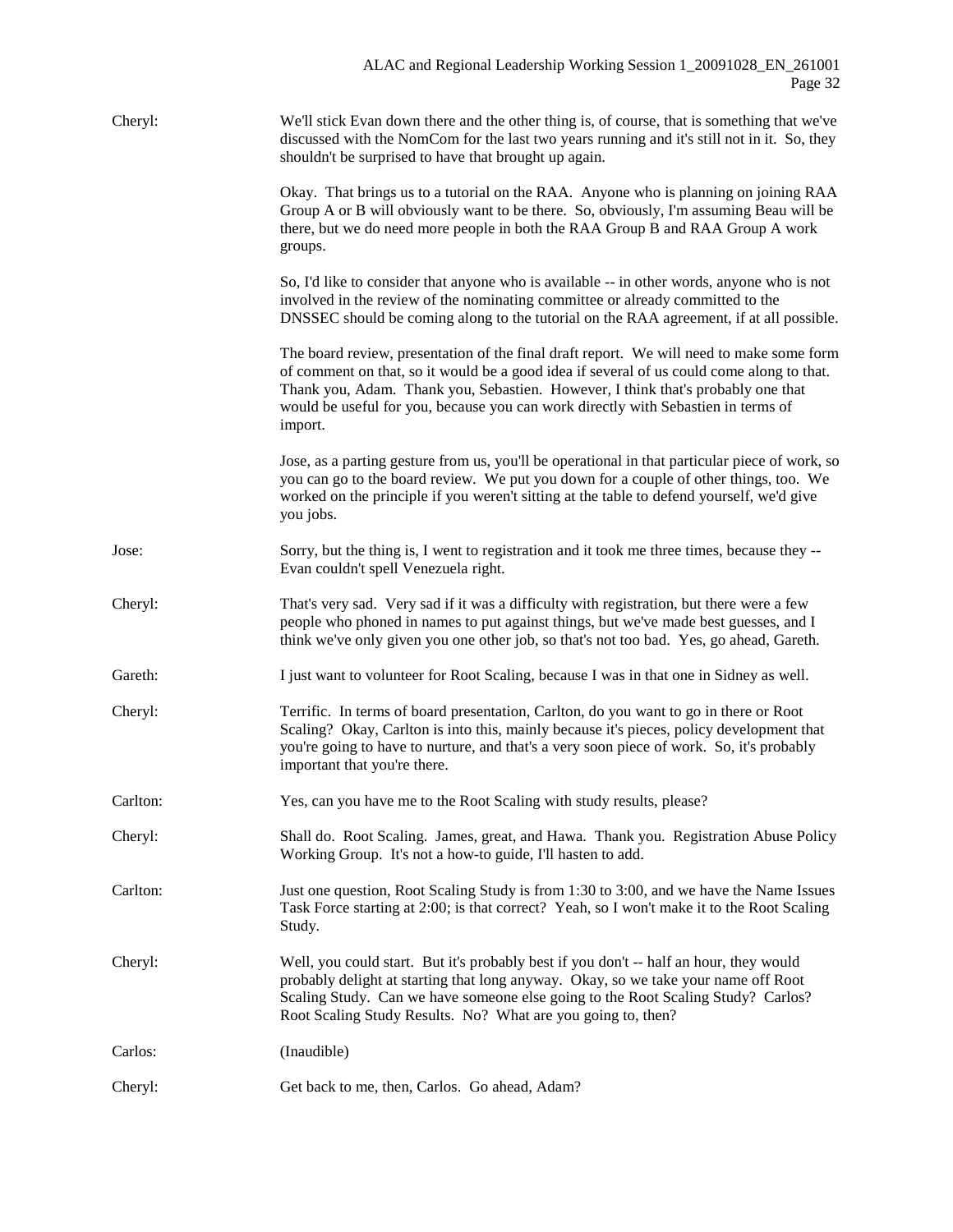| Carlos:                                           | [Spoken in foreign language]                                                                                                                                                                                                                                                                                                                                                                                                                                                                                                                  |
|---------------------------------------------------|-----------------------------------------------------------------------------------------------------------------------------------------------------------------------------------------------------------------------------------------------------------------------------------------------------------------------------------------------------------------------------------------------------------------------------------------------------------------------------------------------------------------------------------------------|
| <b>Unidentified Participant:</b>                  | Well, I just wanted to mention to the attention of Carlos that we have the Name Issues<br>Task Force starting at 2:00, in which Carlos was quite active.                                                                                                                                                                                                                                                                                                                                                                                      |
| Cheryl:                                           | You'll be involved in that one, yes.                                                                                                                                                                                                                                                                                                                                                                                                                                                                                                          |
| Sebastien:                                        | Patrick?                                                                                                                                                                                                                                                                                                                                                                                                                                                                                                                                      |
| Cheryl:                                           | Carlos, I can help you here. It's the Names Task Force from 2:00 to 3:30, so you're in<br>that one then.                                                                                                                                                                                                                                                                                                                                                                                                                                      |
| Sebastien:                                        | Thank you, Patrick.                                                                                                                                                                                                                                                                                                                                                                                                                                                                                                                           |
| Cheryl:                                           | Sylvia, Root Scaling Study? Yes? No? Okay. Thank you. Go ahead, Adam.                                                                                                                                                                                                                                                                                                                                                                                                                                                                         |
| Adam:                                             | I have a question yet. Do we have a briefing from the Root Scaling Study? We<br>mentioned that on the last ALAC call. Was it possible to arrange that briefing?                                                                                                                                                                                                                                                                                                                                                                               |
| Unidentified Participant:                         | We have the Root Scaling Study Report on the main ICANN website.                                                                                                                                                                                                                                                                                                                                                                                                                                                                              |
| Adam:                                             | We were asking for a briefing on that report, and I think it's been arranged that there will<br>be. So, it's not that important that we duplicate that particular meeting in that case,<br>perhaps, or not. I mean --                                                                                                                                                                                                                                                                                                                         |
| Unidentified Participant: I wouldn't skip it, no. |                                                                                                                                                                                                                                                                                                                                                                                                                                                                                                                                               |
| Adam:                                             | Well, I'm going (inaudible) --                                                                                                                                                                                                                                                                                                                                                                                                                                                                                                                |
| Unidentified Participant:                         | Yeah.                                                                                                                                                                                                                                                                                                                                                                                                                                                                                                                                         |
| Cheryl:                                           | Okay, then. That brings us to Registration Abuse Policy Work Group. Watching the<br>overlap there, people who are in the Board Review will be free providing it finishes on<br>time. No one involved in the Names Task Force or in the Root Scaling Study would be<br>able to attend that, however. So, Registration Abuse Policy Work Group, I'm suspecting<br>that Beau will want to be involved in that. Evan, no, you can't be, sorry. You've got the<br>other one. Who is going to put their hand up? Thank you, Jose, that's excellent. |
|                                                   | Let me see. Registration Abuse really needs more of a focus. Can I ask some of the<br>regional people who may not be committed at this time? Who isn't committed?<br>[Andreas], what are you doing at that point, from 2:00 to 3:30? Good. Thank you very<br>much, Andreas, appreciate that. I think that's important.                                                                                                                                                                                                                        |
|                                                   | Okay.                                                                                                                                                                                                                                                                                                                                                                                                                                                                                                                                         |
| Evan:                                             | Even more so, because so few NCUC people showed up last time. There was the<br>meeting -- when there was the Sydney meeting, it was just Beau and me, and that was it<br>from the end-user representation there. So, it is important. Otherwise, the domainers get<br>to define what constitutes abuse, which just seems so strange to me.                                                                                                                                                                                                    |
| Cheryl:                                           | There are many strangers in the world of ICANN, though, Evan. Many strange things<br>indeed. So, that's one, of course, if anyone else finds themselves free, it would be very<br>valuable for you to be there. Dev, what are you doing on the Wednesday -- sorry, yes, go<br>ahead, Rudy.                                                                                                                                                                                                                                                    |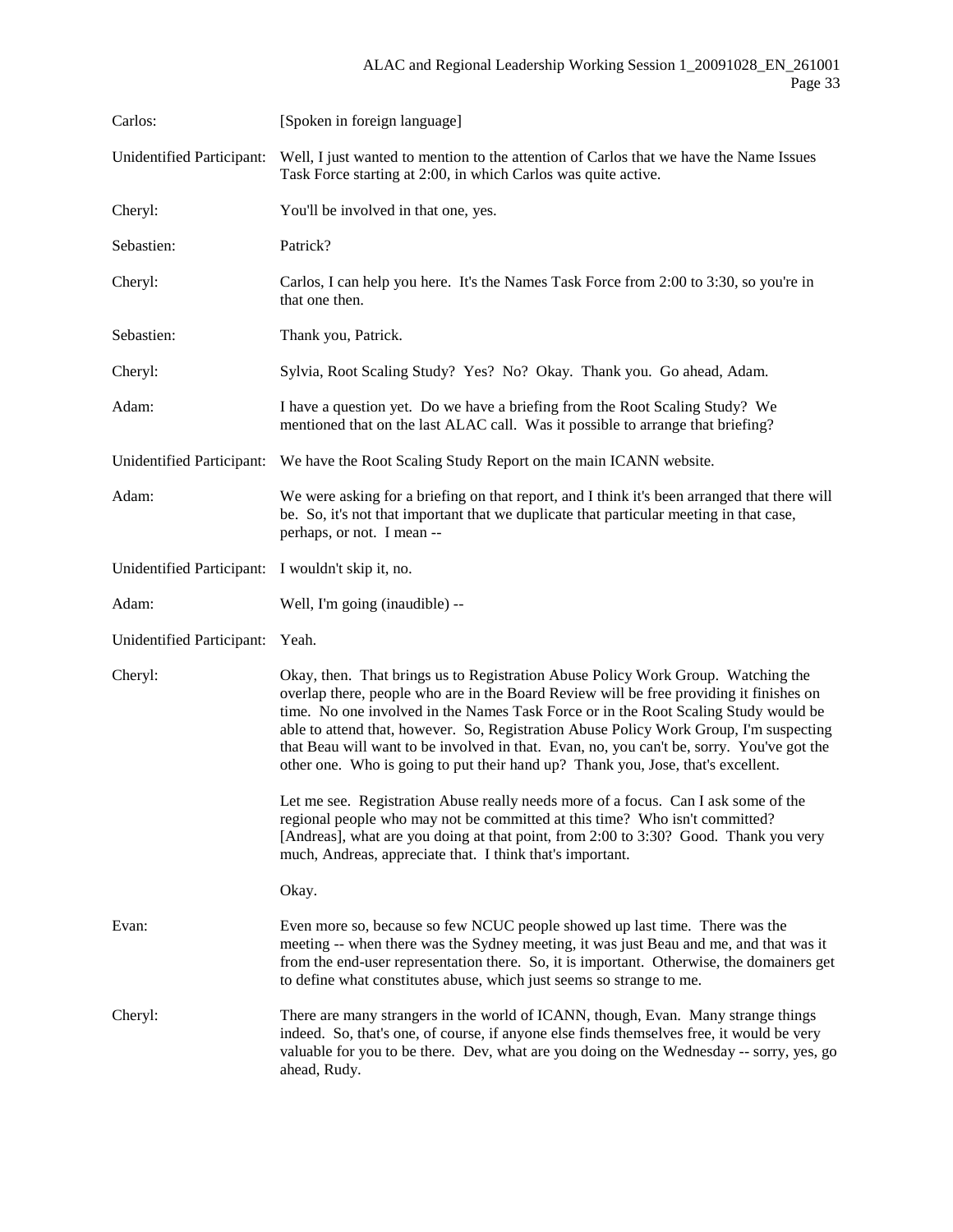| Rudy:                     | Yes, well, I can jump in for that meeting, if someone will back me up in the ccNSO<br>meeting, if there is anything important.                                                                                                                                                                                                                                                                                                                                                                                                                                                                                                                                                                                                  |
|---------------------------|---------------------------------------------------------------------------------------------------------------------------------------------------------------------------------------------------------------------------------------------------------------------------------------------------------------------------------------------------------------------------------------------------------------------------------------------------------------------------------------------------------------------------------------------------------------------------------------------------------------------------------------------------------------------------------------------------------------------------------|
| Cheryl:                   | Thank you. We'll add you to the [name], and thank you Wolfe, that would be nice if --<br>Dev, what have we got you doing on a Wednesday? I don't think we've written your<br>name down.                                                                                                                                                                                                                                                                                                                                                                                                                                                                                                                                         |
| Unidentified Participant: | Sorry, the At Large Names Issues Task Force.                                                                                                                                                                                                                                                                                                                                                                                                                                                                                                                                                                                                                                                                                    |
| Cheryl:                   | I (inaudible), my apologies. Vivek, which of these in the morning session will you be<br>wanting to attend? Perhaps the Registration Abuse would benefit from you as well, I<br>think. Thank you, Vivek, I appreciate that. Anyone else for that one? If not, we shall<br>move on to the SSAC Review.                                                                                                                                                                                                                                                                                                                                                                                                                           |
|                           | Now, anyone who is involved in the Name Task Force is still going to be involved in that<br>meeting, and we have a fair amount of commitment into the Registration Abuse Policy.<br>Is this one where we really can't cover it effectively? Patrick, I'm less concerned because<br>we have a liaison into the SSAC than I would be if we didn't have relationship. What's<br>your view of needing to have somebody in that room?                                                                                                                                                                                                                                                                                                |
| Patrick:                  | Well, I think we could skip that meeting indeed. It's more often information of already<br>available material. So, I don't think there is anything new that will pop up from this<br>meeting.                                                                                                                                                                                                                                                                                                                                                                                                                                                                                                                                   |
| Cheryl:                   | Thank you. I'm glad my suspicions are borne out there, because it is important that when<br>we have a liaison, we've got an advantage role. We shouldn't have to duplicate those<br>things.                                                                                                                                                                                                                                                                                                                                                                                                                                                                                                                                     |
|                           | The next and particularly important one, and let's just look at overlap. Anyone involved<br>in the Names Task Force, which disappointingly is a whole lot of talent that I'd also like<br>to have in the room for the Board Committee on Public Participation is not going to be<br>able to attend, because it runs right across the same time. But anyone who is involved in<br>Board Review and, again, all of these parallel ones are a bit of a challenge. I think the<br>Committee on Public Participation, Sebastien, what are you in? You're going for that<br>one? Thank you. Sebastien, I'll be there. 3:30, most of your other meetings finish at<br>3:30. Is there anyone else who can come to Public Participation? |
| Evan:                     | What time is the task force over?                                                                                                                                                                                                                                                                                                                                                                                                                                                                                                                                                                                                                                                                                               |
| Cheryl:                   | It finishes at --                                                                                                                                                                                                                                                                                                                                                                                                                                                                                                                                                                                                                                                                                                               |
| Unidentified Participant: | One hour later. Completely overlaps.                                                                                                                                                                                                                                                                                                                                                                                                                                                                                                                                                                                                                                                                                            |
| Cheryl:                   | Yes, total overlap, unfortunately, yeah.                                                                                                                                                                                                                                                                                                                                                                                                                                                                                                                                                                                                                                                                                        |
| Unidentified Participant: | It's really bad for lunch, as well, that day. It's looking like be careful to actually trying to<br>schedule eating.                                                                                                                                                                                                                                                                                                                                                                                                                                                                                                                                                                                                            |
| Cheryl:                   | If you're lucky you'll be able to, yes.                                                                                                                                                                                                                                                                                                                                                                                                                                                                                                                                                                                                                                                                                         |
| Unidentified Participant: | (Inaudible)                                                                                                                                                                                                                                                                                                                                                                                                                                                                                                                                                                                                                                                                                                                     |
| Cheryl:                   | All right. We'll put Alan, Sebastien. Obviously, I'm going to be there, and if anyone else<br>feels that they can be freed from one of the other meetings, then do come across. The<br>Internationalized Registration Information Whois Data, again, runs straight across that.<br>Now, really, we went to the Sydney, is it reporting now? Can you give me some                                                                                                                                                                                                                                                                                                                                                                |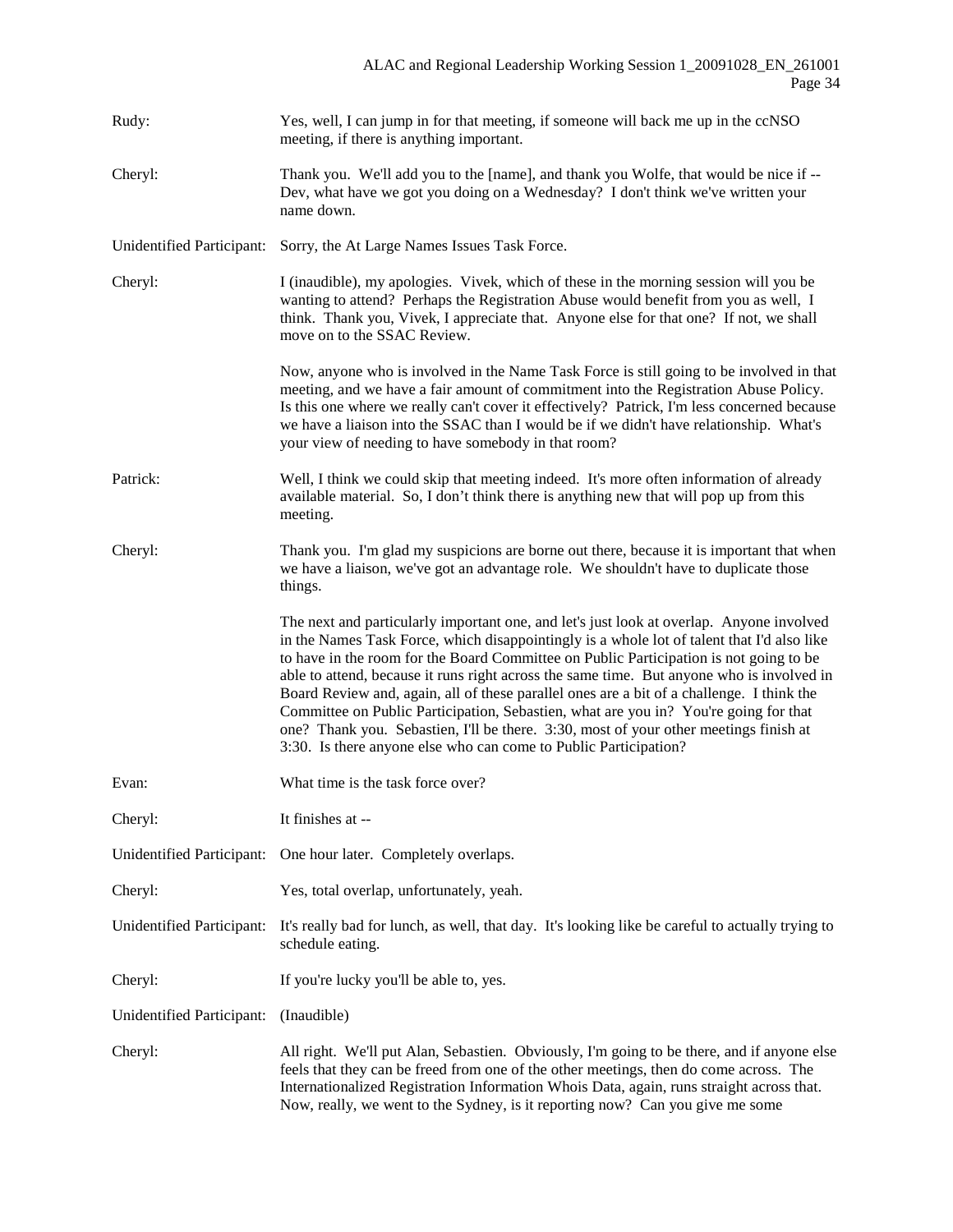information on whether it is just up to the reporting or is it still planning stage for the International Registration Information?

Unidentified Participant: Still planning stage.

| Cheryl:                   | So, we're not expecting a great deal more than perhaps what we saw in Sydney? Well,<br>perhaps, James, if possible, if you just go so you get yourself up to speed on that, and<br>perhaps, Patrick, if there is any pre-briefing, simply because it is internationalized scripts<br>that they're talking about. What doesn't fit perfectly in the IDN, your IDN (inaudible)<br>role, there is a nexus there, and at least, then, we've got someone in the room and it will |
|---------------------------|-----------------------------------------------------------------------------------------------------------------------------------------------------------------------------------------------------------------------------------------------------------------------------------------------------------------------------------------------------------------------------------------------------------------------------------------------------------------------------|
|                           | be fresh for you. It won't be fresh for the rest of us. Go ahead, Patrick.                                                                                                                                                                                                                                                                                                                                                                                                  |
| Patrick:                  | Well, it's not really IDN in the sense that it has nothing to do with DNS, but it is about<br>translating one language into another. So, in that sense and displaying non-ASCII<br>characters. So, in that sense, well, it has some common background with the IDN, yes.                                                                                                                                                                                                    |
| Cheryl:                   | And certainly with all the IDNs we hope we're going to get, there will be great influence<br>on the information in the scripts in the Whois. Right, so I think that one, if we can just<br>have for James, that will be fine.                                                                                                                                                                                                                                               |
|                           | The next one now, is everyone going to be clear from their other commitments by 4:00?<br>I think so. Yes? So, at the end of public participation and with all the other workshops<br>on the Wednesday clear, I think the SIC Forum on GNSO Improvements and<br>Restructuring is another one of those where I expect to see just about everybody who is<br>still breathing in the room. Specifically, I see Patrick, I see Dave. No, I don't see Patrick.                    |
| Gareth:                   | No, you don't see Patrick, because we also have a EURALO meeting at that time. So,<br>you won't have the European --                                                                                                                                                                                                                                                                                                                                                        |
| Cheryl:                   | Yes, looked at it and then improperly forgot that it starts at 4:00. So, no Europeans in<br>that. Thank you, Gareth.                                                                                                                                                                                                                                                                                                                                                        |
| Unidentified Participant: | What time does the EURALO meeting start? Oh, it's 5:00.                                                                                                                                                                                                                                                                                                                                                                                                                     |
| Cheryl:                   | I'm looking at the schedule and it says 4:00. Heidi, go ahead.                                                                                                                                                                                                                                                                                                                                                                                                              |
| Heidi:                    | The EURALO meeting starts at 1700, 5 p.m. We have 90 minutes. The last 30 minutes<br>will be an outreach marketing event, discussion.                                                                                                                                                                                                                                                                                                                                       |
| Cheryl:                   | In fact, what I was looking at was in error. I was looking up and seeing 4:00, and it was<br>actually next to the Regional Secretariat meeting. So, we've got -- can I get -- when will<br>the Regional Secretariat be finished? They're finishing at 5:00? Okay, so that's not going<br>to help with them on the GNSO Improvements.                                                                                                                                        |
|                           | Is it possible for some of the people who find themselves free to just commit to coming to<br>that room, if possible? So, that's a 4:00 start. If you're not involved in the Regional<br>Secretariats meeting or the EURALO meeting, if you can attend SIC Forum, that would<br>be excellent.                                                                                                                                                                               |
| Evan:                     | So, does that mean there is not going to be anybody from Europe at the Regional<br>meeting, the Secretariat's meeting?                                                                                                                                                                                                                                                                                                                                                      |
| Sebastien:                | No, no, no. There is no problem. The Regional meeting is before the EURALO meeting.<br>So, the Secretariat meeting is 4:00 to 5:00, and the EURALO meeting is 5:00 to 6:00.                                                                                                                                                                                                                                                                                                 |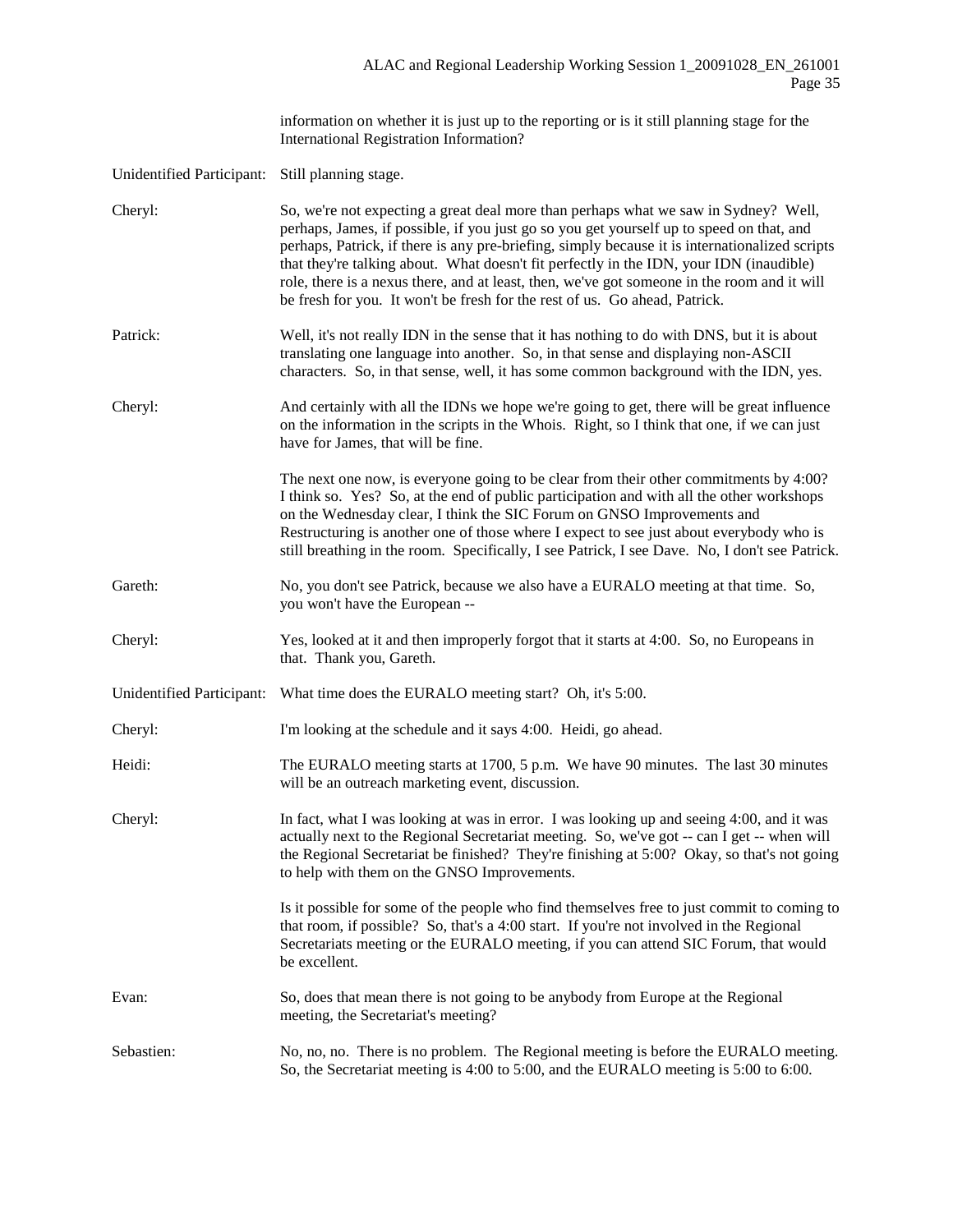| Cheryl:    | Now back to Adam's point, wondering whether or not people are going to have time for<br>lunch. You also need to look if you're going to have time for a cup of tea or a drink of<br>water, looking at this Wednesday schedule. At exactly the same time there is a Board<br>Presentation to Draft Final Report. I think that's one of those that if Carlton can dash<br>across to the last half hour, that's about the only thing that I can suggest there. And it<br>probably will be something to just pick up the end of the questions might be worthwhile.<br>So, that's one of those that we don't actually put a line through, but Carlton (inaudible)<br>get there. Go on. Go ahead. |
|------------|---------------------------------------------------------------------------------------------------------------------------------------------------------------------------------------------------------------------------------------------------------------------------------------------------------------------------------------------------------------------------------------------------------------------------------------------------------------------------------------------------------------------------------------------------------------------------------------------------------------------------------------------------------------------------------------------|
| Patrick:   | You say that it's a Board Review and GNSO Improvements. These two lines are<br>together. Board Review Presentation from -- in fact, it's just one single meeting, this one,<br>these two lines.                                                                                                                                                                                                                                                                                                                                                                                                                                                                                             |
| Cheryl:    | Well, that makes it easier, but I wasn't aware of that.                                                                                                                                                                                                                                                                                                                                                                                                                                                                                                                                                                                                                                     |
| Patrick:   | Sorry, because here it's Board (SIC) Forum on GNSO Improvements Restructuring, and<br>that's going from 4:00 to half past 5:00, and that's one single line.                                                                                                                                                                                                                                                                                                                                                                                                                                                                                                                                 |
| Cheryl:    | Well, that's actually better, because that means, Carlton, if you can join us for the last half<br>hour, we already have people available in that room. So, that's excellent. In the Crystal<br>В.                                                                                                                                                                                                                                                                                                                                                                                                                                                                                          |
|            | Now, who is Data Accuracy Study? Your Name Task Force finishes when? She says,<br>having already forgotten. It goes to 4:30, doesn't it? 4:30, not 3:30 -- 3:30. So, people<br>from that can go to the Data Accuracy. So, Evan, that frees you up for that, does it?                                                                                                                                                                                                                                                                                                                                                                                                                        |
| Evan:      | No. Because there is the Secretariats. So, I'm freed up to go to the RAA drafting, but<br>that's afterwards.                                                                                                                                                                                                                                                                                                                                                                                                                                                                                                                                                                                |
| Cheryl:    | Right. Okay. Well, we might just have to give that one -- perhaps we have been<br>involved in the ordering of those studies. We've been in the selection and the prioritizing<br>of those studies. I think --                                                                                                                                                                                                                                                                                                                                                                                                                                                                               |
| Evan:      | And given what was said a little earlier today, it seems like we have a real significant<br>interest that needs to be brought to that table. Like I say, I wish I could be there, but as<br>long as some -- you know, Adam had requested and I put out on the Skype to everybody<br>the proposed wordings based on what we were talking about earlier, about Whois<br>accuracy. I mean, if that can basically in some form be resolved and put through, then<br>that's something important that can be brought to that, whether I'm physically there or<br>not.                                                                                                                             |
|            | The thing is, of course, that's basically what this particular meeting is about. This is<br>about discussing the study that is proposed on Whois accuracy. So, it's actually a test<br>bed, a third-party test bed study that's coming out of the GNSO. Go ahead, Sebastien.                                                                                                                                                                                                                                                                                                                                                                                                                |
| Sebastien: | Maybe Olivier, who is not regional (inaudible) and is not participating in the Board<br>Review Committee maybe could go to the Whois to be our eyes in this meeting.                                                                                                                                                                                                                                                                                                                                                                                                                                                                                                                        |
| Olivier:   | Yeah, that's fine, I'll do it.                                                                                                                                                                                                                                                                                                                                                                                                                                                                                                                                                                                                                                                              |
| Cheryl:    | Excellent. Thank you. Okay. Is there anything else for Wednesday? Yes, go ahead,<br>Patrick.                                                                                                                                                                                                                                                                                                                                                                                                                                                                                                                                                                                                |
| Patrick:   | Yes. At one point, remark to Matias from Schedule IC for the Internationalizing of<br>Registry Information, you put myself and Dave. I won't be able to attend because I'm in<br>the Name Issue group. And I think we mentioned James, is that correct?                                                                                                                                                                                                                                                                                                                                                                                                                                     |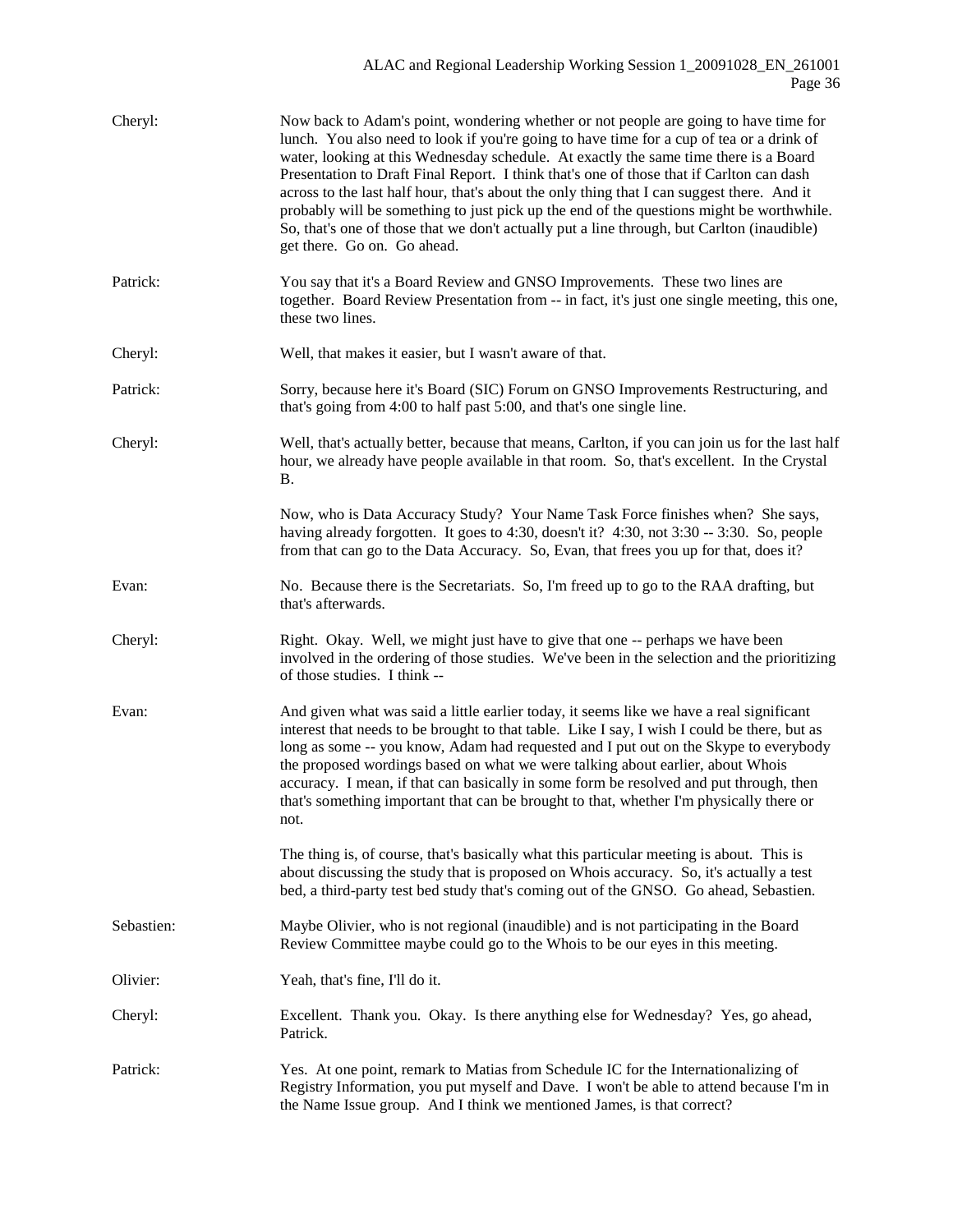| Cheryl:                          | Yes, we did. Yes. So, is there anything else on Wednesday?                                                                                                                                                                                                                                                                                                                                                                                                                                                                                                                                         |
|----------------------------------|----------------------------------------------------------------------------------------------------------------------------------------------------------------------------------------------------------------------------------------------------------------------------------------------------------------------------------------------------------------------------------------------------------------------------------------------------------------------------------------------------------------------------------------------------------------------------------------------------|
| <b>Unidentified Participant:</b> | (Inaudible)                                                                                                                                                                                                                                                                                                                                                                                                                                                                                                                                                                                        |
| <b>Unidentified Participant:</b> | (Inaudible)                                                                                                                                                                                                                                                                                                                                                                                                                                                                                                                                                                                        |
| Cheryl:                          | Nothing else for Thursday?                                                                                                                                                                                                                                                                                                                                                                                                                                                                                                                                                                         |
| Sebastien:                       | We don't have a band for the night?                                                                                                                                                                                                                                                                                                                                                                                                                                                                                                                                                                |
| Cheryl:                          | If anyone who has music skills or musical instruments with them, Wednesday night is a<br>music evening, so the opportunity is there for you to flaunt your talent. Thursday<br>morning, board breakfast. Everyone is invited. It is not on the public schedule, but<br>whether or not you are an ILAC member or a regional lead -- go ahead, Evan?                                                                                                                                                                                                                                                 |
| Evan:                            | Is there a possibility that we could put a little bit of extra planning into the board<br>breakfast? Because I always really feel that we don't accomplish what we could. I<br>remember in Sydney we had something where some tables there were one ALAC person<br>and a whole bunch of board people, and just the opposite at some other tables. Maybe<br>this is too informal for planning, but I really wish there was something more we could do<br>with that.                                                                                                                                 |
| Cheryl:                          | Well, of course, we don't know who is going to turn up from the board until they walk in.<br>So, what are you proposing as a way forward?                                                                                                                                                                                                                                                                                                                                                                                                                                                          |
| <b>Unidentified Participant:</b> | Yeah, maybe to follow your suggestion, Evan, even if we don't have the name, it's to say<br>that there are two seats for a board member at each table and not more than two seats. I<br>know that it's complicated for you to learn that, but it's important not to have just board<br>together and us together, and even to have this multiple regional occupation at each table.<br>I know that when you wake up at half past six to go for lunch -- breakfast like that, it is<br>difficult for us, too. But if we try to be on time and to sit down where we need to be, it<br>will be easier. |
| Cheryl:                          | Of course, I thought we made great effort in Sydney to ensure that we didn't have clusters<br>of people, the board was spread around. But, yes, it would be nice to make sure that we<br>had a better regional spread as well. Go ahead, Adam?                                                                                                                                                                                                                                                                                                                                                     |
| Adam:                            | I'm still -- I think I mentioned this before and very much in the minority. I'm still<br>uncomfortable with the breakfast arrangement. I think we may get more out of having<br>those three or four board members visit us in a formal way and we prepare agenda items<br>for them, a more structured interaction, if we want policy to be done.                                                                                                                                                                                                                                                   |
|                                  | As happened I think three meetings ago, I'm just not sure that the breakfast gives us the<br>full value that we want. It's nice to meet the board, it's good to talk to them and chat with<br>them, but I just think from a -- can't speak English, which is disaster. No, no, I mean, I<br>can't speak any language. I'm progressively nonlingual.                                                                                                                                                                                                                                                |
|                                  | For actually exchanging policy discussion, I don't think we're making the best that we<br>could do, and I just wonder if we should think about going back to having them come to<br>this room for a scheduled period of time for which we have prepared particular issues we<br>wish to discuss with them. But I have a feeling I'm in the minority on that.                                                                                                                                                                                                                                       |
| Cheryl:                          | (Inaudible)                                                                                                                                                                                                                                                                                                                                                                                                                                                                                                                                                                                        |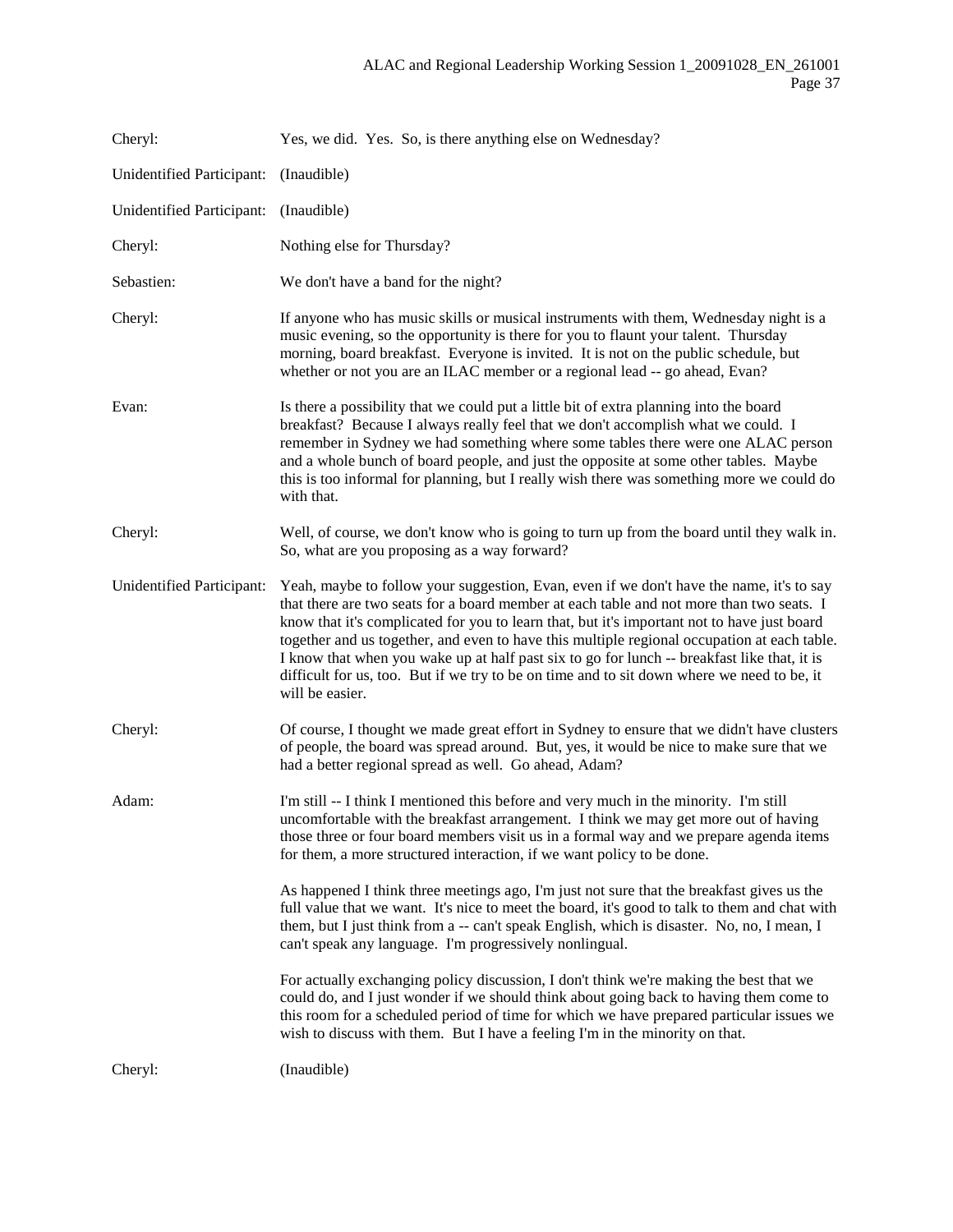| Unidentified Participant: | Just as a point of information, those meetings don't happen anymore because there was<br>widespread dissatisfaction with the value that they got from both board members and<br>from the community they visited. In no small measure, because you only got to see two<br>or three members of the whole board; whereas, with breakfast you get a considerably<br>larger number. So, if you were to request a meeting with the board, what you would get<br>is two or three people, who then go back to the board and characterize the meeting to<br>other board members. Yeah. |
|---------------------------|-------------------------------------------------------------------------------------------------------------------------------------------------------------------------------------------------------------------------------------------------------------------------------------------------------------------------------------------------------------------------------------------------------------------------------------------------------------------------------------------------------------------------------------------------------------------------------|
| Cheryl:                   | And just to point out that what was happening was we were ending up with a report card<br>situation as opposed to any form of policy discussion. And we certainly, yes, it was the<br>way it was done, but we weren't the only community to be dissatisfied with those<br>outcomes. Patrick, yes?                                                                                                                                                                                                                                                                             |
|                           | Unidentified Participant: Do we know which room it's going to be?                                                                                                                                                                                                                                                                                                                                                                                                                                                                                                             |
| Cheryl:                   | Charlotte, which is where about, Heidi, do we know? Okay. Yes, go ahead, Olivier?                                                                                                                                                                                                                                                                                                                                                                                                                                                                                             |
| Olivier:                  | That's strange, because I received a note that there is a NomCom breakfast in Charlotte<br>on that day at the same time.                                                                                                                                                                                                                                                                                                                                                                                                                                                      |
| Heidi:                    | On the schedule it shows the board breakfast being in Belle-Vue.                                                                                                                                                                                                                                                                                                                                                                                                                                                                                                              |
| Unidentified Participant: | Actually, it is Belle-Vue. Does it say Charlotte? I think it's Belle-Vue, I believe.                                                                                                                                                                                                                                                                                                                                                                                                                                                                                          |
| Cheryl:                   | Well, I'm glad it's Thursday, because hopefully we'll know where we're having breakfast<br>by then. Okay. We will all be breakfasting. It will be nice if you were early, bright-eyed<br>and bushy-tailed. It would be even nicer if we had the majority of our people seating<br>with two or three blank -- sorry, blank -- empty chairs at the table when the board started<br>to arrive. So, Evan, I think that would go to addressing some of your concerns as well.                                                                                                      |
|                           | Okay, then, on the Thursday there is that public forum. I expect we'll all be here. Yes,<br>go ahead, Jose.                                                                                                                                                                                                                                                                                                                                                                                                                                                                   |
| Jose:                     | I have the breakfast with NomCom, and since I'm leaving ALAC and being new in<br>NomCom, I think I'd rather be there. So, just to let you know.                                                                                                                                                                                                                                                                                                                                                                                                                               |
| Cheryl:                   | Understood, and we'll note the fact that you're in transition. Thank you.                                                                                                                                                                                                                                                                                                                                                                                                                                                                                                     |
| Jose:                     | Great. We don't need to invite you because I like breakfast, because you already<br>(inaudible) --                                                                                                                                                                                                                                                                                                                                                                                                                                                                            |
|                           | Unidentified Participant: I thought I was going to photocopy myself.                                                                                                                                                                                                                                                                                                                                                                                                                                                                                                          |
| Cheryl:                   | Well, that's only reasonable. We gained work on planning, I promise. Back, then, to the<br>Public Forum. Obviously, that's all hands to the deck there. And then the Internet<br>Governance workshop is again something I think most of us will be very interested in,<br>but certainly specifically I see Gareth, I see Wolfe, I see Darlene, I see Dave, I see Vivek,<br>and I see (inaudible). So, specifically you're there, but most of us will be.                                                                                                                      |
|                           | The other choice, then, is the IANA IPv6 Showcase, which some of us would actually be<br>interested to see, but I must say I think our priorities will have to be the DNS Abuse<br>Forum. Don't be too sad, Olivier. You could be the person we sent to the IVP (SIC)<br>Showcase, if you like. A little reward?                                                                                                                                                                                                                                                              |
| Olivier:                  | Okay. Thank you very much, Cheryl.                                                                                                                                                                                                                                                                                                                                                                                                                                                                                                                                            |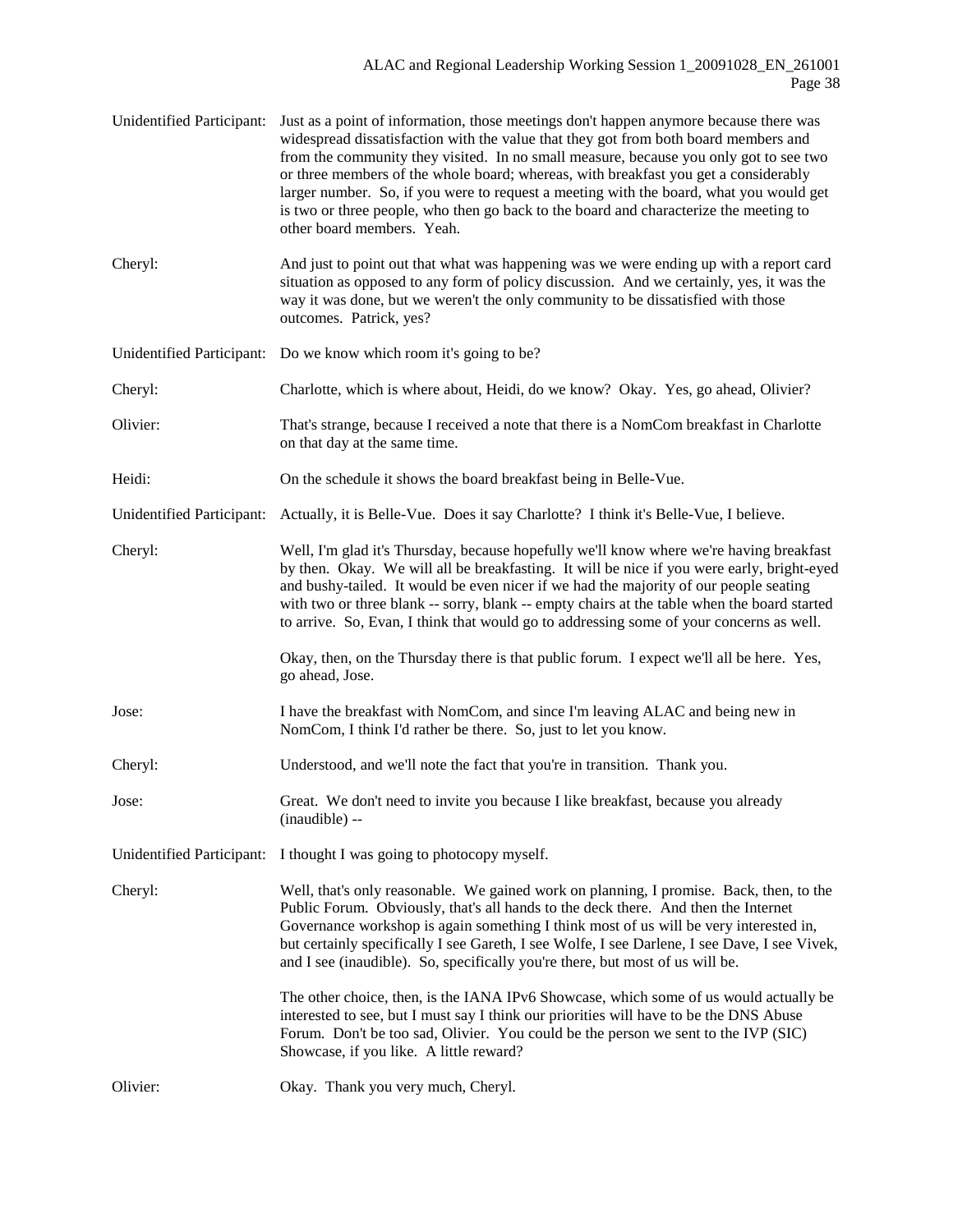| Cheryl:    | The rest of us will be in the DNS Forum. And then that brings us to the 1715 final event<br>for the day, which is the Security, Stability and Resilience Activities Update. Patrick,<br>what's your take on that?                                                                                                                                                                                                                                                                                        |
|------------|----------------------------------------------------------------------------------------------------------------------------------------------------------------------------------------------------------------------------------------------------------------------------------------------------------------------------------------------------------------------------------------------------------------------------------------------------------------------------------------------------------|
| Patrick:   | I think it could be interesting for informational purposes, but nothing more than that. I<br>mean, there will be no discussion or no decision taken. Just a presentation.                                                                                                                                                                                                                                                                                                                                |
| Cheryl:    | So, anyone who is still hail and hearty during the end of that day and wishes to be in the<br>Security, Stability and Resilience Activities Update will do so. Are you going to be<br>attending that, then, Patrick, or not?                                                                                                                                                                                                                                                                             |
| Patrick:   | If I'm still alive, I will.                                                                                                                                                                                                                                                                                                                                                                                                                                                                              |
| Cheryl:    | Okay. You'll probably find me in that same room under those circumstances. You're<br>right, yes. You're right. Delete all about ICANN Security, Stability and Resilience<br>Activities. You can't be there because, as Sebastien pointed out, our wrap-up meeting<br>starts at 1700. So, we move straight from the DNS Abuse Forum into our wrap-up<br>meeting.                                                                                                                                          |
|            | And on Friday, those of us who are left, we'll be attending the Reports and the Making of<br>the ICANN Board. And those of us who are left means if we don't see you've got your<br>flights planned for a time in that morning, then we do really expect that you'll be at the<br>meeting and stay for the reports and the meeting if the ICANN board. I have to wait to<br>have one day in Seoul to look outside and perhaps walk or drive somewhere to my<br>Saturday, so do you, too. Go ahead, Adam. |
| Adam:      | I know that Vanda is involved in this, but there is the ICANN Fellowship going on every<br>day. Is anybody -- are we doing anything with them this time around, saying hi from<br>ALAC or other such things?                                                                                                                                                                                                                                                                                             |
| Sebastien: | This time we are saying hello to them, but this time there are more doing one-on-one<br>sessions on ICANN. We staff more than with member of the constituency RALO -- I'm<br>sorry, (inaudible). But, yes, we are coming to them and talk to them about At Large in<br>general at one of the breakfasts. Even if it's not official, we will be going.                                                                                                                                                    |
| Adam:      | It's not organized by the ExCom or is it open to anyone who wants to volunteer to<br>interfere or --                                                                                                                                                                                                                                                                                                                                                                                                     |
| Sebastien: | It's a fellowship program organized and I don't know who is invited, but we are following<br>that. I don't know if it's open to everybody, because it's lunch -- breakfast.                                                                                                                                                                                                                                                                                                                              |
| Adam:      | It's up to them to decide.                                                                                                                                                                                                                                                                                                                                                                                                                                                                               |
| Sebastien: | It's their organization, not mine.                                                                                                                                                                                                                                                                                                                                                                                                                                                                       |
| Adam:      | Okay. If you need anyone to volunteer and do anything, I'd be happy to.                                                                                                                                                                                                                                                                                                                                                                                                                                  |
| Sebastian: | I will notice that to them.                                                                                                                                                                                                                                                                                                                                                                                                                                                                              |
| Cheryl:    | Thank you very much. Okay. All right. Nothing else, we will circulate that, obviously.<br>Yes, go ahead, James.                                                                                                                                                                                                                                                                                                                                                                                          |
| James:     | I have a question. Do we need to attend the Friday 2:00 to 6:30 p.m., the At Large<br><b>Executive Committee meeting?</b>                                                                                                                                                                                                                                                                                                                                                                                |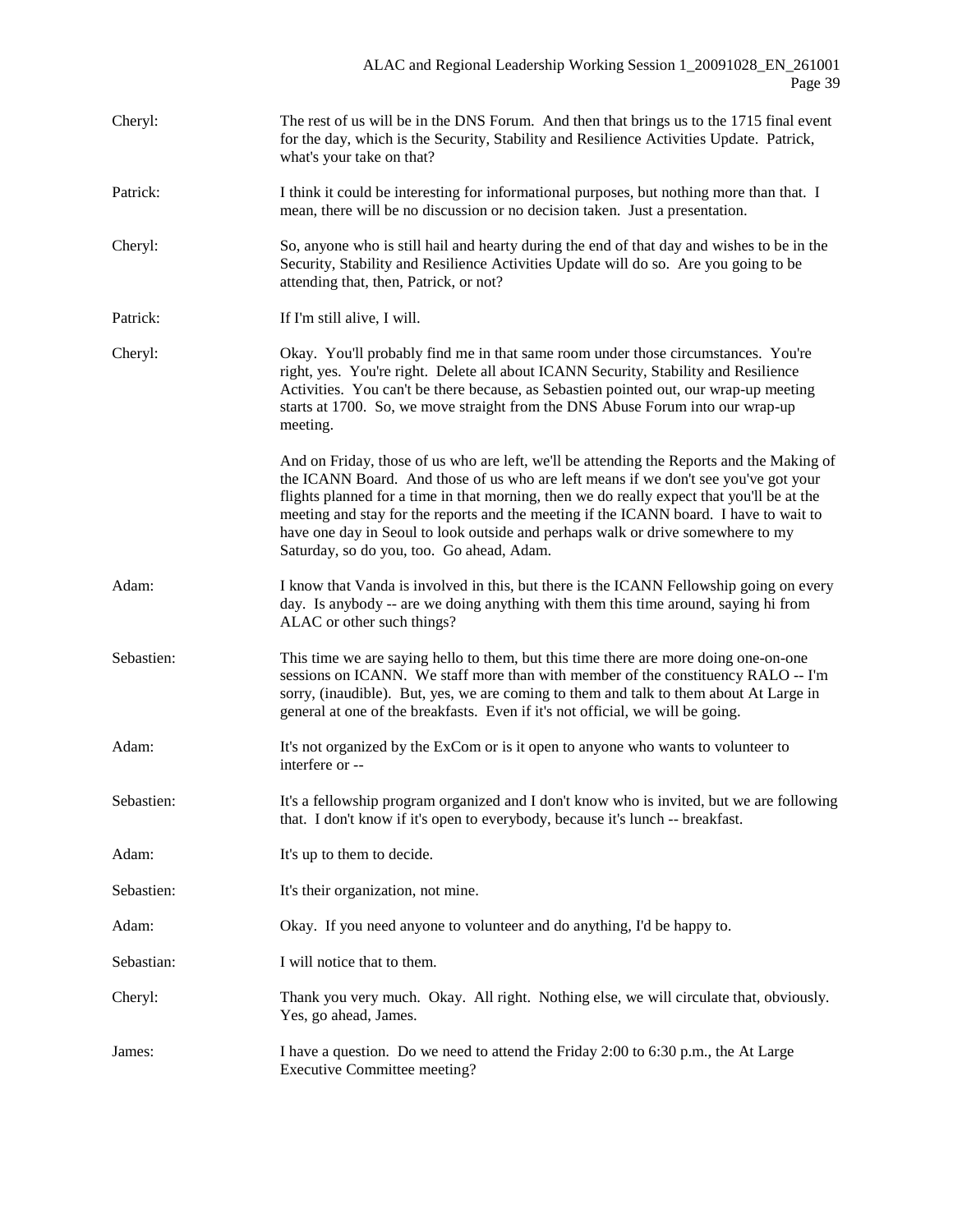| Cheryl:    | If you're part of the Executive, yes, you do. But, like many of the meetings, you're<br>welcome to explore what we're saying and be in the space. You'd probably be fairly<br>crazy to do so, but in fact, a rolling camera in there, it will be recorded, so you don't have<br>to go, but feel free to be welcomed if you do want to attend.                                                                                                                                                                                                                                                                                                                               |
|------------|-----------------------------------------------------------------------------------------------------------------------------------------------------------------------------------------------------------------------------------------------------------------------------------------------------------------------------------------------------------------------------------------------------------------------------------------------------------------------------------------------------------------------------------------------------------------------------------------------------------------------------------------------------------------------------|
| Nick:      | The phrase glutton for punishment comes to mind.                                                                                                                                                                                                                                                                                                                                                                                                                                                                                                                                                                                                                            |
| Cheryl:    | Okay, then. That brings to a rather tortuous end, our first attempt at that. I still think this<br>process is rather important, but I'm disappointed at the amount of time it takes. In fact,<br>I'm horrified with the amount of time it takes.                                                                                                                                                                                                                                                                                                                                                                                                                            |
|            | For Nairobi, or in future meetings, not just in Nairobi, can I ask that some of us start<br>allocating ourselves far earlier in the process. I know it's difficult, but to spend this<br>amount of time saying who is going to do what -- either that, or we'll just allocate and<br>you can argue against your allocations. We're just not working quite fast enough. Nick,<br>then Evan.                                                                                                                                                                                                                                                                                  |
| Nick:      | The only caution that I would say is that the schedule tends to change up until almost<br>Saturday, unfortunately, and so you can allocate yourselves earlier, but I think you may<br>then find that you become more confused and then have to spend time unallocating and<br>reallocating because of classes in the schedule. That's the only caution I would --                                                                                                                                                                                                                                                                                                           |
| Cheryl:    | Evan?                                                                                                                                                                                                                                                                                                                                                                                                                                                                                                                                                                                                                                                                       |
| Evan:      | Yeah, I was just going to suggest that the Google docs idea of doing this is so good. I<br>mean, the idea of perhaps putting this up -- granted what Nick said carries a lot of weight<br>and a lot of this obviously shifts. But hopefully we can have some idea of who wants to<br>go where. So, even if some time shift, as long as where it shifts to doesn't have a conflict,<br>at least we have an idea of who wants to do where. And maybe if you put something up a<br>couple of weeks in advance of the meeting, the people who have an active interest in<br>something will put themselves up, and then basically you just fill the slots with everyone<br>else. |
| Cheryl:    | I'm certainly happy to do that. Okay. Now, moving on to the next item on the agenda. If<br>we look towards the very important topic of what opportunities -- sorry, we've done that.<br>The At-Large Review Implementation. Nick, you've briefed -- sorry, go ahead.                                                                                                                                                                                                                                                                                                                                                                                                        |
| Sebastien: | I think for the question of time, we will not come back on this issue, I guess. But feel<br>free to (inaudible) to myself, to come to us and to tell us what you think, and if we need<br>to find sometime later to discuss the question we ask you before the break, it will be<br>useful. But I think that the other topics are also important and we are, as a question of<br>time, I think it's better if we go to the next item. But feel free to discuss with us<br>(inaudible) subject because they are important. Thank you.                                                                                                                                        |
| Cheryl:    | Indeed they are. And, of course, they all spent all of their lunch while I was standing up<br>getting registered discussing this matter, I'm sure. We should have asked them for their<br>feedback, indeed. Okay. So, moving on to At-Large Implementation. There has been<br>very large pieces of paper presented to us, so I'm now going to hand over to Nick.                                                                                                                                                                                                                                                                                                            |
| Nick:      | Yes, in keeping with Alan's earlier comment that anything like a project plan rapidly<br>becomes unreadable unless it's printed on a billboard, we've gone for the A3 version in<br>this instance, which hopefully is reasonably readable. I won't try and put it on the screen<br>because you would get, like, four words in one column and it's not worthwhile.                                                                                                                                                                                                                                                                                                           |
|            | After you all finished your vote on this, it was sent to the SIC and I spent about 10<br>minutes on this subject with them on Saturday -- yesterday, that would be. Of course,                                                                                                                                                                                                                                                                                                                                                                                                                                                                                              |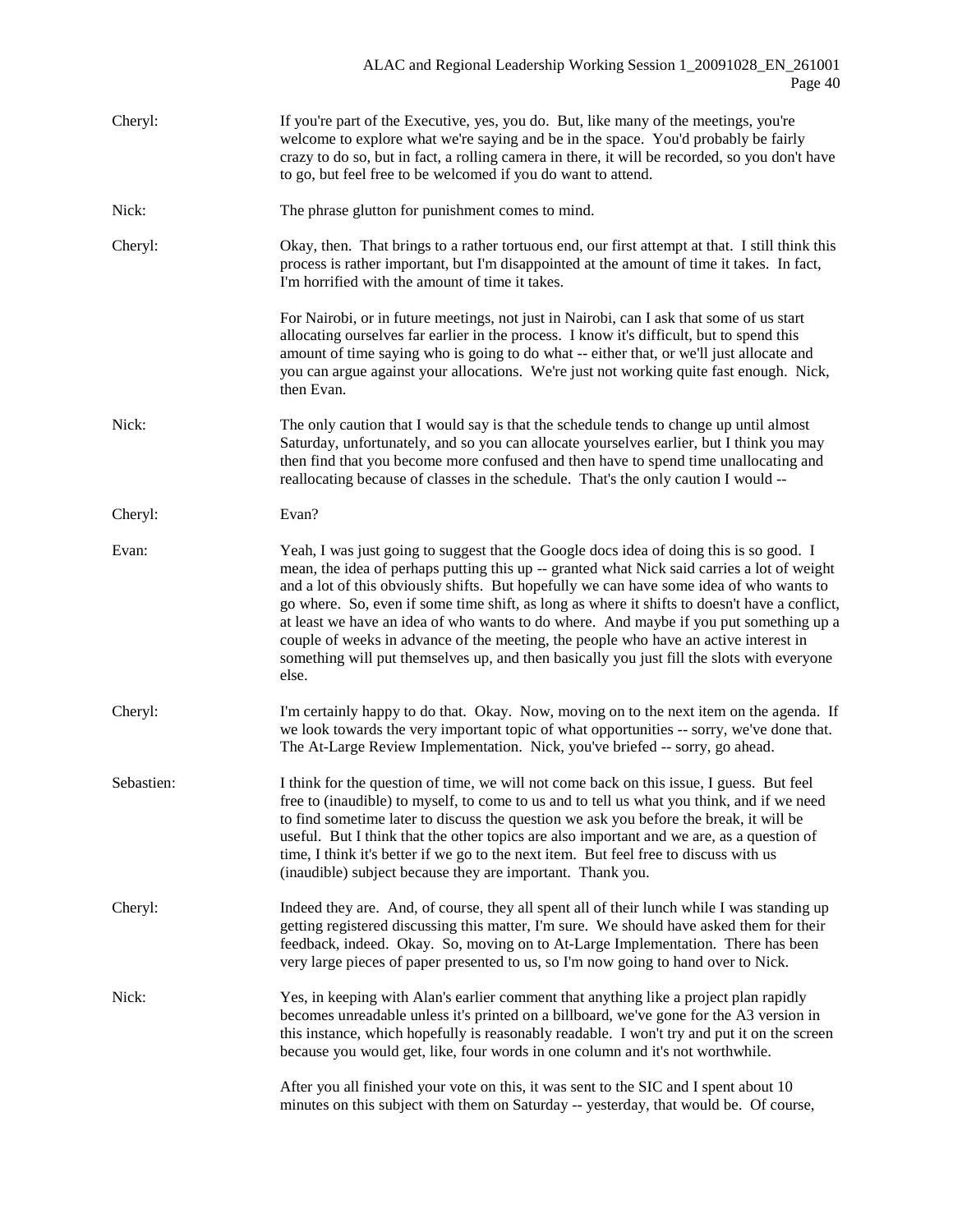you're seeing the SIC on Tuesday to discuss this and the selection of a director by At-Large.

|       | All I basically did was hand them the version that you are looking at here and stated what<br>the process had been to date. Noted that you all were going to review this and that it was<br>clear that the relative priority had yet to be determined by all of you, of all of these<br>various elements, which was an important outstanding item.                                                                                                                                                       |
|-------|----------------------------------------------------------------------------------------------------------------------------------------------------------------------------------------------------------------------------------------------------------------------------------------------------------------------------------------------------------------------------------------------------------------------------------------------------------------------------------------------------------|
|       | And at the same time, after this meeting, based on your conversations amongst<br>yourselves related to this, and also your conversations with the Structural Improvements<br>Committee, we would then get a project manager to actually come and flesh out the<br>various pieces of work in this document so that a budget could be prepared. And then, of<br>course, you'll have a really fun, very large set of documents like this.                                                                   |
|       | But we will -- I'm very aware of the fact that this could become a boring and time-<br>consuming exercise, and I will try always and provide you with short summaries rather<br>than giant documents to wade through. In any case, there you have it.                                                                                                                                                                                                                                                    |
|       | So, for what it's worth, there are some elements here which are clearly self-contained,<br>meaning that they are entirely related to At-Large, or ALAC. There are a good<br>proportion of these that actually cross other parts of the community.                                                                                                                                                                                                                                                        |
|       | I have a meeting with the director of Organizational Reviews, Marco Lorenzoni, because<br>all of the reviews that have been done all have a sizable proportion of their<br>recommendations which relate to communities outside of the one being reviewed. And,<br>in fact, many of the reviews contain similar recommendations about other bodies. So, we<br>actually have a considerable and increasing body of overlapping organization-wide<br>improvements that are being recommended and agreed to. |
|       | So, with respect to those points, obviously your input is always essential. We will try and<br>come up with a way that actually integrates like-for-like across different parts of the<br>community so that the burden on members of the community in reviewing improvements<br>of that kind is lowered rather than everyone trying to tackle things independently.                                                                                                                                      |
| Evan: | Nick, in just following up on what you're saying, when is the best time this week going to<br>be to engage regarding the meeting issues rather than just say something at the public<br>forum? Is there going to be some time other in the week? There were two sort of<br>overlapping issues to us, one of which is holding -- is bringing more At-Large into the<br>regional meetings.                                                                                                                 |
|       | There was the more immediate thing that bothered me at the beginning about the lack of<br>publicity and the appearance to have closed, secret meetings that were happening<br>regionally. I don't personally want to let that particular issue die without at least hearing<br>some more from ICANN people. What is the best way to engage that this week?                                                                                                                                               |
| Nick: | Those subjects are within the purview of the board's Public Participation Committee,<br>which is having a public meeting the day and time of which escapes me at this moment.                                                                                                                                                                                                                                                                                                                            |
|       | I know for a fact that they would welcome any thoughts that people have on meetings and                                                                                                                                                                                                                                                                                                                                                                                                                  |

the nature of them, what they are intended to achieve, where and how they are held, and all the rest of it.

- Evan: Which is in direct conflict with something I'm at, so maybe I can talk to some gentleperson who might be able to convey my interests.
- Patrick: I will be there, and I will bring your thoughts, if you want me to do so.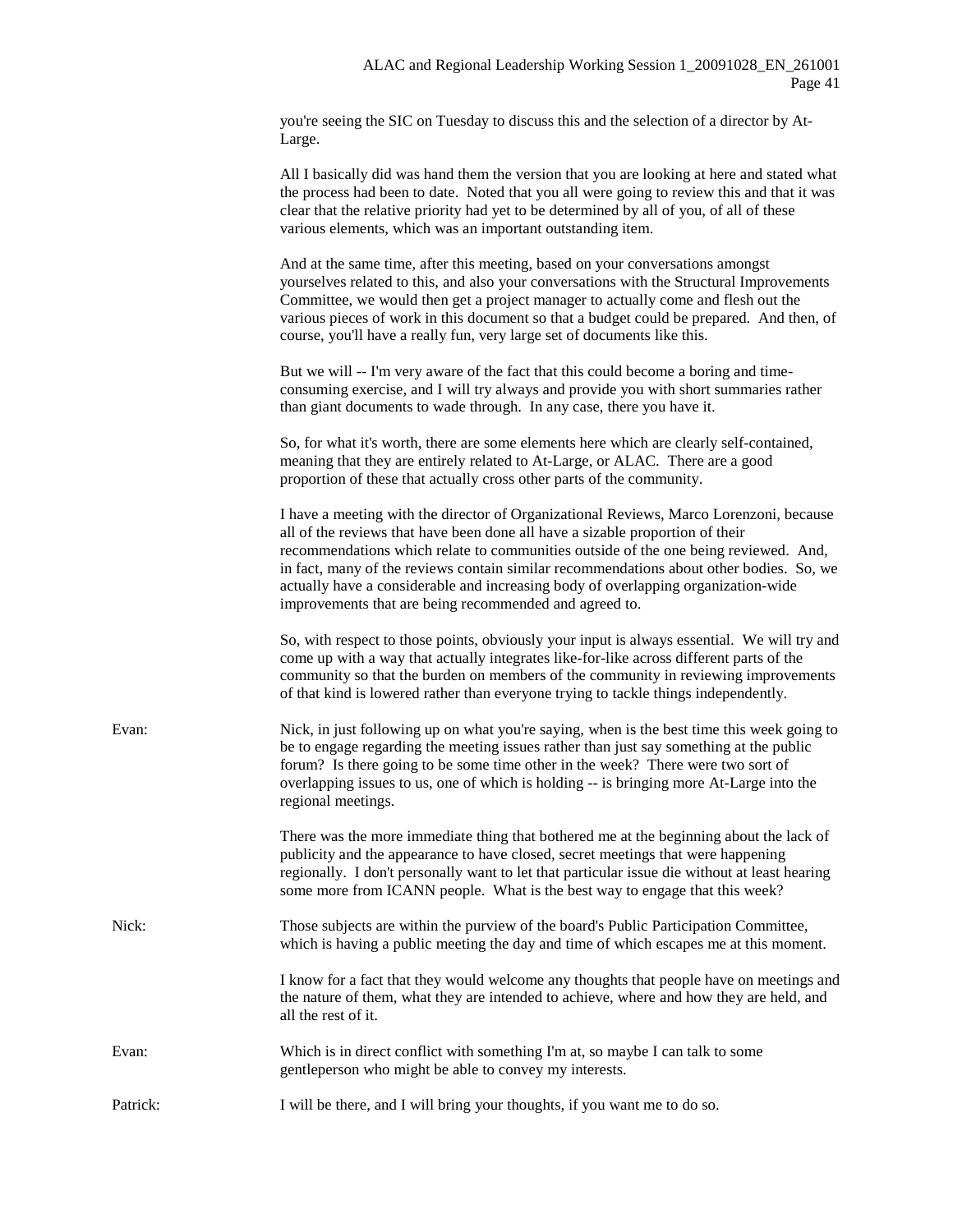| Cheryl: | Go ahead, Adam.                                                                                                                                                                                                                                                                                                                                                                                                                                                                                                                                                                                         |
|---------|---------------------------------------------------------------------------------------------------------------------------------------------------------------------------------------------------------------------------------------------------------------------------------------------------------------------------------------------------------------------------------------------------------------------------------------------------------------------------------------------------------------------------------------------------------------------------------------------------------|
| Adam:   | About the schedule, Nick, you mentioned that there would be project planning for<br>budgets. What's not really mentioned is project planning for times and dates and<br>implementation. Is that also part of what's being considered by the project manager<br>person?                                                                                                                                                                                                                                                                                                                                  |
| Nick:   | Well, yes, that would be absorbed to capacity. In trying to change things is often<br>overlooked, I find, in organizational development, and I think we've all experienced -- the<br>changes proposed in the (inaudible) review compared to the changes proposed in the<br>GSNO review are very different things. That doesn't mean that you can't consume a lot<br>of community time in any case.                                                                                                                                                                                                      |
|         | So, what we shall try to do is really -- the priority should be set by all of you as to what it<br>is most important from your perspective to do when. And where there is a cross-cutting<br>set of recommendations that affect multiple communities, the staff will have to come<br>back and say, well, okay, these four communities or these three communities are affected.<br>Here is a way that they could together tackle this, again taking into account that it not<br>take over the work of those bodies.                                                                                      |
|         | So, we're very much happy to be led by all of you in doing this in such a way that it<br>provides maximum value without becoming a burden and consuming all of your time.<br>Because developing organizational processes is probably not why most people get<br>involved in policy development environments, in my experience. I suspect you all would<br>like to talk about substance more than you talk about process. I could be wrong.                                                                                                                                                              |
| Adam:   | At the same time, we don't want to waste our time talking about things out of order or<br>because we need to know things. For example, if we're obviously going to spend a lot of<br>time talking about how to select a director, should be directors, but never mind. And we<br>need to talk to people like the general counsel, to get his understanding of where it fits,<br>how it fits in the time scale of ICANN general processes.                                                                                                                                                               |
|         | So, there are things we need to know first before we begin discussing policy as it were, I<br>think. We need to be basing our policy -- what we're discussing and what we're trying to<br>implement on real facts and how it fits with legal issues or whatever it would be for<br>ICANN.                                                                                                                                                                                                                                                                                                               |
| Nick:   | You'll notice that the one thing that does not appear in this process here is the selection of<br>a director. It's quite deliberate in that that is a stand-alone process, because you're<br>coming up with a process, but it relates to another body exclusively, really. So, I thought<br>it would be advisable not to link the selection of the director with the 90 or so other thing<br>that are in here, because there was no actual rationale to link the two in any case.                                                                                                                       |
| Cheryl: | Back to your point, though, Adam, we've referenced specifically to the selection and<br>processes for appointment of a director. We have in fact made sure the general counsel's<br>office is involved. For example, any questions that were raised and continue to be raised<br>on the Wiki for that space that has any legal ramifications at all, and all questions raised<br>at the one community call we've had so far, general counsel has said they will give us<br>informed (inaudible) back on. So, we are using that process to make sure that we are<br>getting the advice during that time. |
| Adam:   | No, I understood the reason for it not being included. I was thinking more that this was<br>part of the review. And I think from EURALO, in particular, we had a point that I don't<br>think we're completely satisfied with the notion that the recommendation was for two<br>directors and we're now down to one, and that there may be merit in continuing to request                                                                                                                                                                                                                                |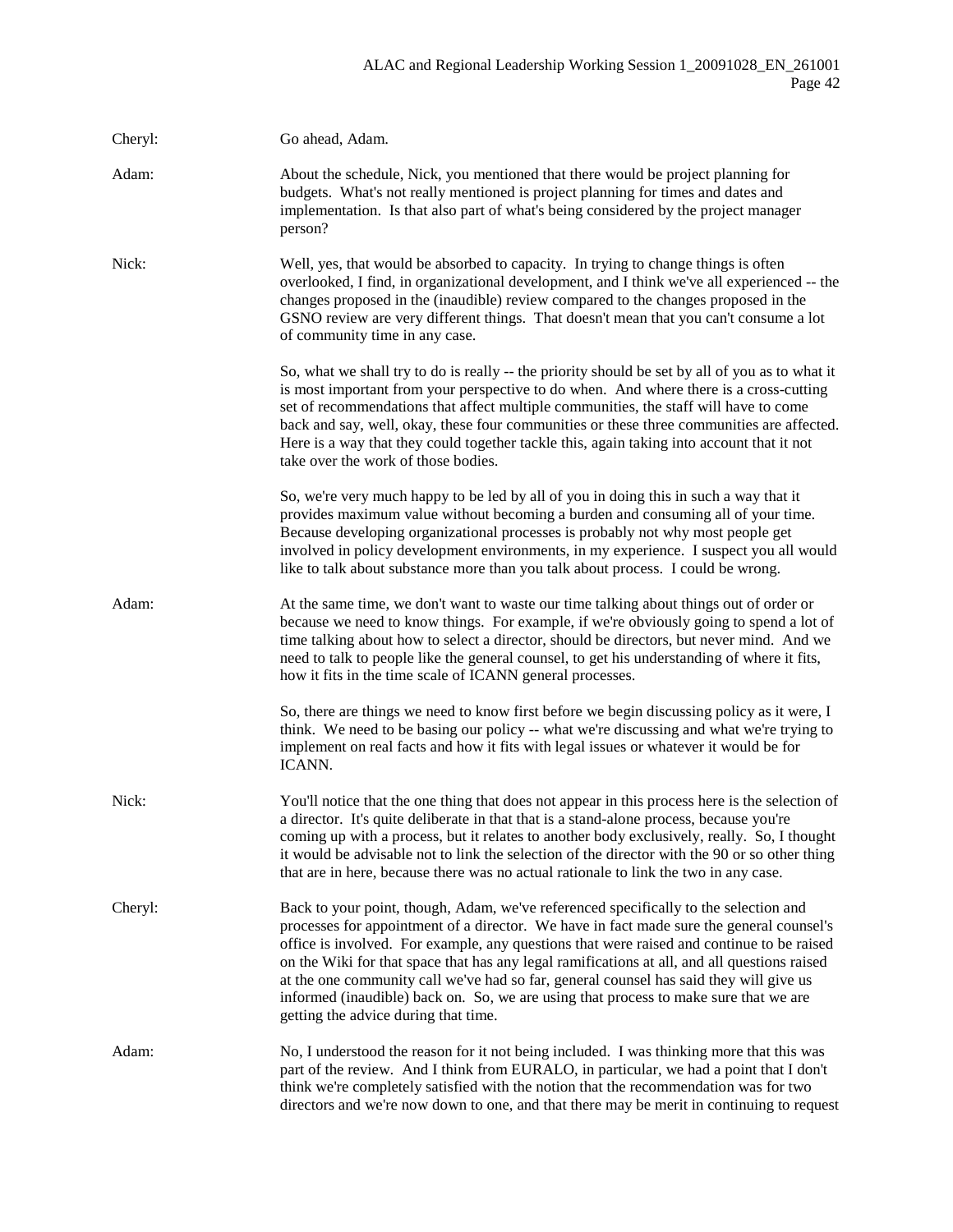|         | the liaison continues while the voting director exists at the same time. And this is<br>something I'd like to discuss at some point as part of this problem, because I think it is<br>part of the review. You can't just take it completely out of the review process.                                                                                                                                                                                                                                                                                                                                                  |
|---------|-------------------------------------------------------------------------------------------------------------------------------------------------------------------------------------------------------------------------------------------------------------------------------------------------------------------------------------------------------------------------------------------------------------------------------------------------------------------------------------------------------------------------------------------------------------------------------------------------------------------------|
|         | So, I don't think we should give up and simply accept we've only got one director now.<br>So, you see what I mean? There is some linkage, but I do understand what you're saying<br>about it being a separate process, that particular one.                                                                                                                                                                                                                                                                                                                                                                             |
| Cheryl: | Well, we certainly wouldn't want to hold up the progression --                                                                                                                                                                                                                                                                                                                                                                                                                                                                                                                                                          |
| Adam:   | No.                                                                                                                                                                                                                                                                                                                                                                                                                                                                                                                                                                                                                     |
| Cheryl: | -- on the first while we were discussing the second, either.                                                                                                                                                                                                                                                                                                                                                                                                                                                                                                                                                            |
| Adam:   | Except do we wish to accept it (inaudible) from the board which -- it doesn't really give<br>us -- anyway, that's a discussion to have. What I'm trying to say is that we should<br>continue to discuss this, and I think EURALO wishes to make the point that we should<br>continue to discuss this so it is related to the review. Although I do understand<br>completely and I agree with the rationale Nick explained for taking that one seat out. But<br>it's sort of complicated.                                                                                                                                |
| Cheryl: | Okay, did I see Evan before Alan?                                                                                                                                                                                                                                                                                                                                                                                                                                                                                                                                                                                       |
| Evan:   | I was just going to quickly respond to Adam in saying that it's not an either/or. I think we<br>can go ahead with what we've got on our plate right now with the knowledge that we can<br>and should go back to the board and say guess what, there is one little bit of the<br>recommendations that you didn't fully implement, and now let's ask you to do that. But<br>wait on doing that until we've completed everything we have on our plat here.                                                                                                                                                                 |
| Adam:   | It could be a long time, and by then we've lost the -- I'm sorry I interrupted, but it could<br>be a long time, and then we've lost the opportunity, which is now, while we're<br>considering the review, to make this continued argument, and maybe we should be trying<br>to do both at the same time.                                                                                                                                                                                                                                                                                                                |
| Cheryl: | In parallel. Nick, is that a point that is on that matter or can I go to Alan?                                                                                                                                                                                                                                                                                                                                                                                                                                                                                                                                          |
| Alan:   | I don't remember if I read it or I heard it from a SIC member. I think it was read, that<br>there were people on the SIC and the board who didn't think we should have any board<br>members. There are some who thought we should have two, and one was, and I am<br>quoting verbatim, a compromise. We may not like it, but it is a compromise. If it were<br>my call, I would say it's an interesting debate -- interesting thing to raise once quietly in<br>this meeting, and then not mention it again until after we actually have someone sitting<br>on the board. Because until then, the decision is not made. |
| Cheryl: | Well, certainly I look forward to having EURALO consider that and discuss how they do<br>or don't wish to pursue this, because I would like to think that what we don't risk is<br>holding up the implementation process that we got in -- trained now. Keeping the<br>communication channels open, absolutely. Keeping the conversation going internally,<br>perhaps, equally well. But what we do not want to risk is, oh, well, you're not happy and<br>we can still say no.                                                                                                                                         |
|         | We do have this whole implementation process. In fact, how the implementation process<br>works out might give us leverage to argue for a liaison, depending on which of the forms<br>under Section 5, I think it goes A to G now, doesn't it, come into play. We can argue<br>perhaps better or worse for what EURALO is proposing, depending on what the outcome<br>is. Alan, go ahead.                                                                                                                                                                                                                                |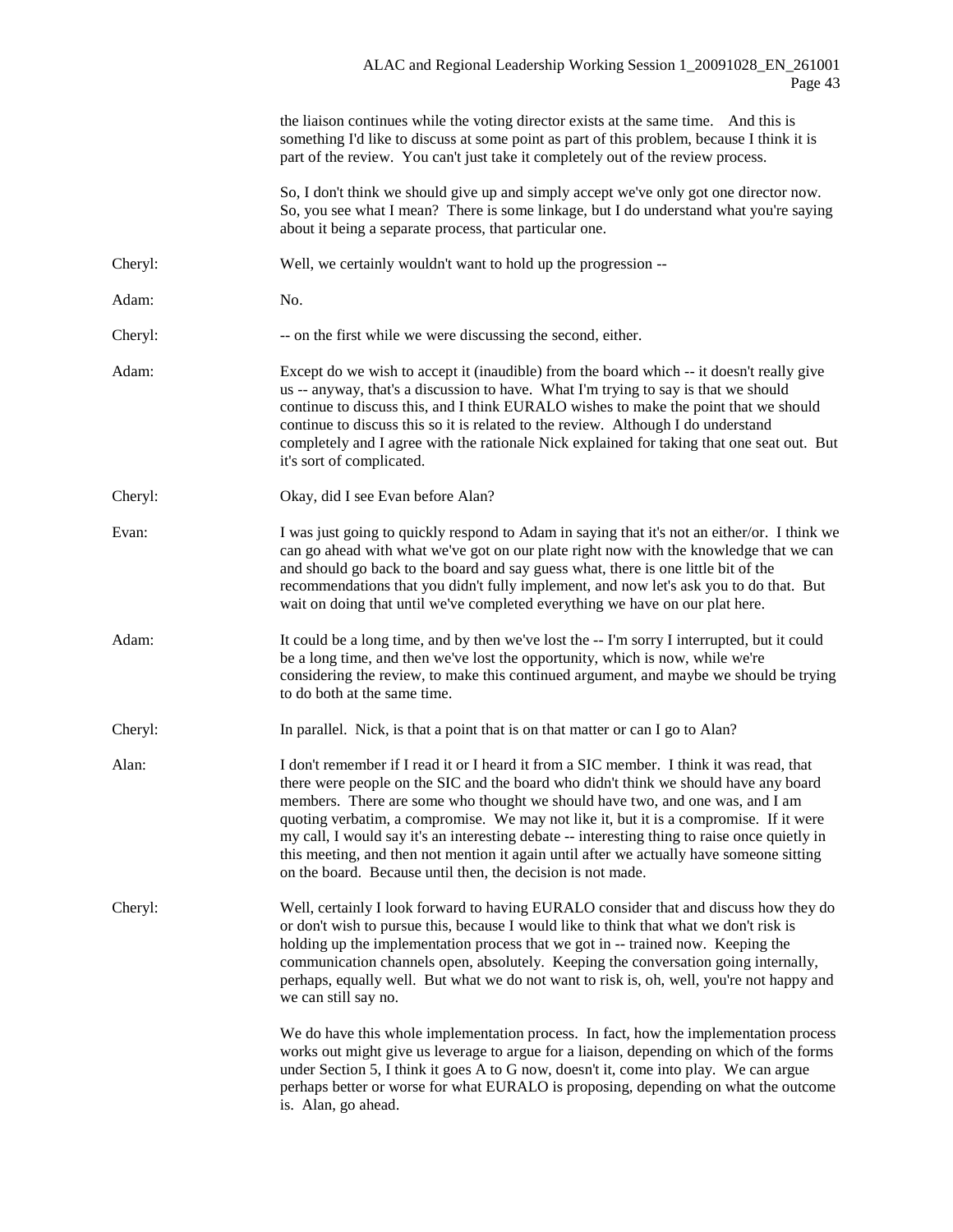| Alan:                     | Friday or sometime thereafter we'll hear who is on the new SIC for the coming year. I<br>would suggest you make a list of the names and start talking to them, and start feeling out<br>what their position is before you try to coerce them into changing it. It's going to depend,<br>to a large extent, on those people, and until we see what the weight is -- not the weight --<br>what the feelings of those people is, is it a close decision or are we lucky to keep the one?<br>You might not want to put a lot of pressure on them.                                    |
|---------------------------|----------------------------------------------------------------------------------------------------------------------------------------------------------------------------------------------------------------------------------------------------------------------------------------------------------------------------------------------------------------------------------------------------------------------------------------------------------------------------------------------------------------------------------------------------------------------------------|
| Adam:                     | You really think they're going to go back on the one decision? You really think they can<br>risk that, given the importance of multi-stakeholderism? Is that evolving throughout the<br>whole of this confirmation of whatever it is? I don't think they're going to do that.                                                                                                                                                                                                                                                                                                    |
| Alan:                     | I don't think that's going to happen, but there are people who would like to see a --                                                                                                                                                                                                                                                                                                                                                                                                                                                                                            |
| Adam:                     | (Inaudible)                                                                                                                                                                                                                                                                                                                                                                                                                                                                                                                                                                      |
| Unidentified Participant: | I think we need to know that they're more lucky to have one of us on the board than us<br>having the luck of being on the board for the very fact that ICANN needs that in order to<br>be taken seriously.                                                                                                                                                                                                                                                                                                                                                                       |
| Alan:                     | I came out of another meeting to have the discussion on implementation. We're having a<br>meeting on the board director at 5:00 today. I would really like to go on with the original<br>topic so I can get back to the meeting of talking about how PDPs work in ICANN.                                                                                                                                                                                                                                                                                                         |
| Cheryl:                   | Thank you for the point of order and it was, of course, Adam's and EURALO's point that<br>there was an X between the two. We've explored that long enough, actually. I agree with<br>that. Let's get back onto the agenda. So, back to you, Nick.                                                                                                                                                                                                                                                                                                                                |
| Nick:                     | I would make one note that during the meeting with the Structural Improvements<br>Committee, one of the directors who is also a member of the Public Participation<br>Committee noted Recommendation 9 and translation processes, and in particular noted<br>that a draft translation policy does exist, went through two different public comment<br>periods, and remains in sort of limbo state. And they immediately decided, well, we<br>should pick this up.                                                                                                                |
|                           | We should take into account the last year's worth of experience and see if we need to<br>make any modifications and get on with it. So, in the case of one recommendation, this<br>actually might go a little faster than I'd expect and not require a whole lot of project<br>planning on my part.                                                                                                                                                                                                                                                                              |
| Cheryl:                   | Nick, could I ask, with these documents in our hands now, our next step would be to<br>discuss their priority, would it not?                                                                                                                                                                                                                                                                                                                                                                                                                                                     |
| Nick:                     | Yes.                                                                                                                                                                                                                                                                                                                                                                                                                                                                                                                                                                             |
| Cheryl:                   | In which case, I think we should open the floor for people to put forward what they think<br>are our prioritization of these tasks. You've all got your very large pieces of paper in<br>front of you? Go ahead, Alan, and then Sebastien.                                                                                                                                                                                                                                                                                                                                       |
| Alan:                     | I would have suggested that instead of having trying to do that here, that we come up<br>with a process by which we not only can prioritize them as a group, but understand how<br>we fill these out and how we start fleshing them out, rather. I'm a little bit worried just<br>about process, in that we have a spreadsheet here that is almost impossible to handle,<br>since I don't have a printer this big. And we're going to be adding and modifying things<br>to it. I'd like to understand how we're going to carry this forward so we understand<br>what's going on. |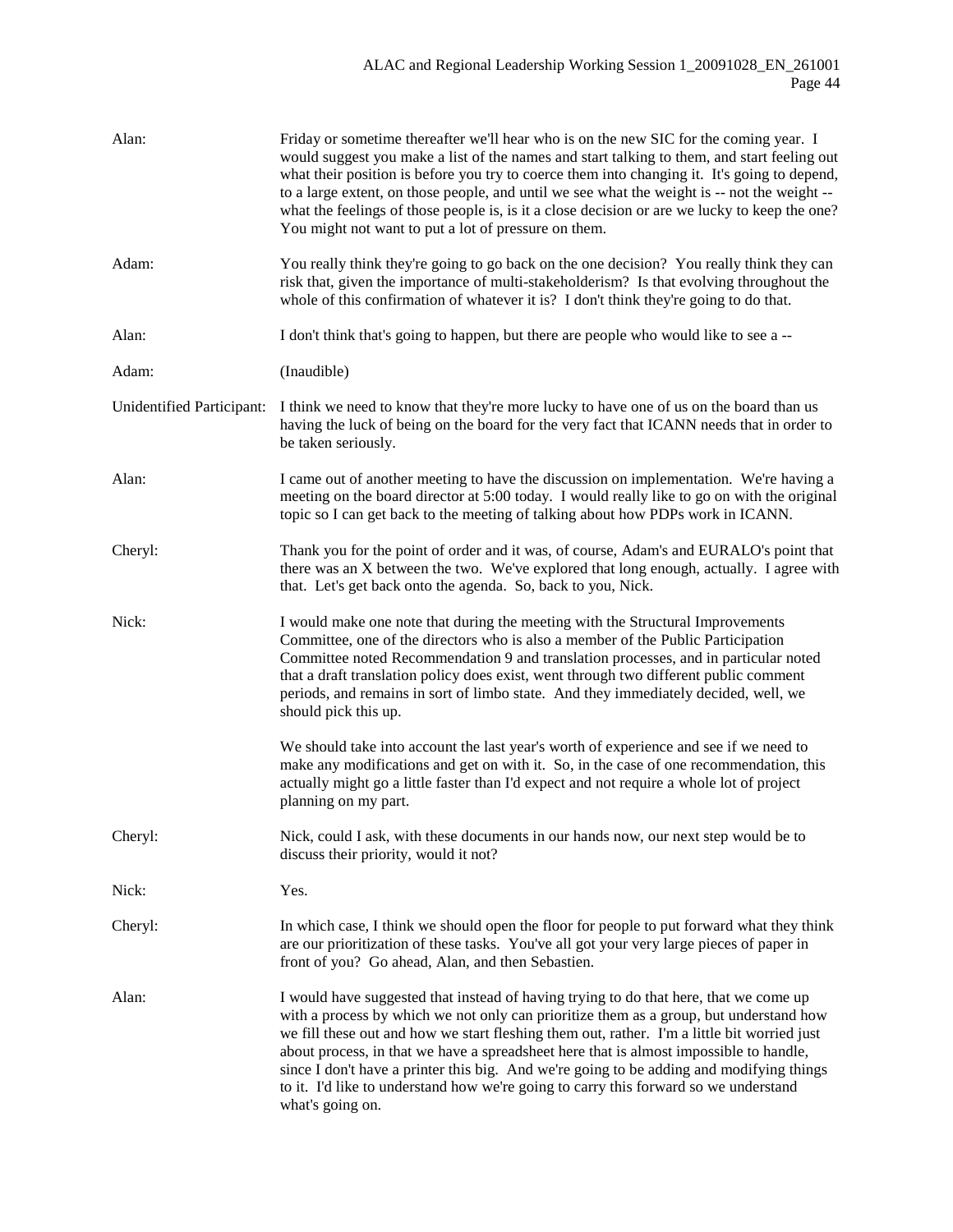|            | It's unwieldy enough as it is that I suspect there has been fewer people than should have<br>read it and thought about it, and I'd like to understand how we're going to go forward and<br>prioritize them. And I don't think on the fly here with, I suspect most people not having<br>fully processed it is the right way to do that.                                                                                                                                                                                                                                                                                                                                                                                                                                                                                                                                                         |
|------------|-------------------------------------------------------------------------------------------------------------------------------------------------------------------------------------------------------------------------------------------------------------------------------------------------------------------------------------------------------------------------------------------------------------------------------------------------------------------------------------------------------------------------------------------------------------------------------------------------------------------------------------------------------------------------------------------------------------------------------------------------------------------------------------------------------------------------------------------------------------------------------------------------|
| Cheryl:    | Go ahead, Sebastien.                                                                                                                                                                                                                                                                                                                                                                                                                                                                                                                                                                                                                                                                                                                                                                                                                                                                            |
| Sebastien: | Yes. I will be more direct than Alan. I would very much like to know who read into<br>detail this document. Because, no, no, I really think if we want to work on that issue, and<br>it's unreadable document, I know, but the number of people who make comments on that<br>document struck me. I was only one, at least on the Wiki. You may have find other<br>ways, hopefully.                                                                                                                                                                                                                                                                                                                                                                                                                                                                                                              |
|            | And my second point is that I really -- I don't want to reopen the vote because we already<br>vote on that, but I really would like to know who decide to take some of my comments<br>and not the others. I will be happy to know for the process.                                                                                                                                                                                                                                                                                                                                                                                                                                                                                                                                                                                                                                              |
|            | Then I think if we want to work on that one best way to not delete that -- to not delay<br>that, sorry, too long is to find a subgroup working on making a proposal for the overall<br>group. Because it's quite an important job in front of us and to find what is a priority,<br>frankly, they are a priority for the RALOs will not be the same as ALAC itself. And<br>maybe we need to find what is a priority for each level of the organization. It's one of the<br>reasons I suggest in the document to put four layers and not three layers. Because we talk<br>about four layers, the ALS, the RALO and the ALAC, but we are wrong. We are four<br>layers. We have our members. The members of the ALS who are the first layer while we<br>are here, and if we don't talk about them, how will we reach them? How we will involve<br>them, then we can stop our work and go shopping. |
|            | And in the content and in the way to work $\leq I$ think we need really to organize this three,<br>this four layers, not just the three we see, the four, and to see what we can do for the end-<br>users member of our organization and for one region at least individual members.                                                                                                                                                                                                                                                                                                                                                                                                                                                                                                                                                                                                            |
|            | What we do at At-Large -- sorry, at ALS level of the organization and what we do at the<br>regional level, and what we do at the worldwide level. That's four levels and maybe the<br>topics will we will have to handle will be different order and then we will have to<br>reconcile all that after.                                                                                                                                                                                                                                                                                                                                                                                                                                                                                                                                                                                          |
|            | It's not a very easy and short work, but it's mandatory. Thank you.                                                                                                                                                                                                                                                                                                                                                                                                                                                                                                                                                                                                                                                                                                                                                                                                                             |
| Nick:      | Just, for what it's worth, I laid out this document this way simply because I couldn't think<br>of another way to put the information together that wouldn't produce a very long, wordy<br>narrative-type document. I wanted to come up with something that was relatively -- that<br>was the shortest possible while making clear what the connection was between the<br>various elements and the report itself. If there is another way that you would like this to<br>be presented that would be more effective, I'm happy to do it. I just had to come up with<br>something and I tried to come up with something that was shorter rather than very<br>extensive.                                                                                                                                                                                                                           |
|            | Because I remember the GNSO Board Review working groups, its reports on GNSO<br>improvements were sort of these massive, wordy documents. I just thought, well, this is<br>not the most exciting thing to read to start with. At least it should be kind of short.                                                                                                                                                                                                                                                                                                                                                                                                                                                                                                                                                                                                                              |
|            | On the other point, I would say, Sebastien, I did actually -- I was the incorporator and I<br>incorporated all of your suggestions. The one that I think you're referring to that I didn't<br>incorporate is because the outreach to the outside of At-Large was actually another part                                                                                                                                                                                                                                                                                                                                                                                                                                                                                                                                                                                                          |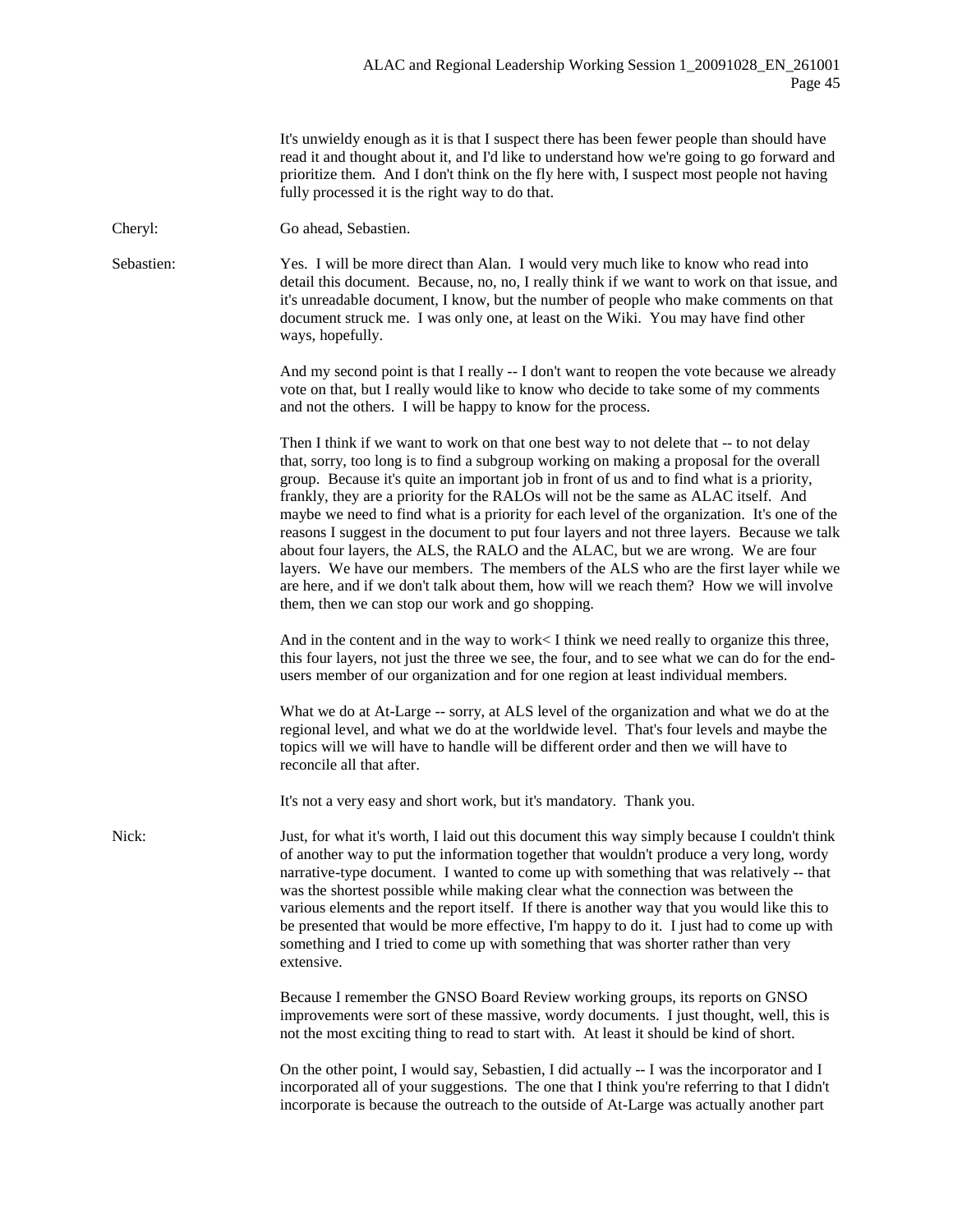| of the plan right above the section that you were talking about. So, if I had incorporated |
|--------------------------------------------------------------------------------------------|
| the one thing that didn't get incorporated, it would have actually made a whole other      |
| section somewhat redundant.                                                                |

And you can actually see this under item 4, where you have engagement, which is designed to engage the internal At-Large community, outreach and recruitment, which is designed to reach outside of the At-Large community, including to the members of ALSes and the general public. So, that's why it got incorporated in that way.

As to the three levels that you see on page 1 under item 3, where it says, "The ALS/RALO/ALAC structure," all of the recommendation descriptions that you see are the verbatim text from the At-Large Review report. And that's why I didn't change those.

Cheryl: Is that what you wanted to say?

Unidentified Participant: Thank you, Chair. I wanted to make --

Unidentified Participant: I actually think this is a very good attempt at putting together this report, because it includes the comments. The comments that have been made on this document is more extensive and been going on for a lot longer time than the last time. And a lot of those comments are included in these notes on this document here. So, I wanted to record that. I truly believe that this is a really great effort at this feeling what would have been a wreck of a document. And I can see the comments I see reflected in the verbiage here, comments that were actually made from inception on this report. Thank you.

Nick: I figured if I didn't want to write it, you probably wouldn't want to read it.

Cheryl: Alan, go ahead, then Adam.

Alan: All of my comments on the formatting and the inaccessibility when I'm in the middle of an ocean notwithstanding I do appreciate the amount of effort that went into this and I'm not trying to minimize that. I do have some thoughts which we can talk about offline on how to format it a little bit differently.

> What I would propose, however, in terms of actually addressing the problem of how do we go forward is, I think we need to categorize things of things that can be done purely within ALAC, things that are going to require careful thought and design with or without other people. So, try to categorize who is going to do it. Whether it should be done by the ALAC as a whole or a subgroup. You know, try to propose how we go forward on the various 117 tasks, or whatever there are here.

> And then assess -- and I think that's almost a prerequisite before getting staff in and looking at resources, things like that. Now, maybe someone can help in that content. But I think we need an overall plan to understand who is going to do it, what kind of time frame is reasonable. We don't want to be put in the GNSO position of spending all of our resources on implementing the plan and none of it on doing work. So, we have to try to divide the work wherever we can.

Nick: On that point, the review of the GNSO had every project completing in six months, when it was approved, and, of course, it's still going on. And I have actually had people within the organization say, "Well, when are you going to be finished?" And I said, "Well, we'll get back to you. We have to decide what it is that people want to do and then they have to decide how rapidly they are willing to do it based on their other objectives as volunteers. So, we'll get back to you. Once they've decided their timeline, we'll get back to you." And people have said, "Oh, that sounds like a reasonable way of proceeding, okay."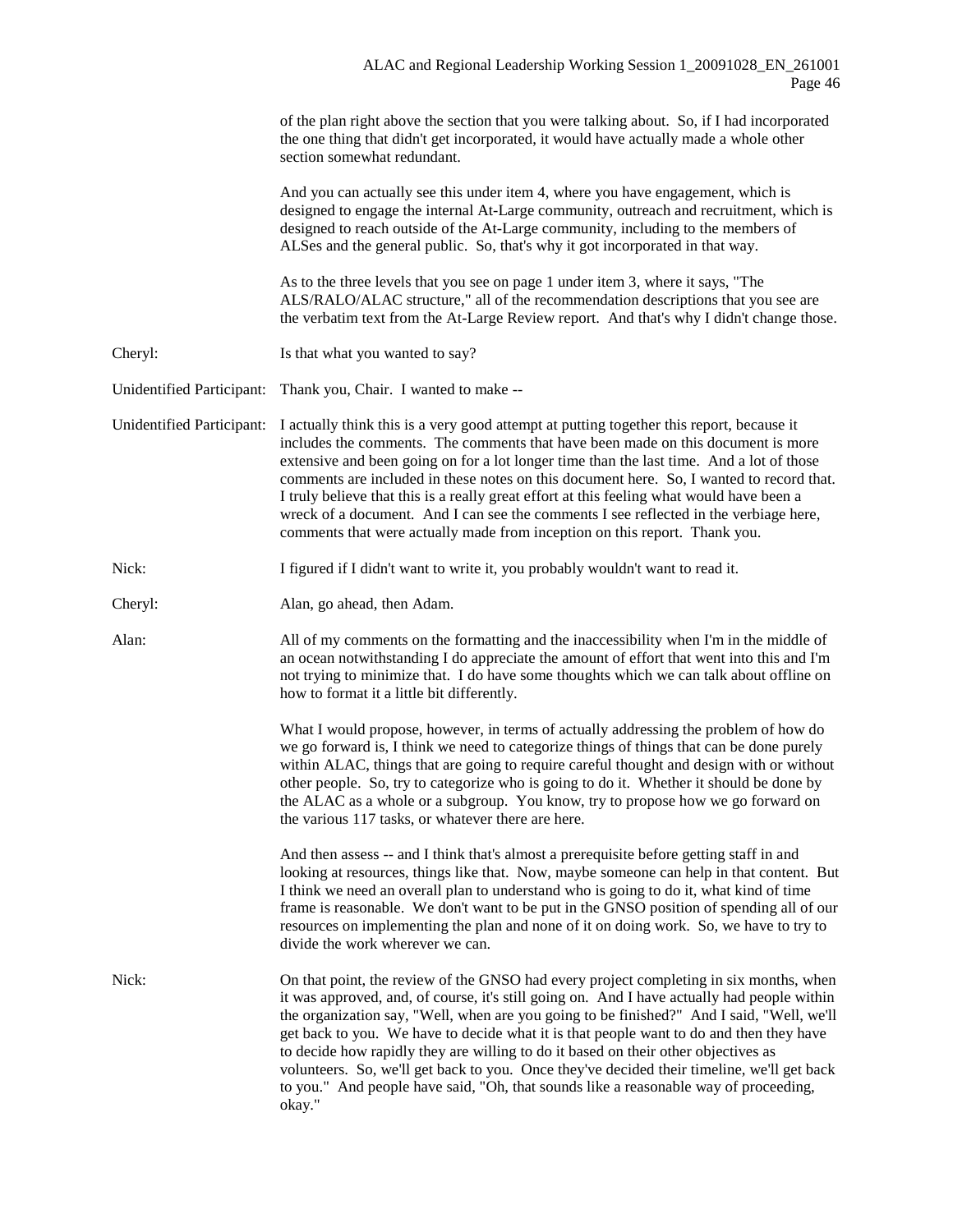| Alan:   | For better or worse, the GSNO was a cataclysmic one that had to be done basically with a<br>lot of things coming together at the same time. Very little of ours is like that. The next<br>review where they say we're going to look at the overall At-Large structure may well be<br>like that, but that's next time, where most of us won't be here.                                                                                                                                                                                                                                                                                      |
|---------|--------------------------------------------------------------------------------------------------------------------------------------------------------------------------------------------------------------------------------------------------------------------------------------------------------------------------------------------------------------------------------------------------------------------------------------------------------------------------------------------------------------------------------------------------------------------------------------------------------------------------------------------|
| Cheryl: | I think most of us will make very sure we're not. Adam, go ahead.                                                                                                                                                                                                                                                                                                                                                                                                                                                                                                                                                                          |
| Adam:   | Just a picky point. I think there are actually five layers, not four, because as the ICANN<br>community from which we're meant to be taking the users who are missing into account.<br>So, the point is that users get to input into the community and the community gets to<br>return that information back to the user. So, I think we've got five layers, if that makes<br>sense.                                                                                                                                                                                                                                                       |
|         | But the point about this document, I think it is very good. And, Nick, the only thing is<br>that it's going to get more complicated, because there is going to be a response, which<br>means that you'd have to add a sort of additional column on the right-hand side of the<br>spreadsheet as we go forward with our recommendations and response.                                                                                                                                                                                                                                                                                       |
|         | So, I think you're actually going to have to return it to a linear format, and I think that<br>vertical sort of comment and response and the NonCom Review is actually quite good<br>and well laid out in the way that it addresses that.                                                                                                                                                                                                                                                                                                                                                                                                  |
|         | So, I think this document, it actually -- it was hard to read, but that was because we didn't<br>really have ways to print it, and things like that. But now you can actually get (inaudible)<br>format, and that was good. But you are going to have to add something. We're going to<br>grow it this way, and I think we're actually going to have to start going down the table.<br>So, it does need re-thinking, but that's just not something for this meeting.                                                                                                                                                                       |
| Cheryl: | Go ahead, Alan, then Wolfe.                                                                                                                                                                                                                                                                                                                                                                                                                                                                                                                                                                                                                |
| Alan:   | The magic word is called indenting. You can identify different categories of things by<br>indenting them and having them basically under each other, not just separate columns,<br>and that will collapse it a lot. Typefaces also help.                                                                                                                                                                                                                                                                                                                                                                                                   |
| Cheryl: | Wolfe, go ahead.                                                                                                                                                                                                                                                                                                                                                                                                                                                                                                                                                                                                                           |
| Wolfe:  | I have one suggestion to make. It's a recommendation number 4, Educating and engaging<br>(inaudible) as it should be an immediate priority. Compliance should be a long-term<br>goal.                                                                                                                                                                                                                                                                                                                                                                                                                                                      |
|         | As I participated spring to summer in the European Development Building Program on<br>Internet governance of the (inaudible) Foundation, and I found it extremely useful. And I<br>participated along with 20 other people from European countries, most of them from<br>Eastern European countries. And I was discussing this (inaudible) the director of<br>(inaudible) Foundation and (inaudible), who is also involved in EURALO from<br>Romanian ALS (inaudible). And we both were working on the proposal for (inaudible)<br>Foundation to design a similar capacity development program for ICANN ALSes.                            |
|         | And (inaudible) was very fond of this idea and he gave more or less a mandate to [Adela]<br>and to me to design program like this, and then he will discuss it with us. And then I<br>think by the end of the year, at the beginning of the coming year, he would like to suggest<br>it to ICANN, to make this kind of a corroboration. To do more about capacity<br>development of ALS people, to get them better involved in the RALO structures, to get<br>them more pinpointed to specific issues of Internet governance, to give them a broader<br>understanding. Because, as you may know, some of our ALSes in Europe, some of them |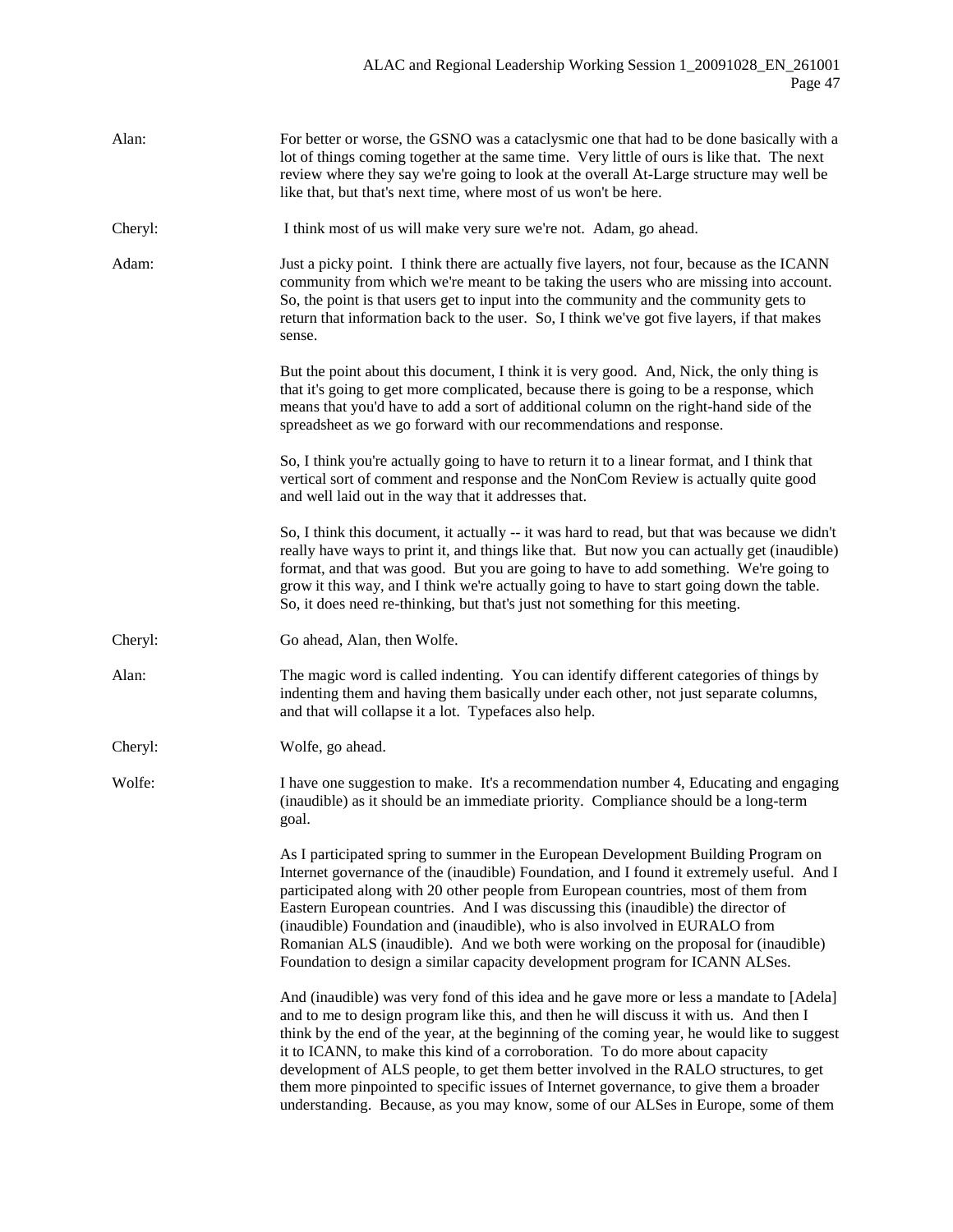are very concentrated on privacy and other issues. But the broader understanding of the complexity of Internet governance, which is very useful to understand the complexity of ICANN as well, may be very useful.

- Nick: I actually started talking to [Yvonne] about doing tailored courses for various ICANN communities as part of the various -- because there are education and capacity building elements to the GNSO Improvements Plan. It is going to be a common thread, and he's always been interested in proposing those plans, it's just been a question of, okay, what are you going to ask him to design? We would have to come up with what is the objective design. So, yeah, I've had him in mind for a long time and recommended him internally to my colleagues.
- Wolfe: I appreciate if it is even considered in a broader context. I personally, I would not see myself, my input for the time being to design it on a broader scale for other constituencies. But as I know the RALOs, I think, in the meantime quite well, and I know a little bit about the way of thinking and the way of functioning of those people, so I could concentrate on this component. And then after that you can do the rest with (inaudible), or we can start with this as a model, and if you see, okay, there are elements in it which are useful, then you can modulate it in an as-applied way which fits better to other constituencies.
- Cheryl: Carlos, go ahead.
- Carlos: [Spoken in foreign language]
- Cheryl: Thank you. I'm doing notes, it wasn't organizing dinner, I promise. It was responding to inquiries. Did I miss someone raising their hand, then, to make another point? Go ahead, Carlos.
- Carlos: [Spoken in foreign language]
- Cheryl: Thank you, Carlos. Two points, we have absolutely no indication that the president won't be joining the board breakfast. I'm not sure where that information you quoted came from, because I've got no indication. I'm looking towards staff to see if they've got any indication that he will not be attending. We're expecting that he will in fact be attending. So, that's a null action requirement and if we're wrong or, of course, he breaks his leg on the stairs between now and then.

And the other matter which goes exactly to the point we had in our agenda and that Sebastien was raising, with the presentation he and Vanda gave just before lunch goes to the matters of discussion of what opportunities to see AOC provide for individual Internet end users. So, it is a matter -- not only do we have on our agenda, we have open dialogue already on, and it is in fact just not the item we're discussing now, but does need to be discussed. In fact, if we're ahead of time at all at the end of this agenda, it would be the perfect opportunity to come back to that.

So, let's look at this particular agenda item and say what do you wish to do right now in the remaining 15 or 17 or 18 minutes that we have before our coffee break regarding the documents you've got in hand and next steps on At-Large review implementation. We've discussed why we don't think we can prioritize them here and now. What can we do here and now? Opening the floor for suggestions. I'll go to Alan and then Adam. Thank you.

Alan: I would suggest what we have to do here is set our homework assignment and the targets when we would deliver, where each of us have gone through this document, made comments where we think -- I don't know about the rest of you. I went through this document, I didn't find anything exceedingly offensive, and trying to perfect it at that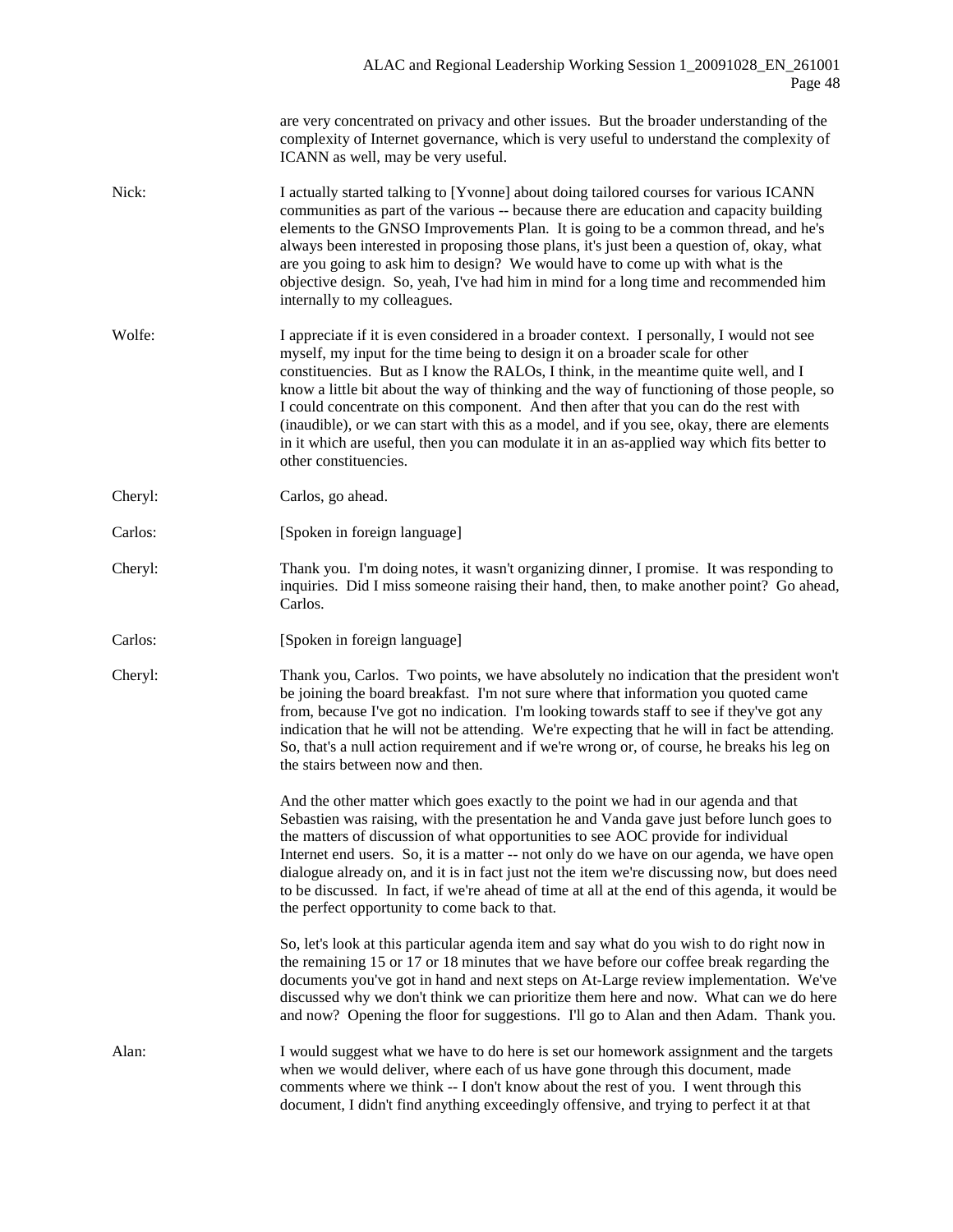|            | point did not seem worth the effort. I think that has to be done now. So, I think we need<br>to go through it. I think we need to comment on each of the items if we feel it warrants<br>comment, and hopefully most of them will not, and basically prioritize.                                                                                                                                                                                                                                                                                                                                                               |
|------------|--------------------------------------------------------------------------------------------------------------------------------------------------------------------------------------------------------------------------------------------------------------------------------------------------------------------------------------------------------------------------------------------------------------------------------------------------------------------------------------------------------------------------------------------------------------------------------------------------------------------------------|
|            | And when I say prioritize, I would set a target of when do we feel this should need to be<br>finished, if that's the appropriate word, or have focused a fair amount of energy on it.<br>And trying to set up timelines of what has to be done before the next meeting, what can<br>be done over the next year, what is going to take longer than a year. And we're going to<br>have to figure out how we maintain the inertia on that to keep it going. And I would like<br>to see that from everyone and try to then consolidate it together. It's a messy job, but it's<br>a doable job, if people do their homework.       |
| Cheryl:    | All right. Just before I move to Alan, that gives us in fact two different ways of doing<br>this, because Sebastien earlier proposed a work group model. Is that the case? Yes, so<br>we have the whole of ALAC doing the homework, and we have an ALAC work group to<br>do the homework alternative. So, with that in mind.                                                                                                                                                                                                                                                                                                   |
| Alan:      | I thought he meant a work group to do the actual work after we had prioritized it, so I<br>may have misunderstood.                                                                                                                                                                                                                                                                                                                                                                                                                                                                                                             |
| Cheryl:    | Sebastien, response?                                                                                                                                                                                                                                                                                                                                                                                                                                                                                                                                                                                                           |
| Sebastien: | I was suggesting that working group to make the work, because going through that, each<br>one of them can do that, but who will reconcile how we will work? And I don't see the<br>two proposals opposite, but maybe complementary.                                                                                                                                                                                                                                                                                                                                                                                            |
| Cheryl:    | Okay, let's see what Adam has to say. Go ahead, Adam.                                                                                                                                                                                                                                                                                                                                                                                                                                                                                                                                                                          |
| Adam:      | I have somewhat similar thinking about it, is that we need to identify how we're going to<br>actually do the work in the end. So, I was thinking that, yes, we do need to go through<br>and identify what the priorities are and then start to assign ourselves to more specific<br>working groups, which will be about going into more detailed areas of, you know, I'm<br>particularly interested in this section, I would like to work on that particular issue.                                                                                                                                                            |
|            | And I was going to say that there is one issue that bothers me, and it's the one that Wolfe<br>mentioned earlier, which says that compliance should be a longer term goal. I think one<br>of the things that we should be trying to do is make that an earlier term goal. Because I<br>think if we can show that, I think by compliance it means that the structure passing<br>information to and from the user to the community is working, and if we can show that is<br>working, then that's our justification for two board seats. Those are the justifications for<br>saying that we do actually have a working At-Large. |
| Cheryl:    | Back to Alan.                                                                                                                                                                                                                                                                                                                                                                                                                                                                                                                                                                                                                  |
| Alan:      | I read the Review Committee's statement of compliance being a long-term object, that<br>they thought there was a reasonable chance that if we do compliance now we'd end up<br>without any ALSes, which might damage our case. So, maybe first we try to develop and<br>then count them. I may have read that wrong, but that's the way I read it.                                                                                                                                                                                                                                                                             |
| Cheryl:    | Go ahead.                                                                                                                                                                                                                                                                                                                                                                                                                                                                                                                                                                                                                      |
| Adam:      | I think probably the community looking at the ALAC, I'd probably start looking at the<br>ALSes and say are they really functioning? And then we might get criticism for -- I think<br>we're courting a bit of a chicken and an egg thing here.                                                                                                                                                                                                                                                                                                                                                                                 |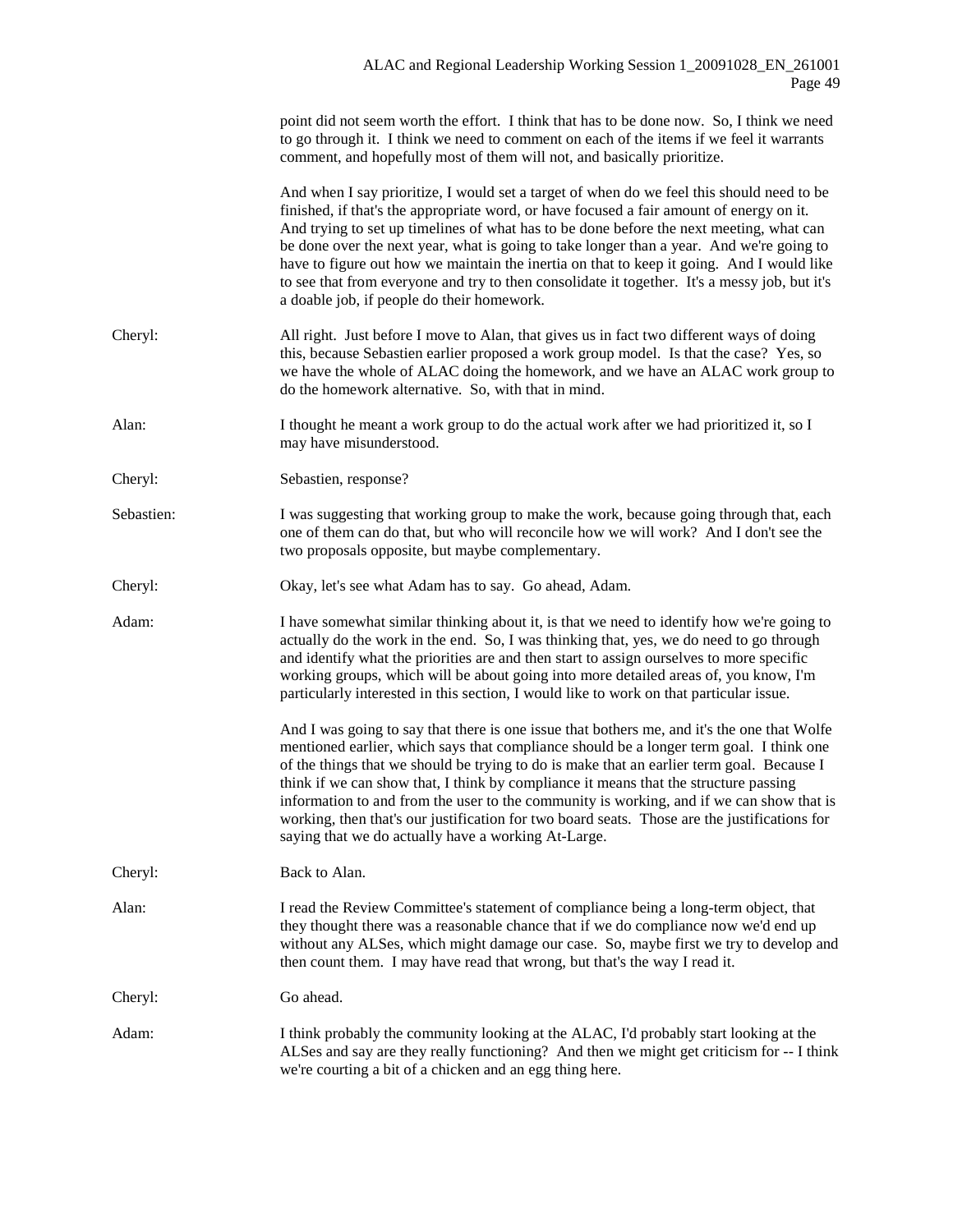| Cheryl:                   | Yes, I understand, but we're dealing with what the board adopted report is, and this is<br>verbatim what it says. So, yeah, we'd be delighted if we finish all this work and in<br>parallel we can start looking at compliance level of ALSes, which are entities that do<br>work in their own right. The only thing you can be testing in terms of compliance is how<br>effective they are operating for what we required them to be as an ALS. Use your<br>microphone.                                                                                                                                                                                                                                                                                                                                                          |
|---------------------------|-----------------------------------------------------------------------------------------------------------------------------------------------------------------------------------------------------------------------------------------------------------------------------------------------------------------------------------------------------------------------------------------------------------------------------------------------------------------------------------------------------------------------------------------------------------------------------------------------------------------------------------------------------------------------------------------------------------------------------------------------------------------------------------------------------------------------------------|
| Unidentified Participant: | Thank you, Chair. I've been saying this for a long time. There are ALSes that don't just<br>exist because ICANN exists. They have already existed, they are doing work, and they<br>happen to do a little bit of work that integrates with the ICANN agenda. Let's not forget<br>this.                                                                                                                                                                                                                                                                                                                                                                                                                                                                                                                                            |
|                           | The other thing is, and I keep wanting again, there is a sense, I always get a sense that<br>people don't believe that these people -- that they bring something because they have a<br>duty to do it. They do not have any such duty. It is something they step into as<br>volunteerism. And I hear compliance and all of this stuff, as if to say you're going to<br>hold a big stick over their head to do the things that you think they should do, it's rubbish.<br>It is rubbish. You cannot say because you do not -- ICANN was not there at the<br>inception of most of these places. They're just not there. They do a little bit of work that<br>involves ICANN on a voluntary basis. On a voluntary basis. You can't use a big stick on<br>somebody who is volunteering. Please, let us stop it. Thank you. [Applause] |
| Cheryl:                   | Adam, then Darlene.                                                                                                                                                                                                                                                                                                                                                                                                                                                                                                                                                                                                                                                                                                                                                                                                               |
| Adam:                     | I think you're almost right, except --                                                                                                                                                                                                                                                                                                                                                                                                                                                                                                                                                                                                                                                                                                                                                                                            |
| Cheryl:                   | Sorry, and I do want it transcribed for the record, the term thin ice comes to mind, Adam.                                                                                                                                                                                                                                                                                                                                                                                                                                                                                                                                                                                                                                                                                                                                        |
| Adam:                     | Except I think the origin of the word compliance was on the simple criteria that all ALSes<br>promised to follow when they become ALSes, and I think that is what is meant by<br>compliance. I think that's what is meant by compliance, because that was my comment to<br>the ALS Review, and I think I was the only one who made a comment about compliance.<br>So, while we can't be sure, I suspect that that might be the thing.                                                                                                                                                                                                                                                                                                                                                                                             |
|                           | So, when an ALS, and many of them do pre-exist and do other work, like Evan's, for<br>example, across the table, an active, working organization for Linux users, you didn't<br>create yourselves to be ICANN-related. But there were certain issues that every ALS<br>said they would do to become an ALS, to be recognized as an ALS.                                                                                                                                                                                                                                                                                                                                                                                                                                                                                           |
|                           | And that's the basic -- these are the basic issues that you made a commitment to follow<br>when you became an ALS. And are many of those ALS in compliance with those simple<br>criteria? I suspect not, and that is important.                                                                                                                                                                                                                                                                                                                                                                                                                                                                                                                                                                                                   |
| Cheryl:                   | So, it's a way to do that, to find that out, is to test it and, of course, capacity building goes<br>hand-in-hand.                                                                                                                                                                                                                                                                                                                                                                                                                                                                                                                                                                                                                                                                                                                |
| Adam:                     | Exactly.                                                                                                                                                                                                                                                                                                                                                                                                                                                                                                                                                                                                                                                                                                                                                                                                                          |
| Cheryl:                   | We understand your particular take on this. You entered the ALAC making this<br>statement. It's not one that you will find everyone is necessarily comfortable with, and<br>we would prefer to find out the metrics than make the assumptions. That said, Darlene<br>and then Evan.                                                                                                                                                                                                                                                                                                                                                                                                                                                                                                                                               |
| Darlene:                  | I overall agree with what Carlton said as well, but to tweak a little. I can think of in the<br>NARALO at least one ALS that it really doesn't even exist anymore and we can't raise<br>them. They will not e-mail back and I happen to know these people personally, and that                                                                                                                                                                                                                                                                                                                                                                                                                                                                                                                                                    |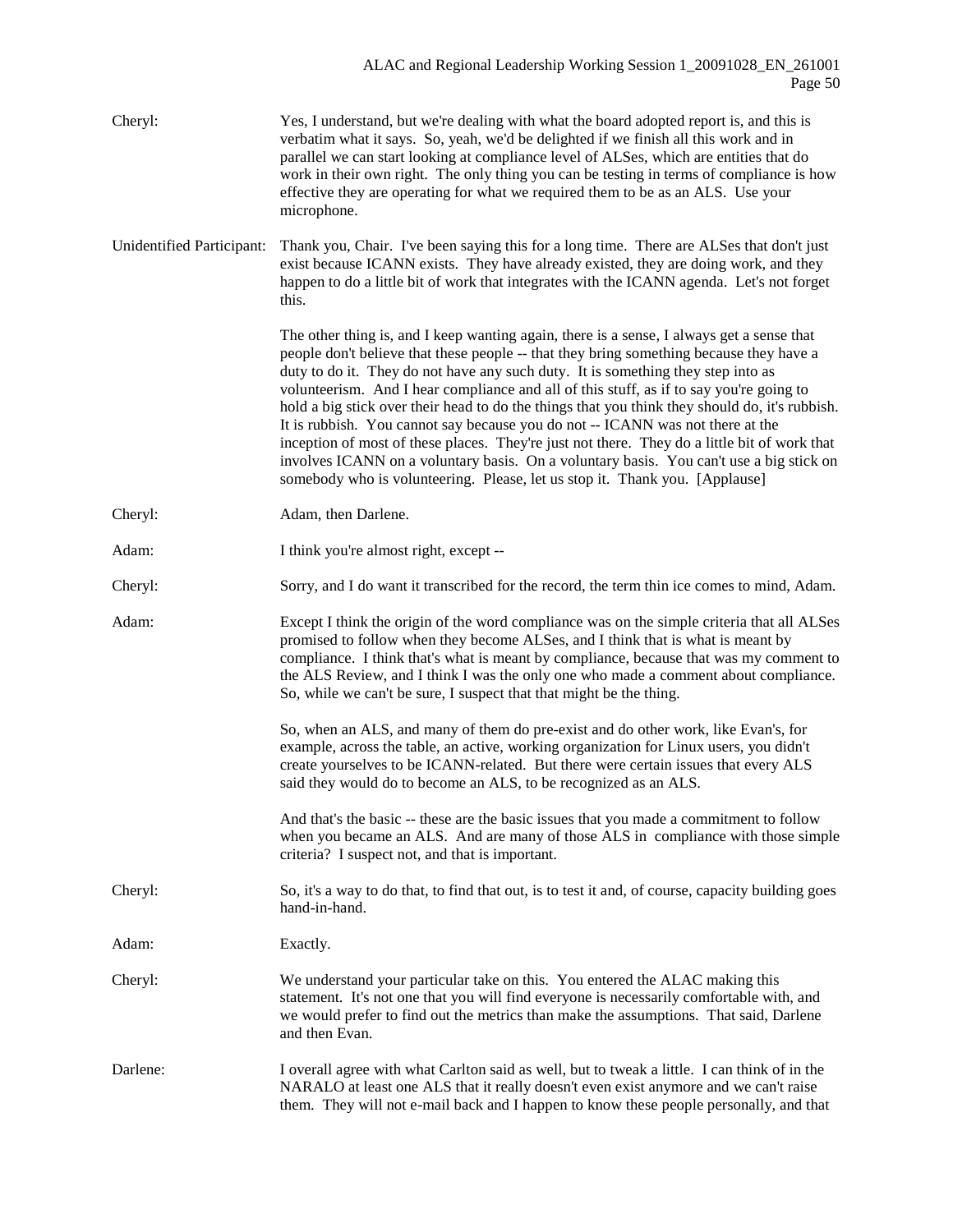they're not really doing it anymore. So, you have to take into consideration of nonprofits that do go poof in the night.

So, and also, it makes it more and more difficult to get quorum when we have to vote on something if you've got all of these ALSes that aren't active and aren't making any contribution to the list, and they aren't voting.

- Cheryl: Thank you. We've of course, had recent resignations for very good reasons, and there is no reason why NARALO can't take that onboard as well. Go ahead, Evan.
- Evan: I just wanted to sort of follow-up on what Adam was saying about before we start talking too much about the obligations the ALSes have to ICANN, we also need to deal about the obligation ICANN has to its ALSes. There is not -- the whole process of informing, engaging and outreach still has a long way to go in the other direction as well. So, before we start wondering why some of the ALSes aren't being as active as perhaps we might like, I think it's also a bit of a two-way street. And I just -- along the lines of what Darlene said, I think there is a way of separating this into the ones that just drop off the face of the earth as opposed to the ones that quantitatively don't give us everything that we demand of them.
- Cheryl: Back to you, Adam, and then we'll move on.
- Adam: Yeah, it's not just about [blanket] compliance testing, it's actually making sure that they're able to do that. And, Evan, you were the one that created that template of information for the ALSes, which has never been implemented, when you did that about two years ago. You know, a simple format of information flowed to the ALSes.
	- So, I think you cannot separate the two. You can't just simply stick a compliance lawyer on them and say you're not complying, you actually have to enable them to comply in the first place. So, it's not just the one aspect.
- Cheryl: Well, thank you for the discussion on the particular concerns -- sorry, recommendation No. 4. Back to the proposal that we had for top-down reading, however. We have an amount of time left in our schedule. Might I suggest that what you do is go and grab yourselves your coffee, come back to the table, and we will use the remaining time in our agenda and our coffee break to do a from top-to-bottom reading along the lines that we were discussing earlier. Agree or disagree? Agree? Right. Go grab your coffee, do what is needful. We will reconvene.

[Break]

Cheryl: Thank you, ladies and gentlemen. Alan is about to return to the table and start us through the questions. We had a small discussion during your break, where Carlton, Alan and I tried to find a profitable way forward for spending the next 15 minutes of our lives on this matter. And what we've come up with is a melding of the three or so major directions that we took out of the discussion so far.

> Recognizing that some of the discussion points and additional information, the critique of these comments will probably end up being done, if they're done within ALAC and the regions, will be done in a work group situation. We're simply going to look at whose job we think it is. Is it internal? If so, is it a committee as a whole, or is it work group activity? If it's external, we'll simply note that it's external.

> We will set an endpoint, an aiming of time. This is a one month, three month, yesterday, 12 years down the track type of priority, and I should have used the priority. And will prioritize it. Obviously, some of these things may end up running in parallel. So, it is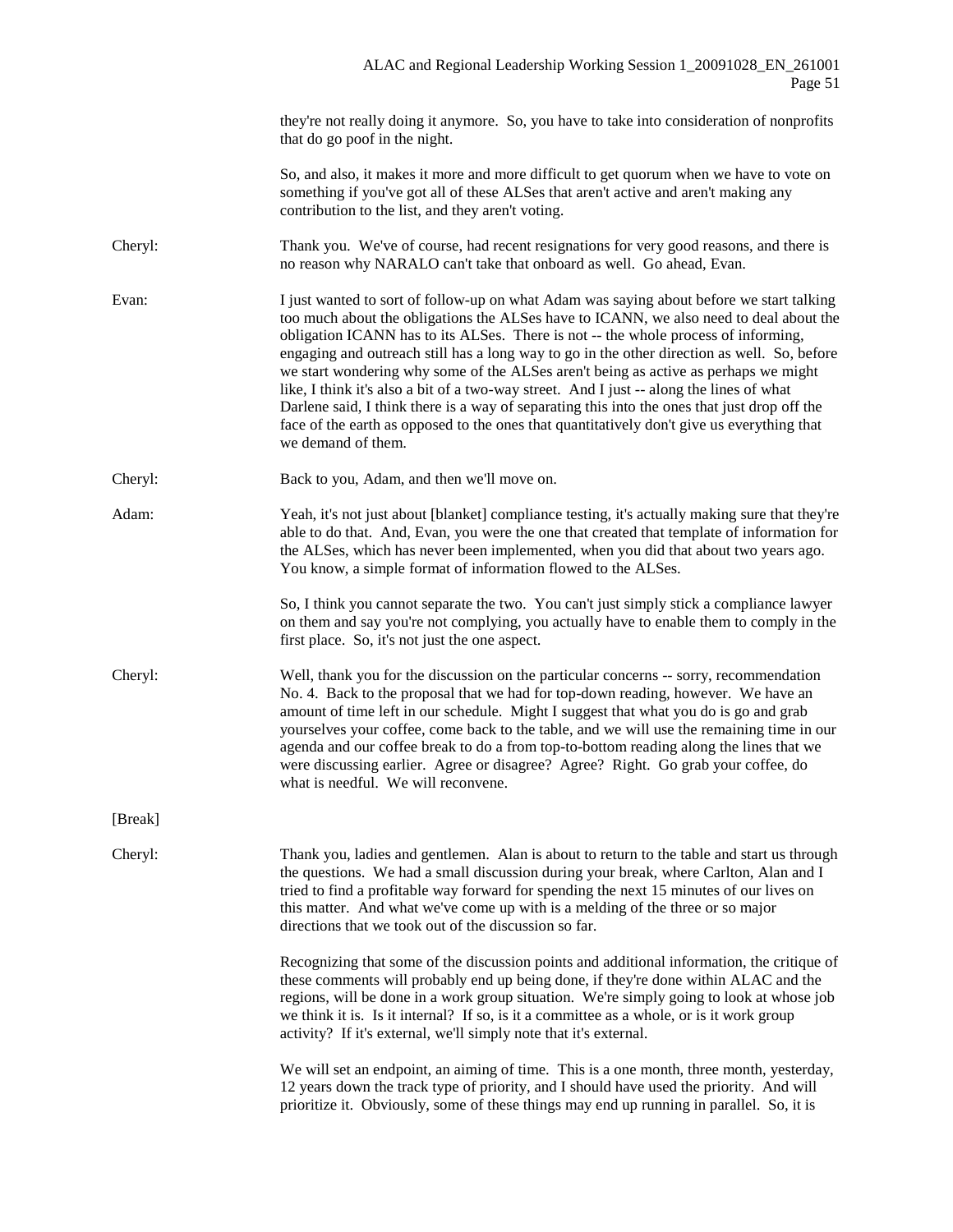possible, I suspect, for us to have more than one priority one. Thank you, Nick. Go ahead.

Nick: If I may suggest a simplification. Rather than put a timeline on something and then find that you have way too many things that you want to do way too quickly. If you even started with a sort of low, medium and high level of priority, you could then see how many high priorities there were, and I think within that you would find some things that are, themselves, of a different priority, one to another. I just -- I'm very cognizant of the fact that it would be very easy to end up with all good intentions, taking on an amount of work that would rapidly consume most of your time. Cheryl: For something completely different. Alan, you are the one that particularly was looking at timelines. You want to reply to that, looking at a short, medium, long-term as opposed to a particular date? Alan: I agree with what Nick says. I like the idea of putting on what we think the target should be, and then assessing how realistic it is and modifying it, rather than the high, medium, low, which doesn't put any real -- I have trouble mapping that to work. Whereas, putting a timeline on it of what we want the target to be will yield as a result of that, is it realistic? Is it unrealistic? How do we have to modify it? What other resources do we need? Cheryl: Might I make a proposal, then, for us to perhaps look at a six-month, 12-months, or in excess of 12 months, which is just different nomenclature, but I think is a middle ground, okay? All right. Excellent. So, Alan, I think I've managed to make you stay and not go back to the GNSO, I'm going to ask you to take us through this now, while I take a small retreat, and I'll be back in one moment. Sebastien, if you can manage the speaking list, that would be very good. Alan: All right. I'm going to draw on Nick on some of these things, because I don't remember the details. The first item is amend bylaws, Article 11, Section 2.4.A, which is -- Nick: Sort of a two-line thing: ALAC exists to represent the individual Internet community, short. Alan: It's our rationale. I think it is our duty to come up with the words for that. We don't amend the bylaws, but we come up with the words for that. I would think comments on high, low targets? Six months, one year, more than a year? You people want me to give you my position and then you could nod, or how do we want to do this? Patrick: My position is that we need to do that as quick as possible, because what we request in other documents is that we want to have a full view of the bylaw changes. We have to see what we have in front of us. And then if we need to make a proposal, the time to do it is in the next -- I would say before the next ICANN meeting. But if not, I say in the next six months, but no more. Alan Greenberg This has the title "bylaw," but I think what it is asking is we should ratify what it is we believe we're here for. Yes, no? Patrick: Then it's for tomorrow. Nick: It relates to the recommendation that you see at the top of the page. That is what you would be changing the language to reflect. This is why I suggested that the staff could come up with a form of language that embodied these principles, because this is somewhat anodyne.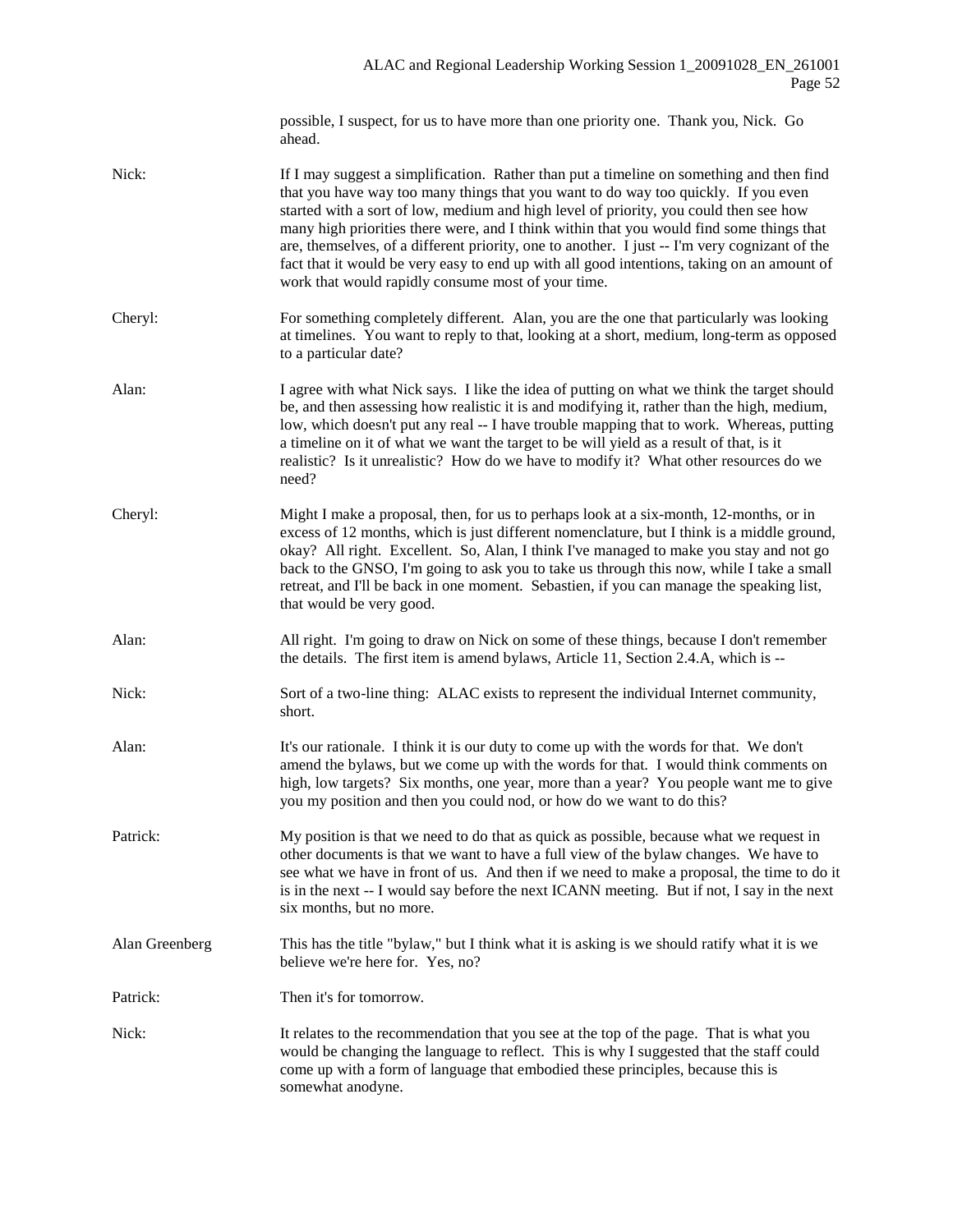| Sebastien: | Adam?                                                                                                                                                                                                                                                                                                                                                                                                                                                                                                                                                                                                                                                                                |
|------------|--------------------------------------------------------------------------------------------------------------------------------------------------------------------------------------------------------------------------------------------------------------------------------------------------------------------------------------------------------------------------------------------------------------------------------------------------------------------------------------------------------------------------------------------------------------------------------------------------------------------------------------------------------------------------------------|
| Adam:      | Haven't we -- part of this we just agreed in a document we voted on in the proposals of<br>position descriptions. We haven't got one sentence in there, but as you say, it seems to be<br>something that staff could come up with. It's sort of -- and bylaws always take time, so<br>why not make a target for something like this for Nairobi? I mean, actually<br>implementing a bylaws change takes time because it has to go through public comment, it<br>has to go through the board's decision-making process, and so on and so forth. So, if it is<br>reasonably simple to do, then get it on paper as soon as possible, because it still won't be<br>done for nine months. |
| Alan:      | What I'm hearing is short period of time that we should do our part of it. The whole<br>process may take longer, that's not our responsibility. Staff should draft something,<br>ALAC should discuss. I see one thumbs up and no one else give any indication to.                                                                                                                                                                                                                                                                                                                                                                                                                    |
|            | The next specific items are what we just discussed. 1.1.3 -- well, we've just discussed 1.1<br>and all of its subsections, I believe. Okay, sorry. I'm still not quite awake here. Okay.<br>1.2. Review proposed IIC post JPA accountability mechanisms to ensure congruence<br>with the recommendations. Comments?                                                                                                                                                                                                                                                                                                                                                                  |
| Patrick:   | We have everything on? We will be restart the vote on, but once again one thing we say<br>in this document, in this position is that we need to have a good overview of all the bylaw<br>changes, because with the AoC it will be more important than anything else. But then it's<br>underway.                                                                                                                                                                                                                                                                                                                                                                                      |
| Alan:      | Time frame? I'd say this is a one year one. It's going to be based on things that come out<br>of the AoC as we understand it more, and I don't think that's something we're in a<br>position to do immediately, as I read it. Nick, you're looking as if you disagree.                                                                                                                                                                                                                                                                                                                                                                                                               |
| Nick:      | Well, there are sort of two steps to this. One step is that currently the bylaw changes<br>related to improving institutional competence which are currently under review, and<br>reviewing whether those are congruent with the recommendation, which you can see the<br>full text of it under the notes, by the way, across from 1.2. And then there is defined<br>further steps. So, I think not that the AoC has been agreed, you can obviously see a<br>number of further steps in relation to how the review mechanisms of the AoC are<br>constituted.                                                                                                                         |
|            | So, I think it's sort of a two-step thing, and one part is a longer, maybe a year from now.<br>Over the next -- well, I think the review bodies of the AoC are supposed to meet annually<br>starting a year from the signing of the document.                                                                                                                                                                                                                                                                                                                                                                                                                                        |
| Alan:      | But the point I'm making is you look at the actual notes there, it talks about the<br>president's strategy committee, which doesn't exist anymore. It's talking -- it's implicitly<br>talking about the new review committees under the AoC, which are not yet structured.<br>And presumably there will be a process over the next [10] months of creating those and<br>saying exactly what they're going to be doing. So, I don't see this as a less than six-<br>month task, because I don't think we have the input to do it until later.                                                                                                                                         |
| Nick:      | There are a couple of aspects on that. ALAC has a mandated role within those review<br>committees, so those have to be considered and what that is. And then this is the broader<br>role of how the civil society participate, which will be sort of a broader [remake] of the<br>At-Large and how the At-Large would participate in those review committees. So, yes, it<br>would be a long-term piece of work, and it relates to the discussion we've got to finish,<br>which Vanda and Sebastien were going to lead this morning, I guess.                                                                                                                                        |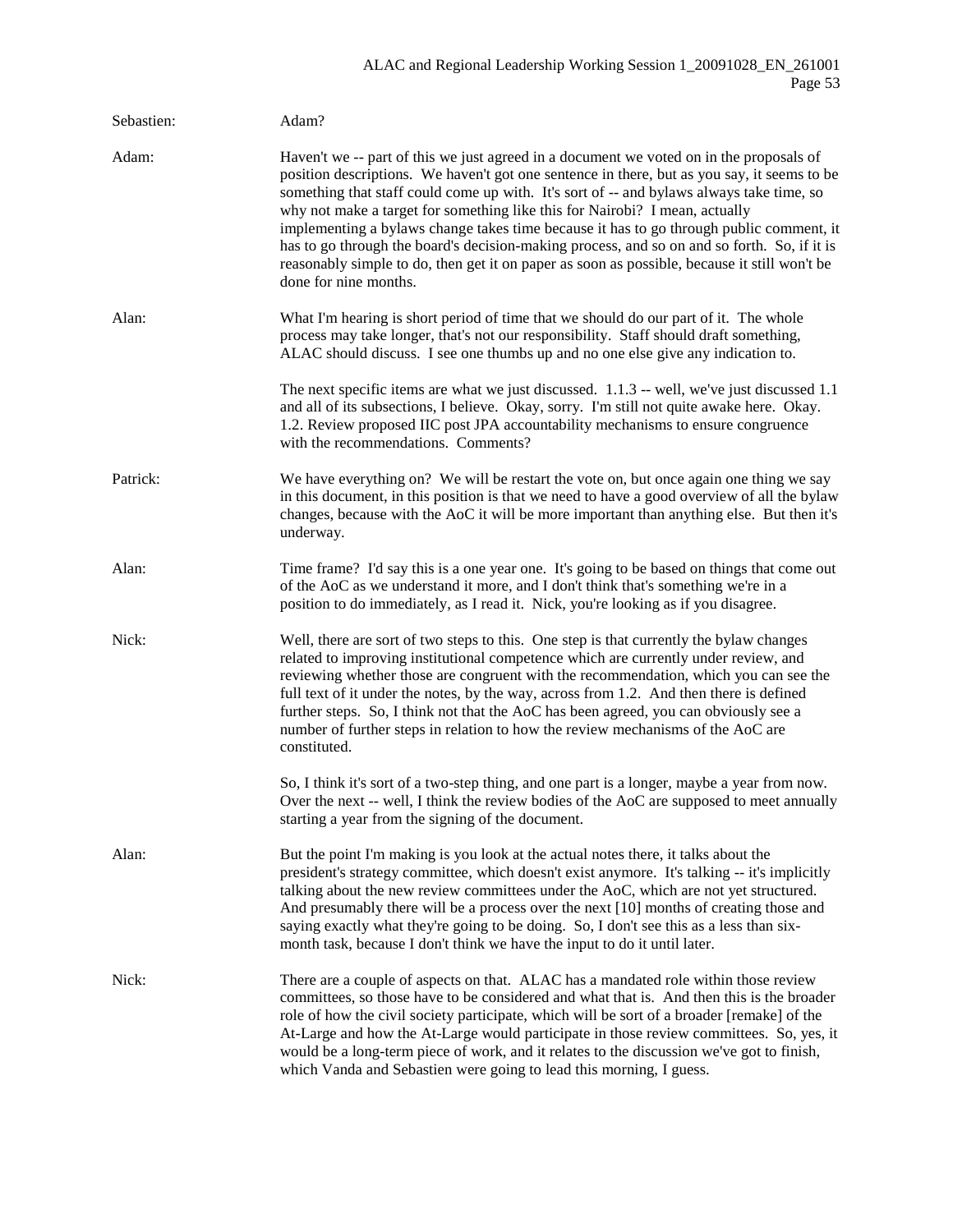| Sebastien:                | It seems that what I saw in the website that the new president will appoint new member<br>of the Presidential Strategy Committee, and it was something that was going on and on.<br>Then the question is what we want to achieve under this and not the normal work we<br>have to do in the future. And maybe the new Presidential Strategy Committee and its<br>outside of this court today except it impacts us in the short-term, but I don't see it coming<br>with some change in the next year. And if we can do our work in the next about that, it<br>will be great. |
|---------------------------|-----------------------------------------------------------------------------------------------------------------------------------------------------------------------------------------------------------------------------------------------------------------------------------------------------------------------------------------------------------------------------------------------------------------------------------------------------------------------------------------------------------------------------------------------------------------------------|
| Alan:                     | I just don't see we can dispatch people today to start working on this. Well, I think<br>completion a year from now is starting sometime in the future, when we have the input.                                                                                                                                                                                                                                                                                                                                                                                             |
|                           | 1.3. ALAC engagement in ICANN structural improvements programs. The individual<br>items are review whether additional processes are required. Above those already in place<br>within At-Large. Review whether additional processes external to At-Large are required.<br>After completion of the previous two, staff to report to the ALAC on the results.                                                                                                                                                                                                                  |
| Nick:                     | To be honest, when I wrote this down, you just keep in mind, I literally put down every<br>jot and tittle that they recommended, and this is one of those where I kind of thought,<br>well, okay. So, ALAC and At-Large should comment when review documents are put<br>out for public comment. And they do, so exciting recommendation. So, that's why I<br>made this kind of anodyne thing of it doesn't seem like there is really anything to do.                                                                                                                        |
| Alan:                     | I think I agree with you. I think there are some of these recommendations which we<br>would just fly thought, because they are pretty obvious and I don't even think there is<br>much to discuss on them, say, well, medium-term, long-term, short-term, it's ongoing.                                                                                                                                                                                                                                                                                                      |
| Nick:                     | I had in mind that unless somebody felt strongly to the contrary, I would come up with a<br>one-page document highlighting the various times that ALAC had commented on<br>structural improvements reports and not recommending further action other than that you<br>keep commenting on reports, and you would say that's lovely, great, and send it off to the<br>SIC and that would be sort of finished.                                                                                                                                                                 |
| Alan:                     | My inclination is actually at a lower level than that, or perhaps the opposite. I think on a<br>regular basis we comment on too many things. That, yes, we can develop a comment on,<br>but there is only so many things that we should be focusing on if we're going to do a good<br>job. And some of those we just leave to the other people to do and hope they do it right.                                                                                                                                                                                             |
| Cheryl:                   | I think if I can, not from the Chair but as a participant, suggest that amongst that very<br>good plan of putting a one-page document together, it would also be the link to our now<br>ongoing policy comments spreadsheet, because that didn't exist when that review was on.<br>And I think those thoughts are too easy for us to say, oh, we've been using it for a while.<br>But this wasn't -- when these comments were made, that didn't exist, and we probably do<br>need to hand that to the (inaudible) a little bit (inaudible).                                 |
| Unidentified Participant: | Picking up what Alan just said, we then need to really think of a way to choose what to<br>comment on. If we're going to choose on commenting on some things and not<br>commenting on others, we can't just not comment on something because there is no time<br>for it. We might be missing an important opportunity to comment on something that<br>might be important.                                                                                                                                                                                                   |
| Sebastien:                | Yes, and to comment on your comments, and to reiterate what I said previously, people<br>working on one subject and we don't want to put our end, but we want to have the results<br>and we want to see the implication on that -- on the other part of the organizations. And<br>we need to have another view of what is happening and what is the change on the bylaw.<br>And that will be the only way to put ours in where we want and to be sure that at the end                                                                                                       |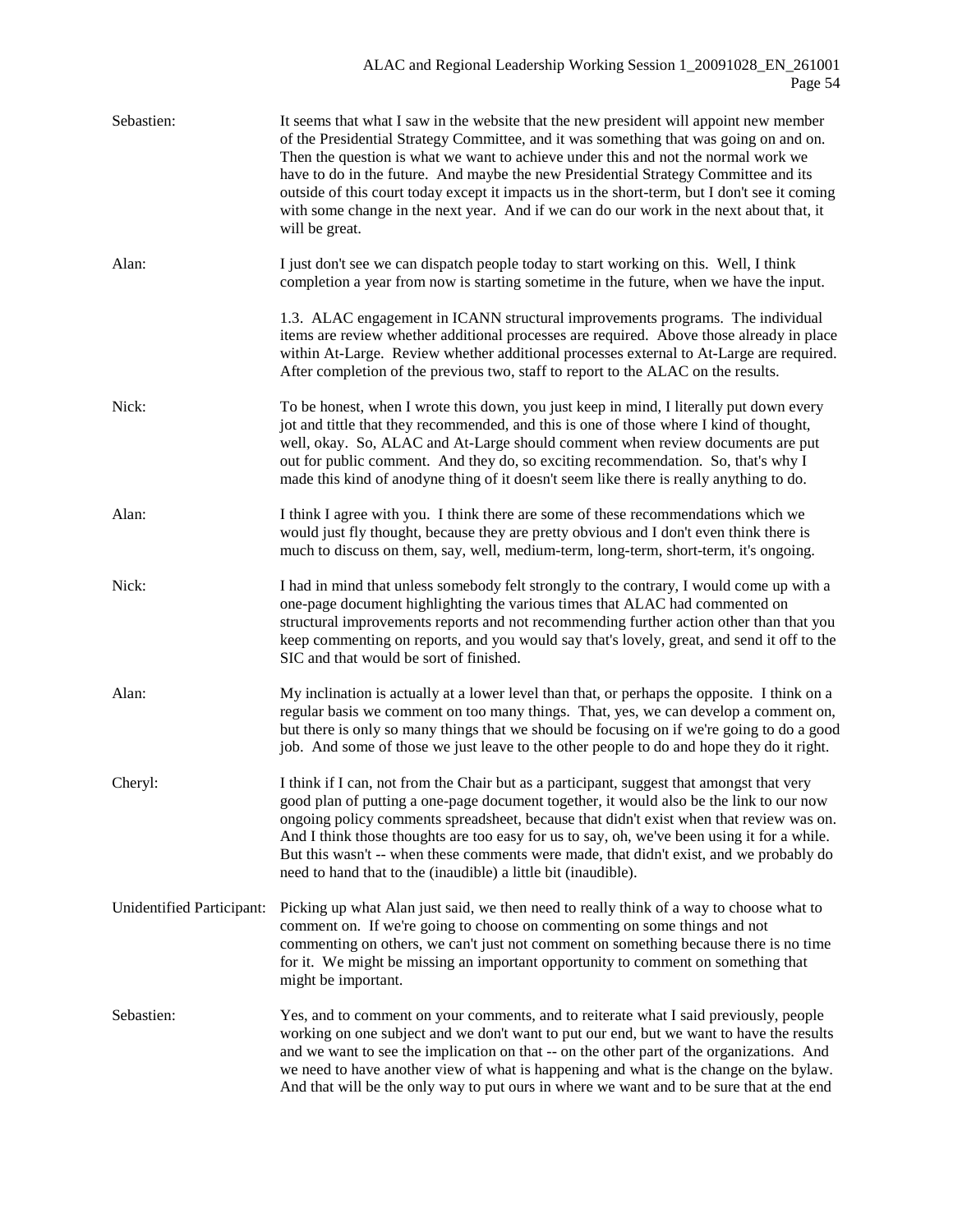|         | of the day there is no misconception on the overall participation of At-Large in the<br>structure.                                                                                                                                                                                                                                                                                                                                                                                                                              |
|---------|---------------------------------------------------------------------------------------------------------------------------------------------------------------------------------------------------------------------------------------------------------------------------------------------------------------------------------------------------------------------------------------------------------------------------------------------------------------------------------------------------------------------------------|
| Cheryl: | I'm mindful of the time, and before -- what I'm wondering is, this document that is linked,<br>which I haven't copied across yet to have a look at, it was a Google doc, correct? The<br>spreadsheet is a Google doc, yes? No, it's a spreadsheet, okay.                                                                                                                                                                                                                                                                        |
|         | I would just like to keep us on track. We did start some 15 minutes late, and if we can<br>gain that back. I mean, it's up to you. You're the ones who need to advise me. The<br>matter that is at 4:00 we were to be going on to is the discussion with the regional<br>leadership here on At-Large travel support, facilitating EURALO general assemblies, and<br>ICANN meeting attendance.                                                                                                                                   |
|         | If you so desire, we could shift that from today's agenda to another part, or see how far<br>we get with this activity. Which do you want to do, shift it totally or try and compress it<br>into what time is left? Compress if possible? I see nobody disagreeing with that. Okay,<br>that's fine. We will compress that, and that is something that probably the regions need<br>to go back and discuss and come back to us after the Secretariat's meeting as well. Yes,<br>go ahead, Evan.                                  |
| Evan:   | Oh, I just thought some of this could actually be moved to the Secretariats meeting.                                                                                                                                                                                                                                                                                                                                                                                                                                            |
| Cheryl: | In terms of the travel support issue, yes. I think that would be an excellent plan. So, we<br>should be able to compress, okay? Thank you. Just continue on. Thank you.                                                                                                                                                                                                                                                                                                                                                         |
| Alan:   | Extend the term of office of the ALAC chair and the comments say "and the officers,<br>also," which I thought was in the original document. Yes, ma'am?                                                                                                                                                                                                                                                                                                                                                                         |
| Cheryl: | From a position of vested interest here.                                                                                                                                                                                                                                                                                                                                                                                                                                                                                        |
| Alan:   | Yes?                                                                                                                                                                                                                                                                                                                                                                                                                                                                                                                            |
| Cheryl: | Whilst I don't think there was any discussion or debate that says this wasn't a good idea, I<br>think this is something that we have as an implementation date in 12 months time, where<br>a new chair, we've got elections going on. A new chair can be elected and they can have<br>12 months, and I'll obviously still around in the ALAC, and in the second 12 months with<br>me well and truly gone. I think there would be an argument for making that transition<br>while we're -- you still have some chair experience. |
|         | Just from -- if I was taking on the role, I would like to have that past chair hand on<br>shoulder, and we may need to look at some ex-officio role or something. But, to me, I<br>think this is something we actually put in further down the track. Adam and then Nick.                                                                                                                                                                                                                                                       |
| Adam:   | So, as usual, I think that sounds like a very good idea. However, the only concern is that<br>these are two-year appointments. So, if you appoint somebody for a two-year position<br>when they're most likely in their -- you know, they've already done a year, you're either<br>trying to -- you know, you're appointing them to a position that they may not actually<br>have, because they won't be returned by their RALO or by the NonCom.                                                                               |
| Cheryl: | I could answer that, but go ahead, Alan.                                                                                                                                                                                                                                                                                                                                                                                                                                                                                        |
| Adam:   | What have I got wrong?                                                                                                                                                                                                                                                                                                                                                                                                                                                                                                          |
| Alan:   | The board does it all the time. The board chair is nominated, and their term may or may<br>not be extended or renewed by whoever it is that renews them, and so be it. If you're<br>doing a bad job as chair, that may be a good reason not to renew you, and so be it. But I                                                                                                                                                                                                                                                   |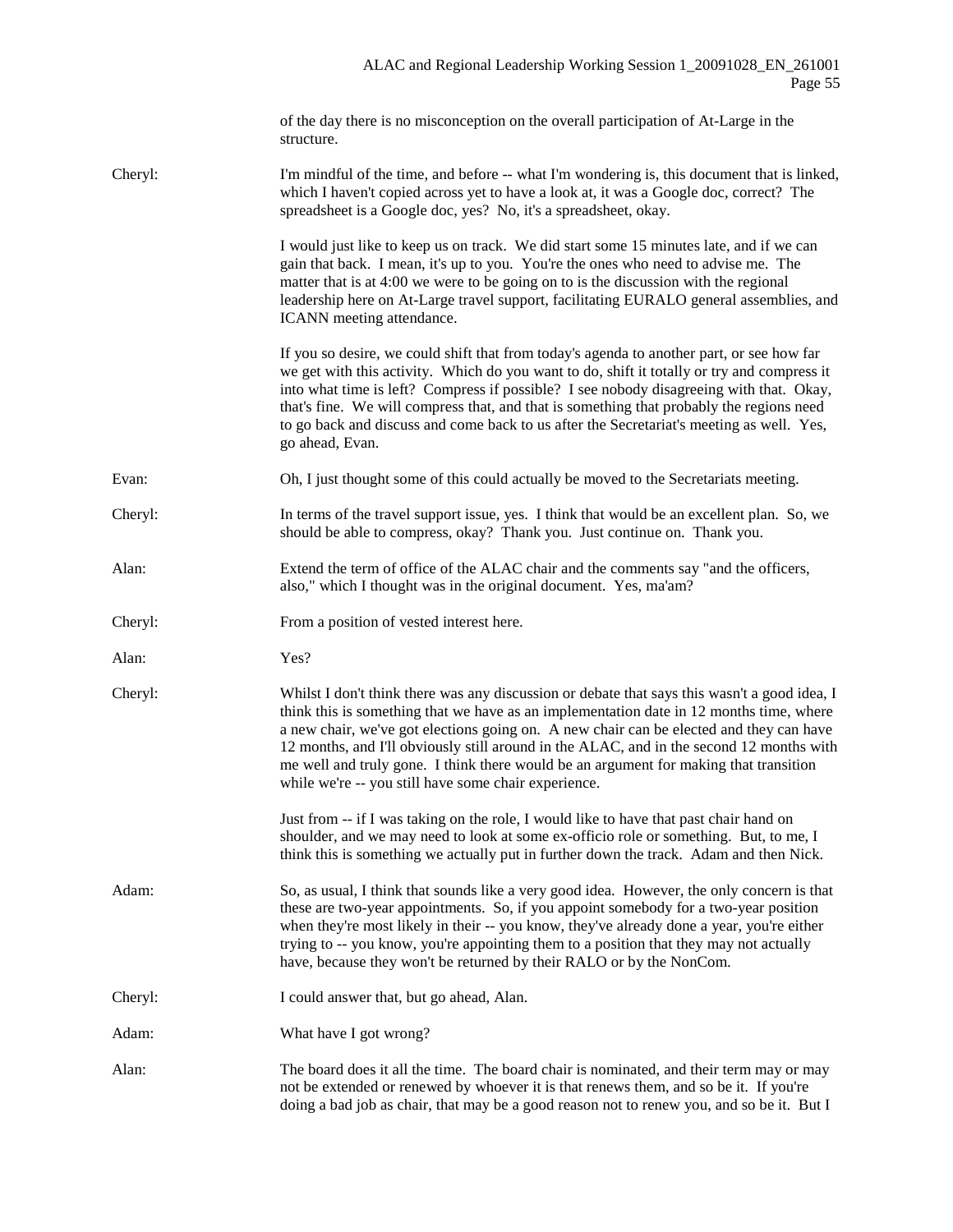don't think that we should only appoint people whose term goes that long. That restricts it down to a rather small number of people.

- Adam: I can tell you from experience in the NonCom, it does happen in fact, and it is somewhat -- I wouldn't say it's unfair, that's not the right word. As I already said, I'm nonlingual. It does influence the nominating committee in ways that is perhaps a little bit not wholly appropriate, I suppose. Whether it would influence the RALOs in the same way, I don't know. It's human nature, as it were, is what I'm trying to say.
- Nick: There is no objection, I take it, to Cheryl's proposal, that this be done at some point before a year from now in preparation for the election of the chair a year from now? And so you could actually make this a 12-month exercise. The actual change is a very small bylaw amendment, in case anyone is curious. Despite its other impacts, it's a very easy thing to do.
- Alan: Having overseen a similar process in the last year, it didn't get done until we realized it was too late. I do suggest that we target it for less than that period of time.

And in answer to Adam's point, if we have someone who we think is being a good chair, then I think we want to influence the NomCom or the RALO to reappointment them. And if all of us whisper, "Get rid of them, please," they may listen to us, too. So, I don't think that's all bad.

So, I would suggest this is one of those that by the end of the six months we should have decided what we want to do and then worry about the mechanism after that. But sometime in the next meeting or sometime after the meeting, we should have decided if it's a good idea or decide to ignore it.

Next item. ALS/RALO structure. 3.1 says, Ensuring the existing structure does not present obstacles to effective communication operation and development. Review the data flow between the various layers and take into account that data flow and implement improvements.

I have some very targeted comments on this one, but I'd like to have someone else speak.

- Nick: Don't forget, you can just limit yourself to deciding when you want it to be done by, rather than specifics related to it.
- Cheryl: So in terms of resources, it is the whole of ALAC and regional leader issue in terms of time course? Start [analysis], Adam. Make sense while you've got the Secretariat's meeting, and then they get now regular meeting. Alan, then Adam.
- Alan: If I remember correctly, the tone of this one was we don't necessarily think that the structure is all that good, but we're not going to attack it right now. The next review is the right time. Are we now five years between reviews? Was that -- okay.

So, this is to the extent that we can make it work better right now, we should try. I think that is an ongoing effort. I don't see that as a particular achievement.

So, I think this is an ongoing one that we should be focusing on on a regular basis. Next time we have a policy decision to make, we should try to make sure we can actually communicate it. I don't see this one with either an ending point or timeline.

Nick: I had sort of a secret thought which is now not secret. This is something that could be woven into some of the capacity building and community development related projects, anyway.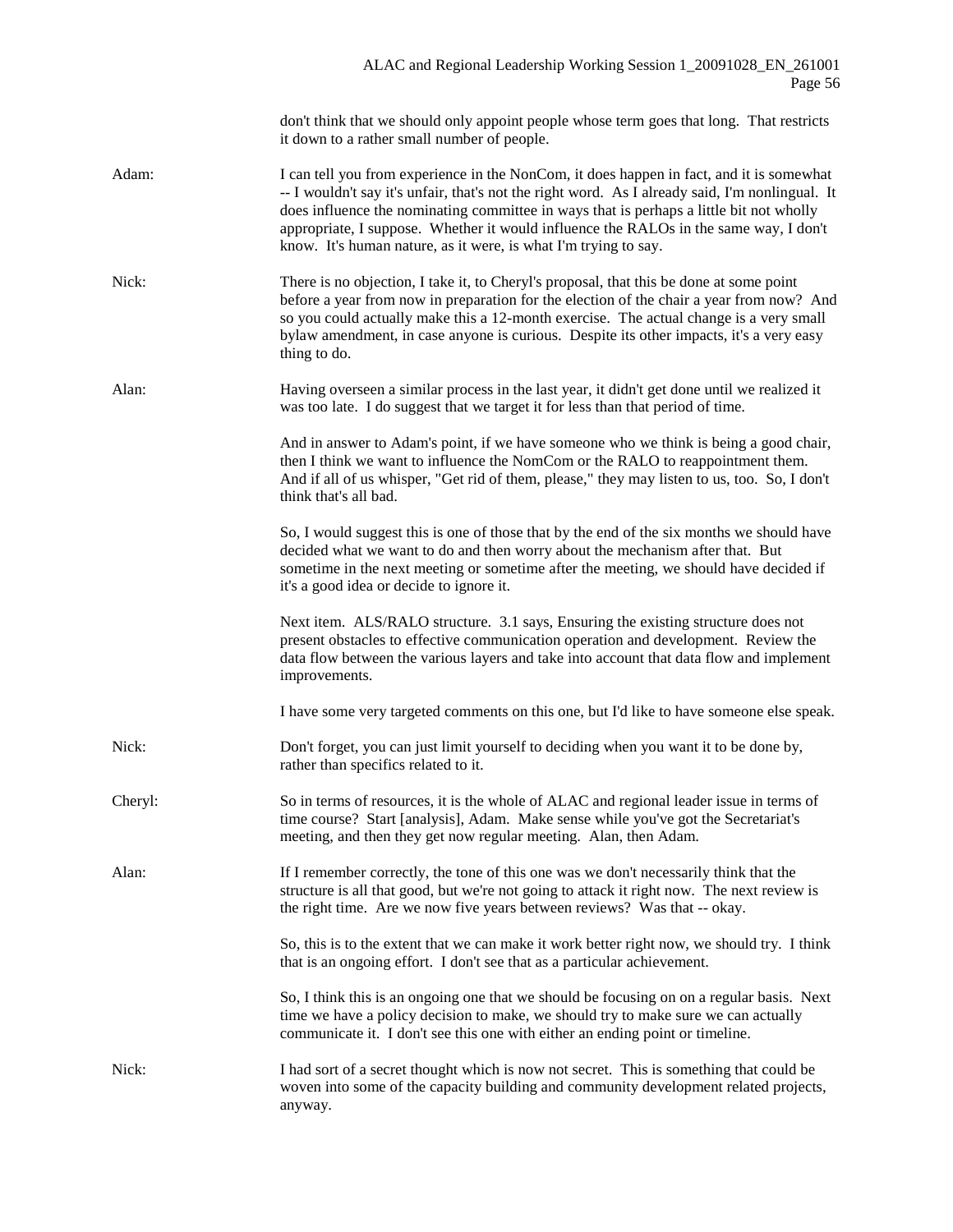| Cheryl:                   | That's a good plan. Any other points? No? Okay.                                                                                                                                                                                                                                                                                                                                                                      |
|---------------------------|----------------------------------------------------------------------------------------------------------------------------------------------------------------------------------------------------------------------------------------------------------------------------------------------------------------------------------------------------------------------------------------------------------------------|
| Alan:                     | Which is a good segue into education. Develop high level principals, draw up a plan to<br>implement them, create and execute the plan.                                                                                                                                                                                                                                                                               |
|                           | We've already talked a little bit about this earlier, that there is some work ongoing. I<br>would tend to say this should be something with a target of a reasonable deliverable<br>within a year. That may be a little bit too short, but I see no reason not to put a year and<br>then review it as we go along.                                                                                                   |
| Cheryl:                   | I'm wondering if we can get some specific feedback from the RALO leadership on this,<br>because it really is in their bailiwick, I think. It's a huge amount of additional work at<br>that part of the structure.                                                                                                                                                                                                    |
| Alan:                     | Well, I was going to add that we talk about priority. There is another component to that<br>of how much effort do we want to put into it. I would tend to class this one as high<br>priority but low profile.                                                                                                                                                                                                        |
| Unidentified Participant: | I think this is a topic which is going to request a lot of energy as it spread over languages<br>and cultures. You cannot say that you are going to talk to Polish people in English. If<br>you want to educate them, you have to educate them in their language.                                                                                                                                                    |
|                           | So, if you want to do education first, the thing we have to do is try to bring to the bottom,<br>as Sebastien has been saying, the fourth layer of our structure. If we want to address<br>them, we have to translate. And that brings us back to very initial question, how are we<br>going to do that?                                                                                                             |
| Nick:                     | It may help here. This particular recommendation was focusing on the obligation that the<br>staff had to develop material of a differentiated nature that specifically serves the<br>individual Internet user and At-Large, which represents it. It wasn't intended to be that<br>you all were doing the heavy lifting related to this.                                                                              |
|                           | The idea that I had taken from what the report said is that you would develop the<br>principles and then say to the staff, now go away and come back to us with a plan for<br>how you are going to provide information and by when, and in which format and<br>delivered in what ways that would fulfill the need. So, I think it's less work for all of<br>you, it's rather more work for us, this particular part. |
|                           | Now, there are other parts in this section which that is not true of, but this particular part<br>was really, to be honest, was on the start to come up with the answers based on what you<br>need.                                                                                                                                                                                                                  |
| Wolfe:                    | I think it should be clear what we are talking about. My first question is to Alan. To me<br>it sounds like contradiction, high priority, low profile. It's a little bit contradictory to me.                                                                                                                                                                                                                        |
|                           | While I consider this as a priority, but we have to be clear on which level we are talking.<br>What I was suggesting before was the level of multiplicators. So, it's not the end users I<br>think you had in mind, Rudy, when it was your intervention. And I think this is a rather<br>different issue.                                                                                                            |
|                           | I would put it like this. Let's first approach the multiplicators, and multiplicators for me<br>are the people responsible of ALSes. They are the closest to us. They are more or less<br>our reference points in particular countries.                                                                                                                                                                              |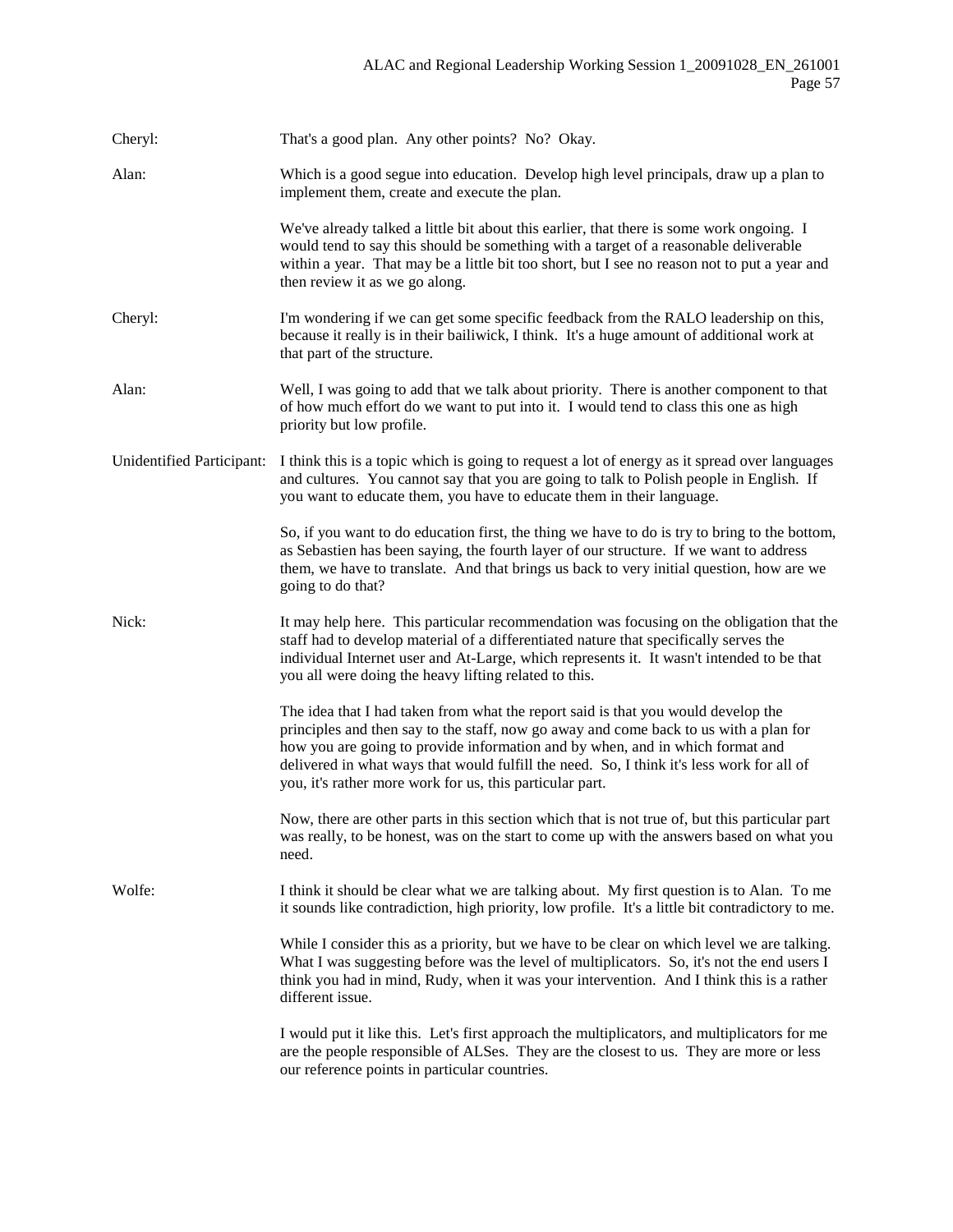|         | And then we have to somehow assess the need of our ALSes and what are the situations<br>in the particular countries. And, of course, it may be different, as we know, in European<br>countries if you compare Western European countries with Eastern European countries.                                                                                                                                                                                                                                                                                                                                                    |
|---------|------------------------------------------------------------------------------------------------------------------------------------------------------------------------------------------------------------------------------------------------------------------------------------------------------------------------------------------------------------------------------------------------------------------------------------------------------------------------------------------------------------------------------------------------------------------------------------------------------------------------------|
|         | And then when we talk about the end users, I think we need a type of standardized useful<br>material, and after that it's up on us in the RALOs in the particular countries if we have,<br>let's say two to three ALSes in Poland, then I think it would make sense to take the<br>standard material and to make a translation into Polish. But for the time being, I would<br>say it's too complicated, to difficult, too much time taking, time consuming capacity,<br>consuming to start this most difficult work, which is for me empowerment of the end<br>user. And empowerment of end user is a very complex process. |
|         | And this would be for me the medium long-term perspective, but I would first, coming<br>back to what Alan said, when we consider it as a priority, I would first start with<br>ourselves, with our ALSes, the representatives of the ALSes, and for me this people are<br>not the typical end users, they are the multiplicators. As they are already somehow<br>involved and somehow empowered.                                                                                                                                                                                                                             |
| Cheryl: | Rudy, go ahead.                                                                                                                                                                                                                                                                                                                                                                                                                                                                                                                                                                                                              |
| Rudy:   | Well, I agree with you, Wolfe, but nevertheless they are speaking their own language,<br>and if you want to help them, you have to think about the fact that your next step will be<br>the language and culture issue. If you don't keep that in mind now, you'll have to rework<br>what you have done initially.                                                                                                                                                                                                                                                                                                            |
| Cheryl: | Go ahead, Alan.                                                                                                                                                                                                                                                                                                                                                                                                                                                                                                                                                                                                              |
| Alan:   | People are solving the problem; we're supposed to be talking about the plan.                                                                                                                                                                                                                                                                                                                                                                                                                                                                                                                                                 |
| Cheryl: | Thank you, Alan. Go ahead.                                                                                                                                                                                                                                                                                                                                                                                                                                                                                                                                                                                                   |
| Alan:   | I would like to comment, explain my high priority, low profile. If you take your typical<br>low priority thing, you never get around to doing it. That's one of the reason I'm saying<br>it's high profile. We need to start on it, we need to slug around on it, but it's not<br>something we're going to put a huge amount of energy on, on an ongoing basis within the<br>committee. We may try to get some staff people to work on it. So, it's something that is<br>urgent that we not forget about, not put off, but it's not one of the high profile ones that<br>we have to put a lot of energy into, in my mind.    |
| Cheryl: | Go ahead, Nick.                                                                                                                                                                                                                                                                                                                                                                                                                                                                                                                                                                                                              |
| Nick:   | I wanted to say to -- this example may help, is, for example, for a long time there has<br>been an initiative underway to get short introductions to ICANN issues produced, and it's<br>been an enormous tooth-pulling operation. I can't even begin to tell you what kind of a<br>tooth-pulling operation it's been internally to get those done because there was no<br>mandate to do them.                                                                                                                                                                                                                                |
|         | This 4.1 gives you the golden opportunity to say, right, the board has now approved a set<br>of recommendations, guys, just like we've been saying for the last three years. We need<br>this and this and this and this in these formats and translated into these languages. Go<br>away and within six months tell us how you're going to meet the need and when, and<br>we'll tell you if that's soon enough for us. And if it's not, then we will have to go away<br>and say, okay, we'll put a line in the budget to put more money in or whatever. That's<br>4.1, just so you know.                                     |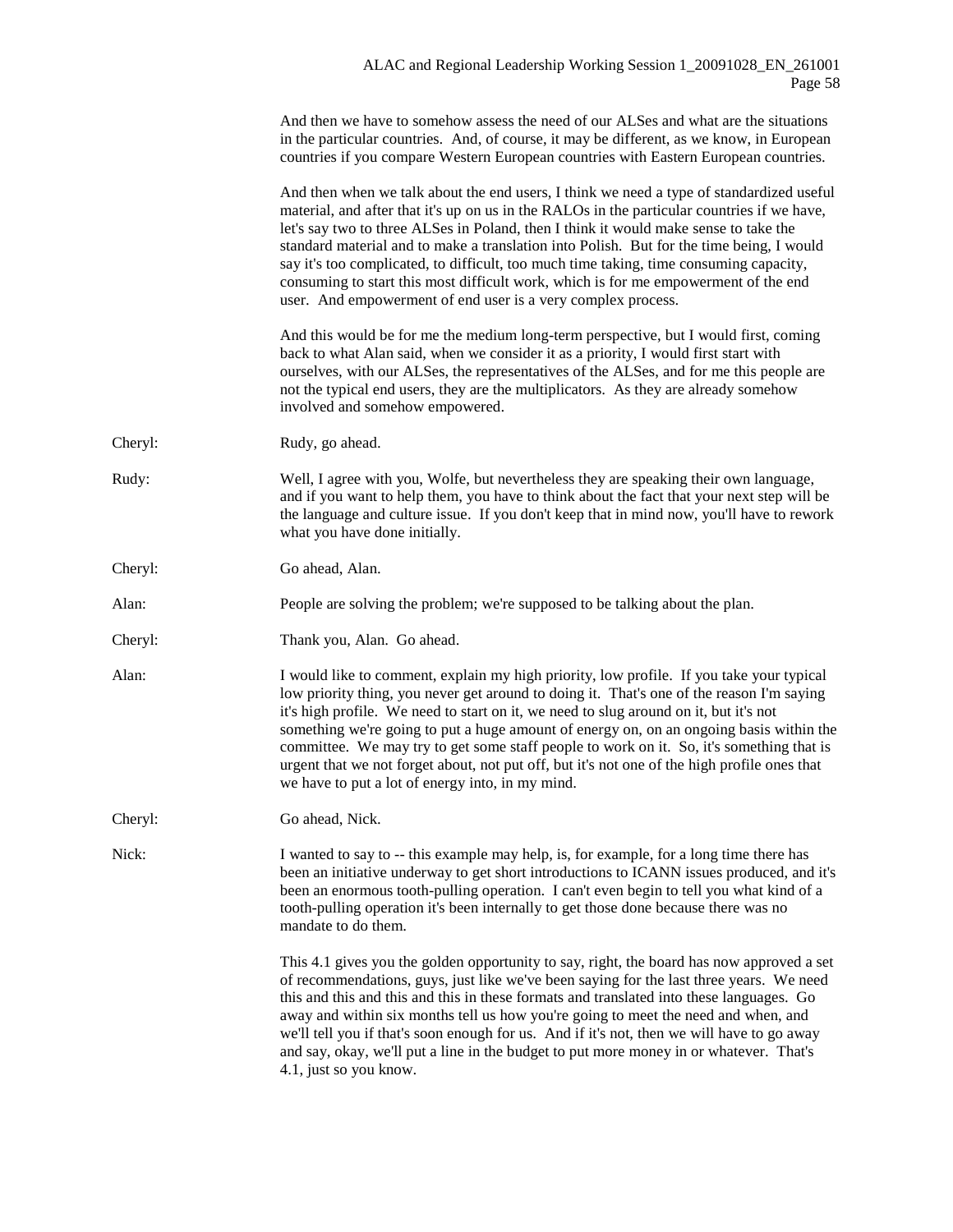This is the golden opportunity to get what you've been asking for, because the board has now said it must be done.

Cheryl: Adam? Adam, go ahead.

Adam: So, how about we ask Nick at this meeting to draft as a resolution that could be sent to the board now or in the near future stating that. Thanks, Nick, you're brilliant. I love it.

Unidentified Participant: That will teach you.

Cheryl: I think we also need to make sure that we get the Structure Improvement Committee's agreement to our implementation plan, and the board's agreement to our implementation plan before. But we could get the basic pen work done.

> I think this is one that, and I am now speaking from the chair position here, that makes perfect sense in terms of allocation of resource, that what we need is an interregional and ALAC standing subcommittee, which has the role of outreach and education material oversight. And what I'd like to do is put that proposal now for consideration of all at the table and ask the Secretariat's meeting to discuss it in a very full way, because it's going to be -- the major change will be in your way of doing things and how you're going to feed in.

> But my vision would be you would have regional representation from -- and it doesn't need to be Secretariat, but from each of your regions you have the skill sets and experience to bring to the table on discussions, work directly with staff and other parts of ICANN, and we will obviously have at least one or two ALAC people in there as well, just to give it that whole sense of oversight.

And like the Budget and Finance Committee, I would see that as sort of a standing committee from now on, because this is, as Nick said, a huge opportunity. So, is there anyone objecting to mulling that over and considering it?

Okay, well, then, once we hear back from the Secretariat's meeting, we will then have that as an agenda item on our Thursday wrap-up and make a final discussion decision on that then. Thanks, Alan.

Unidentified Participant: Is that a six-month thing, then?

Alan: I thought the overall one was -- we said a year-end review.

- Nick: For section 4.1 or for the whole thing?
- Alan: For what Cheryl just assigned to Secretariats and the regions, I think that's shorter than six months. The overall 4.1 item, and I think actually 4.2 and 4.3 go along with it, is a longer one.
- Cheryl: Ongoing I think, yes. So, start between now and six -- Hawa, go ahead.
- Hawa: For this point, maybe we can have some draft before the Nairobi meeting for this point.
- Cheryl: So, we should look at our first output in preparation for discussion at Nairobi. Make sense? One of the regions that would definitely benefit by this outreach. Go ahead, Adam.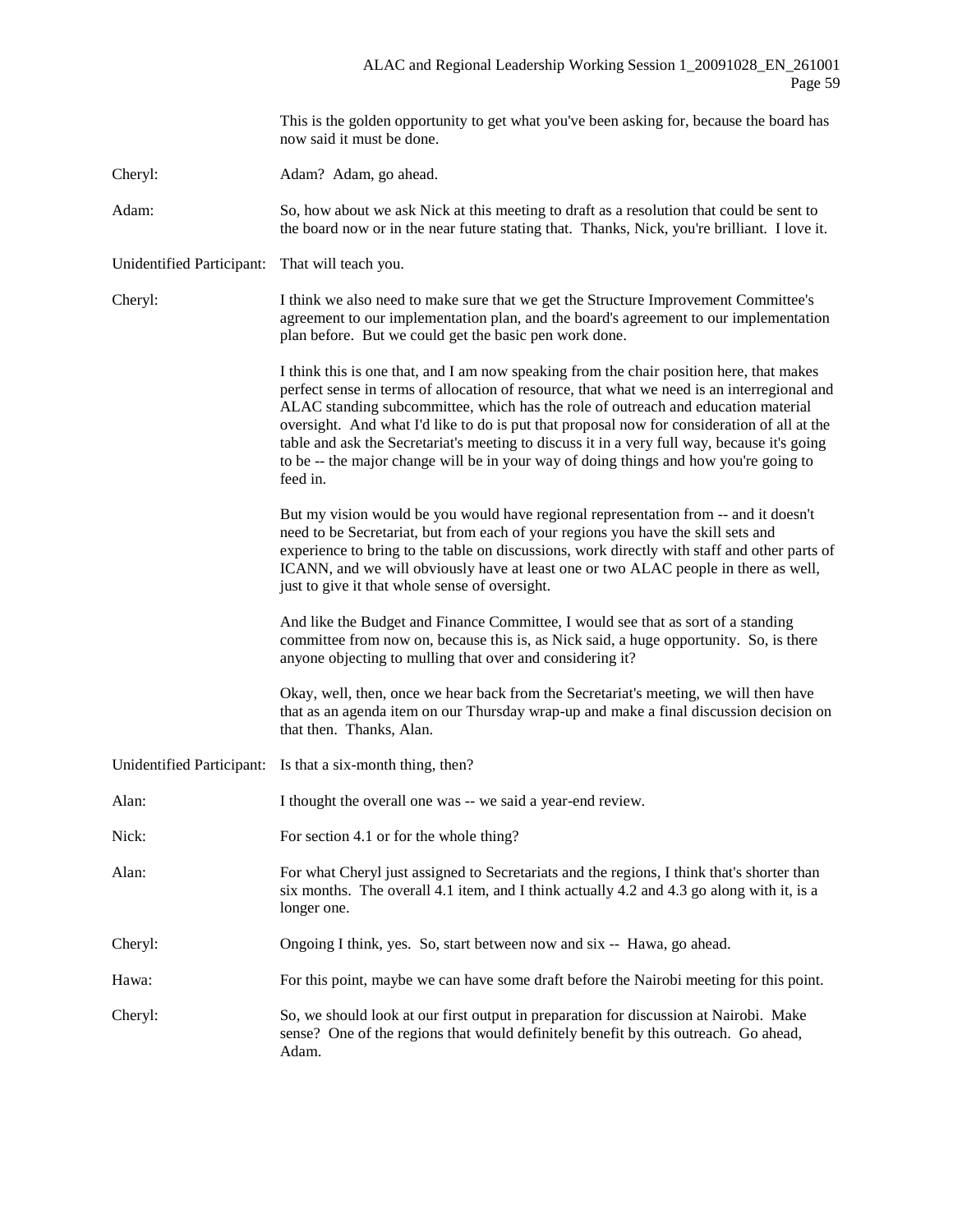| Adam:    | And the timing for getting that recommendation to the board saying we want resources<br>from staff to do this, please? Yeah, I mean, just generally, what would the timing be on<br>that? Again, so it's before the board for Nairobi, which seems reasonable.                                                                                                                                                                                                                                                                                                                                                                    |
|----------|-----------------------------------------------------------------------------------------------------------------------------------------------------------------------------------------------------------------------------------------------------------------------------------------------------------------------------------------------------------------------------------------------------------------------------------------------------------------------------------------------------------------------------------------------------------------------------------------------------------------------------------|
| Alan:    | I think the question is, what's the process going forward? We have sent this to the board,<br>to the SIC and the board; we do we assume that it has to get approval from them, or do<br>we assume that we go ahead with it unless they object?                                                                                                                                                                                                                                                                                                                                                                                    |
| Nick:    | There is a line in the resolution in July, when the At-Large Review Report was adopted.<br>The last line which says that the board will review the implementation plan and budgets<br>and approve them.                                                                                                                                                                                                                                                                                                                                                                                                                           |
|          | So, what I had thought was, once you had decided the relative priority and all the rest,<br>and we flesh out the implementation plan, even where that implementation plan may be<br>you don't start working on something sometime after Nairobi. But in Nairobi we will be<br>able to hand them, the plan and the cost, and you go on from there. But, then, not<br>everything costs something.                                                                                                                                                                                                                                   |
| Alan:    | The implication is this outline we are taking as given unless someone says no or unless<br>they refuse to budget -- to fund (inaudible) real funds. But we don't need them to<br>approve this document before going ahead.                                                                                                                                                                                                                                                                                                                                                                                                        |
|          | Okay. Do we agree that 4.2, 4.3 fall into the same category? Okay, 4.4 is explore<br>additional measures needed -- if the room temperature would go down a little bit, it<br>would be a lot easier to try to focus. Either I have fever or this room is too high, or both.                                                                                                                                                                                                                                                                                                                                                        |
|          | Explore whether additional measures need to be taken to involve individual users and the<br>work of At-Large where such persons wish to contribute in their personal capacity. Can<br>someone explain what this means?                                                                                                                                                                                                                                                                                                                                                                                                            |
| Cheryl:  | Patrick got there first, so have a go, Patrick.                                                                                                                                                                                                                                                                                                                                                                                                                                                                                                                                                                                   |
| Patrick: | Well, I think it means that there were in the past concerns expressed on the fact that the<br>all ALAC/RALO/ALS structure is not really open to individuals wanting to participate in<br>the process. For example, I remember that when we discussed the bylaws of the<br>European RALO, some people said, well, we want to contribute but we do not want to be<br>members of ALS, because we think our voice would be lost in the process. And so we<br>postpone the idea of having some kind of integration into RALO for individual members<br>to later discussion, which we never had. And I think this relates to this part. |
| Alan:    | So, we send this back to the four RALOs that don't have individual members, and to the<br>fifth that does, to review their policies, to report back in no less than -- or report back by<br>Nairobi?                                                                                                                                                                                                                                                                                                                                                                                                                              |
| Cheryl:  | Absolutely. Works perfectly. And at the same time, that aforementioned and potential<br>outreach work group, the standing committee can also look at WIP 2.0 and other tools<br>which can perhaps being in some more open dialogue and interaction.                                                                                                                                                                                                                                                                                                                                                                               |
| Patrick: | I have just one question, and if you don't want to answer now. If somebody has some<br>knowledge on the second life, I will be happy to know. Thank you.                                                                                                                                                                                                                                                                                                                                                                                                                                                                          |
| Cheryl:  | I don't have time for my second life.                                                                                                                                                                                                                                                                                                                                                                                                                                                                                                                                                                                             |
| Patrick: | I know, so do I.                                                                                                                                                                                                                                                                                                                                                                                                                                                                                                                                                                                                                  |
| Cheryl:  | Terribly sad, my little (inaudible) is wasting away.                                                                                                                                                                                                                                                                                                                                                                                                                                                                                                                                                                              |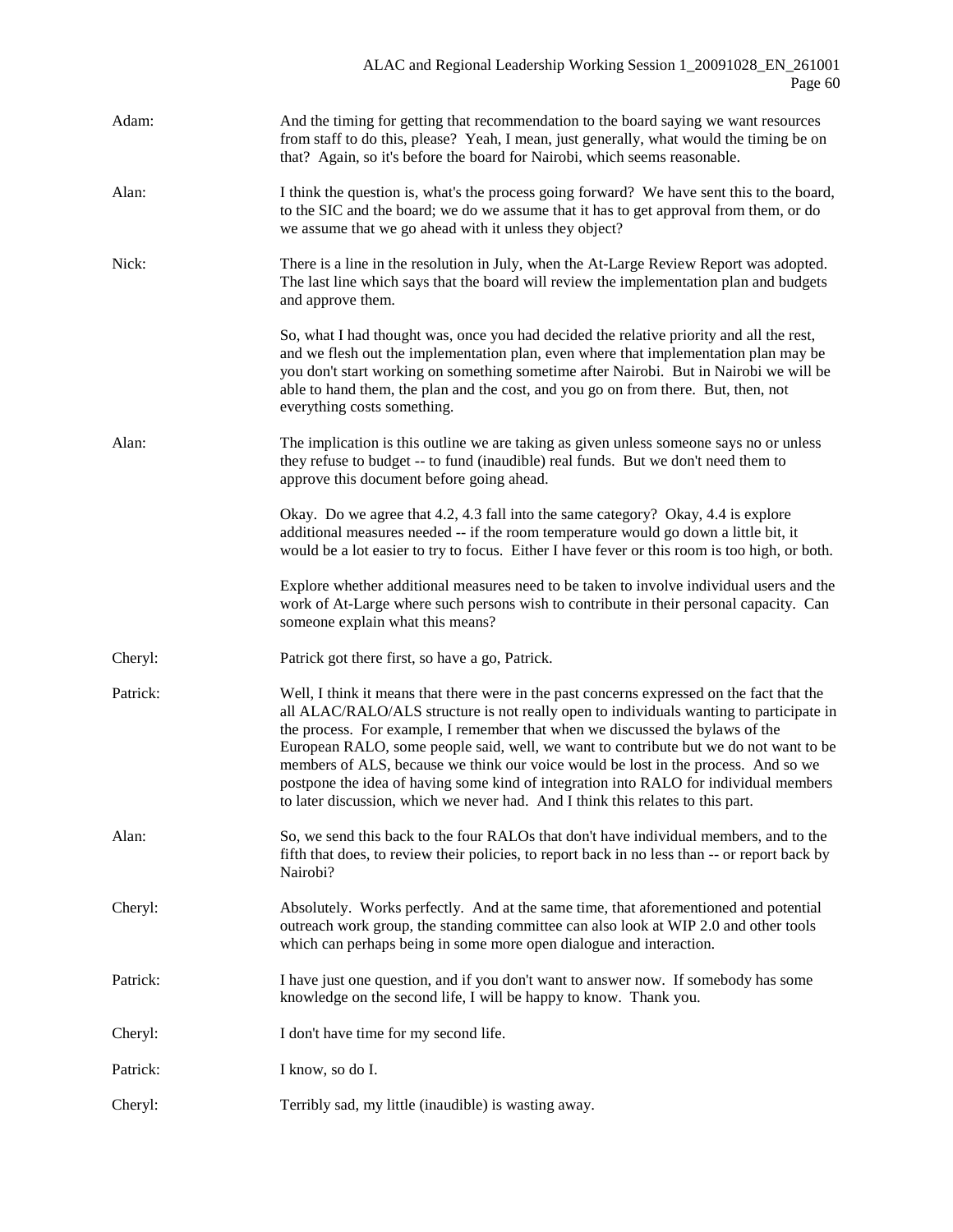| Nick:      | I can only help you with (inaudible), I'm afraid.                                                                                                                                                                                                                                                                                                                                              |
|------------|------------------------------------------------------------------------------------------------------------------------------------------------------------------------------------------------------------------------------------------------------------------------------------------------------------------------------------------------------------------------------------------------|
| Cheryl:    | Alan, go ahead.                                                                                                                                                                                                                                                                                                                                                                                |
| Alan:      | 4.5 is leadership engagement development. 4.5.1 is build a position description for<br>ALAC liaison and other leaders. I think we can say the first part of that is done. The<br>second part of it, that is, position descriptions for RALO chairs in Secretariats, I would<br>suggest, is a high priority, and we can discuss that when we talk about the rest of that<br>later on this week. |
|            | I object strongly to the wording in 4.5.2 and .3, focusing on sanctions instead of<br>remediation and fixing the problem. As someone pointed out over there, I think it was<br>Carlton, these people are volunteers. The concept of sanctions I don't think is quite the<br>appropriate word, if we actually want people to be productive.                                                     |
| Sebastien: | I am sorry, but it was one of my remarks and the document didn't change on that, and<br>(inaudible).                                                                                                                                                                                                                                                                                           |
| Alan:      | And I accept liability for that, personally.                                                                                                                                                                                                                                                                                                                                                   |
| Cheryl:    | That still doesn't mean, however, that in our outcome in our discussions that we can't<br>modify to far more -- a sense of neutral language and recognize best management<br>practices for volunteers. Which I think the language of the documents produced so far<br>have been very careful to do so.                                                                                         |
| Alan:      | As I was going to note, the document we'll be discussing on Tuesday does not use this<br>word, and that's why this is called the outline of a plan. Okay, 4.5.2 is -- no, where are<br>we -- 4.5.3, .2 and .3, Sanctions --                                                                                                                                                                    |
| Cheryl:    | (Inaudible)                                                                                                                                                                                                                                                                                                                                                                                    |
| Alan:      | No, the first one in sanctions, the second one is factions, which may be something a<br>whole lot better than sanctions, I don't know. Create and implement (inaudible) ensure<br>that travel support is unavailable for ALAC leaders.                                                                                                                                                         |
|            | My personal position on 4.5.3 which says don't provide travel support to leaders who<br>aren't leading is -- I think we should take other action and take away their leader title.                                                                                                                                                                                                             |
| Nick:      | Just because my ears are burning, the original author of this document, I refer you to the<br>note for 4.5.3, which was the genesis of this, because there were quite pointed statements<br>in the review working group report related to travel support and the withholding of the<br>same.                                                                                                   |
|            | So, I hope no one will read any great personal prejudices on my part in the design of the<br>wording. And I'm quite sure that you could change the text to some other wording that<br>was more conducive to yourself. I just would bear in mind what the review report<br>actually said with relation to this point. So, there are many ways to skin the cat.                                  |
| Alan:      | Other than the word "sanctions," I have no problem with what you put in 4.5.3. I just<br>think we should short-circuit the need for it by getting rid of leaders who aren't leading,<br>and then you don't have to transport them somewhere.                                                                                                                                                   |
| Cheryl:    | Oh, well, but I am tempted in some cases. Go ahead, Patrick.                                                                                                                                                                                                                                                                                                                                   |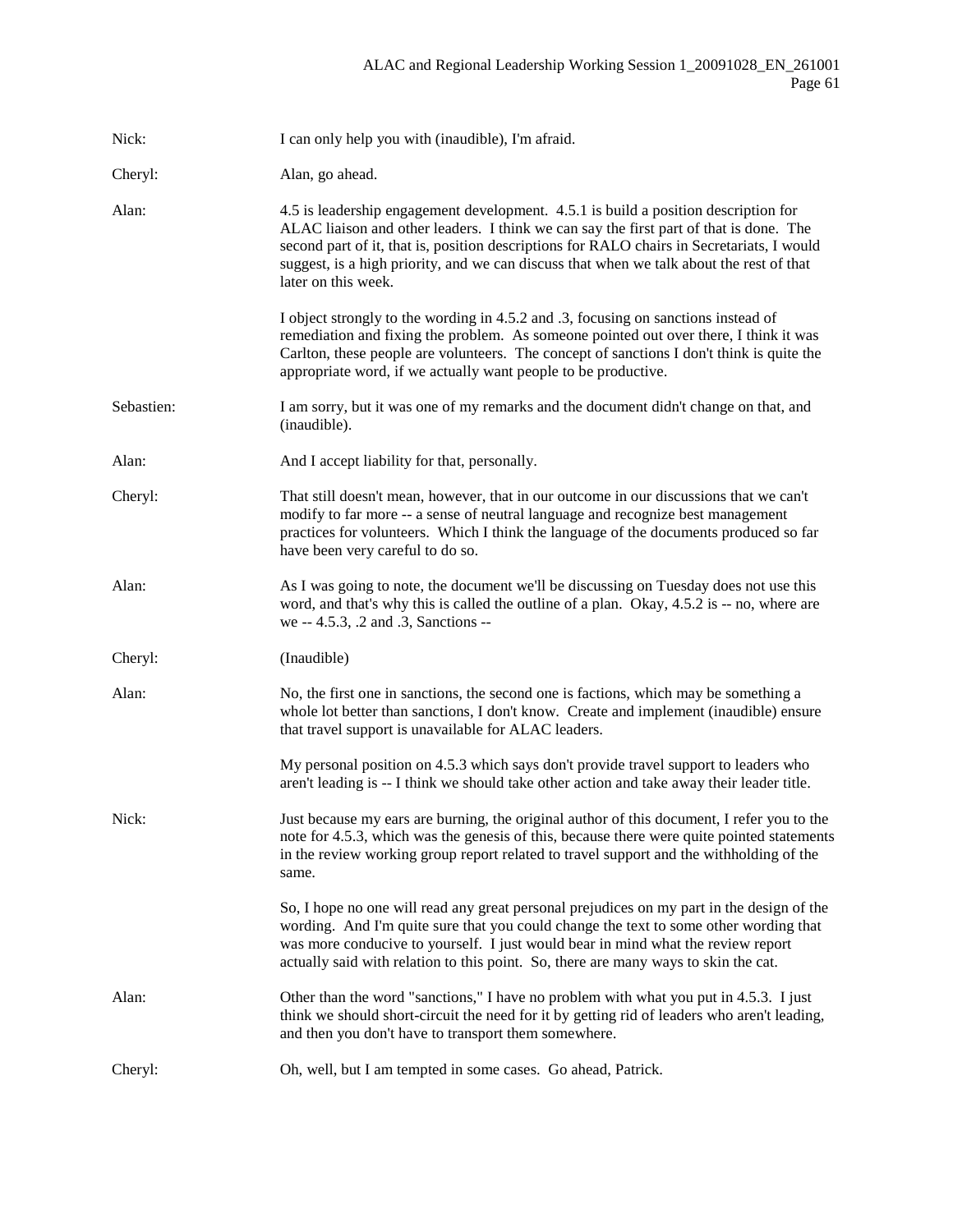| Patrick:                  | Well, it is just that if you say, well, we won't provide travel support to nonperforming<br>leaders, that also means that they will be even less inclined to participate, because they<br>won't be in a meeting. So, I think, indeed, that the best thing to do would be to replace<br>them. At least we would benefit from input. Nonperforming people will not provide any<br>input, so I think that is the thing we should address and not so much the trouble side of<br>the sanctions.                      |
|---------------------------|------------------------------------------------------------------------------------------------------------------------------------------------------------------------------------------------------------------------------------------------------------------------------------------------------------------------------------------------------------------------------------------------------------------------------------------------------------------------------------------------------------------|
| Cheryl:                   | Indeed, that is supporting what Alan said. Go ahead, Adam.                                                                                                                                                                                                                                                                                                                                                                                                                                                       |
| Adam:                     | Yeah, I think we're getting too much into the discussion of the issues when, in fact, it is<br>work we've already begun so we could properly put a timeline on it to be completed by<br>Lima, and then move on to the next point. It's late in the day. No, no, Brussels.<br>Brussels, Brussels. It's Brussels in the summer. I meant June.                                                                                                                                                                      |
| Cheryl:                   | The June meeting.                                                                                                                                                                                                                                                                                                                                                                                                                                                                                                |
| Adam:                     | It's Brussels, it's Brussels, yeah.                                                                                                                                                                                                                                                                                                                                                                                                                                                                              |
| Cheryl:                   | Okay. So, timeline, June meeting, and that is a committee of the whole of the ALAC.                                                                                                                                                                                                                                                                                                                                                                                                                              |
| Alan:                     | Sold, and I'm sorry I committed my own sin there, yes.                                                                                                                                                                                                                                                                                                                                                                                                                                                           |
| Unidentified Participant: | Time for sanctions.                                                                                                                                                                                                                                                                                                                                                                                                                                                                                              |
| Alan:                     | I suggest you kick me out of this role. You're a lot of cruel people.                                                                                                                                                                                                                                                                                                                                                                                                                                            |
| Cheryl:                   | Oh, yes, you have no idea.                                                                                                                                                                                                                                                                                                                                                                                                                                                                                       |
| Alan:                     | Since we're getting personal, I already knew about you.                                                                                                                                                                                                                                                                                                                                                                                                                                                          |
| Nick:                     | What's the song, "I've Got a Line on You" comes to mind?                                                                                                                                                                                                                                                                                                                                                                                                                                                         |
| Cheryl:                   | And for the transcript and the MP3 recordings, we are all smiling and (inaudible) --                                                                                                                                                                                                                                                                                                                                                                                                                             |
| Alan:                     | I've lost track of where we are at this point.                                                                                                                                                                                                                                                                                                                                                                                                                                                                   |
| Nick:                     | 4.54. You could skip over this if you want, because it is a cross-community thing.                                                                                                                                                                                                                                                                                                                                                                                                                               |
| Alan:                     | All right. Let's skip over it, then.                                                                                                                                                                                                                                                                                                                                                                                                                                                                             |
| Cheryl:                   | Although we should note it goes back to previous discussions and how the working<br>process, then, goes to the NomCom Review.                                                                                                                                                                                                                                                                                                                                                                                    |
| Alan:                     | Well, yes. In fact, it's an interesting question and we're going to need some legal review<br>on it. The plan that I put -- that will be discussed on Tuesday gives us the ability to<br>remove someone regardless of how they got there. It doesn't say how they're replaced,<br>but it allows us to remove someone. And, in fact, I'm told the NomCom current report<br>says something about midterm removal and I don't know whether it says they remove<br>them or what the exact terms are. Does Adam know? |
| Nick:                     | That was me misreading the NomCom Review and I sent a follow-up saying that I<br>misread the NomCom Review. There is nothing about recall in the NomCom Review<br>document, and it is something we have to bring up this week. So, I misled you. In other<br>words, I made a mistake. There is nothing about recall we have to bring it up, continue to<br>bring it up.                                                                                                                                          |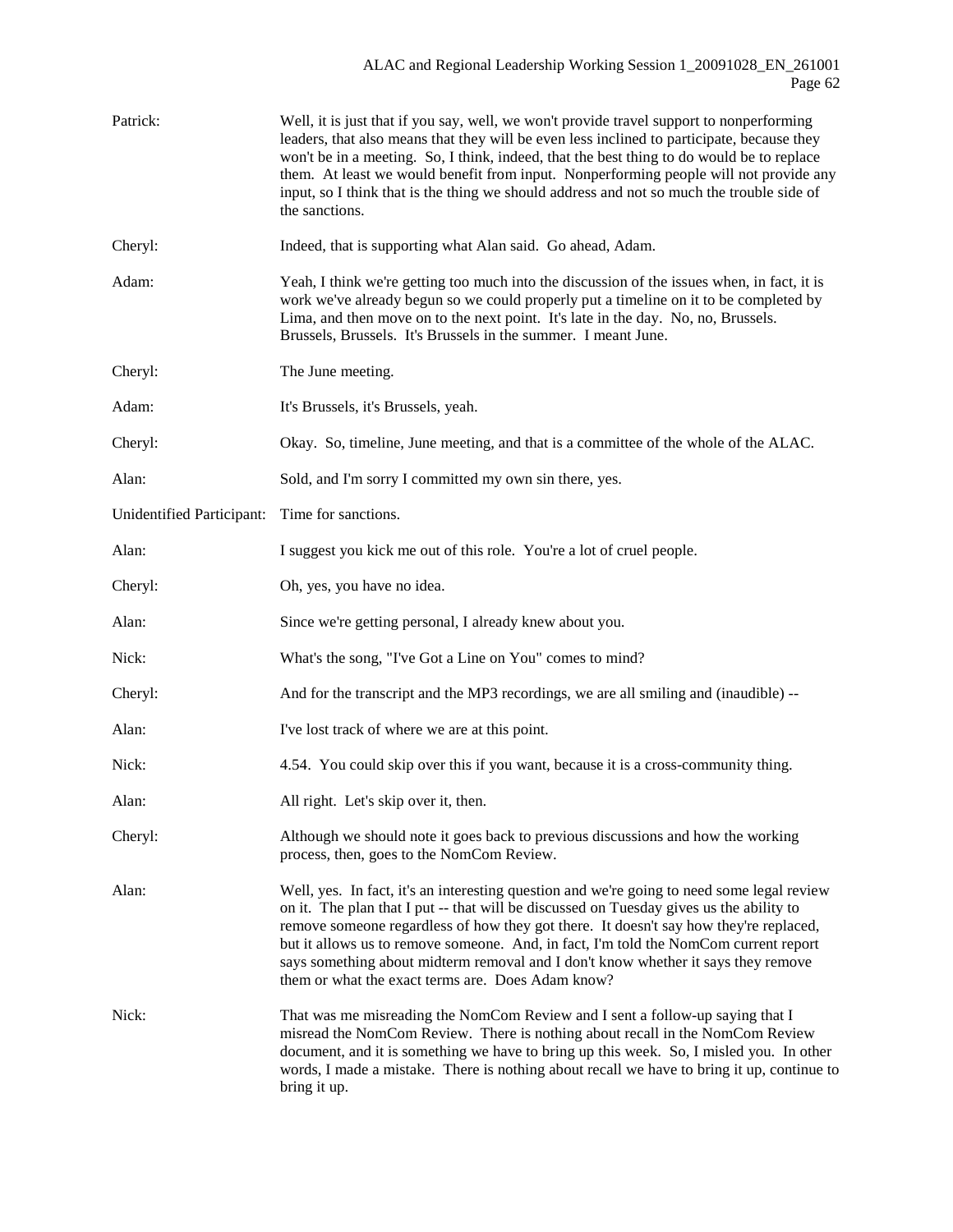| Cheryl:  | It does go to an outside organization. But, of course, again, as I said earlier, we continue<br>discussions where we have non-binding agreements with successive NonCom chairs.<br>Providing we complain early enough and before their processes have gone too far, we can<br>have some wiggle room, but we need something enshrined. Next point.                                                                                                                                               |
|----------|-------------------------------------------------------------------------------------------------------------------------------------------------------------------------------------------------------------------------------------------------------------------------------------------------------------------------------------------------------------------------------------------------------------------------------------------------------------------------------------------------|
| Alan:    | I think we've actually covered the rest of 4.-- the 4's; am I correct? Okay. 5. Strategic<br>planning, ALAC processes. Review current process with At-Large, shall contribute to<br>strategic and operational planning. Identify any barriers. Propose measures to eliminate<br>any barriers. Operational planning, ALAC processes. Review current ALAC processes<br>within At-Large to contribute to strategic and operational planning. Identify any barriers.<br>That sounded very familiar. |
|          | And the last one is specifically to the fiscal year planning, which is now past, but<br>nevertheless presumably implies for future years. Nick?                                                                                                                                                                                                                                                                                                                                                 |
| Nick:    | It's my sad duty to actually tell you that the strategic planning process begins at this<br>meeting with a workshop being held on, I think, Wednesday. I should also highlight that<br>that last point, it is -- we are indeed past the fiscal year mentioned here.                                                                                                                                                                                                                             |
|          | But the At-Large Review Report called quite clearly for an increase in the level of<br>support ICANN provides to At-Large, which could include additional staff, but certainly<br>included overall additional resources.                                                                                                                                                                                                                                                                        |
|          | So, you may wish to think about how you weave this element in with the other elements<br>of this project. Where something else would require an ongoing commitment of<br>resources, it would fall within this.                                                                                                                                                                                                                                                                                  |
| Alan:    | I would suggest on these items that we need sometime in the next four months or so a<br>dedicated either teleconference or time at Nairobi with people to be determined, to really<br>explore to what extent we should be tied into the ICANN strategic and operational plans.<br>It is quite clear, if we want additional resources, we have to have words in the plans<br>which support us, or that we're doing something that supports other words in the plan.                              |
|          | I personally am not at all convinced that we should be tightly coupled with the planning<br>process in general other than in support of our own needs, which is pretty much in line<br>with the other units within ICANN that are charged with particular things. If it's budget<br>implications, they need to work within the boundaries of ICANN budget processes and<br>planning processes, but not necessarily be auxiliary strategic planners.                                             |
| Nick:    | I would just note that under 5.3, the idea would be that you would review your<br>requirements for resources over the course of this financial year. So, there is an<br>underlying assumption that you would not have to finish deciding what you needed until<br>the year was over.                                                                                                                                                                                                            |
|          | And perhaps that means that ICANN would need corporately to provide a contingency in<br>the budget for the following fiscal year on the understanding that that would then be used<br>as needed based on what came out of your review over this year -- well, the six months of<br>it left.                                                                                                                                                                                                     |
| Cheryl:  | Patrick.                                                                                                                                                                                                                                                                                                                                                                                                                                                                                        |
| Patrick: | Yeah, I agree with Alan, but one thing is that if we can be proactive in some subject, it<br>could be interesting to introduce a subject through the Strategic Planning Committee.<br>Because it will be in advance and then the other we'll know. Because at the moment we<br>are a lot reaction, planning action. But it's difficult to do that and it's difficult to find it.<br>But if it's happened, we need to be engaged into the strategic planning.                                    |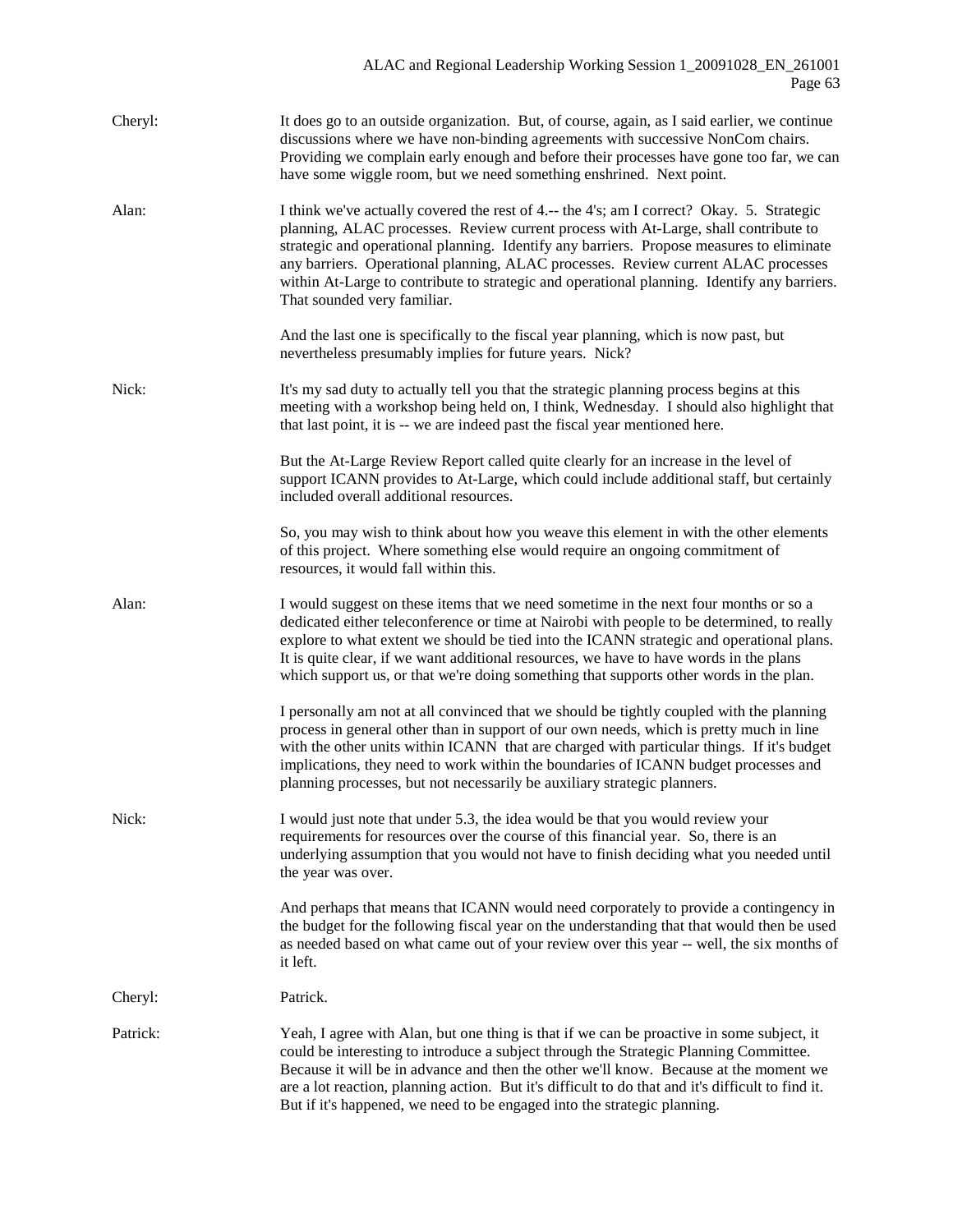| Alan:   | Let me be clear, I'm agreeing with the items Nick has under the action items on Section 5.<br>I am disagreeing with what the report, the ALAC Review Report says in Section 5, that<br>is, that we should be doing more strategic and operational planning of our own activities.                                                                                                                                                                                                                                                                                                                                                                                                   |
|---------|-------------------------------------------------------------------------------------------------------------------------------------------------------------------------------------------------------------------------------------------------------------------------------------------------------------------------------------------------------------------------------------------------------------------------------------------------------------------------------------------------------------------------------------------------------------------------------------------------------------------------------------------------------------------------------------|
|         | I believe we are largely a reaction-driven organization. We have some long-term plans<br>and those we should be thinking about, like the ones we were talking about in<br>engagement and education. But the bulk of our work, like most of the other groups, the<br>advisory committees and the support organizations in ICANN are not plan driven. They<br>are real life driven and reactional. And by the very definition they are. So, I don't know<br>if anyone agrees with me, but I think they got those words wrong.                                                                                                                                                         |
| Nick:   | For what it's worth, I argued internally that it was unreasonable to ask At-Large to be a<br>proactive, plan-driven organization, while the entire rest of indication was reactive and<br>not plan driven except as it related to the budget and operational plan. And unfortunately<br>that dichotomy didn't completely register with the review working group.                                                                                                                                                                                                                                                                                                                    |
| Cheryl: | Evan?                                                                                                                                                                                                                                                                                                                                                                                                                                                                                                                                                                                                                                                                               |
| Evan:   | I don't know if I have a real problem with it. Yes, we have to be reactive because some<br>of what we do is driven the same way as the rest of ICANN is. But I also think that there<br>are some real, real high level, big picture concerns. And attempts to try and move the<br>rudder and steer the sheep in a very big way that is quite different from the individual's,<br>please respond to this. There is some very, like I say, high level things that I know some<br>in our grass roots want very, very much to try and steer ICANN generally in a slightly<br>different direction than it currently is. And I certainly think attempts to do that can be<br>plan driven. |
| Alan:   | I think what you just described are things where we want to try to influence the ICANN<br>plan, which is completely in line with what we're talking about, not that we need a plan to<br>do it.                                                                                                                                                                                                                                                                                                                                                                                                                                                                                     |
| Cheryl: | So, time (inaudible), priorities? Olivier?                                                                                                                                                                                                                                                                                                                                                                                                                                                                                                                                                                                                                                          |
| Oliver: | Thank you, Cheryl. I do wonder, though, because have we not started drawing some<br>plans by having those ALS -- the ALS summit in Mexico City, where we had several<br>groups that looked at long-term objectives and proactive action, and some of the groups<br>looking at strategic actions for ICANN?                                                                                                                                                                                                                                                                                                                                                                          |
| Alan:   | I think there are aspects of what we do that require planning. I don't think we should be<br>plan-driven.                                                                                                                                                                                                                                                                                                                                                                                                                                                                                                                                                                           |
| Cheryl: | Six months is the current bid. Go ahead, Carlos.                                                                                                                                                                                                                                                                                                                                                                                                                                                                                                                                                                                                                                    |
| Carlos: | [Speaking in foreign language]                                                                                                                                                                                                                                                                                                                                                                                                                                                                                                                                                                                                                                                      |
| Cheryl: | Well, then, coming back to the time course, six months is the current bid, and I think that<br>is probably a very good bid to go ahead with. And it sounds to me like there are some<br>particular, dare I use the word planning, involved in our week and meet these needs. A<br>whole of ALAC response? Yes? Good. Sold. Next one.                                                                                                                                                                                                                                                                                                                                                |
| Alan:   | Item 6. More effort needs to be put into developing accurate cost models for At-Large<br>activity. Review with At-Large what additional information is needed to be useful<br>subsequent to improvements of financial reporting and last year. In planning for<br>meetings ensure that At-Large representatives are provided equal treatment with other<br>funded communities with respect to accommodations.                                                                                                                                                                                                                                                                       |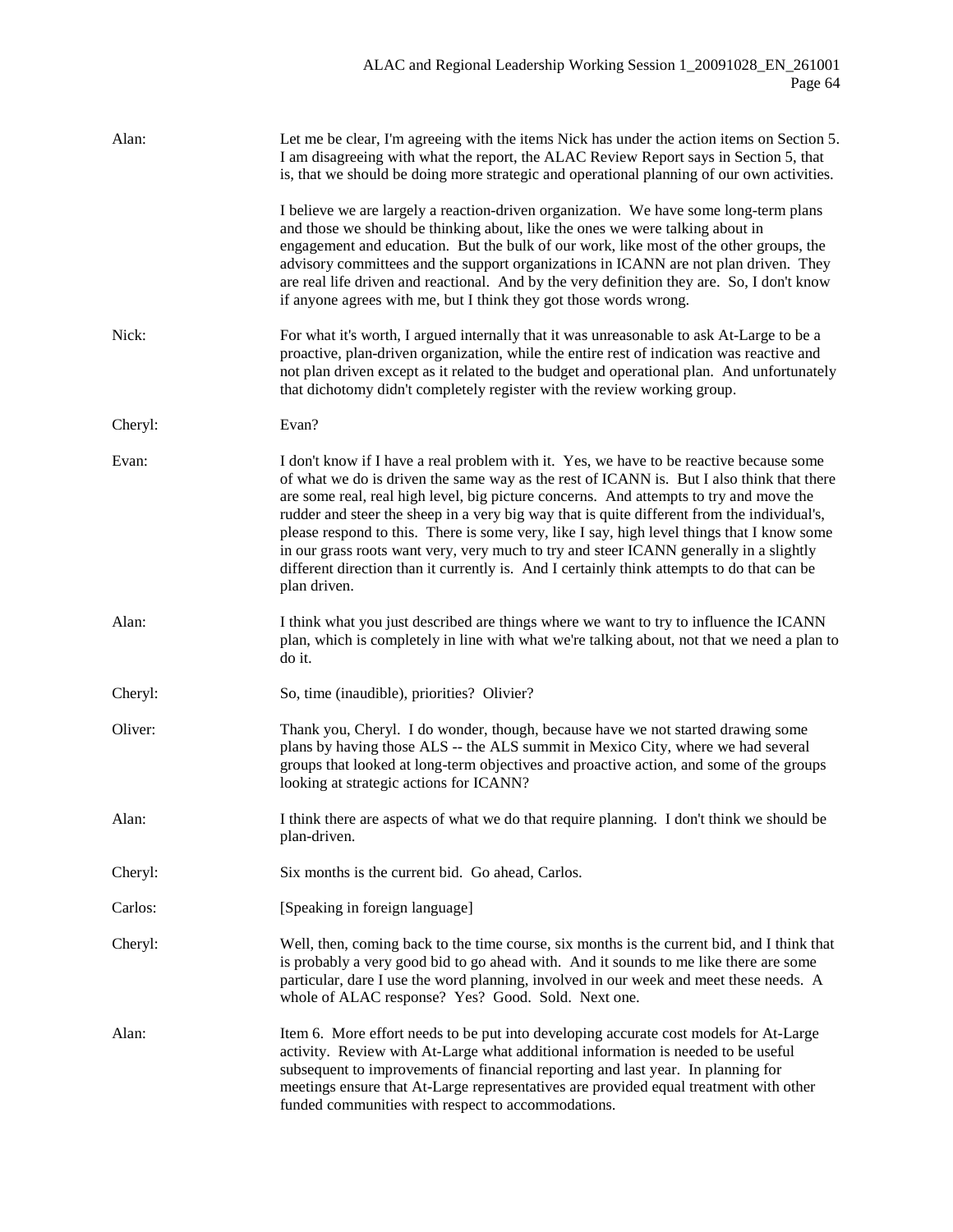|         | That latter one seems to have been addressed already. I'm not quite sure what the first<br>one means in terms of the realities of ICANN budgeting. Maybe Nick has some insight.                                                                                                                                                                                                                                                                                                           |
|---------|-------------------------------------------------------------------------------------------------------------------------------------------------------------------------------------------------------------------------------------------------------------------------------------------------------------------------------------------------------------------------------------------------------------------------------------------------------------------------------------------|
| Nick:   | I confess, I don't really know what they were on about with this. I think that the genesis<br>was that a number of people that spoke to the review working group said that they wanted<br>more granular financial reporting on what ICANN spends on the At-Large community.<br>And that turned into this statement, which is hard to understand exactly what is meant by<br>that.                                                                                                         |
|         | But I think that is what is meant by it. And the idea there would be that if you all felt that<br>more detail is required than is currently provided. For example, the budget this year now<br>breaks down expenses by community in a way that wasn't the case before.                                                                                                                                                                                                                    |
|         | So, if there are particular -- if you're interested in particular types of reporting that you<br>would put those together and then that would be conveyed to management, and there<br>would be some way of fulfilling that request. I think that's what this is.                                                                                                                                                                                                                          |
| Alan:   | I know what it was originally. What I'm asking for is what is in fact possible. The<br>genesis of this is ALAC said we want to do something. Answer comes back, sorry, there<br>is no money. We're already spending a million dollars on you. Question: What are you<br>spending the million dollars on? We can't tell you. And it will come up again in the<br>discussion we're supposed to be having now, if I remember correctly, of what do we do<br>with the remaining travel money? |
|         | Well, we say forget the remaining travel money; we want to fund another 40 person<br>travels per year for regional meetings, or 100 travels per year regional meetings. We can<br>come up with estimates. Someone comes back, sorry, we don't have the budget for that.                                                                                                                                                                                                                   |
|         | Our next question is, well, what are you spending it? Maybe we can find something that<br>you shouldn't be doing? And we're continuing in this loop that somebody is making<br>value judgments that we don't have the money for this, and we are not in a position to<br>prioritize the things that ICANN is spending money on for At-Large in the most general<br>sense, which is --                                                                                                     |
|         | So, the review comments were because we expressed a frustration with being told certain<br>things could not be done without any ability to aid in the decisions of what the priorities<br>were. And maybe there is enough granularity in budget reporting now to address that, I<br>don't know.                                                                                                                                                                                           |
| Evan:   | As one of the ones who was probably very, very active in talking to the BGC about this<br>issue, I mean, basically what Alan is saying is right, and I would take it a step further.                                                                                                                                                                                                                                                                                                      |
|         | Nick, as you know, we made a request for some outreach activities that NARALO<br>wanted to be able to do. We didn't know when to submit it into the budget process, we<br>didn't know how to submit it into the budget process. All we knew is, here are some<br>outreach activities that we had come up with, that we had thought, in fact, was a cost<br>saving move compared to some of the other options. And we had absolutely no idea to<br>deal with this on a budgetary level.    |
|         | And my hope is that this particular item will at least make a transition to something<br>where maybe even down the road At-Large actually has some discretionary funds of its<br>own. Heaven forbid we're allowed to do that. But I see this as sort of helping us on the<br>way to that. Does that sound right?                                                                                                                                                                          |
| Cheryl: | I don't see anybody disagreeing. Allocations on time?                                                                                                                                                                                                                                                                                                                                                                                                                                     |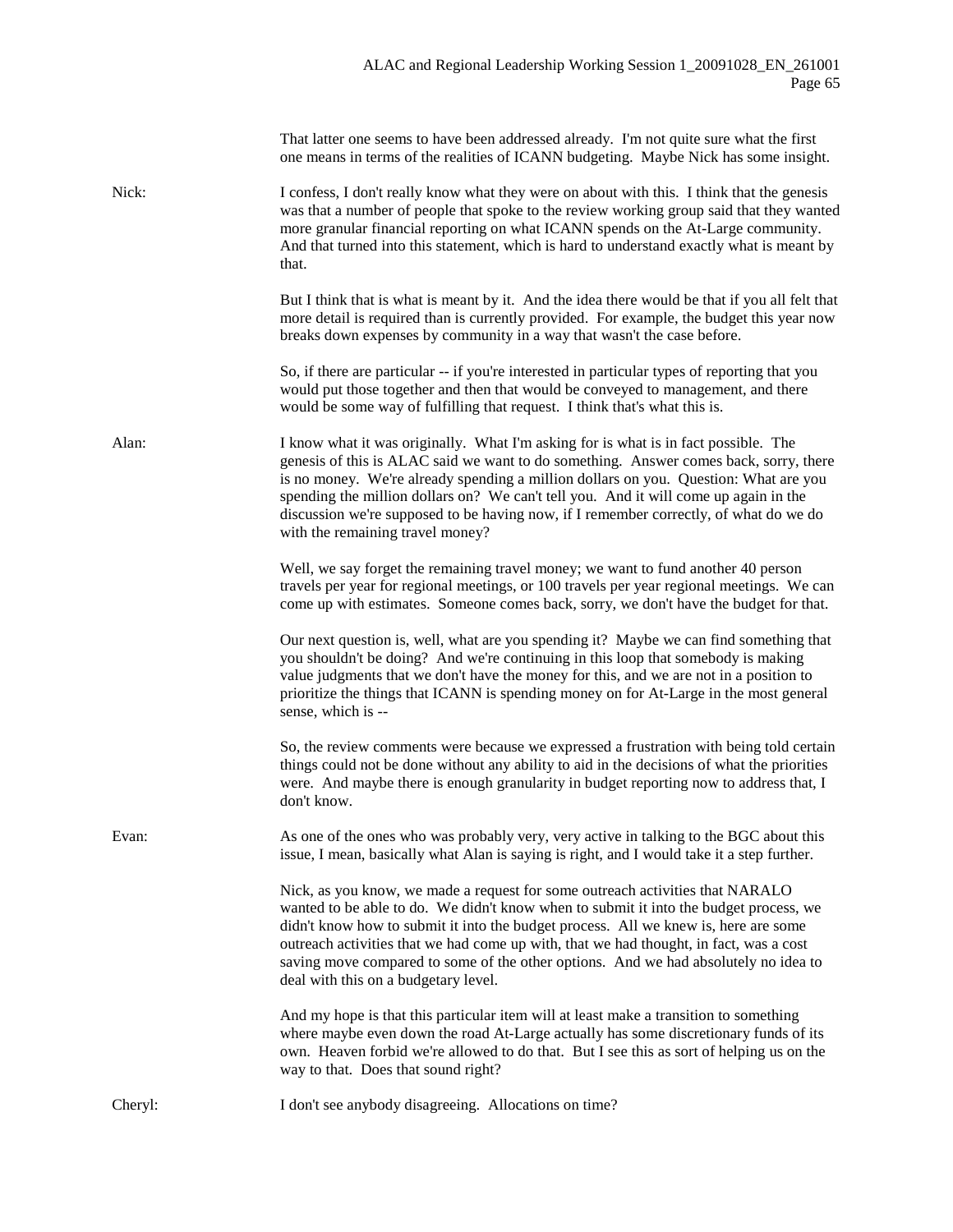| Alan:   | I think we need to talk to Kevin and perhaps one or two other people and understand<br>what is possible, and set our expectations reasonably, that these things are possible, that<br>we should process in place to do it. If they are indeed not possible, we should stop<br>having the discussion. And I think that is something we should do prior -- certainly<br>within the next six months and probably a lot less than that.                                                                                                                                                                                                                                                                                                                                                         |
|---------|---------------------------------------------------------------------------------------------------------------------------------------------------------------------------------------------------------------------------------------------------------------------------------------------------------------------------------------------------------------------------------------------------------------------------------------------------------------------------------------------------------------------------------------------------------------------------------------------------------------------------------------------------------------------------------------------------------------------------------------------------------------------------------------------|
| Cheryl: | And with a new lineup of a fresh ALAC for the next 12 months and two years of<br>allocations, one of the jobs we need to do in our wrap-up session is also look at who is<br>populating standing committees, and that includes the Budget and Finance standing<br>committee. And seems like a golden opportunity for that group to take this particular bull<br>by the horns and start trying to ride her.                                                                                                                                                                                                                                                                                                                                                                                  |
| Alan:   | No comment. I point out that we have our next meeting starting in nine minutes. Item<br>number 8 is public comment periods. That is, the review recommendation was they be<br>kept to 30 days, to the extent they are 30 days, but that we may occasionally request<br>extensions. I would say that this entire item is something that we need to focus on. Nick<br>wants to interject something quickly.                                                                                                                                                                                                                                                                                                                                                                                   |
| Nick:   | Well, on an element of irony, the ALAC statement on public consultations, which will be<br>ready to be voted on once I incorporate the comments that were made during the<br>comment period. Actually, comprehensively, addresses all of the things in this section<br>and some more things, too. And so it may be that the chapeau to that can simply say,<br>look, here are our thoughts on how public comment processes could be made more<br>effective, from our perspective. And we draw your attention to the various At-Large<br>working group report recommendations related to making the comment process easier.<br>And then it's for the board to come back to you and say, well, we can't do it for this<br>reason, or we suggest doing it something differently.               |
| Alan:   | I don't disagree, but if we are ever going to get to the point of some level of bottom up<br>involvement in this process, no common period is going to be sufficiently long to do that.<br>And when we were doing the call for nominations for officers, I wrote a relatively long<br>document on what I thought the report rapporteur should do in this coming year. And<br>that is essentially take charge of the policy process with the intent of identifying things<br>early enough that we can start discussions going way before the comment period starts.<br>And that will also have the side byproduct of getting other people involved in working<br>groups, and things like that.<br>And so I think this is one we should put a one-year label on and reevaluate at that point. |
| Cheryl: | Current bid of 12 months. Do I have any increase or decrease offers? If not, going,<br>going, gone. Twelve months.                                                                                                                                                                                                                                                                                                                                                                                                                                                                                                                                                                                                                                                                          |
| Alan:   | I did say 12 months and review. It's a longer process, but we need a target.                                                                                                                                                                                                                                                                                                                                                                                                                                                                                                                                                                                                                                                                                                                |
| Cheryl: | Yeah. Okay. And ownership is the ALAC. Thank you.                                                                                                                                                                                                                                                                                                                                                                                                                                                                                                                                                                                                                                                                                                                                           |
| Alan:   | ICANN should strengthen its translation and interpretation processes. I think we can<br>agree on that.                                                                                                                                                                                                                                                                                                                                                                                                                                                                                                                                                                                                                                                                                      |
| Cheryl: | Already done.                                                                                                                                                                                                                                                                                                                                                                                                                                                                                                                                                                                                                                                                                                                                                                               |
| Alan    | Okay. Item 10, there are a lot of words there. ALAC as the representative body for At-<br>Large, the primary organizational home for the voice of the users. ICANN -- I don't<br>think we need to do anything there, do we?                                                                                                                                                                                                                                                                                                                                                                                                                                                                                                                                                                 |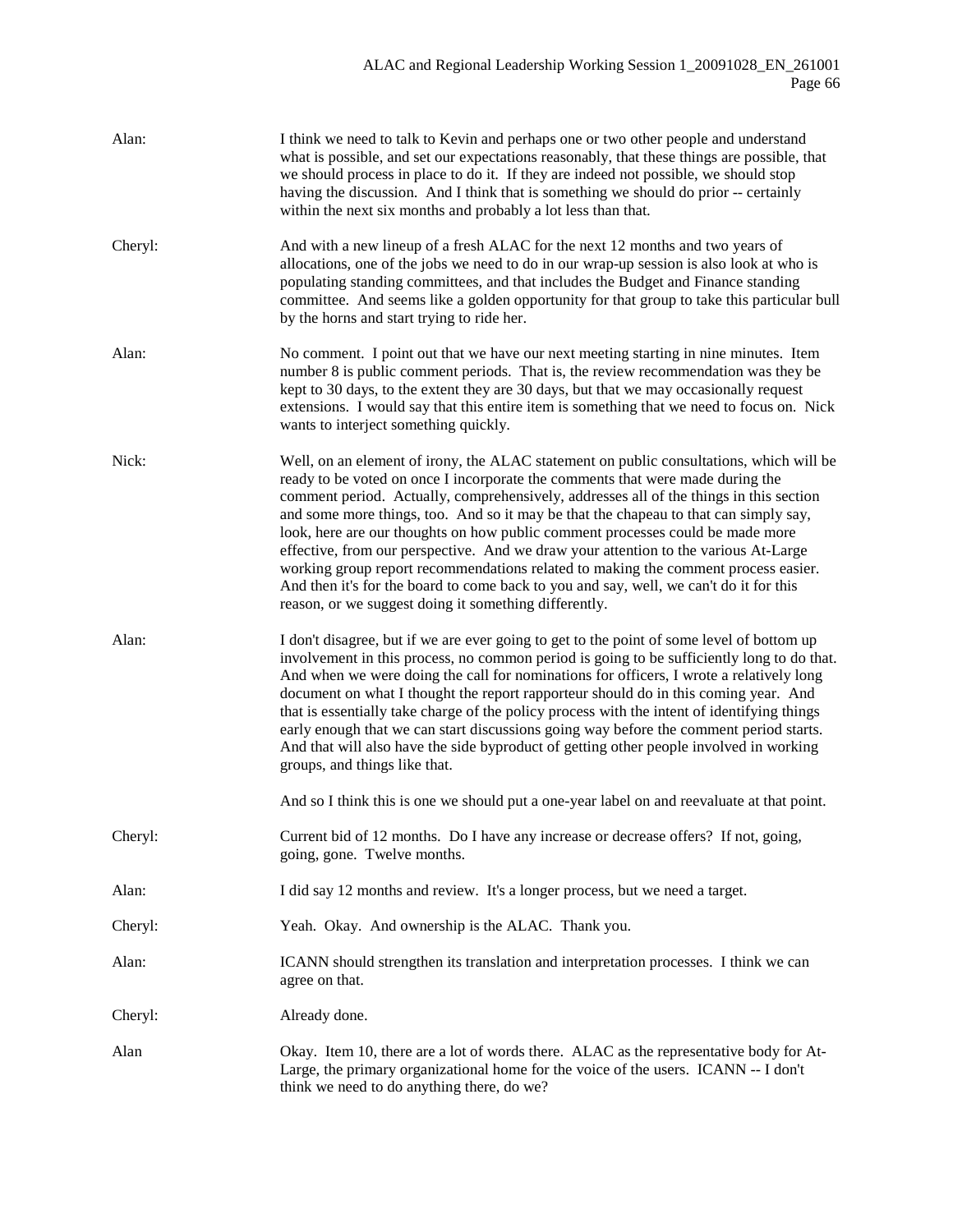| Nick:                     | It's rolled into part one. They're very connected. 10 and 11 are very connected to part<br>one, and really the action is incorporated in part one.                                                                                                                                                                                                                                                                                                                                                                                                                                     |
|---------------------------|----------------------------------------------------------------------------------------------------------------------------------------------------------------------------------------------------------------------------------------------------------------------------------------------------------------------------------------------------------------------------------------------------------------------------------------------------------------------------------------------------------------------------------------------------------------------------------------|
| Cheryl:                   | And so, because we note those actions, can I suggest that they are things that really get<br>started between now and Nairobi? So, they are almost immediate starts because they're<br>preparatory? Part one went from now to six months, or before six months, did it not?                                                                                                                                                                                                                                                                                                             |
| Alan:                     | I do have a comment on 11. Clearly, the relationship with the noncommercial<br>stakeholder group is something that is currently in flux, yes, in flux. Pardon me?                                                                                                                                                                                                                                                                                                                                                                                                                      |
| Unidentified Participant: | (Inaudible) -- this came out of that little difficulty.                                                                                                                                                                                                                                                                                                                                                                                                                                                                                                                                |
| Alan:                     | Well, yes. They have been intertwined. Because this document was written as the<br>various relationships were evolving. I have also been approached as of today and very<br>informally from some people on the commercial users group, user stakeholders' group, to<br>say perhaps we should be talking more. We may not be opposites to each other, and so<br>maybe things will get better.                                                                                                                                                                                           |
|                           | I do point out, we did have somewhere on our agenda we were supposed to be deciding<br>do we want a liaison to what group within the GNSO. Is that on our agenda sometime?                                                                                                                                                                                                                                                                                                                                                                                                             |
| Cheryl:                   | (Inaudible)                                                                                                                                                                                                                                                                                                                                                                                                                                                                                                                                                                            |
| Alan:                     | Okay. No, no, fine. We have four minutes to go. Are we finishing early? I thought I<br>timed this perfectly.                                                                                                                                                                                                                                                                                                                                                                                                                                                                           |
| Cheryl:                   | Alan, you still may.                                                                                                                                                                                                                                                                                                                                                                                                                                                                                                                                                                   |
| Alan:                     | Item 12, ICANN should develop a mechanism for allowing the voice of those recognized<br>bodies who represent consumer interest to be heard at critical points in key decisions and<br>to provide input into policy decision processes. To be discussed, I think, is the right<br>thing. Out of our hands at the moment. It may come back into our hands.                                                                                                                                                                                                                               |
|                           | 13. As the process provision of advice on policy as part of ALAC's purpose, ALAC<br>should strive to provide policy advice on any issues that affect individual Internet users.<br>Processes for providing advice on policies should be strengthened within the ALAC for<br>the development of policy advice within the supporting organizations for requesting input<br>from ALAC on policy issues, and from the SO's and AC's on the board to provide<br>feedback on how ALAC advice has been used.                                                                                  |
| Nick:                     | This is very clearly a very broad --                                                                                                                                                                                                                                                                                                                                                                                                                                                                                                                                                   |
| Alan:                     | Yes.                                                                                                                                                                                                                                                                                                                                                                                                                                                                                                                                                                                   |
| Nick:                     | -- business.                                                                                                                                                                                                                                                                                                                                                                                                                                                                                                                                                                           |
| Cheryl:                   | And things that have already started to happen. It's already a work in progress. Carlton,<br>and then back to you, Alan.                                                                                                                                                                                                                                                                                                                                                                                                                                                               |
| Carlton:                  | Thank you, Chair. This is one that I still maintain, that it is in ALAC's interest to begin<br>to cherry-pick issues that we can work on effectively to provide comments. It seems to<br>me that we would be in a better position to comment on issues fully that will make an<br>impact, on every single issue that we see come down the pike. I really believe that we<br>have to choose winners here, not only the workload issue that becomes apparent here, but<br>there are some of them we're simply not in the business of commenting on because we<br>just don't know enough. |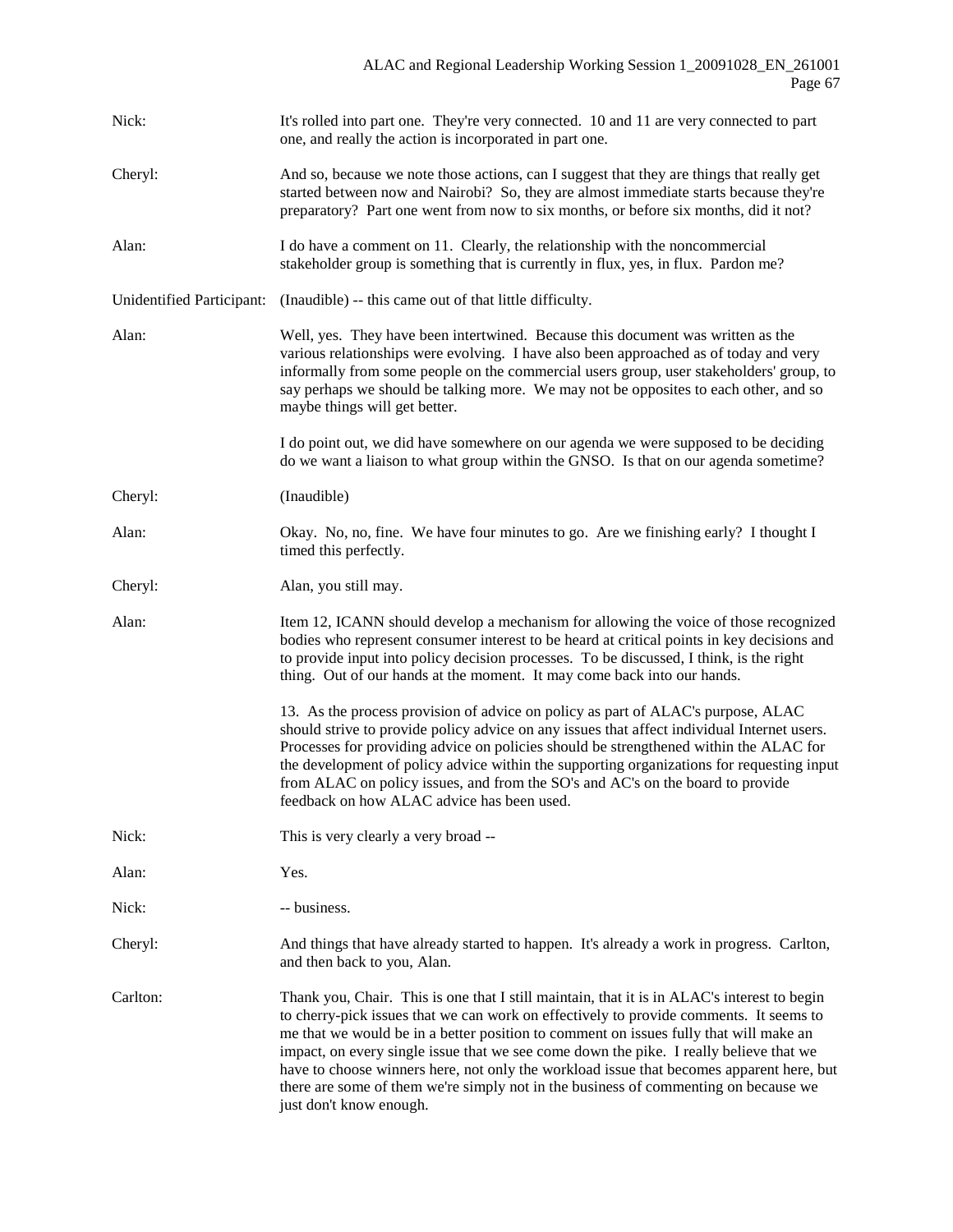| Alan:   | Well, I certainly support that. I think we must pick and choose the ones that we can<br>really have significant input on and fix whatever it is they are doing that we're<br>commenting on. And that's where we should be putting effort on. These are not always<br>going to be easy decisions. Some of them -- we have something to say, but let's be<br>honest, it may not really change the course of anything.                                                        |
|---------|----------------------------------------------------------------------------------------------------------------------------------------------------------------------------------------------------------------------------------------------------------------------------------------------------------------------------------------------------------------------------------------------------------------------------------------------------------------------------|
|         | Now, on the positive side, I think the relationship with the GNSO at this point is very<br>good. There will be a new GSNO. It's hard to say how it's going to evolve, but at this<br>point we have been involved more than we certainly were in the past. We are now<br>involved in a number of ccNSO issues, not necessarily driven by them, but we're more<br>visible than they are, and I think the same is true on SSEC and a number of other<br>organizations.        |
|         | So, I think we are on our way to fixing that. The concept of getting answers back is a<br>more challenging one. As an editorial comment, are there any more pages?                                                                                                                                                                                                                                                                                                         |
| Nick:   | No.                                                                                                                                                                                                                                                                                                                                                                                                                                                                        |
| Alan:   | Then I turn the chair back to the Chair.                                                                                                                                                                                                                                                                                                                                                                                                                                   |
| Cheryl: | Thank you, Alan. Go ahead, Nick.                                                                                                                                                                                                                                                                                                                                                                                                                                           |
| Nick:   | Well, I just wanted to say that Section 13.1 actually relates to how your internal processes<br>work to develop bottom up advice. 13.2 relates to how the board replies to advice<br>received from SO's and AC's. And 13.3, .4, .5, and .6 relates to how At-Large is<br>consulted by the other supporting organizations.                                                                                                                                                  |
|         | So, the first section is certainly within your remit to find ways that could make it easier,<br>as you say, pick your issues, but also look at how the advice process works and how long<br>it takes to run a bottom-up advice development system.                                                                                                                                                                                                                         |
|         | Clearly, the organization is going to need to come up with some way for representative<br>group perhaps of board members and members from each supporting organization and<br>advisory committee to talk together about how the board deals with the communications<br>it receives from other bodies, and how it lets those bodies know what it has done with the<br>communications that it receives.                                                                      |
| Cheryl: | Go ahead, Alan.                                                                                                                                                                                                                                                                                                                                                                                                                                                            |
| Alan:   | I'll make a general comment. The AoC makes some references to feedback. That is,<br>when comments come in, they must be addressed. Prior to the AoC, because of the<br>vehemence, the strength of negative comments in the last year or so about people who put<br>public comments in, and we are among those, which went into a black hole and were not<br>necessarily considered in various processes within ICANN, there is a very strong push to<br>not do that again. |
|         | Certainly, the ICANN policy staff working on the GNSO are under strong pressure to<br>make sure that when there are public comments they are analyzed, discussed and we're in<br>a position to say why we agree or why we are discarding it. That is and is becoming an<br>unbelievably large task.                                                                                                                                                                        |
|         | To the extent that we are in fact -- we have our own community in the organization<br>structure stretching out underneath the ALAC, we are going to be in a similar position to<br>have to not only ask for comments, but actually evaluate and justify why we are not --                                                                                                                                                                                                  |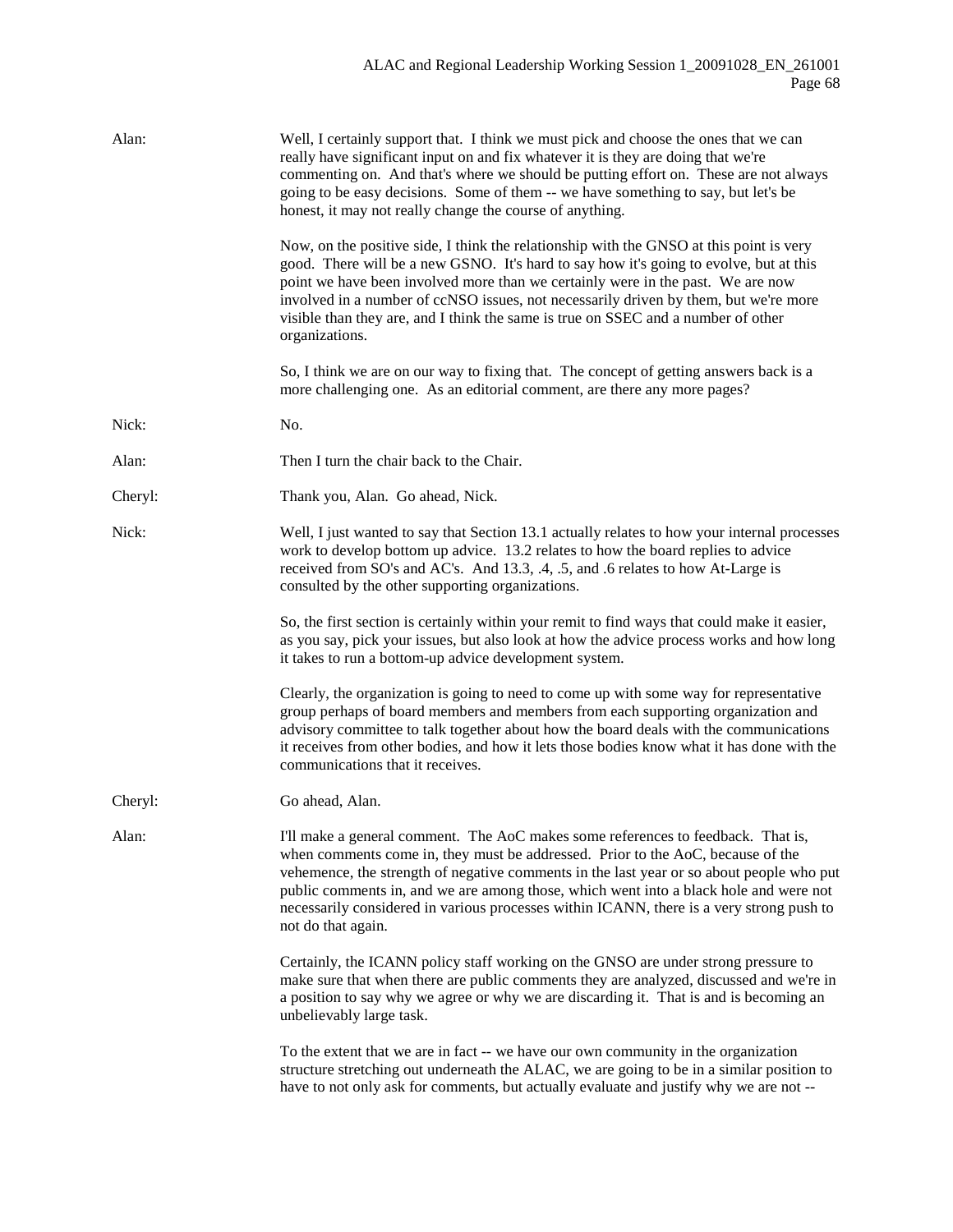we're going to have to answer our community, also. So, this is not something to take lightly and it's going to be onerous.

So, I think we need to be careful what we're demanding of others, because they may demand it of us as well. So, we have to be somewhat reasonable about this, and I think that's going to go in all directions between all communities within ICANN. But the load and the requirement to be responsive to public comments is certainly a different world today than it was a year ago.

Cheryl: And even something as simple that we were complaining about during the review process, which was the lack of read receipts, for example. We now find within the last batch of things that we sent through, that we are getting a thank you, it has been received and will be passed on, or passed onto the board. These are all things (inaudible). Go ahead, Alan.

Adam: If the amendment to Sebastien's document goes through, that we see briefing papers that go to the board, then we'll actually see what goes to the board, and therefore we will see what they read, which will be useful (inaudible).

> This process generally, I know we do have [technical difficulty] -- from the community to the ALS and individual users, it would really be up to the individual users in the ALS as what they were responding on. Because it would be a downwards and upward flow. It would be that which I think what was intended when the whole RALO structure was set up. So, it wouldn't really be so much for the ALAC to decide what issues we had to address. In an ideal world, users would be telling us what to address. Isn't that what we're kind of bent to be making work?

> Of course we would prioritize and we're meant to be expert, etc., etc., but it is meant to be bottom up, and that's the goal of that flow.

- Cheryl: Nick then -- oh, sorry, let's go with Alan, then Nick.
- Alan: I think we need to have some hard discussions in this group and this extended group over the next year to understand to what extent we are channeling users, to use the expression from another venue, and to what extent we are representing users. I think the concept of us channeling for 1.5 billion users --

Cheryl: And growing.

Alan -- and growing, is pompous and is setting ourselves up to say we're doing a task which we could never do. On the other hand, having a reasonable number of people who can represent the needs of users is something I think we can do. And I think we're going to have to have some hard discussions. And this is leading to whatever the At-Large evolves into the next go around, several years from now. But I think we need to start discussing how is it we're going to do our job to serve ICANN well?

> And I understand how we got here and I understand the election process in 2000, which eventually ended up with this structure we have right now. And that's good history, but we have to start thinking, assuming ICANN is going to last a few years, how do we do this job well, not only because of the historical --

Cheryl: Go ahead, Adam.

Adam: Well, all we could do -- what I'm trying to suggest is all we can do is attempt ways to represent the voices we hear from the ALSes. We can't represent people we don't hear from. But the structure we are here sitting as some part of is this Internet -- ICANN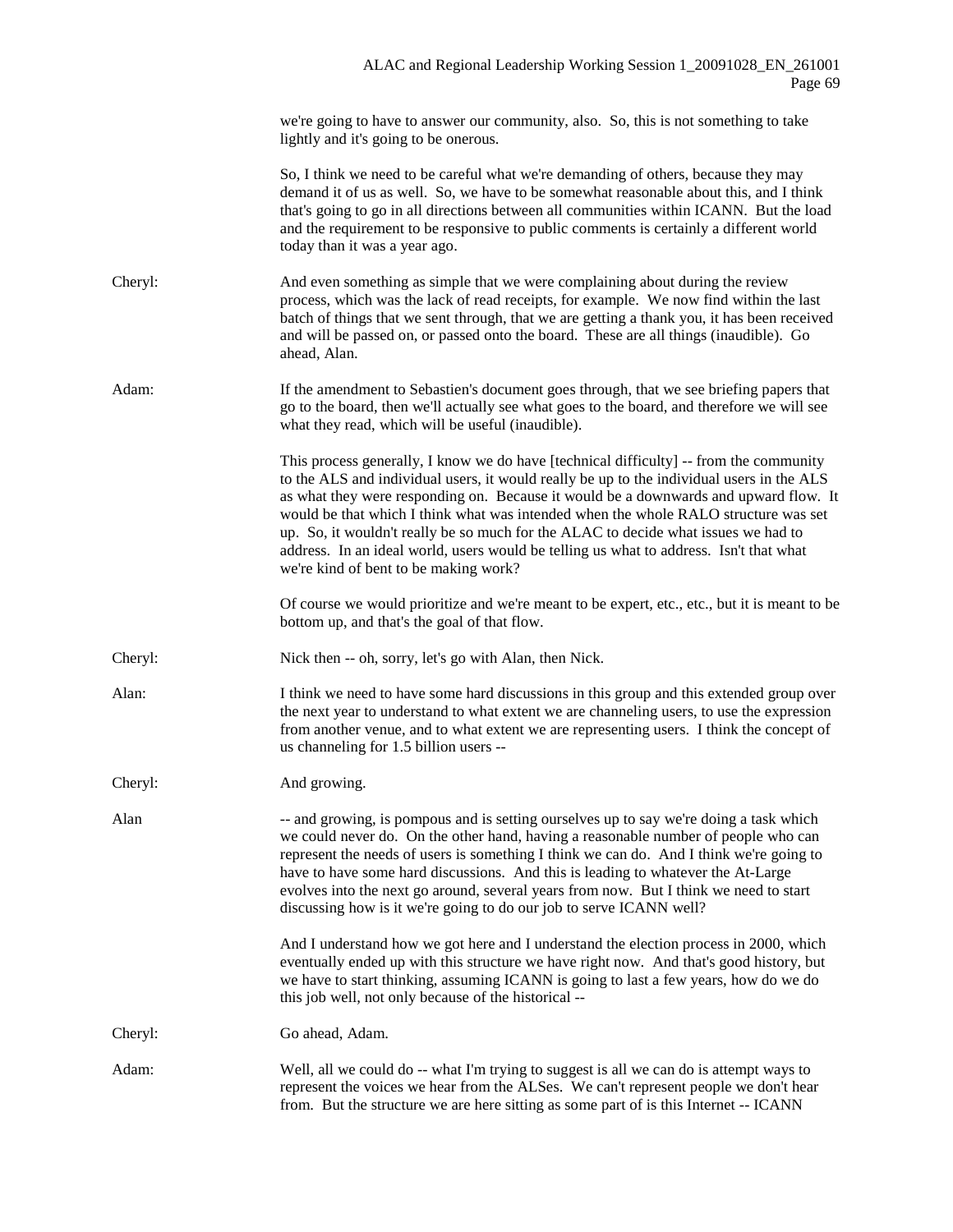|          | community, ALAC, RALO, ALS, user, and that should be a two-way flow of<br>information. I believe that's how it was set up, and I think our job is to see that flow<br>works. And if does not work, then we have a review of it, which is the purpose of it.                                                                                                                                                                                                                                                                                                                                                                                                                                                                                                                                                                                                                                                                                                               |
|----------|---------------------------------------------------------------------------------------------------------------------------------------------------------------------------------------------------------------------------------------------------------------------------------------------------------------------------------------------------------------------------------------------------------------------------------------------------------------------------------------------------------------------------------------------------------------------------------------------------------------------------------------------------------------------------------------------------------------------------------------------------------------------------------------------------------------------------------------------------------------------------------------------------------------------------------------------------------------------------|
|          | I don't think at any time we're saying I represent the views of X billion users; all we can<br>do is say we, within the ICANN structure, represent the users who have joined. And that<br>is pretty much what we used to do (inaudible) and other things.                                                                                                                                                                                                                                                                                                                                                                                                                                                                                                                                                                                                                                                                                                                 |
| Cheryl:  | I think we have an ideal topic for our Sunday. The agenda is now being set for Sunday in<br>Nairobi. We will be having a 90-minute session on this topic in Kenya. Go ahead,<br>[Rob].                                                                                                                                                                                                                                                                                                                                                                                                                                                                                                                                                                                                                                                                                                                                                                                    |
| Rob:     | If I may, and I'm a liaison from CCNS, but my comment is really quite simple. We,<br>ALAC, could not possibly represent users unless they have the same level of access, the<br>same level of knowledge, same level of understanding, same level of involvement as the<br>people in this room, and that isn't going to happen with 1.5 billion people. So, it is a form<br>of democratic -- representative democracy, if you will.                                                                                                                                                                                                                                                                                                                                                                                                                                                                                                                                        |
|          | However, I do believe that part of what ALAC should do through whatever method, and I<br>hope I'm going to help with that, is to educate all the way down the line, so that many,<br>many more people do have access to the information and the knowledge and the<br>understanding of the work that will enable them to participate to a greater extent.                                                                                                                                                                                                                                                                                                                                                                                                                                                                                                                                                                                                                  |
| Cheryl:  | Go ahead, Nick.                                                                                                                                                                                                                                                                                                                                                                                                                                                                                                                                                                                                                                                                                                                                                                                                                                                                                                                                                           |
| Nick:    | With my staff hat on, I would say -- I would like to say two things, one with my staff hat<br>off. With my staff hat on, I would say that until information is provided in a way that an<br>ALS representative could forward unaltered or post unaltered to their members and have<br>a reasonable belief that those members would be able to read it in a reasonably short<br>period of time and have some reaction to it, even if that reaction was simply, "I would<br>like to understand this better," I think it is difficult to expect grass roots members of<br>ALSes to be reacting to some of the quite specialized and technical issues that come<br>before ICANN.                                                                                                                                                                                                                                                                                              |
|          | So, I think there is a chicken-and-egg element here, and that ICANN has to do a better<br>job of putting out information that is actually tailored to not just individual Internet users,<br>but many other communities about what goes on here.                                                                                                                                                                                                                                                                                                                                                                                                                                                                                                                                                                                                                                                                                                                          |
|          | With my staff hat off, if I may, I would note that I don't know of any international policy<br>development environment in which those who choose to show up are not effectively<br>representing other people, even though those other people may not know that the<br>environment even exists, and this is by its nature an honor-based business, where one<br>hopes that people are trying their best to actually represent the perceived needs of others<br>as they understand them. And I think you do the best you can and it's not -- I don't think<br>it's necessarily pompous to say you are doing your best to represent the interest of the<br>individual Internet user population, excepting that that doesn't actually mean you are<br>representing a billion people. It means you are trying to reflect that people count, and<br>that the individual Internet user is the point of the Internet. So, I don't see that there has<br>to be a conflict, myself. |
| Cheryl:  | Patrick, go ahead, then Evan.                                                                                                                                                                                                                                                                                                                                                                                                                                                                                                                                                                                                                                                                                                                                                                                                                                                                                                                                             |
| Patrick: | And I would add to that, Nick, that even if we were able to ask one to two billion people<br>what they think about an issue, we would get one billion different opinions. So, it's really<br>not possible to say we represent one million people. We try to do our best to represent an<br>aggregate view of what people might think, and I think that's the very best we can do.                                                                                                                                                                                                                                                                                                                                                                                                                                                                                                                                                                                         |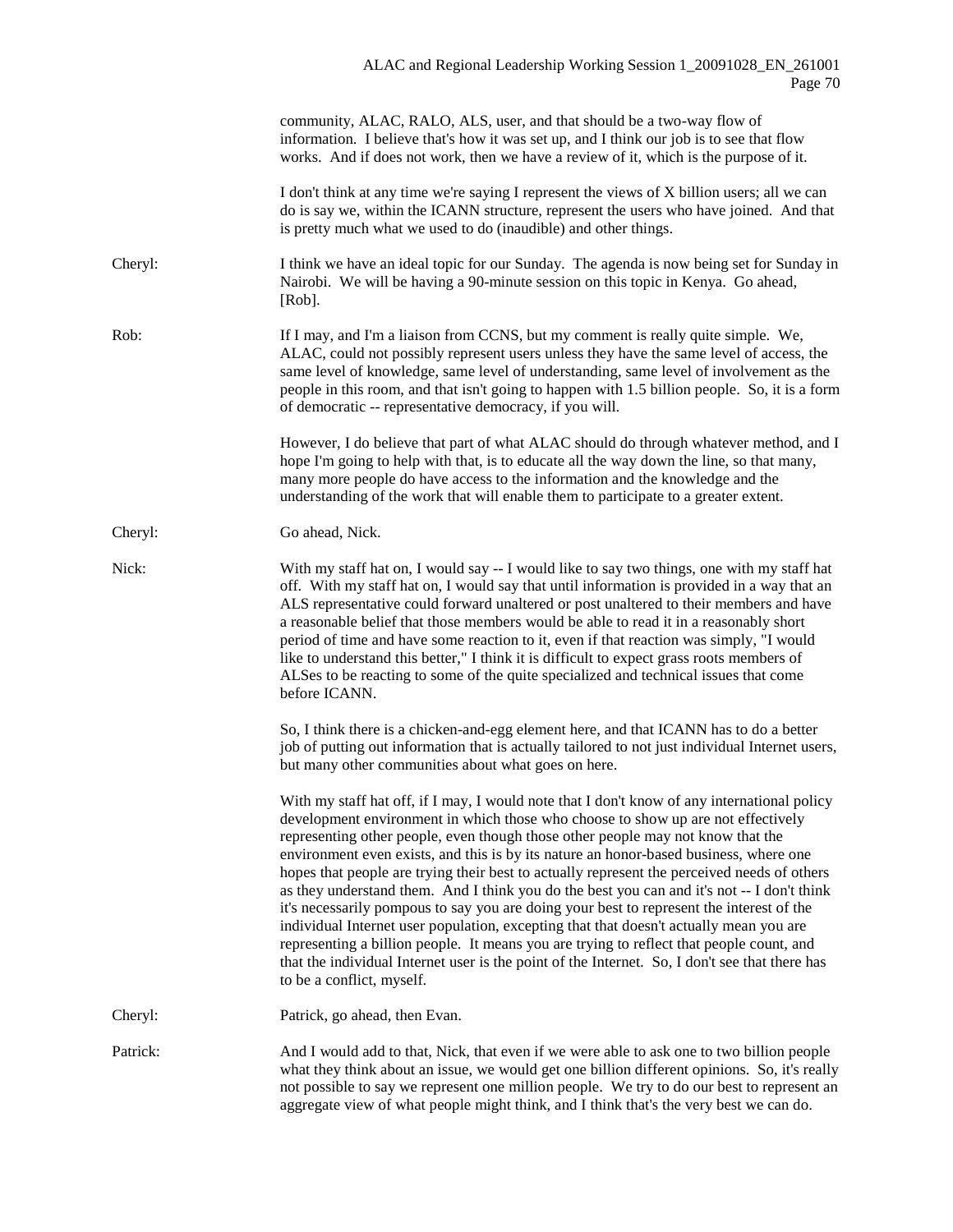| Cheryl:  | And some, of course, play a public interest role rather than a direct representational role,<br>even at the ALS level. Go ahead, Evan.                                                                                                                                                                                                                                                                                                                                                                                                                                                                                                                                                                                                                             |
|----------|--------------------------------------------------------------------------------------------------------------------------------------------------------------------------------------------------------------------------------------------------------------------------------------------------------------------------------------------------------------------------------------------------------------------------------------------------------------------------------------------------------------------------------------------------------------------------------------------------------------------------------------------------------------------------------------------------------------------------------------------------------------------|
| Evan:    | And, also, we have been trying to put together some of that tutorial type of information. I<br>mean, you know about that template. Adam mentioned it earlier, for trying to do a policy<br>brief that was in tutorial form that provided factual information as well as a bit of<br>editorializing on what At-Large's and ALAC's analysis had been. If I had my way, we<br>would be allocating more resources to that so that more of those could be available.                                                                                                                                                                                                                                                                                                    |
|          | So, when we go to our own membership and say, "Oh, we're talking about RIA<br>amendments," and having them not glaze over after five seconds in talking about it. I<br>have a hard time myself not glazing over it after five seconds in talking about, let alone<br>passing the information on.                                                                                                                                                                                                                                                                                                                                                                                                                                                                   |
|          | That kind of tutorial information has always been important, and, like I say, when it<br>comes to the prioritization and things like that, I wish there was something we could do<br>in terms of discretionary budget, or whatever, and say this means something to us.                                                                                                                                                                                                                                                                                                                                                                                                                                                                                            |
| Tricia:  | Cheryl, it's Tricia. Could I go in the queue, please?                                                                                                                                                                                                                                                                                                                                                                                                                                                                                                                                                                                                                                                                                                              |
| Alan:    | We've got 25 or so people in this room. We represent about 120 ALSes. That maybe<br>represents 12,000 people. If all we're representing here is the feelings of those 12,000<br>people, we are wasting a lot of money.                                                                                                                                                                                                                                                                                                                                                                                                                                                                                                                                             |
|          | I believe we are here to represent the needs of the users, the users, the large percentage of<br>whom do not know we exist, as Nick said. They do not know about the processes, they<br>do not know about the arcane acronyms we use, but they are impacted by the decisions<br>that are made within this body. And we are here to speak on their behalf. Not to channel<br>for what they are saying, because they don't know a lot about it, but our job is to<br>somehow assimilate what is needed indirectly through the groups that we do work with,<br>and then use whatever extrasensory perception we have to serve the needs of the users.<br>And if we can do a fraction of that well, we are using ICANN's money well and serving<br>the community well. |
|          | And that's different than just representing the bodies who are members of the ALSes,<br>which are by definition a rather unique and very different group from the typical Internet<br>user.                                                                                                                                                                                                                                                                                                                                                                                                                                                                                                                                                                        |
| Cheryl:  | Indeed. Olivier?                                                                                                                                                                                                                                                                                                                                                                                                                                                                                                                                                                                                                                                                                                                                                   |
| Olivier: | Thank you, Cheryl. I would like to agree with Alan, Nick and Patrick, and to also add<br>that this kind of question often arises in other Internet governance circles, such as within<br>ISOC and ISOC chapters, as well as the IGF itself, including other groups of public<br>participation and so on.                                                                                                                                                                                                                                                                                                                                                                                                                                                           |
|          | So, it's a question everyone asks themselves and, yes, we are trying to do as much as we<br>can to represent the users.                                                                                                                                                                                                                                                                                                                                                                                                                                                                                                                                                                                                                                            |
| Cheryl:  | Nick?                                                                                                                                                                                                                                                                                                                                                                                                                                                                                                                                                                                                                                                                                                                                                              |
| Nick:    | And just for what it's worth, someday I won't work here anymore and I won't be reading<br>these documents. No, seriously, this is not my area of policy. I am entirely happy that all<br>of you will show up and the people who come after you who will read these documents<br>and will try to reflect the needs of users. I'm perfectly happy to be represented. I don't<br>have to be a member of an ALS.                                                                                                                                                                                                                                                                                                                                                       |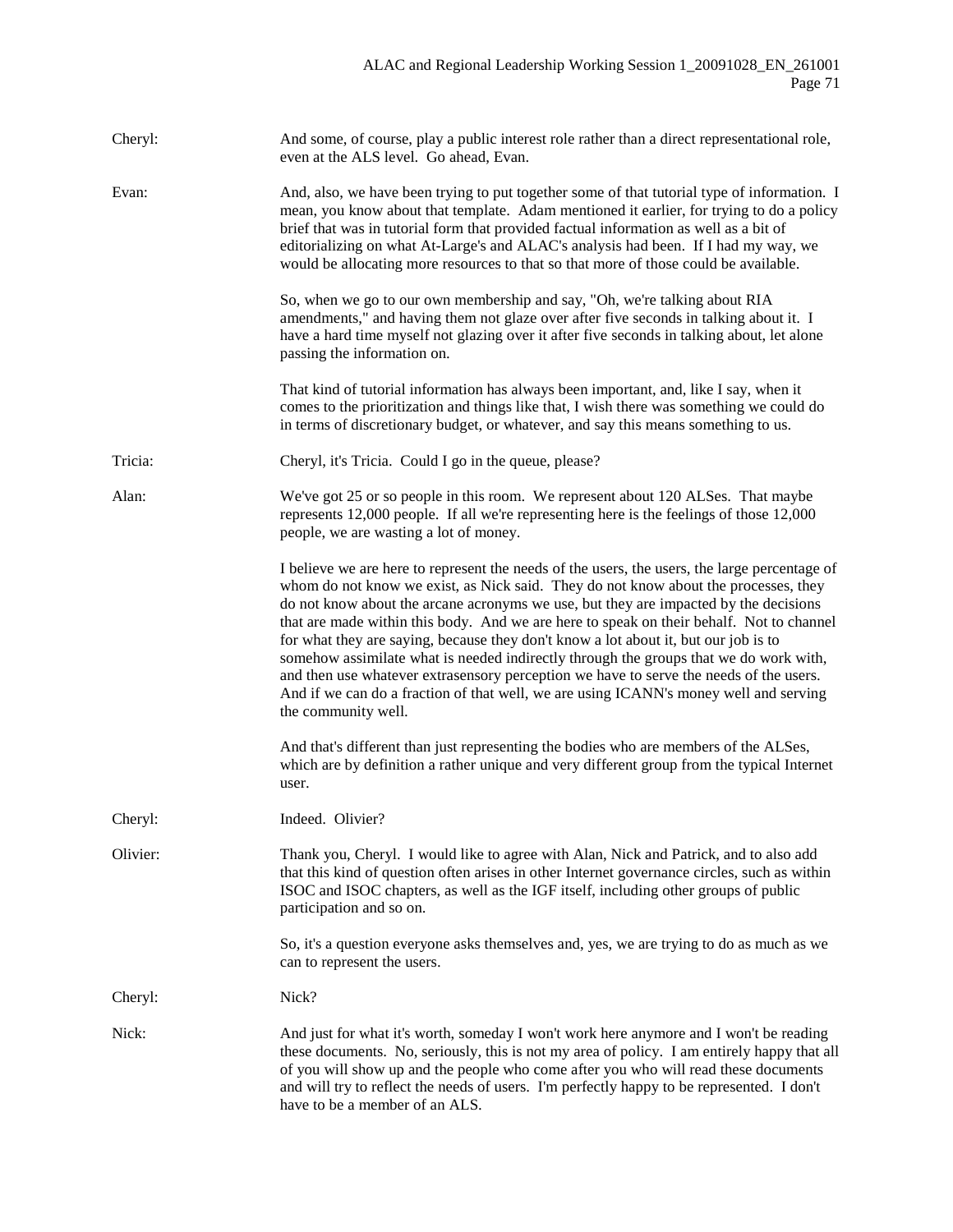|         | There are people who work for the Red Cross, there are doctors who volunteer for<br>(inaudible). I'm glad. I think the world works that way. Everyone doesn't have to have a<br>mandate to represent everybody else to do a decent job making things work better. I<br>think it's not perfect, it's fine.                                                                                                                                                                                                                                                                                                               |
|---------|-------------------------------------------------------------------------------------------------------------------------------------------------------------------------------------------------------------------------------------------------------------------------------------------------------------------------------------------------------------------------------------------------------------------------------------------------------------------------------------------------------------------------------------------------------------------------------------------------------------------------|
| Cheryl: | When you don't work here anymore, there are a few lists I definitely want you to join --                                                                                                                                                                                                                                                                                                                                                                                                                                                                                                                                |
| Nick:   | No.                                                                                                                                                                                                                                                                                                                                                                                                                                                                                                                                                                                                                     |
| Cheryl: | Because it would be very refreshing to have that sort of discussion. I think we bring this<br>item, now, to a close. And, darn, we started 15 minutes behind schedule and we're now<br>17 minutes behind. Never mind.                                                                                                                                                                                                                                                                                                                                                                                                   |
|         | So, we now close off this discussion and start a very important discussion on the process<br>of selecting an At-Large director. Each one of the regional At-Large organizations at the<br>end of our community call and are now highly ensured that each of the monthly meetings<br>that occurred after the community call on this matter were given the opportunity -- in<br>fact, given the mandate to look at the discussions, the questions and the changes to the<br>straw man proposal that was borne out of the NARALO think tank. And to come<br>prepared for this discussion representing your region's views. |
|         | So, if there is anyone here that is not quite ready for that, take a deep breath, because<br>you're about to jump in the deep end.                                                                                                                                                                                                                                                                                                                                                                                                                                                                                      |
| Alan:   | I demand that any future director that we put on the board ensures that for future<br>meetings we have some juice or soft drinks, or something to keep us alive in these hot<br>rooms.                                                                                                                                                                                                                                                                                                                                                                                                                                  |
| Cheryl: | I must say we are working under some difficulties, that's for certain. Do you want to, just<br>while you're getting your thoughts together, stand up, stretch, go and get yourselves a<br>glass of water. My clock says it's 5:18. We will convene this part of the meeting at<br>exactly -- will two minutes, three minutes do you?                                                                                                                                                                                                                                                                                    |
|         | Thank you, ladies and gentlemen, 5:23 is almost as good a number as 5:21. Come on,<br>back we come.                                                                                                                                                                                                                                                                                                                                                                                                                                                                                                                     |
|         | Okay. So, what I don't see -- maybe because I can't focus on the screen, is whether or not<br>we have -- no, I don't believe we do have the necessary work space up there. Heidi, can<br>you make the magic happen, or can someone make the magic happen? Thank you,<br>Sebastien.                                                                                                                                                                                                                                                                                                                                      |
|         | Where we should probably start our discussion to build on the community call, while<br>we're sitting around the table and having this rare opportunity of being able to discuss and<br>discourse on the matters, let's start with talking about what we expect an At-Large<br>appointed director. Alan, (inaudible), thank you.                                                                                                                                                                                                                                                                                         |
| Alan:   | I'll start. Most of our discussions, when we've talked about this kind of thing, and it's true<br>for liaison, also. And, by the way, I don't differentiate an awful lot between liaison and a<br>director. Yes, one is voting, yes, one could do motions. But the bulk of the time -- the<br>bulk of board time is spent discussing and trying to influence others, and try to convince<br>people that your rationale is better than your rationale in the way ICANN should address<br>things.                                                                                                                         |
|         | And the bulk of what the board is going to be addressing are not At-Large things.<br>They're going to be issues regarding new gTLDs, they're going to be issues of how to                                                                                                                                                                                                                                                                                                                                                                                                                                               |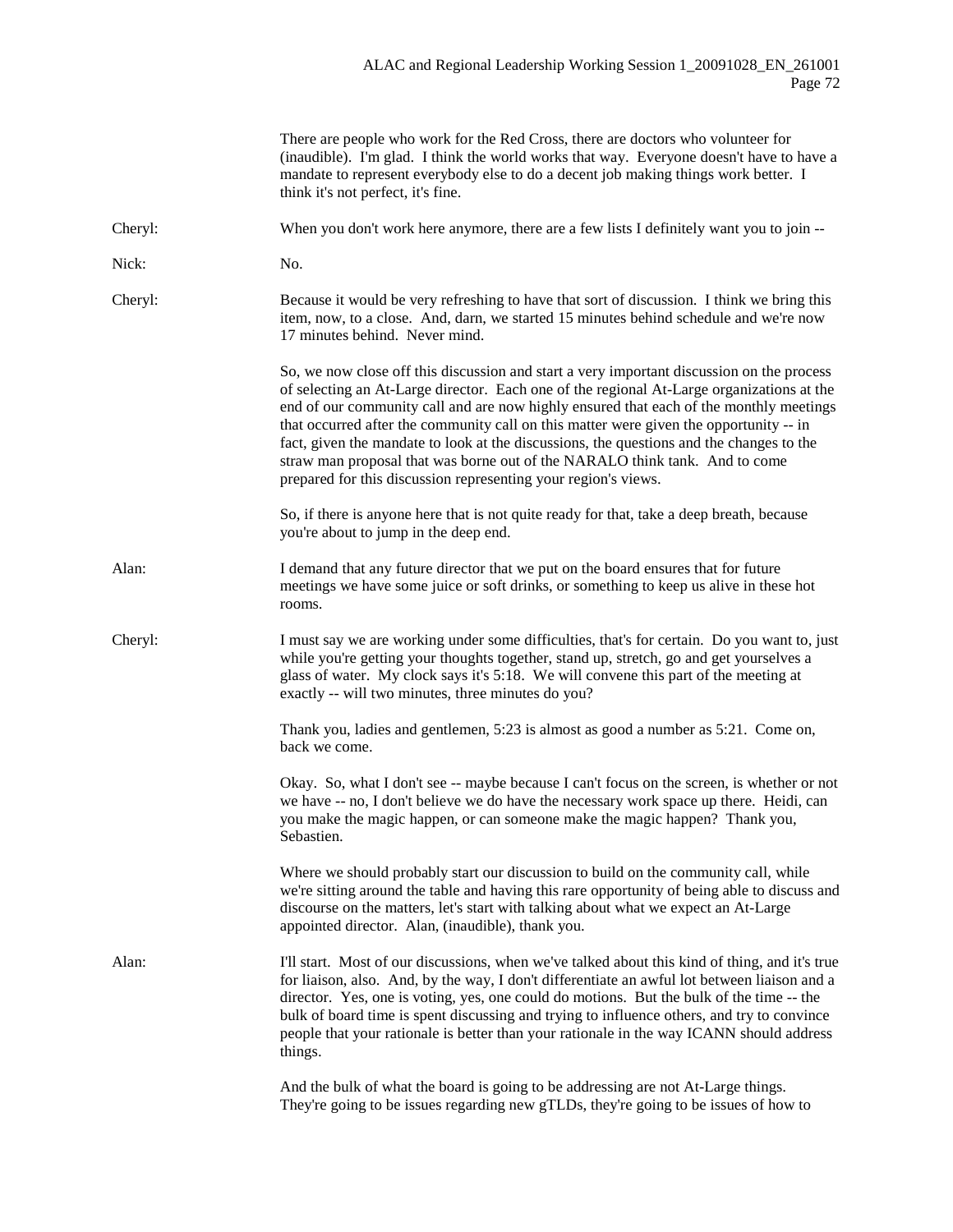resolve a lawsuit that the board -- that ICANN is involved in. They're going to be involved in all sorts of interesting things that peripherally impact At-Large, but they are not At-Large things. And that's as true for a liaison as it is for a board member, because at the board there is no real functional difference other than, yes, you cannot introduce a motion and you cannot vote at it.

So, what I think we're looking for is someone who we believe will be able to be a good director for ICANN, which if you go look into the bylaws it lists what characteristics you want for directors. The NonCom has echoed those and added a few more. And I think that's the number one criteria.

The second one is from our point of view, this is our chance of putting someone on the board who we think understands the issues of users and issues of At-Large, and who will represent those issues in an important way, and in a way which we think will support what it is we're trying to do. With no direct feedback, but you're trying to do something good for the organization. And if we believe we are doing something good for the organization, you pick someone who understands that. And that's about as much as you can do.

It's not a lot different -- we can ask Ron, what is the criteria that the ccNSO uses to select its two directors? You try to pick people who -- now, you're in an awkward position right now, so we won't ask you how you pick one of them. But all you can do is pick people that you have enough faith in to serve you well and to serve ICANN well. Because, really, you're putting our faith in those people. Once they're there, there is not much you can do about it. You can not reappoint them next time, perhaps, but it's like the issue we were discussing on ALAC members. The issue isn't how to discipline; the issue is how to get people to work and who will help the organization. And I think we're talking about it at the same level.

So, I think it's important not to get carried away on will this person support funding of the next ALAC summit, or At-Large summit or something? Yes, it may be an important issue as to when that time comes, but to be quite candid, (inaudible) who (a) believes in the things you are doing and (b) will give you enough private wisdom so you can write a proposal that will be hard to refuse. That's about as much as can be done.

- Cheryl: Okay. I think that's a good starting point and something that various of the regions might want to respond to. Certainly, I would think just picking up on your last viewpoints, though, Alan, what's integral to that is that there should be perhaps an expectation that a close and cozy relationship will continue between the appointing body [technical difficulty] ICANN community (inaudible) can be ensured. So, it would be a very interesting thing to see, depending on how our choices go, how we enshrine that in. Sorry, go ahead, Alan.
- Alan: I mean, we've had discussions in some of the RALOs, certainly in any RALO, and I know that discussion is being held elsewhere, should we appoint someone within our community or some eminent personality who we think understands users? And I strongly believe it should be someone within our own community for just that kind of reason. Because we do want a regular ongoing relationship with that person, not just one imperial interview a year, but I think the ongoing relationship is important. And it's a lot easier to have that if the person was someone that you work with already.

Cheryl: Go ahead, Adam.

Adam: Yeah, remembering the fact that the At-Large directors who were elected, a number of them used to join meetings at the beginning of each ICANN meeting and simply hold a meeting with the At-Large as it existed them. Which basically it was an open meeting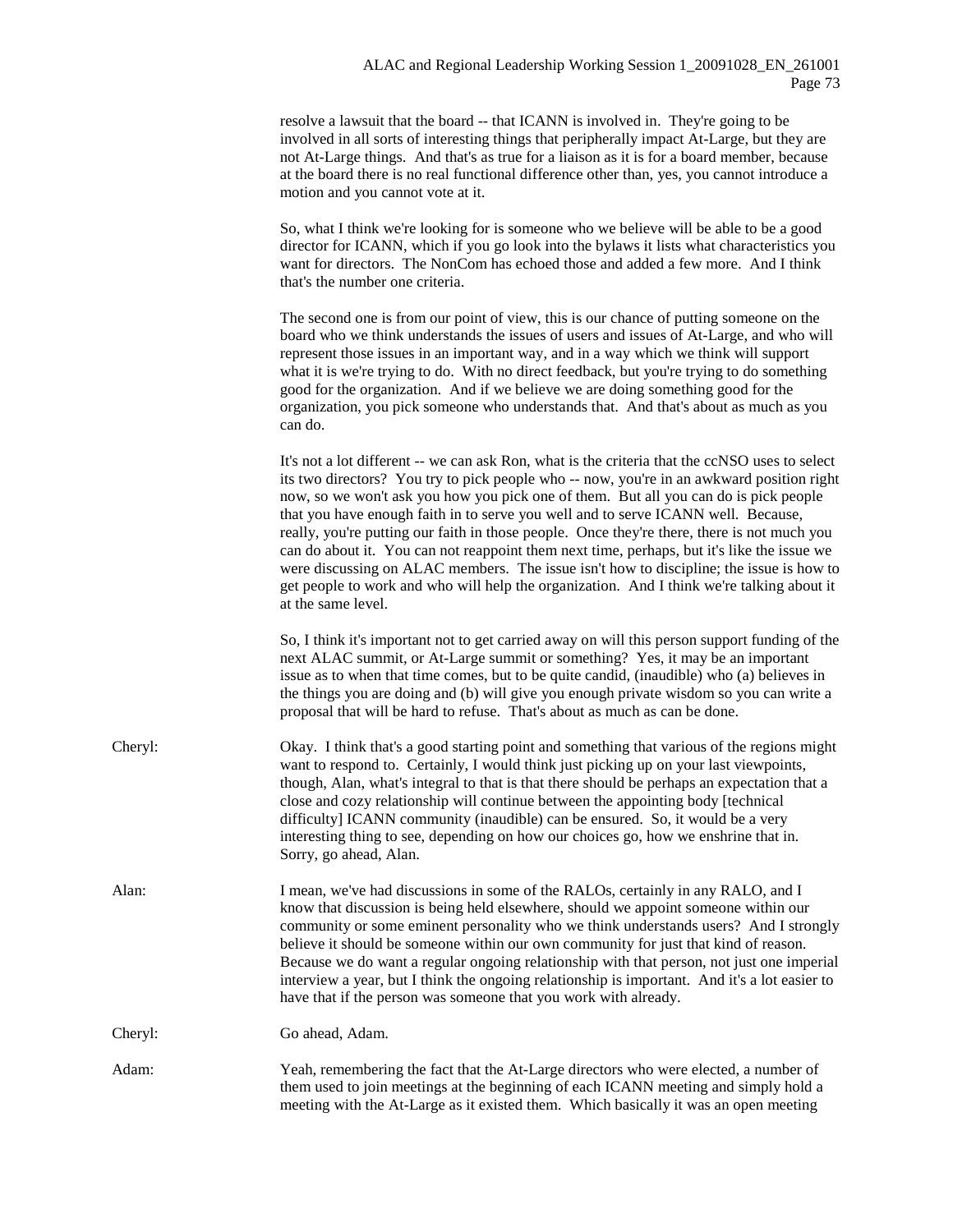|         | saying here I am, talk to us. Wolfgang organized them, Carl [Albeck], (inaudible) and a<br>couple of others would turn up regularly. This is a different relationship when there is<br>only one, because it's a bit one-to-one, and that would probably give a little bit more<br>pressure on that person to be our representative, which comes into conflict with some of<br>the independence of an ICANN director.                                                                                                                                                                                                                                                                                                                                     |
|---------|----------------------------------------------------------------------------------------------------------------------------------------------------------------------------------------------------------------------------------------------------------------------------------------------------------------------------------------------------------------------------------------------------------------------------------------------------------------------------------------------------------------------------------------------------------------------------------------------------------------------------------------------------------------------------------------------------------------------------------------------------------|
|         | But that kind of thing would, I think, be helpful to consider, you know, an ongoing<br>relationship of some kind meeting regularly with the At-Large at ICANN meetings, for<br>example.                                                                                                                                                                                                                                                                                                                                                                                                                                                                                                                                                                  |
|         | I do disagree about the distinction between the liaison and voting director, but I don't<br>think we should get into that now. We can do that later. And I think the difference,<br>really, between the ccNSO and the other SOs is that they do tend to select people directly<br>from that community. They are very active members of communities, they are managers<br>of ccTLDs, they are ASO, (inaudible), so on and so forth. You can see a very close<br>connection, and I think that the At-Large, this is supposed to be -- I would to -- well, I<br>think it's very important that the person both understand what the At-Large is meant to be<br>in ICANN and the whole notion of it.                                                          |
|         | I am tending towards -- I would like -- well, I wouldn't want prejudice against anybody,<br>but I would like us to recruit broadly as the NonCom recruits and not look specifically<br>within our community. I think we have to look for the best possible person for ICANN,<br>with the caveat that they have to have an understanding of users and specifically<br>knowledge of the At-Large, and how it exists and why it came into being. Slightly<br>different emphasis from Alan, is what I am saying.                                                                                                                                                                                                                                             |
| Cheryl: | Microphone, Alan.                                                                                                                                                                                                                                                                                                                                                                                                                                                                                                                                                                                                                                                                                                                                        |
| Alan:   | I don't think that's all that different. I think it is indeed the NonCom's responsibility to go<br>find interesting people from around the world who are not involved in ICANN and bring<br>them in as outside people, and the best and the brightest, so-to-speak. I think a director<br>appointed by one of the supporting organizations are now by At-Large is there to act as<br>not a conduit but a soul mate, a representative on the board. And I think our job is not an<br>other ALAC -- is not another NonCom position, but someone who we believe thinks<br>close enough to what we think is important, that that will get reflected in board decisions,<br>most of which will not be related to At-Large, but in board decisions in general. |
|         | So, I feel that simply picking an eminent person does not really address that need,                                                                                                                                                                                                                                                                                                                                                                                                                                                                                                                                                                                                                                                                      |
| Cheryl: | Adam, your --                                                                                                                                                                                                                                                                                                                                                                                                                                                                                                                                                                                                                                                                                                                                            |
| Adam:   | I was struggling with the same word, conduit. Do I use the word "conduit." So, I think<br>we are very much in agreement. It is probably a matter of emphasis, particularly as there<br>is only one of them. I do think it's going to have to be somebody of stature, because I<br>think it's someone we want to be listening to and not lost. And there are reasons for<br>doing that. The NonCom struggle is very often because bringing in outsiders it's very<br>impossible to bring outsiders into ICANN by and large because of the complexity and<br>esoteric nature of the issues that are discussed. [Technical difficulty] It's very, very hard<br>to understand.                                                                               |
| Cheryl: | Certainly, they'll need to come almost with predetermined trust and faith from the rest of<br>the board. Go ahead, Wolfe.                                                                                                                                                                                                                                                                                                                                                                                                                                                                                                                                                                                                                                |
| Wolfe:  | Well, I agree with what Adam just said, and for me it was very helpful the answers I got<br>from Alan around the phone call we had. A person formerly is independent, one,<br>representing a portion of the community and he is more or less responsible to himself on                                                                                                                                                                                                                                                                                                                                                                                                                                                                                   |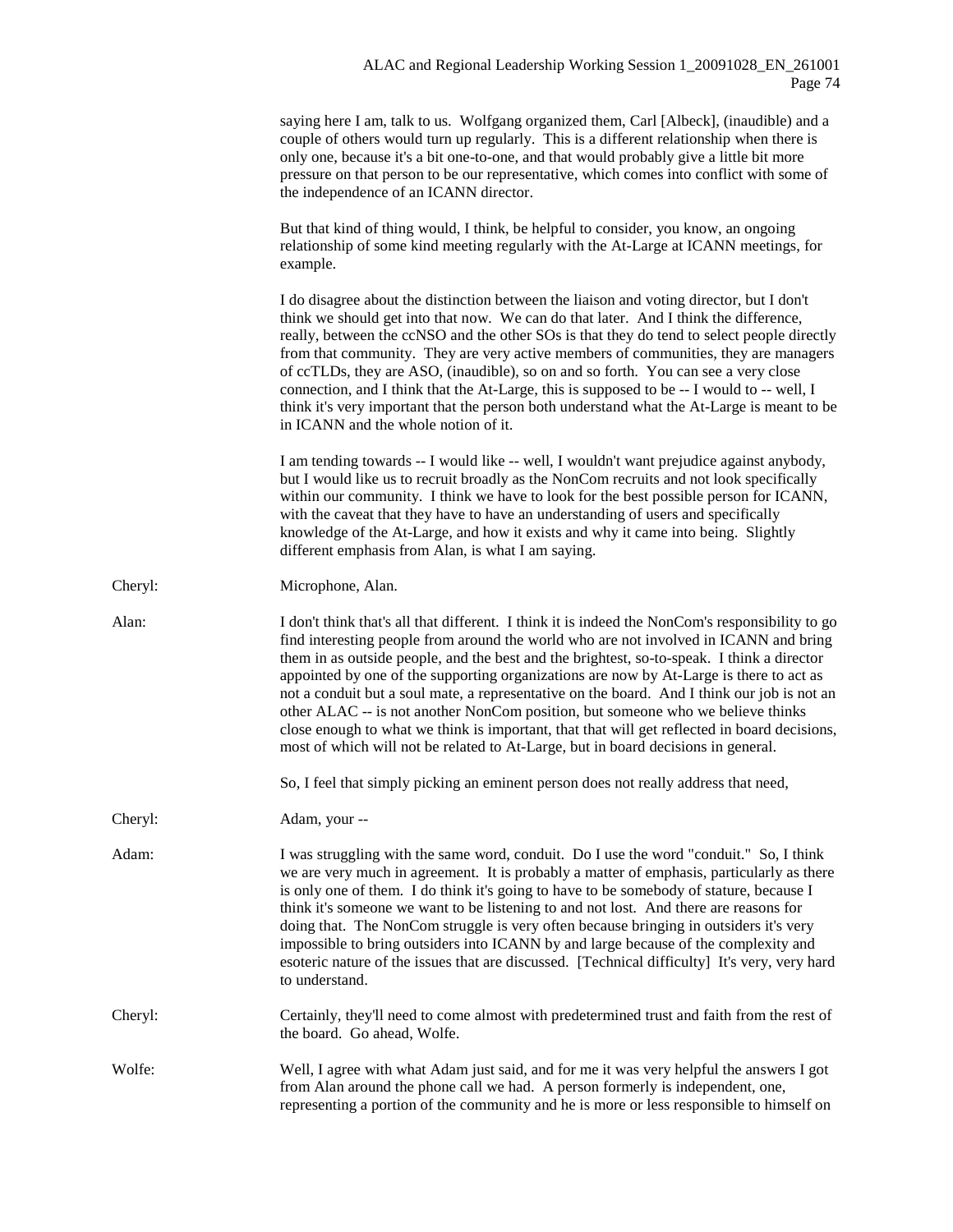the first time, according to the bylaws as far as I understood. But I would like to insist on one element which cannot be formalized but can be assured in the process of the selection. I would like this person to be embedded somehow (inaudible). Embedded is more, I think, a cultural element, a way of thinking, a way of commitment to basic ideas and principles of the community, even if he is not representing formally the interests of the community.

But I think when we go around this line that we want this person or personality, we are looking more for a strong personality who is really capable from his background to be a strong vote in the board, but the person should be embedded in our environment, should know about the way we are thinking and what our concerns and what our vision. And this would be more or less enough.

- Cheryl: Alan?
- Alan: I can't remember the words I used in the document, in the answer I wrote. But it has to do with -- you almost want to be able to -- if you think you know the person well enough that you can predict how they will react, or they will likely react in a way that will satisfy you, if you could ever find out. And it's a level of trust and predictability at a statistical level. They can't necessarily answer every question the way you want. And, indeed, they may be in a position to know things that you don't know at any given time and respond differently than the way you would. But you have to believe that their mindset - mindset, that was the word -- their mindset is close enough to you that, given what they know at the time, they are making a reasonable decision for your community as well as ICANN.

Cheryl: Go ahead, Carlton.

Carlton: Thank you, Chair. I was just about (inaudible) the last bit that Alan said, because that is what I think is most important. We should at least have a sense that the person has our mindset. And as a mindset, I mean the At-Large mindset.

> And the other important bit is that person has to be able to integrate themselves within other members of the board and know their agenda even better than them. Because that's what will give them the opportunity to do something that you, yourself, would not do. But because they have a better feel for what's happening in that room, and you can trust them, because you know the mindset. If you have that information, you probably would have done the same thing they did. That's the sense of the person that you want to endorse. Thank you.

Cheryl: Certainly, they need a very special skill set and I would suspect similar board or boardlikely experience. Go ahead, [Azumi].

Azumi: Thank you, Chair. This is sort of my first time saying something in this Seoul meeting. I really appreciate and enjoy listening to all of your arguments from behind the scenes. Anyway, on this thing, I fully agree with most of what the previous speakers said, that to me, what is very important is not only what type of person he or she is or could be, but also how to really establish such relationship with all of us, so that the one single representative will really become a representative of all, or the whole.

> I am glad that there is only one candidate to be a director, not two or five. If you may not know, five would be one each from each region. Many years ago we did this election and that resulted in a regional sort of political context or conflict within each region. And then also there is a sense of representing just one part, either linguistic part or cultural part, and stuff like that. And there is a strong sort of emotional element attached behind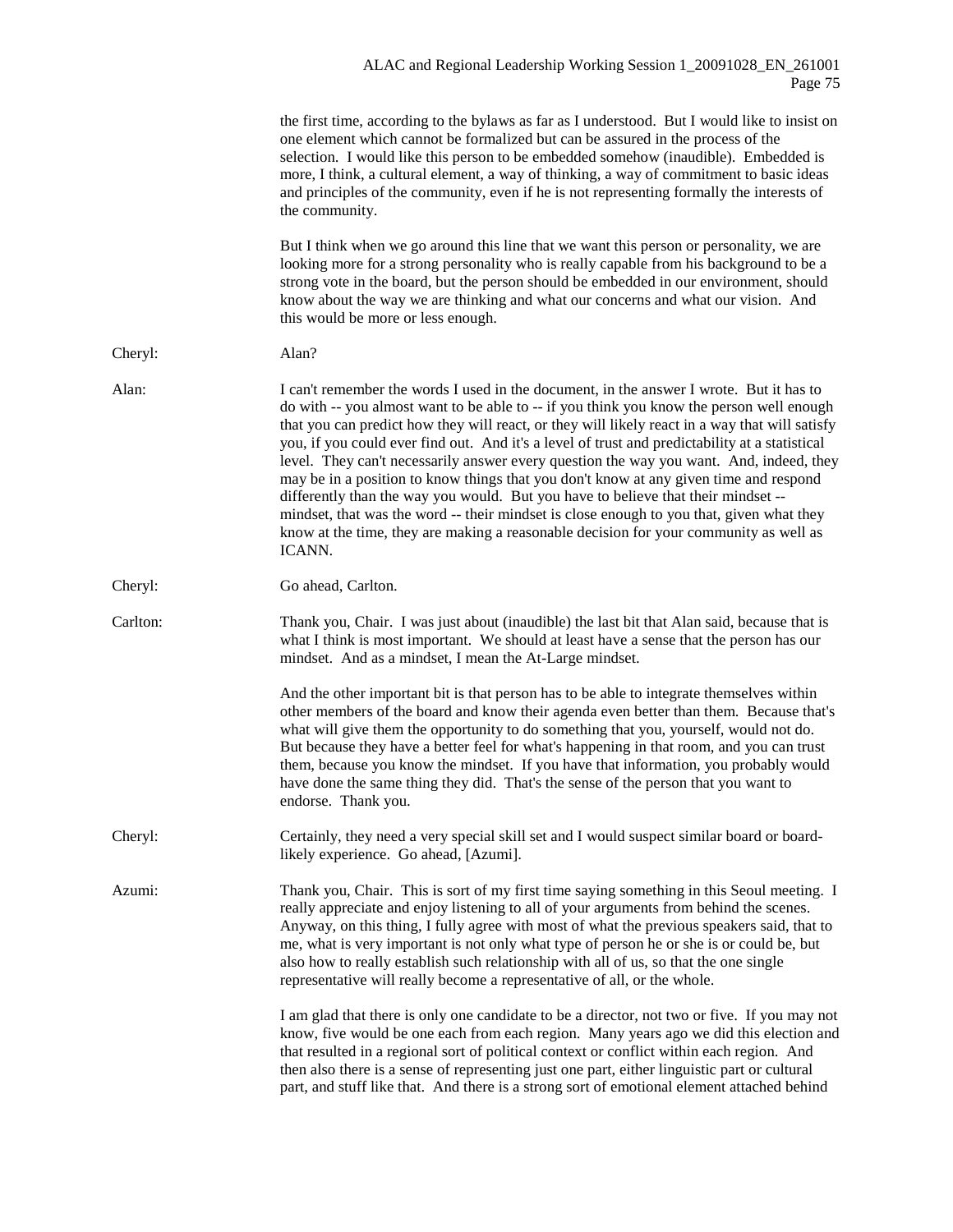the scenes. And to some extent we also have something within the RALO and the RALO versus (inaudible) language and stuff like that.

|         | So, what is to me very important is how to design a process so that we can effectually<br>avoid that kind of an unnecessary or maybe natural sort of type of game and rather we<br>would like to see a real representative of the whole. And it may be influenced by how we<br>really select or have good interaction with the candidates, irrespective of the language or<br>the cultures. And we are close to what I've seen from today's meeting.                                                                                      |
|---------|-------------------------------------------------------------------------------------------------------------------------------------------------------------------------------------------------------------------------------------------------------------------------------------------------------------------------------------------------------------------------------------------------------------------------------------------------------------------------------------------------------------------------------------------|
|         | But sometimes with external sort of elements people tend to really promote a -- okay,<br>we'd like to have a Japanese representative versus blah, blah. Or, you know, to be fair,<br>like the Caucasians or this and that, and outside of our control.                                                                                                                                                                                                                                                                                    |
|         | So, we really would like to see more highly intelligent or highly focused way of maturing<br>this -- bringing the candidate onto the stage. Thank you.                                                                                                                                                                                                                                                                                                                                                                                    |
| Cheryl: | Okay. I'm looking around to see if anyone else wishes to speak to the qualities of the<br>candidate. I haven't heard anything from Latin America, and I would have expected to<br>hear something from NARALO. So, thank you, Carlos, and then be prepared.                                                                                                                                                                                                                                                                                |
| Carlos: | [Speaking in foreign language]                                                                                                                                                                                                                                                                                                                                                                                                                                                                                                            |
| Cheryl: | Okay, thank you. I just wanted to make sure that each of the regions were given the<br>opportunity that they were ready to come. Go ahead, Andre.                                                                                                                                                                                                                                                                                                                                                                                         |
| Andre:  | Really brief. Well, it is true what Carlos said about (inaudible) wording recently so well.<br>We endorse that and, of course, just a little help regarding the personal qualities of this<br>candidate. Because I can see the importance personally on many of us not only the main<br>thing is him to know the agenda and to be aware and to be and have the possibility of him<br>or her -- to have the possibility to develop some strategy with the board.                                                                           |
|         | But also to be a person that could somehow be expected and be felt like in a fair position,<br>or let's say someone who has some (inaudible). But this is not easy to develop a criteria.<br>It's not easy at all. But just a simple comment. We are not going to support the criteria<br>so specific about this concept, but we all know this has something -- we have to<br>(inaudible).                                                                                                                                                |
| Cheryl: | Any comments from NARALO?                                                                                                                                                                                                                                                                                                                                                                                                                                                                                                                 |
| Evan:   | Not really. Most of what's been said elsewhere I think covers the territory pretty well.<br>When it comes down to it, of course, this is a democratic vote, so it's going to be people's<br>judgment calls of all this anyway. But, yeah, like I said, there has already been a lot of<br>very good things about that said, and I guess this was one area where we just sit back and<br>deferred to what everyone else has said.                                                                                                          |
| Cheryl: | Of course, I do think we need to recognize the not so subtle differences between the very<br>first, the inaugural process that we go through in terms of some of our philosophical<br>views may be less able to be -- we might have to deal carefully now in encouragement<br>and selection so that we do get the champion that we need. Where in future times we've<br>got the benchmark of the performance of the champion we put into place, they will be<br>some already established criteria by the last board member's performance. |
|         | And so some of our philosophical issues on how things can be done might need to be<br>looked at. And we might need to hasten slowly, but still go towards that endpoint. And<br>that, I think, is a very nice segue, which is where I'll head after -- no, (inaudible) Adam. I                                                                                                                                                                                                                                                            |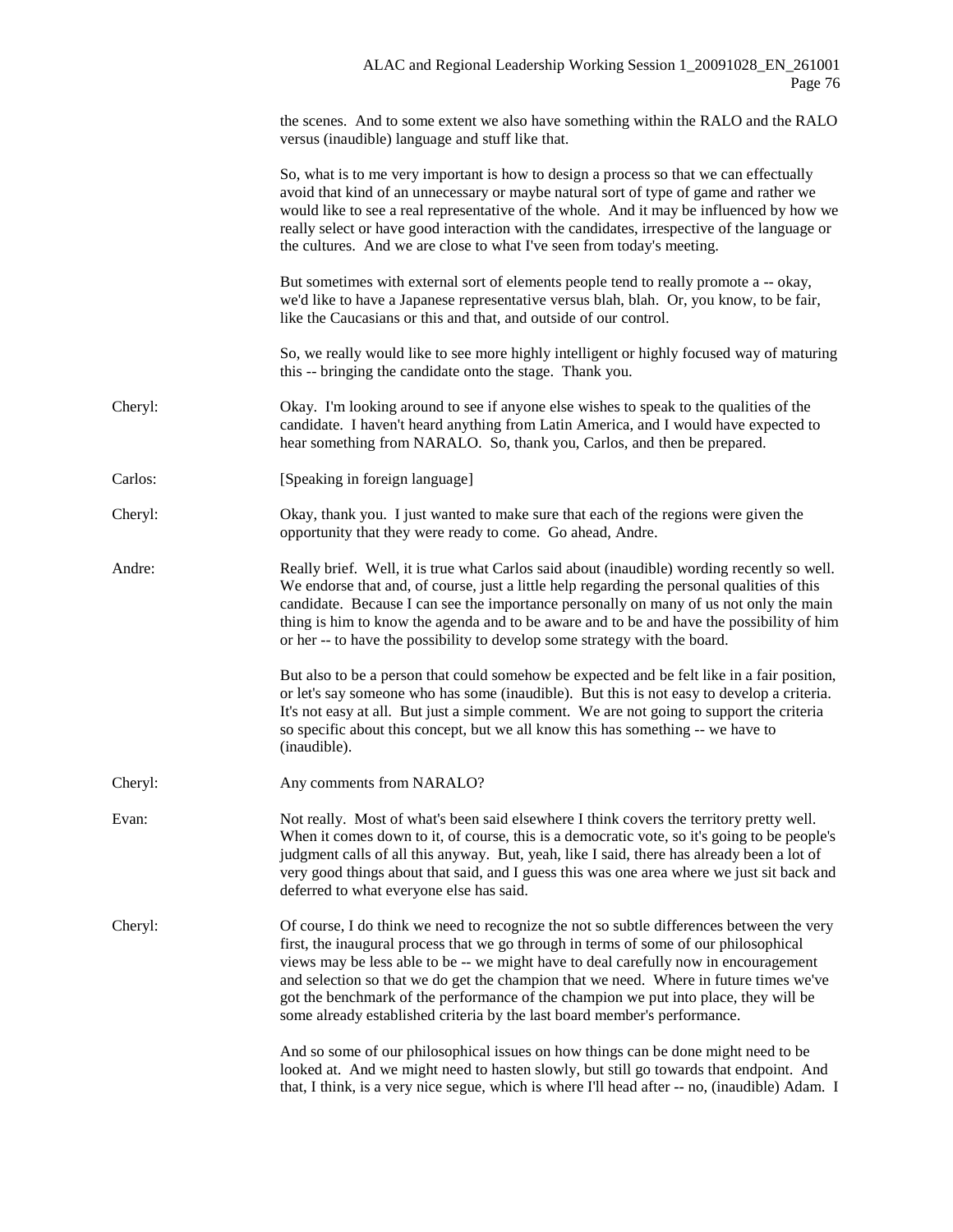did note you wanted to reply, though, Evan. No, okay. A nice segue to looking at some of the alternates on the appointment process.

Now here we're talking about even at the pre-selection side. So, there are a couple of things to discuss there. First of all, have any of the regions come with prepared concepts or statements about the proposed pre-selection group, the -- I've lost their name. What's the name of your model?

- Evan: It was tentatively Board Selection Working Group.
- Cheryl: Thank you.

Evan: Because we didn't want to call it a nominating committee.

- Cheryl: No, no. I remember what we didn't want to call it, I couldn't remember what the working title was. So, any of the regions came with any particular comments, criticisms, questions on that, or are we all incredibly warm and fuzzy and happy with that concept. Alan, you're frowning? No, okay.
- Alan: I was must musing on the humor. I didn't point this out, someone else did, that ICANN calls its committee a nominating committee and it selects people for the board. And we're looking to nominate people and calling it a selection committee.
- Cheryl: Well, I think we need to take our jollies where we can in this particular voluntary business, and I think that will give many of us a great deal of joy to look at in the future. Go ahead, Evan.
- Evan: No, just the ICANN nominating committee is what's misnamed. I mean, essentially, our nominating committee is to nominate people who will then have to stand for election anyway. So, I think we're being appropriate with it and ICANN likes to play games and say it's a nominating committee.
- Alan: May I suggest we decide what it does and name it later? We can have a context.
- Cheryl: However, how is it going to do this job? What's it going to do and how is it going to do it? So, on the table is -- I can't read from this distance, so someone else will have to help me. Thank you, Evan.
- Evan: Okay. Well, essentially, this is very similar to what was raised in the public At-Large meeting that we had -- I forget what the exact date was, where this was discussed in a group on October 8. There as a conference call for all of At-Large to participate in this, and so the stages are -- oh, you can read it now.

Cheryl: (Inaudible)

Evan: Okay. Essentially, this has been gone through many, many times before, so I'll just go through it quickly. At-Large selects a Board Selection Working Group well in advance. The Board Selection Working Group then creates a list of candidates with an explicit mandate not to restrict itself to the usual suspects, that is, within At-Large. It is fully able and welcome to go outside of At-Large if it finds the proper people with -- you know, fitting the criteria that we've already started to discuss.

> At that point, then, it comes out with a slate of people. If any region believes that there is somebody egregiously left off that really has a huge grass roots behind them that needs to be added, RALOs can, at their option, add another person or two. It shouldn't really be beyond that.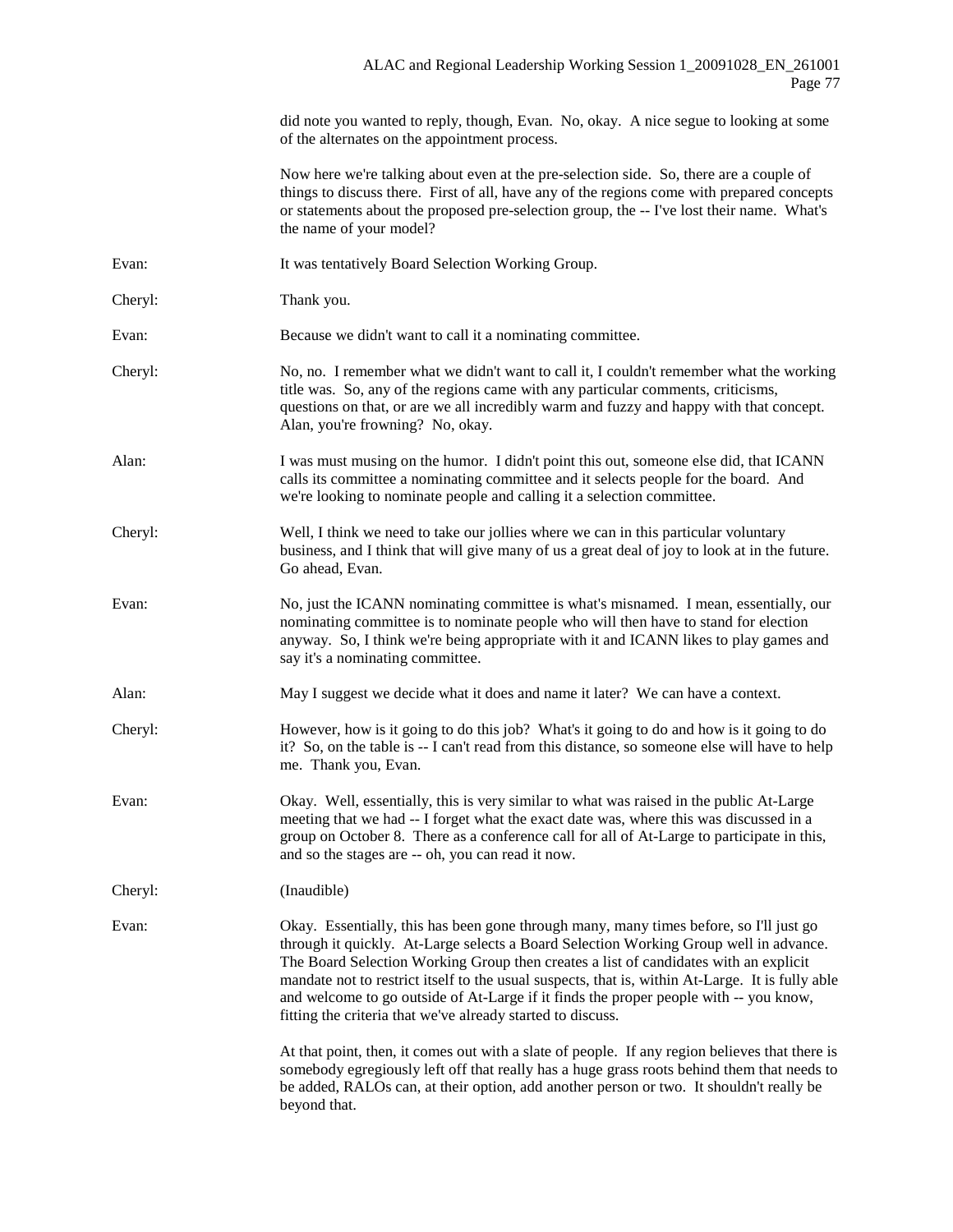|                           | At that point, then, we now have an expanded list that gets -- Alan?                                                                                                                                                                                                                                                                                                                                                                                                                                                                                                                                                                                                                                                                                                                                                                                                                                                                                                              |
|---------------------------|-----------------------------------------------------------------------------------------------------------------------------------------------------------------------------------------------------------------------------------------------------------------------------------------------------------------------------------------------------------------------------------------------------------------------------------------------------------------------------------------------------------------------------------------------------------------------------------------------------------------------------------------------------------------------------------------------------------------------------------------------------------------------------------------------------------------------------------------------------------------------------------------------------------------------------------------------------------------------------------|
| Alan:                     | Just a point of clarification. The RALOs can add someone to the list they are going to<br>vote on or to the global list?                                                                                                                                                                                                                                                                                                                                                                                                                                                                                                                                                                                                                                                                                                                                                                                                                                                          |
| Evan:                     | Hold on, I'm getting there. The idea being is that the working group would come out<br>with a list. The RALOs would then add people to that list. That list of everyone would<br>then go back to the RALOs, which at that point would whittle it down and take off people<br>that they thought shouldn't be there, at which point it goes back for a vote.                                                                                                                                                                                                                                                                                                                                                                                                                                                                                                                                                                                                                        |
|                           | And so, essentially, there hasn't been a lot of comments on those steps. The ones on<br>which there was a diversity of opinion was who actually votes. How many votes are cast<br>and what are the constituencies? So, essentially we had                                                                                                                                                                                                                                                                                                                                                                                                                                                                                                                                                                                                                                                                                                                                         |
| Unidentified Participant: | (Inaudible)                                                                                                                                                                                                                                                                                                                                                                                                                                                                                                                                                                                                                                                                                                                                                                                                                                                                                                                                                                       |
| Evan:                     | Okay. So, there was one option, which was a five-vote election, which was every region<br>casts one vote. There is one where it's the 15-vote option, is every member of ALAC<br>casts a vote. And then there's the 20-vote option in which every member of ALAC casts<br>a vote, plus the chair of each region casts a directed vote as selected by each region.<br>Each region has its own process of selecting its own preferences. The chair of the region<br>is then directed to vote in that exact same way, but you have 20 votes: one for each<br>person of ALAC, and one for the regional chair making a directed vote.                                                                                                                                                                                                                                                                                                                                                  |
|                           | Since then, there were a couple of other options that were added. One was every ALS<br>gets one vote. Another option is everyone who indicates an interest gets a vote. And the<br>other one is every ALS and everyone who is interested gets a vote. Those last three were<br>put forward in the time since October 8. They did not get a lot of support. And the<br>feedback that has come back since essentially the widespread preference that I've been<br>able to figure out, both from other regions and from within NARALO, is for the option 3,<br>which was the 20-vote option.                                                                                                                                                                                                                                                                                                                                                                                         |
|                           | Everyone on ALAC gets one vote, every region gets one vote directed through the chair<br>as that region states a preference. The chair of the region does a directed vote. So, the<br>20-vote option is the one that seemed to get the most support.                                                                                                                                                                                                                                                                                                                                                                                                                                                                                                                                                                                                                                                                                                                              |
| Cheryl:                   | Thank you very much. Alan?                                                                                                                                                                                                                                                                                                                                                                                                                                                                                                                                                                                                                                                                                                                                                                                                                                                                                                                                                        |
| Alan:                     | There is one step that has never been clear to me, and maybe it's clear to everyone else.<br>The process says the superset of those selected by the BSWG and those added by the<br>regions, and the assumption when we were talking about this is that they would be very<br>few of those. But if a region felt very, very strongly that someone was missed out, then<br>they could add them. That superset list would go to each of the regions for prioritizing<br>and/or elimination of some candidates. So, you end up with that with possibly five<br>different lists with perhaps different numbers of people on it and different people on it<br>and different order, it's not clear to me how you go from those five lists to the list that the<br>X votes on, whatever the voting scheme is that comes up with, that consolidation. Maybe<br>you take the top three, maybe you take, I don't know, merge them together. But I don't<br>think that's ever been discussed. |
| Cheryl:                   | Thank you, Alan. That certainly needs to be looked at now. Any other questions?<br>Thank you, Adam.                                                                                                                                                                                                                                                                                                                                                                                                                                                                                                                                                                                                                                                                                                                                                                                                                                                                               |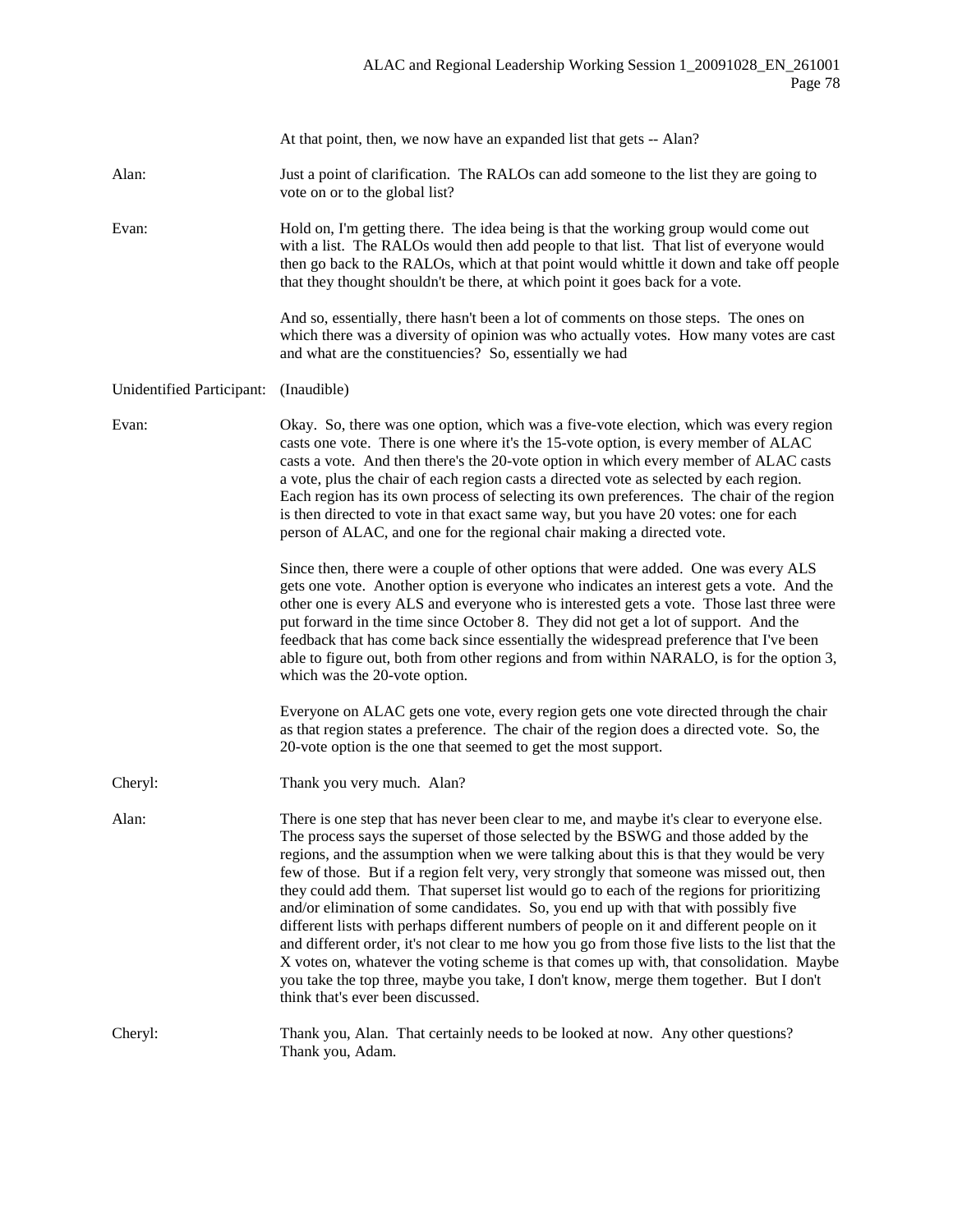| Adam:   | I'm comfortable with prioritization by the region, by the RALOs for the very reason that<br>Azumi was explaining earlier, which tends to lead to all kinds of different things. If<br>we've got a big voting pool, then allow people to vote, I guess, is what I would prefer.                                                                                                                                                                                                                                                                                                                                                          |
|---------|-----------------------------------------------------------------------------------------------------------------------------------------------------------------------------------------------------------------------------------------------------------------------------------------------------------------------------------------------------------------------------------------------------------------------------------------------------------------------------------------------------------------------------------------------------------------------------------------------------------------------------------------|
| Cheryl: | Andre?                                                                                                                                                                                                                                                                                                                                                                                                                                                                                                                                                                                                                                  |
| Andre:  | Andre, then Carlton.                                                                                                                                                                                                                                                                                                                                                                                                                                                                                                                                                                                                                    |
| Andre:  | I think what Alan said recently about this 20-vote option and the 5 RALO chairs casting a<br>vote, we were discussing and it wasn't so perfectly clear about what are the conditions for<br>the situation of that vote? If it's just communication about what the RALO decided or if<br>the chair has a brief possibility to express its position in the situation, that the RALO<br>hasn't achieved consensus or voting process with an election, or an election or<br>something? In that position we would like to discuss a little longer and we were doing<br>this in a little break before. Because it wasn't so clear, that part. |
| Evan:   | I can answer the intent.                                                                                                                                                                                                                                                                                                                                                                                                                                                                                                                                                                                                                |
| Cheryl: | Very briefly, go ahead.                                                                                                                                                                                                                                                                                                                                                                                                                                                                                                                                                                                                                 |
| Evan:   | The intent of what was said is that each region has its own method for making a<br>preference. That preference must be transferred by the chair's vote in this process. So, in<br>other words, we called it the directed vote. So, this is not the preference of the chair; this<br>is the preference of the region and the chair votes that way. I'm saying we could debate<br>that here, but that was the intent.                                                                                                                                                                                                                     |
| Cheryl: | Alan?                                                                                                                                                                                                                                                                                                                                                                                                                                                                                                                                                                                                                                   |
| Alan:   | Two points. One of them is that for regions which direct their RALO -appointed ALAC<br>members, that essentially adds a third vote, since presumably it's going to be the same<br>direction in both of those. So, that may or may not be relevant, just noting it.                                                                                                                                                                                                                                                                                                                                                                      |
|         | The second thing is, on the last call that the North American region had, there was a view<br>expressed that this directed vote could be done in any way the region decided, which<br>maybe ask its ALSes, or maybe a popular vote ala the 2000 election from within their<br>region. But it wasn't clear to me that within our structure we should go out of the ALS<br>structure in selecting that directed vote. And it wasn't clear if that was sort of legitimate<br>within our rules.                                                                                                                                             |
| Cheryl: | Could you see, too, Evan, if that is direct back to that, and then to you, Patrick? Go<br>ahead, Evan, briefly, then Patrick, then Azumi.                                                                                                                                                                                                                                                                                                                                                                                                                                                                                               |
| Evan:   | The intent is to recognize that every region has its own MOU, it has its own way of<br>working internally. We have one region that recognizes the voting right for individual<br>users and other regions that have handled that separately. The intention was to allow<br>every region to act within their own operating procedures of how it was going to express<br>that.                                                                                                                                                                                                                                                             |
| Alan:   | But that wasn't what the person who suggested it said. It was -- they could choose to do<br>something such as have individual people voting even if they didn't have individuals<br>within their RALO.                                                                                                                                                                                                                                                                                                                                                                                                                                  |
| Evan:   | I'm assuming what they would do would have to be in line with their existing rules of<br>procedure.                                                                                                                                                                                                                                                                                                                                                                                                                                                                                                                                     |
| Alan:   | Then I have no problem on that one.                                                                                                                                                                                                                                                                                                                                                                                                                                                                                                                                                                                                     |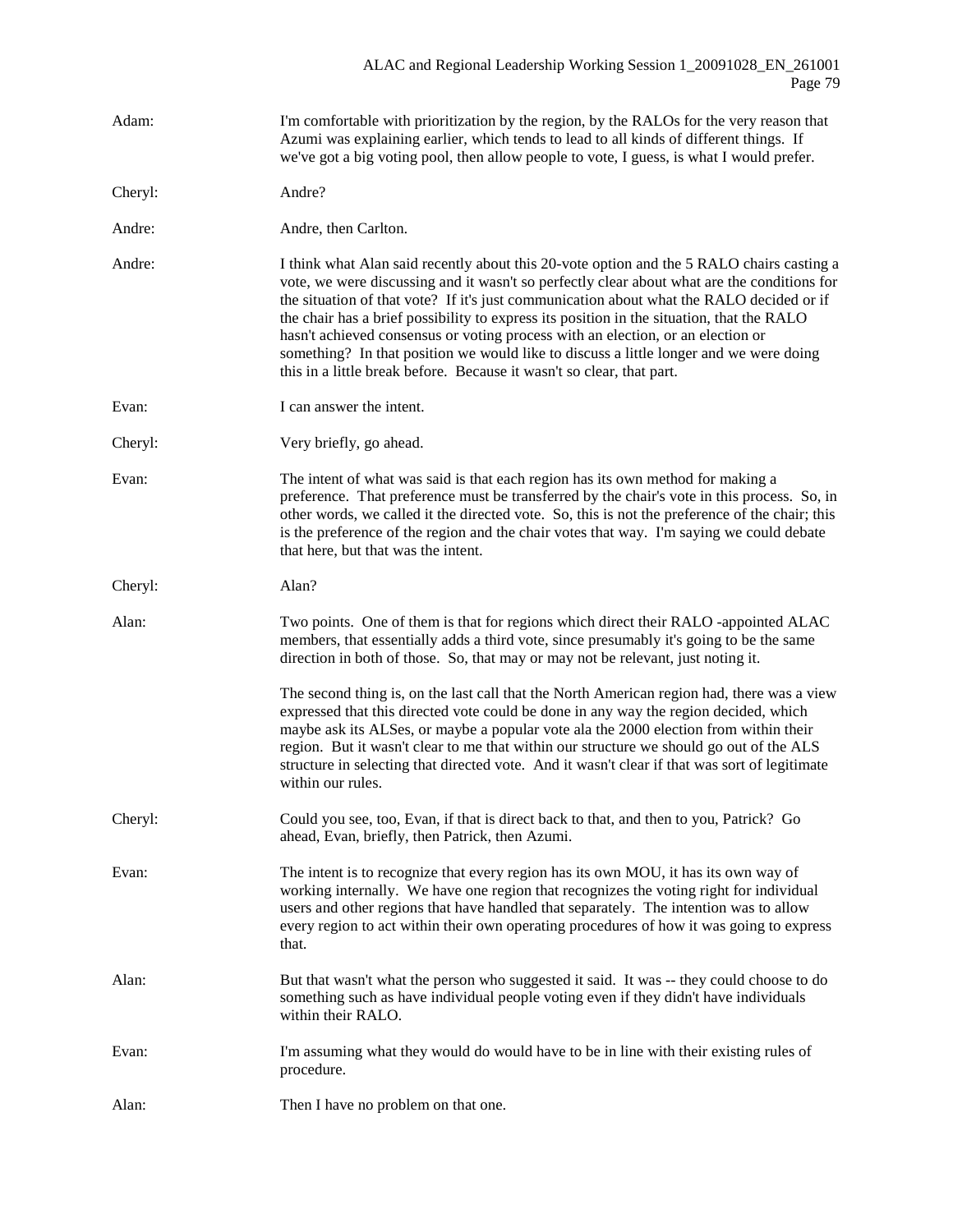| Patrick:                  | Yeah. Well, one concern I have is with the vote of RALO representatives, because once<br>you start voting on individuals, the vote is secret. So, how can you be sure that the<br>RALO chair will indeed vote for the one selected by the ALSes? So, short of their moral<br>obligation to do that, but you can only trust them.                                                                                                                                                         |
|---------------------------|------------------------------------------------------------------------------------------------------------------------------------------------------------------------------------------------------------------------------------------------------------------------------------------------------------------------------------------------------------------------------------------------------------------------------------------------------------------------------------------|
| Cheryl:                   | Nick, in response to that, then Azumi.                                                                                                                                                                                                                                                                                                                                                                                                                                                   |
| Nick:                     | One way you could do this is actually to have it automated. For other reasons, we<br>actually asked this question of BigPulse earlier, and they actually -- it is actually possible<br>for you to assign each RALO set of electors to a voting group, and the result of each<br>group's preferences are then automatically weighted in such a way that they are cast<br>essentially as a group and the result is then as if someone manually keyed in the<br>preferences for the region. |
| Evan:                     | So, we can remove the necessity for the chair to actually make that vote. BigPulse<br>essentially takes the vote from the region in the way the region has determined it wants to<br>do it. And whatever that weighted preference is gets transferred as if it was an individual<br>voting. Nick, you're saying that's possible?                                                                                                                                                         |
| Nick:                     | Yeah, effectively, the votes within a region, if there are 26 electors, they have 1/26 of a<br>whole vote. You can think about it in that way.                                                                                                                                                                                                                                                                                                                                           |
| Cheryl:                   | Well, that's excellent news. Azumi, then Adam.                                                                                                                                                                                                                                                                                                                                                                                                                                           |
| Azumi:                    | Yes, thank you. I may have some shallow understanding in here, so I need some<br>clarification. If, say, we take option 3, the total vote of 20, right? And the candidates are,<br>what, five or seven of 10?                                                                                                                                                                                                                                                                            |
| Unidentified Participant: | Whatever.                                                                                                                                                                                                                                                                                                                                                                                                                                                                                |
| Azumi:                    | Then, how do you decide. Do you get a simple majority or the largest one of five, or --                                                                                                                                                                                                                                                                                                                                                                                                  |
| Cheryl:                   | We use a runoff system. It's what is enshrined in our rules of procedure.                                                                                                                                                                                                                                                                                                                                                                                                                |
| Azumi:                    | Does it mean, if I may, the, say, originally there was seven or five, whatever, and then<br>you will vote a second round, or you just put all the weights -- one round only.                                                                                                                                                                                                                                                                                                             |
| Evan:                     | There is a way of doing weighted votes in such a way that even if you have an even<br>number of voters, you still can have it so that if every region only votes for their own<br>person, then you end up saying who put second place, and that ends up having the main<br>effect.                                                                                                                                                                                                       |
| Cheryl:                   | It's the way we've -- it's in our rules, it's the way it will happen. Did you want to speak to<br>that, though, and then we've got Adam?                                                                                                                                                                                                                                                                                                                                                 |
| Azumi:                    | Yes, sorry, just to explain it. We don't really exercise this preferential voting in Japan.                                                                                                                                                                                                                                                                                                                                                                                              |
| Cheryl:                   | It doesn't matter. It's our rules.                                                                                                                                                                                                                                                                                                                                                                                                                                                       |
| Azumi:                    | So, it's better to be clearly expressed or explained, please. Thank you.                                                                                                                                                                                                                                                                                                                                                                                                                 |
| Cheryl:                   | We have, in fact, got that linked and if you go to the Wiki site, which all of this<br>information is on, you can drill down to probably the most boring, ad nauseum examples<br>of how it works, including the map. Go ahead, Evan.                                                                                                                                                                                                                                                     |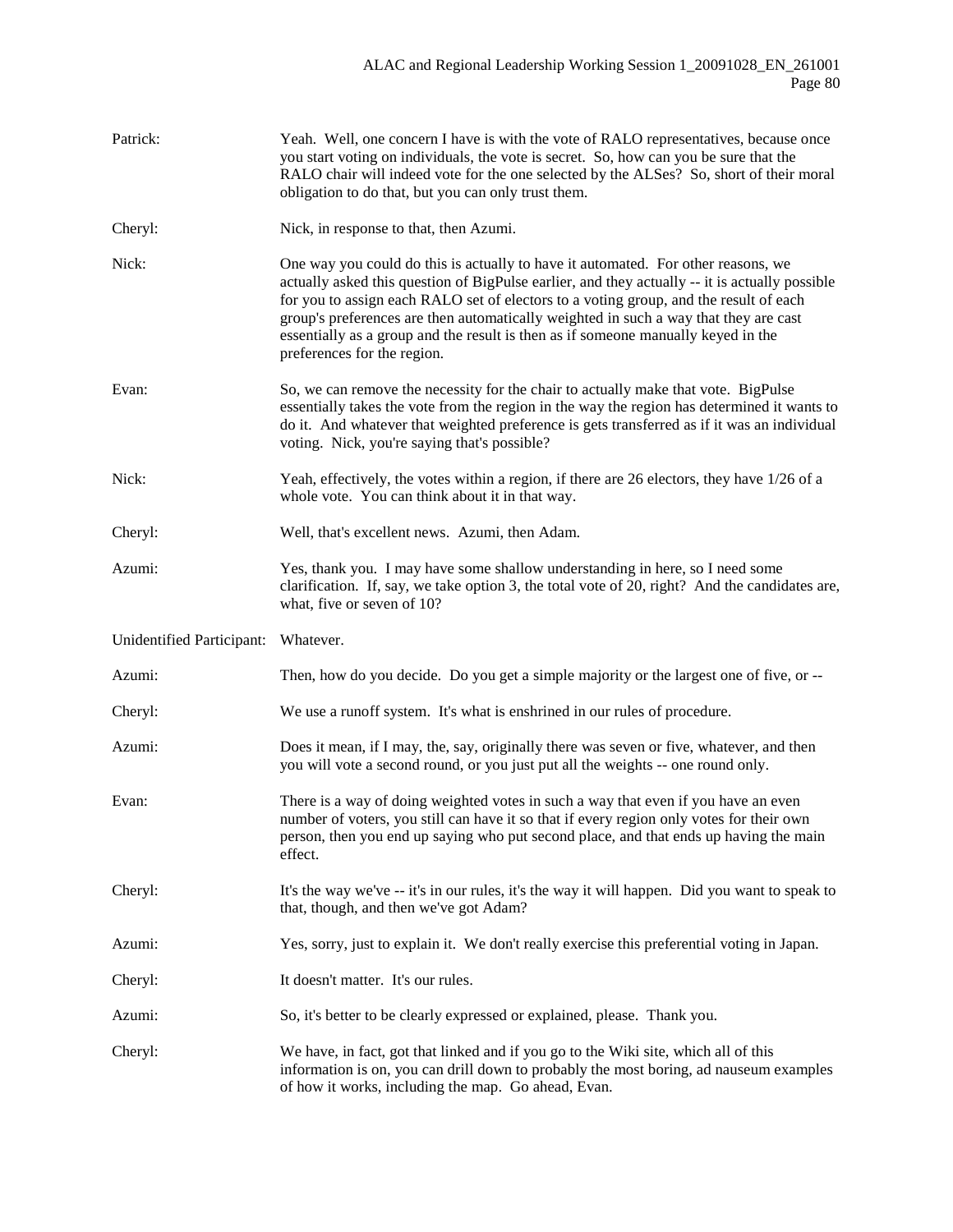| Azumi:  | I'm thinking of some of the members of ALS in my country.                                                                                                                                                                                                                                                                                                                                                                                                                                                                                                                                         |
|---------|---------------------------------------------------------------------------------------------------------------------------------------------------------------------------------------------------------------------------------------------------------------------------------------------------------------------------------------------------------------------------------------------------------------------------------------------------------------------------------------------------------------------------------------------------------------------------------------------------|
| Nick:   | If you want to see a practical example of how it worked, the results of the recent balloting<br>for the ALAC board liaison show how it works. Because that vote was actually<br>incredibly close, and the explanation of how the vote was calculated gives you an<br>example of how the system works in practice. And that might actually be a better<br>explanation than you would get from an explanation which is not connected to a real<br>situation.                                                                                                                                        |
| Cheryl: | Yes, the example is certainly there. Go ahead, Adam?                                                                                                                                                                                                                                                                                                                                                                                                                                                                                                                                              |
| Adam:   | I want to say that I think we should actually reconsider the voting method we use and not<br>take it as enshrined, because a new process, something we've been asked to do new and<br>specially. And I'm actually quite uncomfortable with this voting process for this<br>particular position partly for the reasons that we saw in that last vote that we did under<br>this procedure, where the person who got the most first votes did not become the elected<br>person. I'd like to consider at least somebody got more first votes than -- anyway,<br>whatever happened, it doesn't matter. |
| Cheryl: | Let's be clear. They got the majority of the vote insufficient to the correct vote --                                                                                                                                                                                                                                                                                                                                                                                                                                                                                                             |
| Adam:   | Exactly. And that's --                                                                                                                                                                                                                                                                                                                                                                                                                                                                                                                                                                            |
| Cheryl: | This whole academic world that argue over it.                                                                                                                                                                                                                                                                                                                                                                                                                                                                                                                                                     |
| Adam:   | Yeah, exactly. But I think it would be interesting to look at different voting methods.<br>For example, the one that was chosen how the Olympics were recently allocated to Rio<br>rather than where the lowest votes drops out and there is a re-voting, and so on. This is<br>an extremely important process, and I think it may identify the first choice better if we<br>look at a different voting method. But what we use is for later. What I'm saying is I<br>would not like the choice of voting methods taken off the table.                                                            |
| Cheryl: | I need to go to Alan, then Sebastien. And if we are going to have a mechanism used for<br>voting, it needs to be across all of the votes done by all of us, and that is something that I<br>think we'd be very happy to bring expertise in. Because I think that this huge amounts of<br>work that are done to decide which are the advantages on this. And we can argue until<br>the cows come home over some of it.                                                                                                                                                                             |
| Alan:   | Okay. I feel a little uncomfortable making these comments, because I'm the person<br>you've been talking about, who came in first and didn't win. Came in first in the first<br>ballot. I am not saying I was cheated, I just said it makes me feel a little bit awkward to<br>be making this statement. I tend to agree with Adam, but I can express it in a slightly<br>different way.                                                                                                                                                                                                          |
|         | Number one, the fact that we have used one voting mechanism in the past does not mean<br>it's enshrined forever. And for that matter, I don't think necessarily we must use the same<br>mechanism for every vote, if there is a valid reason.                                                                                                                                                                                                                                                                                                                                                     |
|         | The reason that I feel uncomfortable with this method is I am not used to it, and I'm not<br>saying a whimsical thing. The concept of prioritizing people and trying to think of what<br>happens if, what then meant I know I voted or I would have voted if it wasn't for me, for<br>the person that was at the top of my list that I wanted to see win.                                                                                                                                                                                                                                         |
|         | If I had my option, I would almost say I don't want to vote for anyone else, because I<br>don't want to help anyone else win. Cheryl, you who live in a place where you do this<br>regularly, your mind is around it and you understand it.                                                                                                                                                                                                                                                                                                                                                       |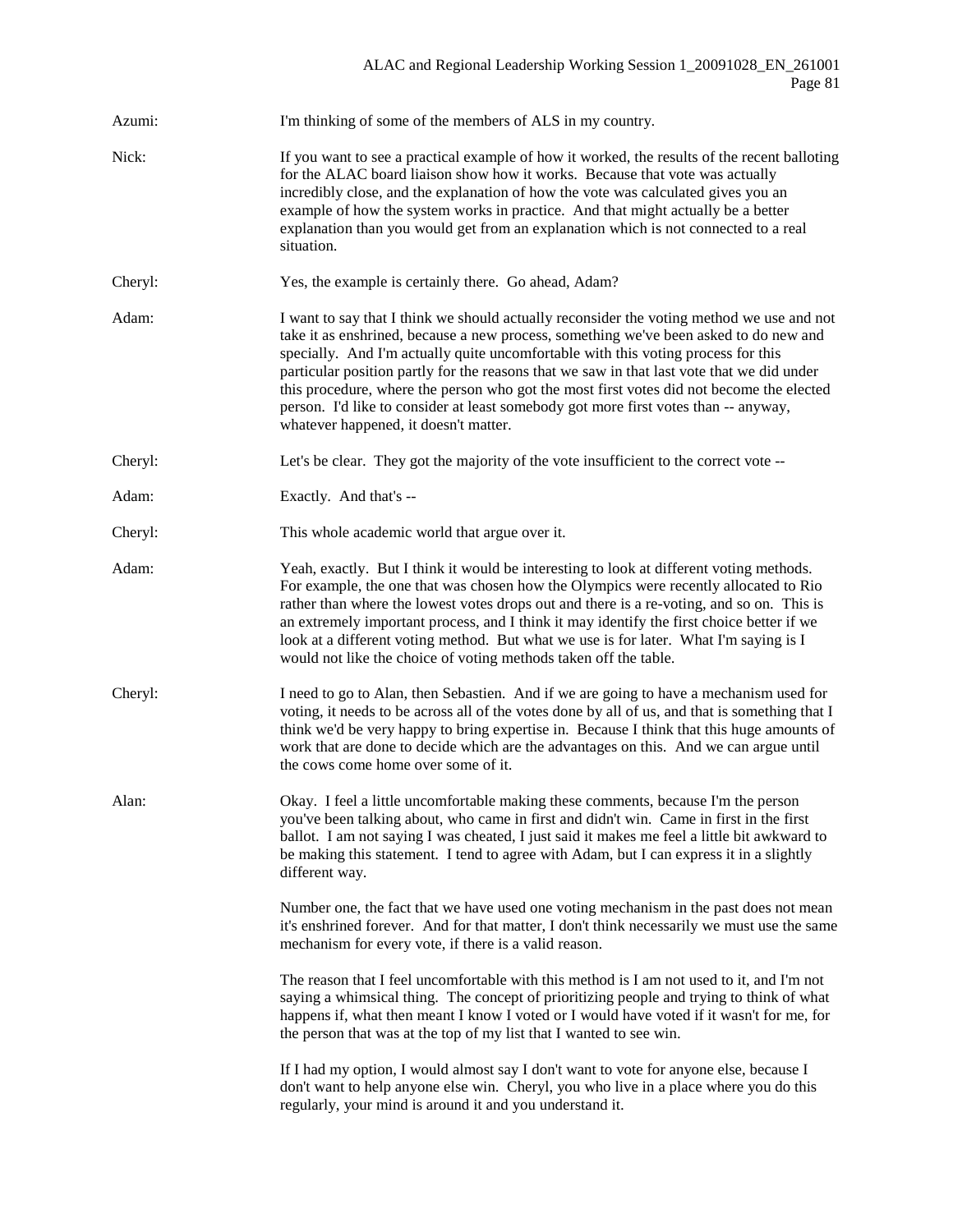|          | I think the dynamics in any given vote would be different if we do the equivalent of the<br>way the Olympics is and draw out the lower person and re-vote. Yes, people may re-<br>think their vote at that time, but they are focusing on who do I want to win given this set<br>of candidates? And I think the result may be different.                                                                                                                                                                                                                      |
|----------|---------------------------------------------------------------------------------------------------------------------------------------------------------------------------------------------------------------------------------------------------------------------------------------------------------------------------------------------------------------------------------------------------------------------------------------------------------------------------------------------------------------------------------------------------------------|
|          | Now, whether it would have helped me in this last election, I don't care that's not the<br>issue. I just know my mindset is not wrapped around the prioritized voting and<br>recognizing that my -- I may be helping my third candidate win, depending on how it<br>runs. And I think for many of us we do not think in the way, we're not accustomed to it.<br>And I think that may present different results.                                                                                                                                               |
| Cheryl:  | And, of course, it goes to regardless of what you're used to, there is going to be other<br>parts of our community that aren't going to be used to it. So, we're never going to get<br>something we're all comfortable with.                                                                                                                                                                                                                                                                                                                                  |
| Alan:    | But it's the automated part. I think everyone understands the concept of we'll have a<br>second ballot with different sets of candidates on it.                                                                                                                                                                                                                                                                                                                                                                                                               |
| Cheryl:  | Carlton, go ahead.                                                                                                                                                                                                                                                                                                                                                                                                                                                                                                                                            |
| Carlton: | Thank you, Chair. I would respectfully suggest that we do not take the type of balloting<br>off the agenda for the minute, because I have a slight discomfort myself. I have a slight<br>discomfort with it. You see, the thing is, I want -- and probably -- I'm going to express it<br>and it is probably very personal, but please forgive me. I want the same person to win<br>through every round, whatever happens. If the person that I believe ought to be the best<br>person, whatever happens, however we put it, that's the person that I would -- |
| Cheryl:  | But the majority of the votes, it seems. No individual has that (inaudible) --                                                                                                                                                                                                                                                                                                                                                                                                                                                                                |
| Carlton: | Thank you very much. Thank you very much. That's what I want to see. And if we can<br>find or devise a way to make that happen, I believe that I would be happy. And I'm<br>speaking very personally here. I'm not holding brief for anyone else, I'm just speaking<br>very personally. Thanks.                                                                                                                                                                                                                                                               |
| Cheryl:  | I have a reply specifically to that point from Nick, then I see Adam. Yes, I see you again,<br>Azumi, and I see Alan.                                                                                                                                                                                                                                                                                                                                                                                                                                         |
| Nick:    | I just wanted to note in case it's not obvious, that all voting systems are actually designed<br>to return the most popular candidate as the victor. However, they all -- how they treat the<br>rest of those on the ballot is what is different.                                                                                                                                                                                                                                                                                                             |
|          | And this may be stating the obvious, but what I would suggest to you is that you would<br>be best off having a dialogue with someone who is an expert in voting systems. Because,<br>really, what you want to do is pick a system which reduces the negative impact of how<br>people vote when there are multiple candidates, and reduces the shortcomings. I mean,<br>the first part of the post system is a very familiar and very simple system. It has<br>shortcomings just like other voting systems do.                                                 |
|          | If you have a discussion with someone who is an expert on voting and simply express --<br>let him lead you or her, lead you through a set of questions of what it is that you actually<br>want to accomplish, I think you'll find there are more than one system that will meet what<br>it is that you wish to do. And then everyone can have an equal understanding of why that<br>choice is made.                                                                                                                                                           |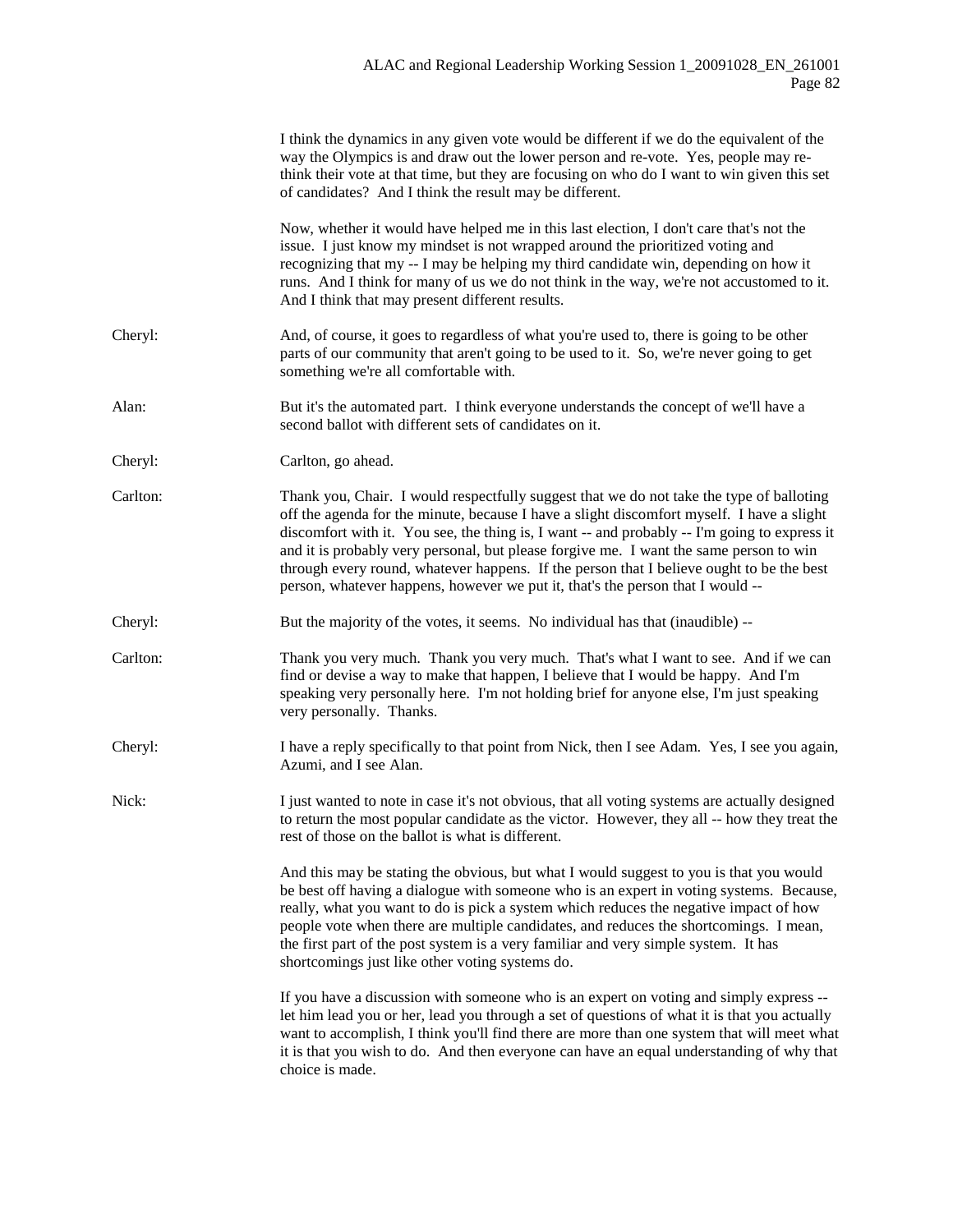- Cheryl: Okay. So, we were certainly heading towards having a specific briefing on that. Adam, Azumi, Alan?
- Adam: I was going to see or suggest, could we in some way put out, for example, a call for papers on voting systems, which could be expressed to us? Or, could we look for experts who we could discuss with on voting systems? Because perhaps it's important enough to the ICANN community for us to actually explain why we have chosen this particular voting system for this important process. So, an open call, perhaps some academics would respond, for example.
- Cheryl: I think that's perfectly reasonable, but we'll need to do that between now and Nairobi. Azumi, then Alan, briefly.
- Azumi: I also second what Adam suggested, and in addition to, I explained Linux model, we have some different models, like [Pope]. And the essence is, to me, with the whole global diverse constituencies or the groups subdivided into different qualities, the essence is, I think, to the final process, they would like to sort of collect all sort of organize as much support from as many different bodies to the end, so that you feel -- you are participating in the final selection of the winner. Even though you may not have supported in the beginning. And it's slightly different from the preferential [waiting] voting system, where you just cast 5, 3, 1, in the order and then you tally and instantly you have the global result as one shot. Of course, it is complicated if you do twice, two rounds.
	- But, also, as I said in the beginning, it may ask you, say, for example, if the candidates from Asia Pacific are not selected in the first round, you have to chose either from North America or Latin America. Then you explicitly support this -- you trust this person. And so the process, of course it's not perfect, because there is a loser. But we need to have some kind of process like the Pope system is a good way.
	- So, in that regard I also agree with what Adam said. A simple kind of survey or comparison between different systems and see how they work. And it would be great, too, to sell ALAC to the rest of the ICANN community as well.
- Cheryl: Well, see, ALAC for its own systems have gone through quote a tortuous basis to get to the system we run, so I would not be unwinding the clock without damned good reason, and I don't see that as yet. Alan and then Sebastien.
- Alan: One quick comment. There is a not so subtle difference between explaining to the community why it is our mathematical system resulted -- or processing of the votes resulted in a certain person voting and being able to say that in the round, in the voting that elected this person, the majority of the voting group selected them. Not a mathematical process based on something or other. It's a different issue to say the majority of people supported that person, we endorse them.
- Cheryl: Well, that's the purpose of us agreeing to have a discussion and a review and advice and how the same only different turns out with different names and methods, and we will find who and what we're most comfortable with. Go ahead, Sebastien.
- Sebastien: I'm sorry, it's not because I'm not interested in this discussion, but I would like to go to the Fellowship Program that started just now, to just say hello for five minutes. I am sure that we will find the best way to elect.
	- I have no problem with what has happened during the last election. I try to figure out what to vote myself and at the end of the day of course I made a decision. And I don't think that another system will have changed the result at the end of the day. And I try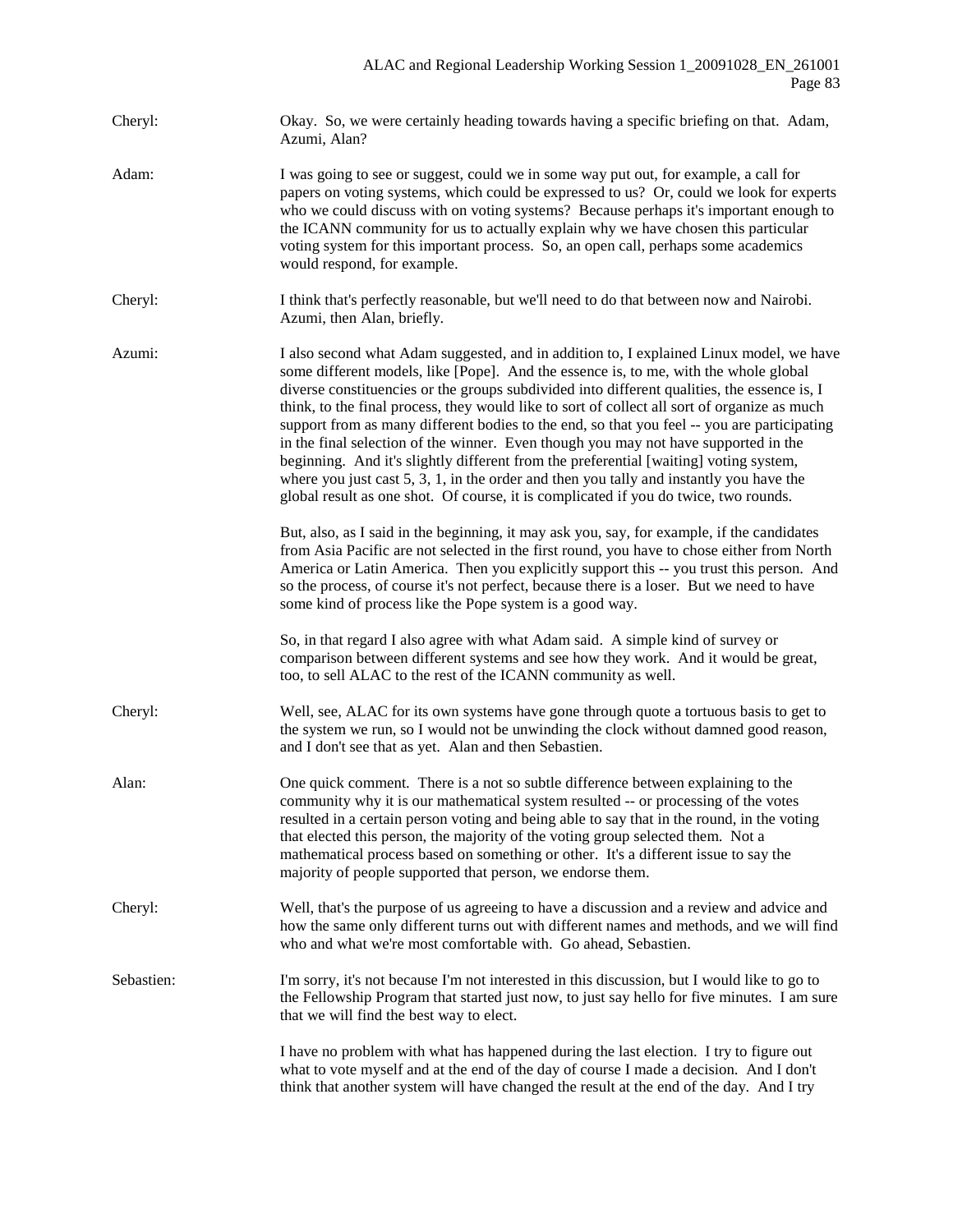different figures and it will not have changed a lot. Nothing, I think, at the end, and I have no problem with what system will choose.

|         | But I understand the question, because I go through those questions, too, and I try to find<br>answer by myself and that was okay. And I hope to take what Azumi says that at the end<br>of the day we will not support the people just because they belong to one region or one<br>whatever, because it's like, and it's what you say in your previous speech, and I was very<br>agree with you at that time, is that we need one people who represent us. It's all the user<br>in the world. That's very heavy for anyone who would take this job.                                                   |
|---------|--------------------------------------------------------------------------------------------------------------------------------------------------------------------------------------------------------------------------------------------------------------------------------------------------------------------------------------------------------------------------------------------------------------------------------------------------------------------------------------------------------------------------------------------------------------------------------------------------------|
|         | But I want to be sure that anyone chosen, you will have our support, because if you come<br>back to -- if you didn't come back to us, it will be difficult, but if we don't help him, he<br>will -- him or her, it will be difficult, and we need to support whatever is the result of the<br>next chair and next board member (inaudible). Thank you very much.                                                                                                                                                                                                                                       |
| Cheryl: | Thank you. I think we've got to be very cognizant of time here, but I would like to give<br>the floor to Evan. But we also realize that a lot of this -- what we're discussing now is<br>also contingent on which model we choose. But we need to back a little bit as well to the<br>options of selection and pre-selection, how calls are made. So, Evan, and then I'd like to<br>wind you back into the process a little earlier, because I think there are a few things we<br>might need to discuss again as well. Go ahead, Evan.                                                                 |
| Evan:   | My question is of Nick and it's about resource allocation. Is it possible -- is it within the<br>budget or the ability of ICANN to set up a call at which we can have one of these experts<br>on voting systems basically talk to us, ask the leading questions that help us based on the<br>outcomes we want, to say here are the questions. Based on these questions, here's the<br>voting system that will work best for you. Can we not do that either on a conference call<br>or over a series of e-mails? And is ICANN prepared to put the resources in to getting us<br>the appropriate expert? |
| Nick:   | Yeah, I don't imagine that would be any problem. I think that you would get the best<br>results from a conversation if you had a fairly good idea of how you wanted the process<br>to run exclusive of the voting method. Because you could then describe to the person,<br>look, we want -- we have five groups of people that are electors, and the candidates are<br>developed in this way. So that they could then come to you and say, "Well, here are the<br>options that would most closely relate to what you are trying to accomplish, and here are<br>the pros and cons of each."            |
| Evan:   | My reason is, I'm actually kind of scared to death of the RFP process, because we have so<br>little time to work with, and in the compressed time between now and Nairobi, I can't see<br>an RFP process working. But I can see having somebody who can lead us in and at least<br>help us pick something.                                                                                                                                                                                                                                                                                             |
|         | Every system we can come up with has strengths and flaws and eventually we're going to<br>have to make an arbitrary decision. I personally don't care which, because a lot of the<br>ones that I've seen have accomplished the results that may have several differences from<br>one to the other, but generally speaking will deliver something close.                                                                                                                                                                                                                                                |
|         | I'd just like to try and figure out a process to do this that will allow us to come up with<br>something by the time Nairobi happens. And the idea of having a call specifically for<br>that purpose seems to be a good way to do that.                                                                                                                                                                                                                                                                                                                                                                |
| Vivek:  | Can I have a comment here, Cheryl? I'm just trying to balance what Nick said and Evan<br>said. If you typically ask a professor of political science, he will tell you a comparator<br>list of different voting systems, some pros, some cons and that.                                                                                                                                                                                                                                                                                                                                                |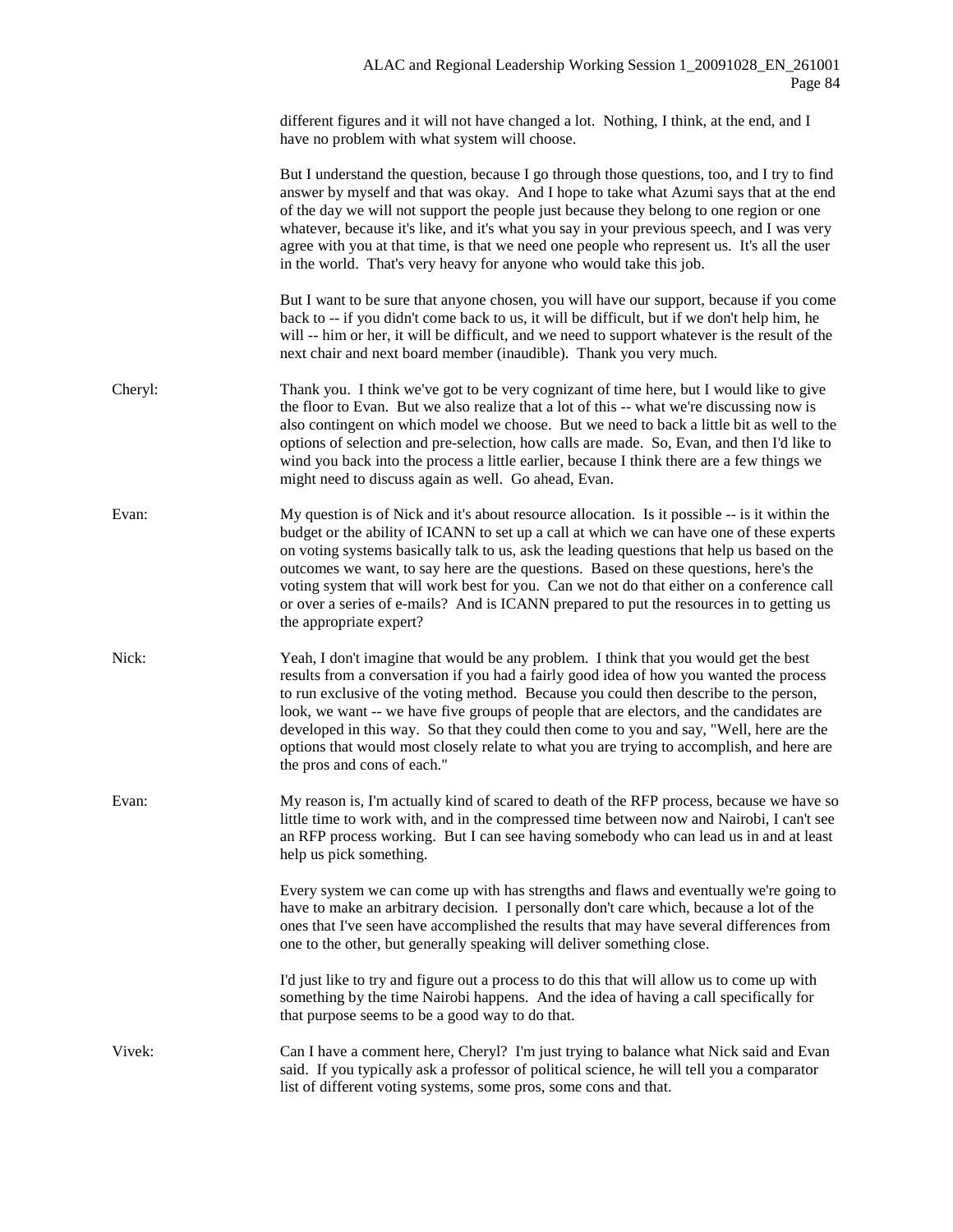|         | So, essentially people are opted for certain things based on the system -- the process is<br>done because the underlying thing what he wants. Whether he wants something simple<br>like a simple majority, which is (inaudible) in many of the places, or you want to do a<br>balanced representation depending what he thinks.                                                                                                                                                                                                                                                                                                                                                                                                             |
|---------|---------------------------------------------------------------------------------------------------------------------------------------------------------------------------------------------------------------------------------------------------------------------------------------------------------------------------------------------------------------------------------------------------------------------------------------------------------------------------------------------------------------------------------------------------------------------------------------------------------------------------------------------------------------------------------------------------------------------------------------------|
|         | So, voting systems what you call essentially have to link upon to some consensus what<br>we have in mind. Otherwise, the problem could be the person whom you are asking may<br>be very good expert in comparator thing but he doesn't know what you all really want.                                                                                                                                                                                                                                                                                                                                                                                                                                                                       |
|         | So, I would say it's a good idea, as Evan said, to also look at an option, but at the same<br>time some material telecom or something where we can come to some quick consensus,<br>keeping the Nairobi meeting as a deadline. And then probably we can talk and get some<br>additional input that (inaudible).                                                                                                                                                                                                                                                                                                                                                                                                                             |
| Cheryl: | Thank you, Vivek, and I'll look forward to you representing APRALO, because I'll be<br>chairing the meeting on all of those points. And, obviously, James will be there to help<br>you as well. The matters, however, whilst that's an essential item and we will be doing it<br>between now and Nairobi, to make sure we're prepared with Nairobi. We still have to<br>decide on who is electing and how they're selecting.                                                                                                                                                                                                                                                                                                                |
|         | So, let me roll you back now to the very beginning, where we look at our Board Selection<br>Working Group. As the notes are in front of me and not speaking as the chair but<br>speaking as a part of the potential electorate, the first question that comes to my mind that<br>I'd like immediate feedback from you all on, when and where is a call for expressions of<br>interest put out to ask for candidates to self-dominate and how are those calls going to be<br>made? That's the first one to consider. Because it's quite clear that once calls for<br>nominations are out that you would also want a very busy group both at the RALO level<br>and at the BSWG to be proactively saying and how about you, and how about you? |
|         | So, I think that's kind of missing. So, Adam, you put your hand up first. Go for that one.                                                                                                                                                                                                                                                                                                                                                                                                                                                                                                                                                                                                                                                  |
| Adam:   | I would work backwards from when you want to be seated. And if it's next November,<br>then we probably -- then I will answer your question. So, if it's next November, then in<br>that case I would go for after the Nairobi meeting, because practically I can't think of any<br>other time, and I think it has to be as soon as possible. So, I would say we make a name<br>for statements -- request for statements of interest and recruitment go out after the<br>Nairobi meeting.                                                                                                                                                                                                                                                     |
| Cheryl: | Thank you for answering a question I hadn't asked, but that's very important. What I was<br>actually asking is, it doesn't actually say on here that we ever make the call. I assume<br>agreeing that we make a call for request for interest is an important part of this process.<br>Or maybe not. Go ahead, Alan.                                                                                                                                                                                                                                                                                                                                                                                                                        |
| Alan:   | There is a first step you missed -- how do we select the BSWG?                                                                                                                                                                                                                                                                                                                                                                                                                                                                                                                                                                                                                                                                              |
| Cheryl: | Do you want to go back to that?                                                                                                                                                                                                                                                                                                                                                                                                                                                                                                                                                                                                                                                                                                             |
| Adam:   | I can tell you what we discussed in the very first meeting that came up with it, or at least<br>I'll tell you what I recall of it.                                                                                                                                                                                                                                                                                                                                                                                                                                                                                                                                                                                                          |
| Cheryl: | I just see what it says. At-Large elects members for an ALAC Board Selection Working<br>Group.                                                                                                                                                                                                                                                                                                                                                                                                                                                                                                                                                                                                                                              |
| Adam:   | My recollection was set said that each RALO would identify something like two or<br>maybe three, probably two, individuals. Is that where it says? Maybe I have --                                                                                                                                                                                                                                                                                                                                                                                                                                                                                                                                                                          |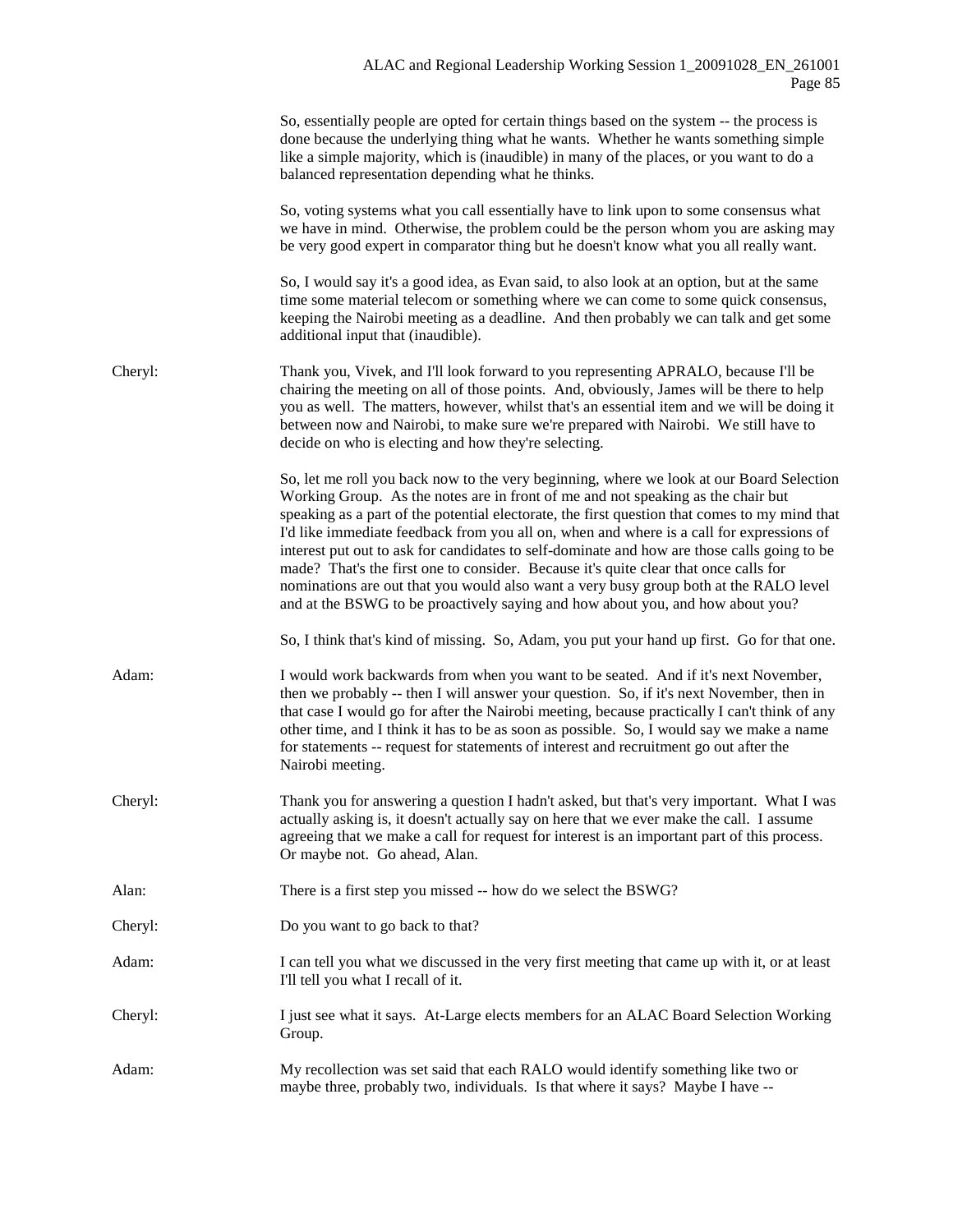Cheryl: Those questions are well answered, I thought. Adam: It's the fever. Cheryl: Okay. So, I think getting out BFWG is not so problematic. Making sure that the job description includes putting out a timely call, and our need to advise how and in what way that call goes out. Because we do want it fairly clear that it goes beyond the ICANN community. But the ICANN network will be one of those methods. Go ahead, Alan. Alan: With regard to when the person is seated, although Lord knows when the first one will be seated. I would think that in the steady state, the person would be seated six months after the annual general meeting in line with the other SOs. If you pick any other way, the issue of trying to balance the regional representation is almost impossible. Current bylaws already have an impossible situation that says the SOs and now the AC and the SOs must honor the maximum of five people per region, but they're all doing it in peril and in secret. So, it's not quite clear how the bylaws enforce that. Cheryl: Go ahead Nick. Nick: Just as an aside, we actually had a discussion in Marina del Rey about this, which is why at one point I had said that it had been suggested to you all that you hold your election cycle such that it concludes before June, whenever the person takes their seat. Because the NomCom will make its choices in June for the seats that it fills. You'll know who those seats are and you can look at who else -- who is left on the board and what regions they come from and, if necessary, take that into account when making your decision. So, you will actually have the best of all worlds and at the same time be able to tell the NomCom in good time that they can take your -- the region of your choice into account in their appointment. Alan: This is one of those areas where I think blending in with the crowd and having the appointment at the same time as the SOs would benefit us in a number of ways, not the least of which is board briefings, and things like that. Now, that may mean our first -- the first person we put in sits for two and a half years or three and a half years, whatever the SIC decides. But in a steady state I would think going along with the crowd would be a better move. Nick: And that's a separate issue, as I say. You could say you're going to select the person for six months of the year, and if the consensus decision was that they take their seat at the end of the AGM, you could do that. My only point was that if you make the selection early in the year, it gives you the most flexibility with respect to the regional makeup of the board. Cheryl: Evan? Evan: I think we may be over-architecting this a bit. I mean, I'm thinking the SIC is going to come back to the board and they'll determine when the person gets seated. I'm going under the understanding that our timeline doesn't have to have specific calendar dates, but says moving backwards from the time when the person is placed. Whenever they are placed, here is our timeline leading up to that. I don't think we're going to have too much control over when the board says the person is going to be placed. So, I think the best we can do is rather than saying they're going to be placed on this date an we have to do things on certain dates to make things relative and just move backwards from the day of placement and come up with a reasonable timeline whenever the board chooses to place that person.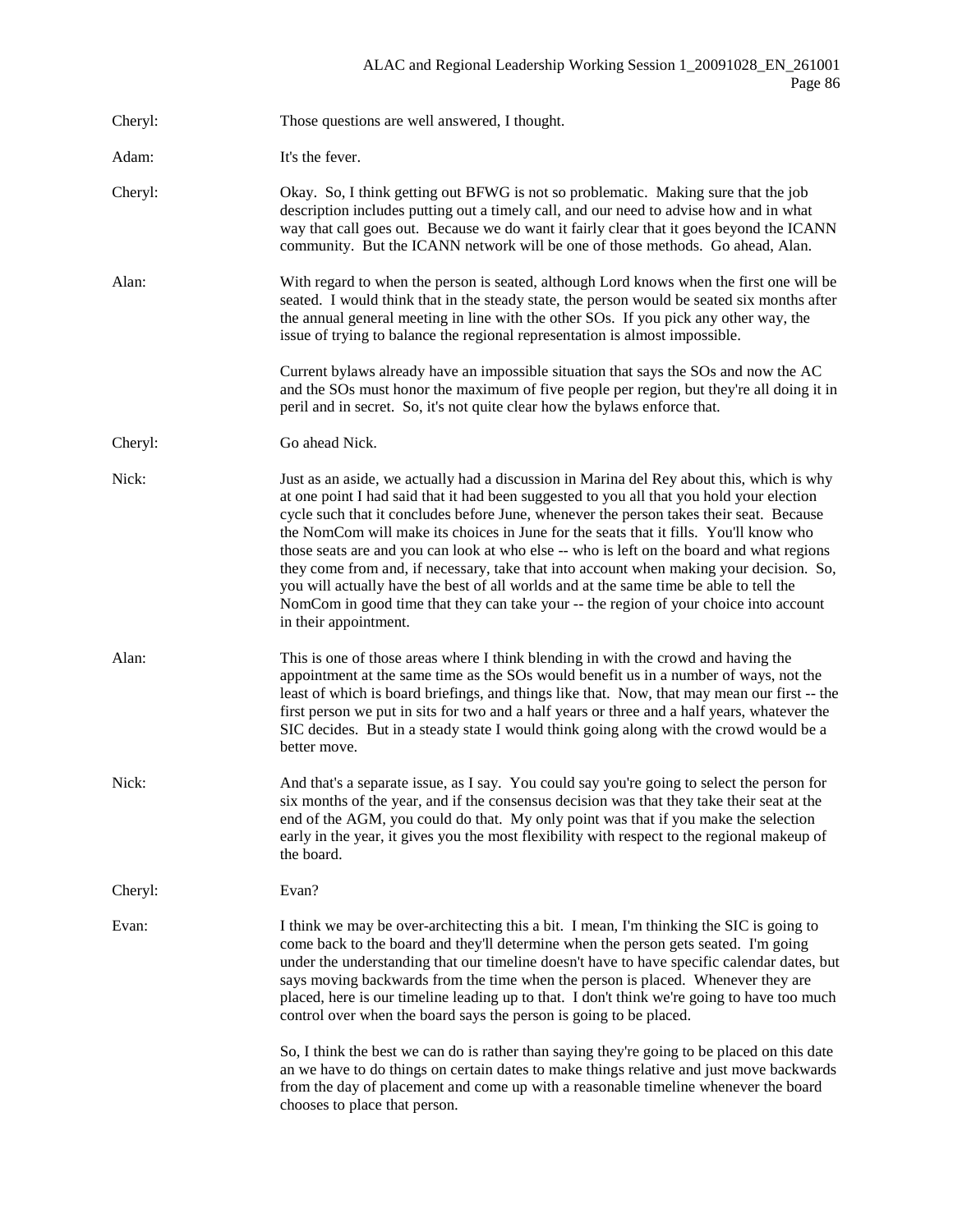| Cheryl: | Adam?                                                                                                                                                                                                                                                                                                                                                                                                                                                                                                                                                                                                                                                                                                                                                                                                                                                                                                                                                                            |
|---------|----------------------------------------------------------------------------------------------------------------------------------------------------------------------------------------------------------------------------------------------------------------------------------------------------------------------------------------------------------------------------------------------------------------------------------------------------------------------------------------------------------------------------------------------------------------------------------------------------------------------------------------------------------------------------------------------------------------------------------------------------------------------------------------------------------------------------------------------------------------------------------------------------------------------------------------------------------------------------------|
| Adam:   | I think we should just work to the schedule that works for us, basically, which I would<br>suggest is we try and start in Nairobi and get the person named so that they could take a<br>seat for the AGM, or however it fits that. Because they're effectively going to either be<br>replacing somebody from the current allocation of 15 seats, or it's going to be part of the<br>new overall broadband -- broadband -- board review process. I've been writing about<br>broadband reviews recently-- board review process.                                                                                                                                                                                                                                                                                                                                                                                                                                                    |
|         | So, at some point we're going to have to -- we have to fit with other people, so let's just<br>do what is best for us, which I think is to make this process work over given periods of<br>time. In Nairobi, give it something like five to six months to run to completion. Where<br>they're seated, it doesn't matter too much.                                                                                                                                                                                                                                                                                                                                                                                                                                                                                                                                                                                                                                                |
| Cheryl: | Alan, you've got a query, then Evan.                                                                                                                                                                                                                                                                                                                                                                                                                                                                                                                                                                                                                                                                                                                                                                                                                                                                                                                                             |
| Alan:   | I just didn't understand Adam's comment about replacing someone on the board. At this<br>point it's a brand-new one, unless the board review comes up with something different.<br>And I also think we should ignore the issue of when the person gets seated. Let's come<br>up with a process we need and then see what happens with the SIC.                                                                                                                                                                                                                                                                                                                                                                                                                                                                                                                                                                                                                                   |
|         | And, by the way, I wouldn't delay starting any of this process to Nairobi if we can settle<br>on it quicker. I see no point in waiting four months if we can come to closure to it in two.                                                                                                                                                                                                                                                                                                                                                                                                                                                                                                                                                                                                                                                                                                                                                                                       |
| Cheryl: | Well, certainly we'd want to be aiming to have the call going out at or after Nairobi. In<br>fact, if it came beforehand, we might have an opportunity to meet and greet some of these<br>people. Evan? You passed on that? Okay.                                                                                                                                                                                                                                                                                                                                                                                                                                                                                                                                                                                                                                                                                                                                                |
|         | The next question that now I've established in my own mind that we will be making a<br>call, I need to come back to we need a place marker -- not to discuss it now -- to look at<br>how those calls go out. What instructions we do use to the BSWG. So, that just needs to<br>be sidelined into the process Go ahead, Evan.                                                                                                                                                                                                                                                                                                                                                                                                                                                                                                                                                                                                                                                    |
| Evan:   | Right. Obviously, this was not to the level of detail that's going to be required to do this.                                                                                                                                                                                                                                                                                                                                                                                                                                                                                                                                                                                                                                                                                                                                                                                                                                                                                    |
| Cheryl: | But this meeting is to get it up another notch, which is what I'm suggesting we do to<br>sideline that.                                                                                                                                                                                                                                                                                                                                                                                                                                                                                                                                                                                                                                                                                                                                                                                                                                                                          |
| Evan:   | We had already requested a Wiki to start working on some of these processes and<br>identify questionnaires. I don't know -- is there? Okay.                                                                                                                                                                                                                                                                                                                                                                                                                                                                                                                                                                                                                                                                                                                                                                                                                                      |
| Cheryl: | Yeah, it's most definitely there. The issues between point 2 and point 3, in terms of the<br>steps, I'm just wondering whether we might want to consider that whilst the BSWG is<br>collecting all of these requests or expressions of interest, perhaps it's not that the RALOs<br>need to add in after that process, but that it's running in some form of parallel process.<br>That there is an opportunity for the RALO to act as, in some way, a pre-selection, a<br>regional pre-selection committee. And that in their own mechanism as a regional pre-<br>selection committee, the RALO can then, knowing when the expression of interest call is<br>going to go out, have their predetermined and accepted candidates, ensure that they are<br>part of that process. Just wondering whether or not we need to go one, two, three, or<br>whether three can sort of slip up and become sort of a 2A and 2B. I see Evan. Did I see -<br>- no? Okay, Alan. Evan, then Alan. |
| Evan:   | The purpose behind step 3 was simply that if the RALOs didn't believe that the working<br>group had included people that should have been there. And the intention is that the                                                                                                                                                                                                                                                                                                                                                                                                                                                                                                                                                                                                                                                                                                                                                                                                   |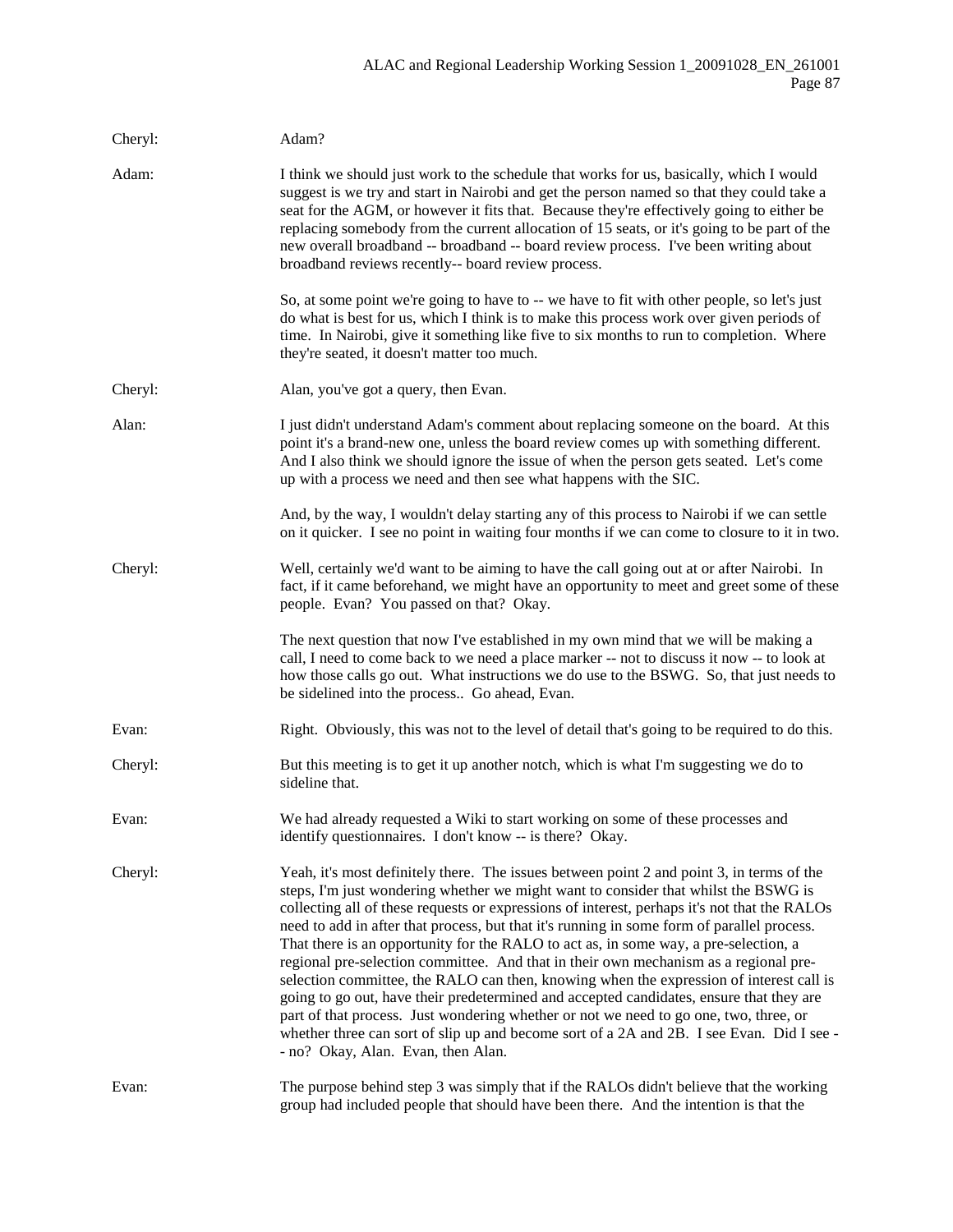|                           | working group should go out and do its stuff, and that step 3 would only happen under<br>special circumstances. That if the working group is doing its job, the RALOs are not<br>going to be tacking people onto that. That this is meant to be something that would be<br>hopefully a not so common occurrence because it would indicate a lack of confidence in<br>what the working group is doing.                                                                                                                            |
|---------------------------|----------------------------------------------------------------------------------------------------------------------------------------------------------------------------------------------------------------------------------------------------------------------------------------------------------------------------------------------------------------------------------------------------------------------------------------------------------------------------------------------------------------------------------|
| Cheryl:                   | If it's written as a step one, two and three, I can assure you that people will start doing it<br>as step one, two and three, which is why, rather than it becoming a measure of course, I<br>was wondering whether we could consider having the RALOs proactively acting as a pre-<br>selection committee and ensuring that their preferred candidates are always on the list.<br>But that's something for us to discuss.                                                                                                       |
| Evan:                     | And I thought that -- we considered that in general and thought that would sort of be<br>infringing on the independence of the working group.                                                                                                                                                                                                                                                                                                                                                                                    |
| Cheryl:                   | That's why we need to discuss it. Alan, then Adam.                                                                                                                                                                                                                                                                                                                                                                                                                                                                               |
| Alan:                     | No, I think it's been said.                                                                                                                                                                                                                                                                                                                                                                                                                                                                                                      |
| Cheryl:                   | Go ahead.                                                                                                                                                                                                                                                                                                                                                                                                                                                                                                                        |
| Adam:                     | I think as you did, Cheryl, I thought that what this was an opportunity to petition. For<br>example, the ISOC selection process, when they're doing their trustees, there is a<br>nominating committee which selects people for the slate. And then there is an<br>opportunity as a public call to petition, to get onto that slate. That's that one-step<br>nomination process, two-step petitioning. And that's how I read this one, two, three step.<br>So, it may be just clarification, which we've just done or are doing. |
| Cheryl:                   | Back to Alan.                                                                                                                                                                                                                                                                                                                                                                                                                                                                                                                    |
| Alan:                     | Having run several ISOC elections, having been elected to the ISOC board as a petition<br>candidate and the one who suggested the nomination process in this thing, what he said.                                                                                                                                                                                                                                                                                                                                                |
| Cheryl:                   | Okay.                                                                                                                                                                                                                                                                                                                                                                                                                                                                                                                            |
| Alan:                     | It was really designed as to handle egregious cases and somehow we need to put words<br>around it to make sure it's not every RALO puts in an extra two people at the last<br>moment.                                                                                                                                                                                                                                                                                                                                            |
| Cheryl:                   | Because it's certainly not clear from running in it, so we now need to make a note that<br>that needs indenting or something.                                                                                                                                                                                                                                                                                                                                                                                                    |
| Alan:                     | If this person is ultimately going to get elected, maybe the process has to be at least two<br>RALOs have to put the person up, that one is not enough. Because they're not going to<br>get elected at that point anyway. So, maybe the petition process needs to be the<br>equivalent of signatures.                                                                                                                                                                                                                            |
| Cheryl:                   | Okay. Because I certainly did see perhaps the benefit of having a RALO acting in a pre-<br>selection capacity as a matter of normalcy, not as a matter of exception.                                                                                                                                                                                                                                                                                                                                                             |
| Unidentified Participant: | (Inaudible)                                                                                                                                                                                                                                                                                                                                                                                                                                                                                                                      |
| Cheryl:                   | I don't see it outlined in this, so we just need to be aware of that. Our next steps are we<br>ready with those particular points in our agreements and making it clear that we will be<br>annexing out some things like specifics of the electoral process.                                                                                                                                                                                                                                                                     |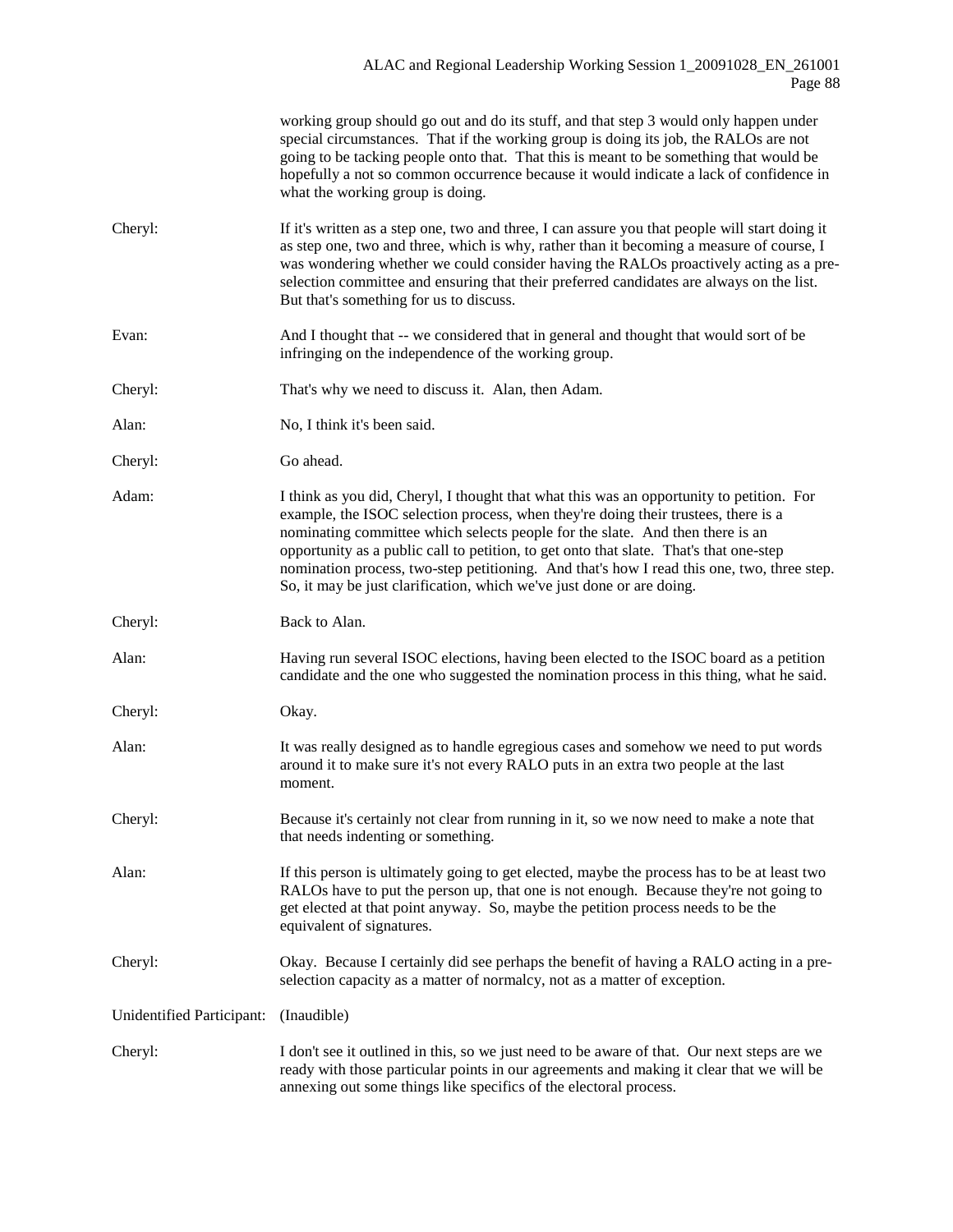|          | Are we willing to take to the Structural Improvements Committee at our Tuesday<br>meeting the modification of this document, we're able to talk with one voice and say this<br>is what we're doing, this is what we're planning, this is what we want to do. And<br>discussing then and there that the options A to F, we have so far established preferences<br>for 1, 2 or 3 of those. I know NARALO has given the option 3, and we also need to hear<br>now, just before we wrap up on this, is there any other region that has a particular<br>preference from the 5A to 5F opportunities? Go ahead, Wolfe. |
|----------|-----------------------------------------------------------------------------------------------------------------------------------------------------------------------------------------------------------------------------------------------------------------------------------------------------------------------------------------------------------------------------------------------------------------------------------------------------------------------------------------------------------------------------------------------------------------------------------------------------------------|
| Wolfe:   | I remember choosing the same ones in NARALO.                                                                                                                                                                                                                                                                                                                                                                                                                                                                                                                                                                    |
| Cheryl:  | Go ahead, Evan.                                                                                                                                                                                                                                                                                                                                                                                                                                                                                                                                                                                                 |
| Evan:    | Cheryl, what happened was at the teleconference on October 8, most of the regions had<br>expressed an interest, but that was before the other three options got put on. We had our<br>conference call even afterwards and basically came to the same conclusion, that those<br>other three options were not considered feasible. There were a couple of individuals that<br>wanted it, but by and large the entire region was quite happy with the option 3.                                                                                                                                                    |
| Cheryl:  | Understood, but it was very specific that the instructions to the regional representatives,<br>and it had to go into their regional meetings, was for them to come back with a firm<br>preference. I know what regions agreed to at the October 8 meeting, but we did need to<br>have a reaffirmation at this meeting. Yes, Wolfe or Adam, sorry. Wolfe, are you<br>wanting more? Okay, turn your light off. Adam?                                                                                                                                                                                              |
| Adam:    | Could we -- I agree with, actually, 5C. That was the one I thought 5C is option 3, except<br>I'm uncomfortable with directed vote as for the reasons said before. And also, because if<br>we change the voting methods and it's not applicable. So, if we could square bracket it,<br>or whatever we wish to adopt, that would be perfect.                                                                                                                                                                                                                                                                      |
|          | Just a comment for the future. I think the ideal way would actually be what Patrick<br>proposes, is option 6. That would be for the future all ALSes, and I would like to see that<br>as almost commented on. I think the future is that the ALSes should be doing this,<br>because it is the At-Large, but not at this point.                                                                                                                                                                                                                                                                                  |
| Cheryl:  | (Inaudible) to Patrick, Evan. Go ahead Patrick.                                                                                                                                                                                                                                                                                                                                                                                                                                                                                                                                                                 |
| Patrick: | Well, we haven't discussed that option much today, neither did we previously. My main<br>idea behind having the direct vote by the ALSes is that after all, why are the ALSes there<br>if they can't even vote on the vote indirectly through the process, either through the<br>RALO chair or, as Nick had suggested, through Linux (inaudible). That means that their<br>vote is not counted as one, but only as a partial vote. This doesn't look very democratic.                                                                                                                                           |
|          | So, my idea was to get back to more or less what was closest to ICANN version 1 with<br>regard to election, electing board members. And the question still remains why can't we<br>do it now, because we suggesting to do it at a later stage, but I would like to hear why we<br>can't do it now.                                                                                                                                                                                                                                                                                                              |
| Cheryl:  | Go ahead, Evan.                                                                                                                                                                                                                                                                                                                                                                                                                                                                                                                                                                                                 |
| Evan:    | I can say that option 6 was discussed at the NARALO meeting and soundly trounced, so<br>this is something that has been brought up at least in one region and was widely disliked.<br>So, this is not an -- so, I can say that it's not like it hasn't been brought up anywhere. It<br>has been brought up and where it has been brought up, it has been disliked.                                                                                                                                                                                                                                              |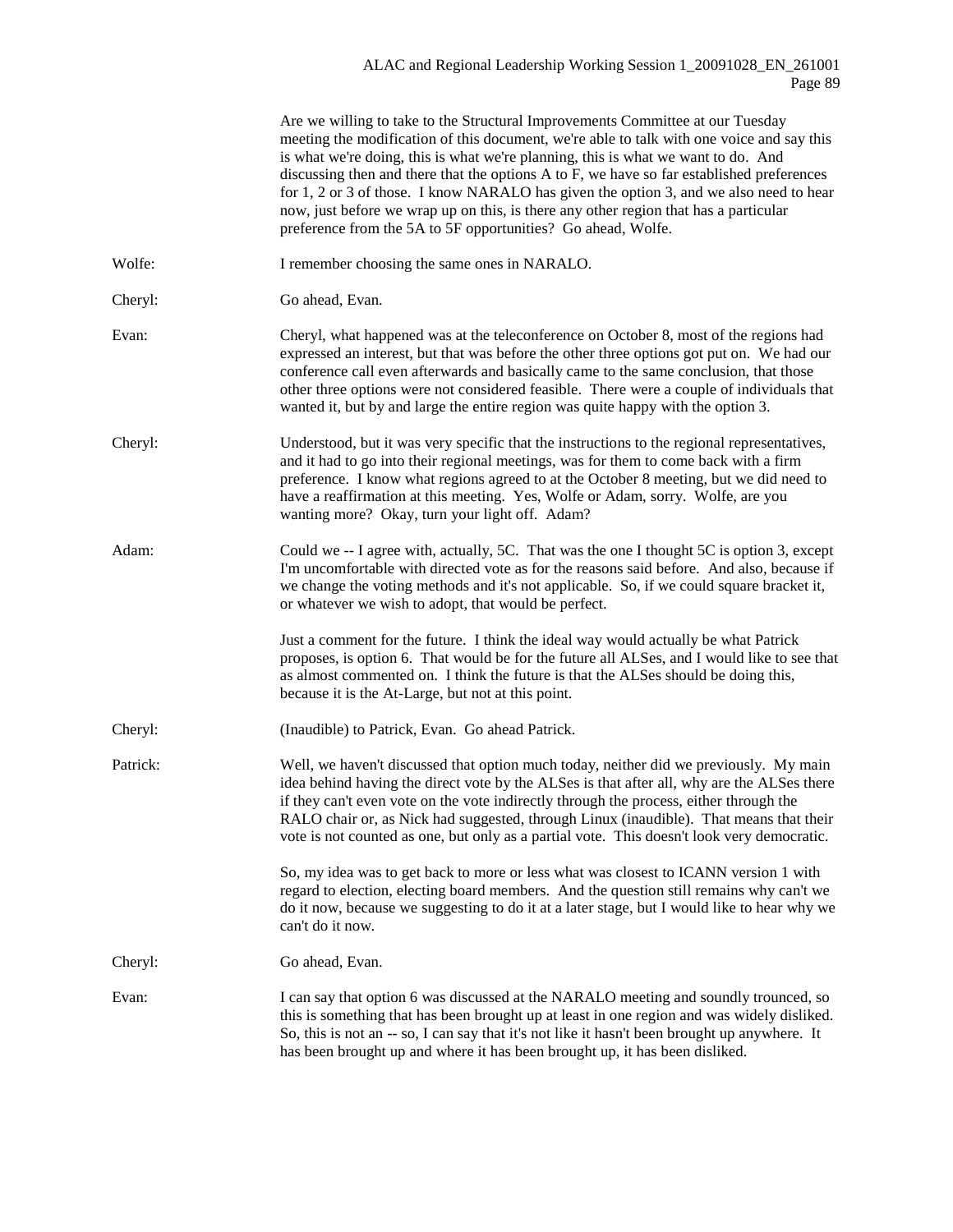In terms of the square brackets around the direct vote, the intention behind this was that there was at least one vote per region that was determined by the ALSes and did not indicate a chair's personal preference.

Under the option C, you already have three members of the ALAC who are capable of giving independent votes not necessarily directed by their region. The idea was that there would be at least one vote per region that would require the ALSes having made a determination that would not be at the chair's discretion. That was the intention.

- Cheryl: Thank you, Evan. Alan?
- Alan: Just a comment on option 6. In at least one region, Latin America, but there may be more, it's not one ALS one vote, because they're weighted based on country. So, that also would have to factor into it. They'd either have to agree to this or the rules would have to be adjusted to factor into that.
- Cheryl: Adam?
- Adam: The reason, Patrick, I thought was that, for example, when we were trying to get ALSes to attend the summit, even when we were offering them travel, please come along, it was really hard to identify who these ALSes were. I think we have to have a bounded -- a successfully bounded electorate if we're going to use the ALSes, and they have to, also, I think, be seen to real organization. So, I think it's something for the future. I think it is the future and it's the right way to go. It would be a reflection of the process working. So, that's my reasoning. I don't know why the North American RALO rejected it.

On the directed vote, if we use a different type of voting system, then it would have to be a different system. This would only work in the current system, which I can't remember the automatic runoff, or whatever -- instant runoff.

- Evan: Well, actually, regardless of the method, the intention. So, go back and give the intention rather than the specifics. The intention is that each of the ALAC members would be able to express their vote. And then the region would collectively express its intent, whether it was in person through a directed vote of the chair or through a mechanized process. But the intention is that there would be one that was not up to personal discretion, but one that would be absolutely reflective of whatever the ROP in that region said.
- Cheryl: Thank you, Evan. Go ahead.
- Alan: I think whatever method we need, we need to be in a position where we can convince the SIC and the board that we're talking about an informed, understand electorate.

Cheryl: Yes, and I think that's essential. And in closing, because I said we would close at 10 minutes after the 6:30 extension for our much valued and we couldn't do it without them, interpretation team.

> Under 5C at the October 8 meeting, please note for the record and change your papers, APRALO also indicates his preference for what was then No. 3 on our list. So, I think that's important that we bring that to the stick as well.

Ladies and gentlemen, the time has well and truly come for us to close off today, but I'm comfortable that we'll be talking in a unified voice on Tuesday.

One other piece of housekeeping, we will send it out. I will be asking to extend to a 30 minute earlier start for our Tuesday meeting. By starting at 8:30 on Tuesday, we will be